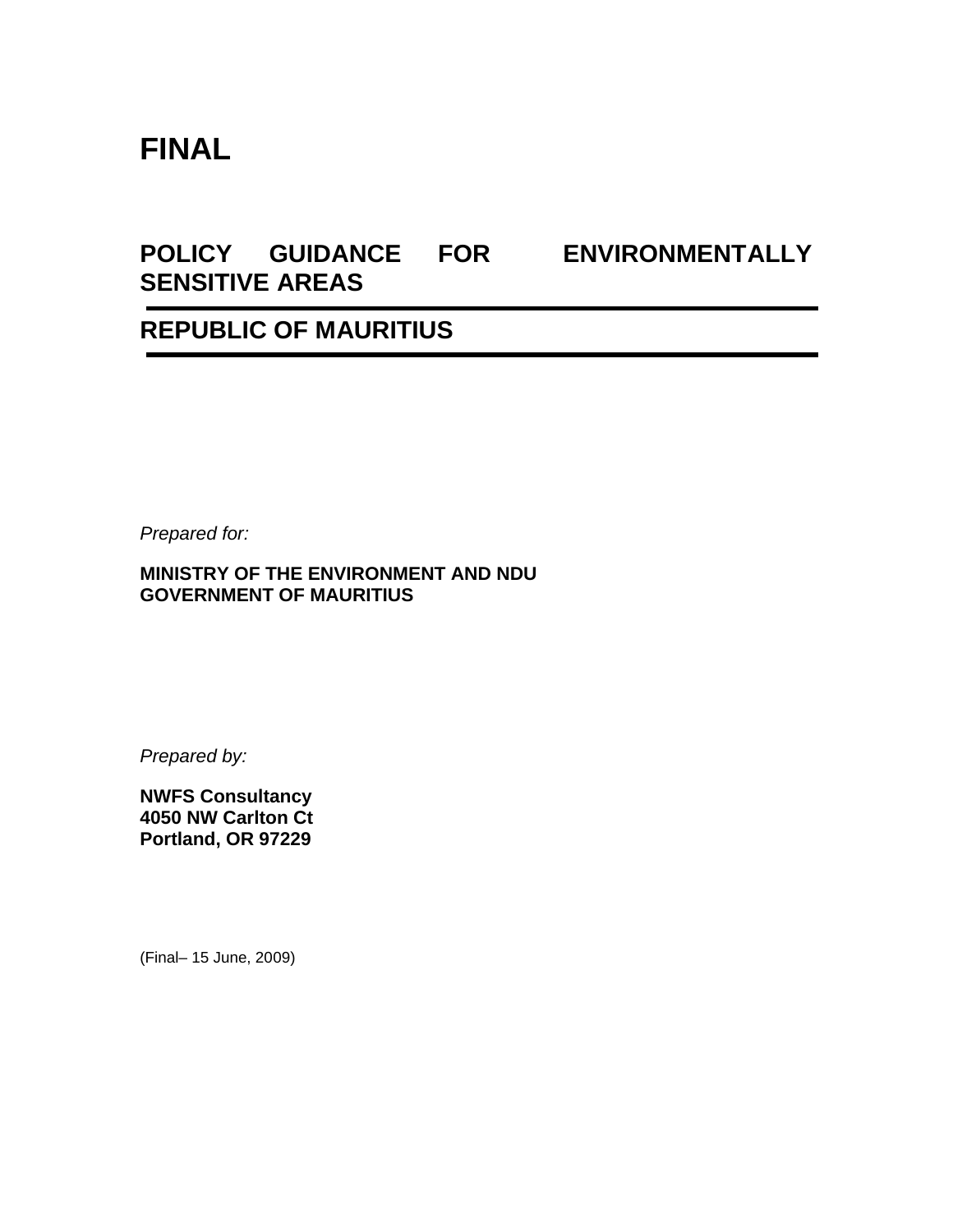### **TABLE OF CONTENTS**

| 1. INTRODUCTION                                                  | $\mathbf 1$    |
|------------------------------------------------------------------|----------------|
| Objectives<br>1.1                                                | $\mathbf{1}$   |
| 1.2<br><b>Methodology and Structure</b>                          | $\overline{2}$ |
| 1.3 Sources                                                      | 3              |
| ENVIRONMENTALLY SENSITIVE AREAS<br>2.                            | $\overline{4}$ |
| <b>ESAs</b><br>2.1                                               | $\overline{4}$ |
| 2.2<br><b>Direct Drivers Threatening ESAs</b>                    | 5              |
| 2.3<br><b>Indirect Drivers and ESAs</b>                          | 6              |
| 2.3.1<br><b>National Macro Drivers</b>                           | 6              |
| 2.3.2<br><b>International Macro Drivers</b>                      | 9              |
| 2.3.3<br><b>Microeconomic Drivers</b>                            | 10             |
| Interventions and Behavioral Changes<br>2.4                      | 11             |
| <b>CURRENT PROTECTIONS FOR ESAS</b><br>3.                        | 14             |
| Policies<br>3.1                                                  | 14             |
| 3.1.1<br><b>Policy Principles</b>                                | 14             |
| Development Policy - 2005<br>3.1.2                               | 16             |
| <b>Environmental Policy</b><br>3.1.3                             | 18             |
| 3.2 Legislation                                                  | 22             |
| 3.3<br>National Environmental Action Plans and Public Investment | 25             |
| 3.4<br>Mauritian Success Stories in ESA Management               | 28             |
| POLICY INSTRUMENTS FOR ESA PROTECTION<br>4.                      | 31             |
| <b>Regulatory Instruments</b><br>4.1                             | 32             |
| <b>Public Ownership</b><br>4.1.1                                 | 34             |
| 4.1.2 Public Investment – Uses of Funds                          | 34             |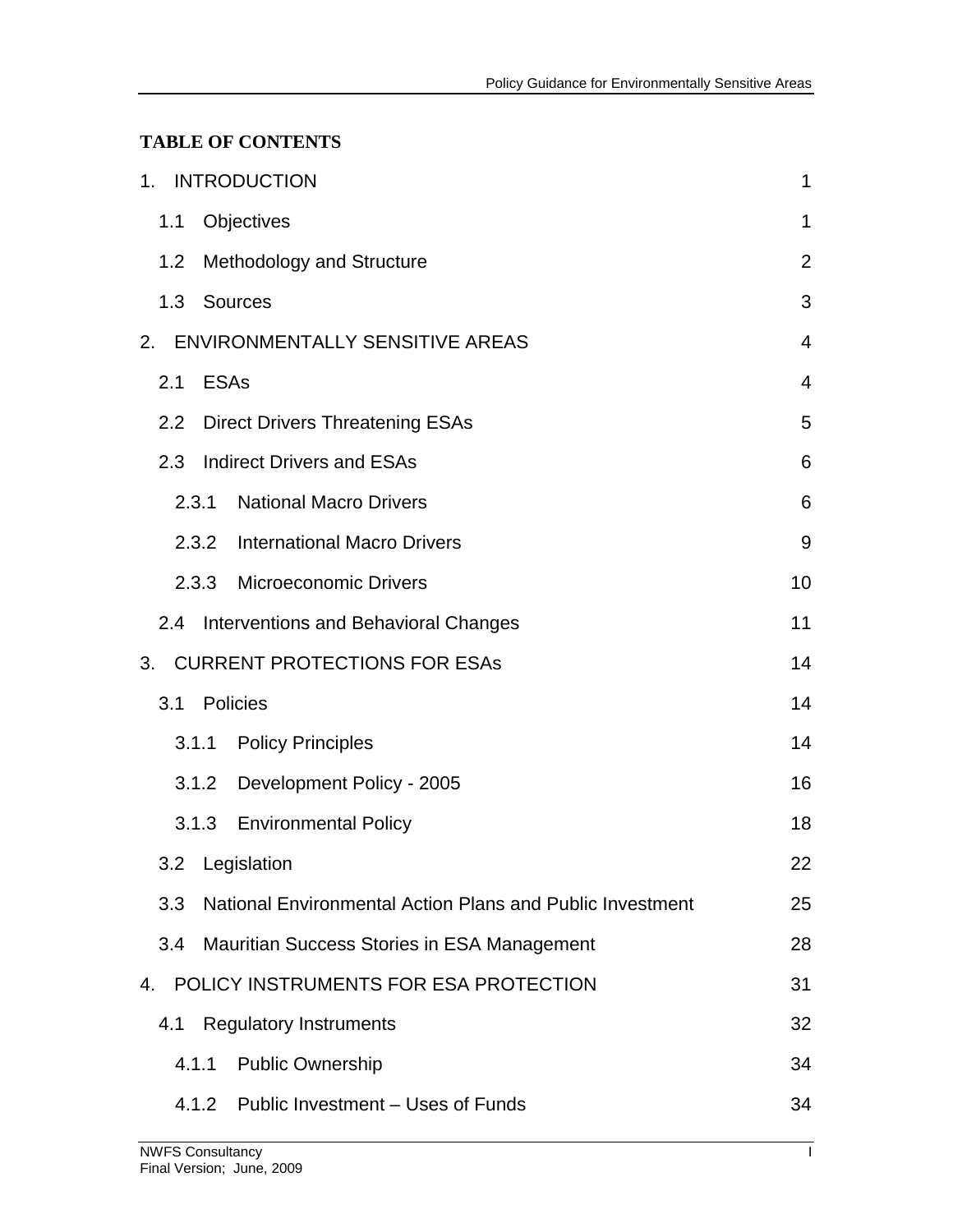|    |     | 4.1.3 | Public Investment - Sources of Funds                                                                          | 38 |
|----|-----|-------|---------------------------------------------------------------------------------------------------------------|----|
|    |     | 4.1.4 | <b>Command and Control</b>                                                                                    | 39 |
|    |     | 4.1.5 | Decentralized and Polycentric Management - Partnerships                                                       | 41 |
|    |     | 4.1.6 | Fiscal Instruments - Pollution Taxes                                                                          | 47 |
|    |     | 4.1.7 | <b>Fiscal Instruments - User Fees and Charges</b>                                                             | 48 |
|    |     | 4.1.8 | Fiscal Instruments - Subsidies and Payments                                                                   | 49 |
|    |     | 4.1.9 | Regulated Markets - Property Rights and Privatization                                                         | 50 |
|    |     |       | 4.1.10 Market-Based Approaches - Cap & Trade                                                                  | 53 |
|    |     |       | 4.1.11 Market-Based Approaches - Product Certification                                                        | 55 |
|    |     |       | 4.2 Non-Regulatory Approaches                                                                                 | 57 |
|    |     | 4.2.1 | Self Regulation – Recycling, Reduced Consumption and<br><b>Environmental Stewardship</b>                      | 57 |
|    |     | 4.2.2 | Market-Based Approaches - Voluntary Contractual Arrangements<br>(Private Payments for Environmental Services) | 59 |
|    |     | 4.2.3 | <b>Private and Voluntary Sector Investment</b>                                                                | 61 |
| 5. |     |       | POLICIES FOR ESA PROTECTION                                                                                   | 63 |
|    | 5.1 |       | <b>Policy Principles</b>                                                                                      | 63 |
|    |     | 5.2   | <b>Policy Components</b>                                                                                      | 65 |
|    |     |       | 5.3 Vision and Outcomes                                                                                       | 66 |
|    | 5.4 |       | <b>Policy Instruments</b>                                                                                     | 67 |
|    | 5.5 |       | Policy on Generic Regulation of Development                                                                   | 68 |
|    |     | 5.6   | <b>ESA-by-ESA Policy Proposals</b>                                                                            | 70 |
|    |     | 5.6.1 | Seagrass beds                                                                                                 | 70 |
|    |     | 5.6.2 | <b>Coral Reefs</b>                                                                                            | 72 |
|    |     | 5.6.3 | Mangroves                                                                                                     | 74 |
|    |     | 5.6.4 | <b>Mudflats</b>                                                                                               | 76 |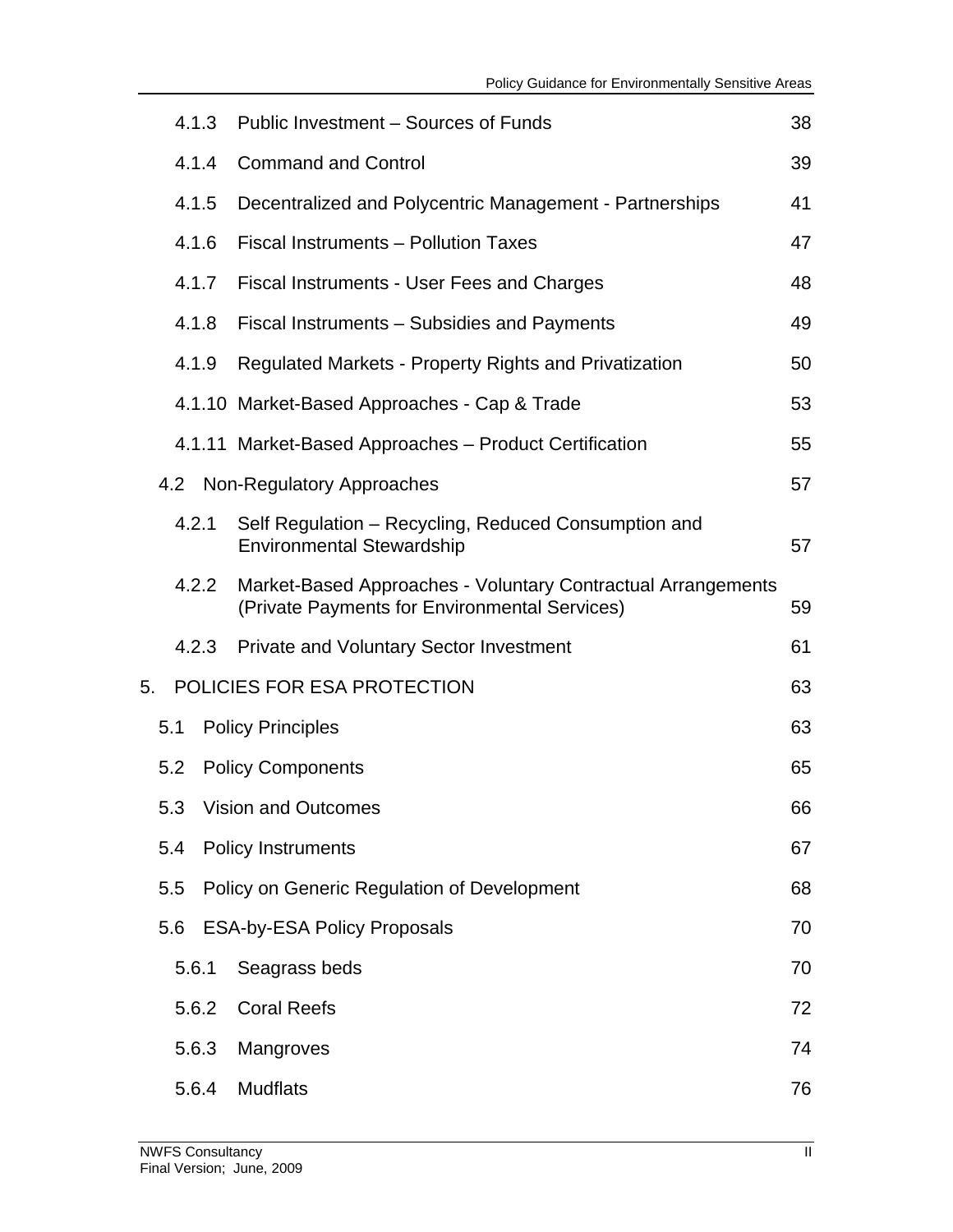| 5.6.5        | <b>Offshore Islets</b>                     | 77 |
|--------------|--------------------------------------------|----|
| 5.6.6        | Freshwater Marshlands (Coastal and Upland) | 79 |
|              | 5.6.7 Forests With Native Content          | 81 |
| 5.6.8        | <b>Steep Slopes</b>                        | 83 |
|              | 5.6.9 Freshwater Wells                     | 85 |
|              | 5.6.10 Rivers and Streams                  | 87 |
|              | 5.6.11 Lakes And Reservoirs                | 87 |
|              | 5.6.12 Sand Beach And Dunes                | 88 |
| 5.6.13 Caves |                                            | 89 |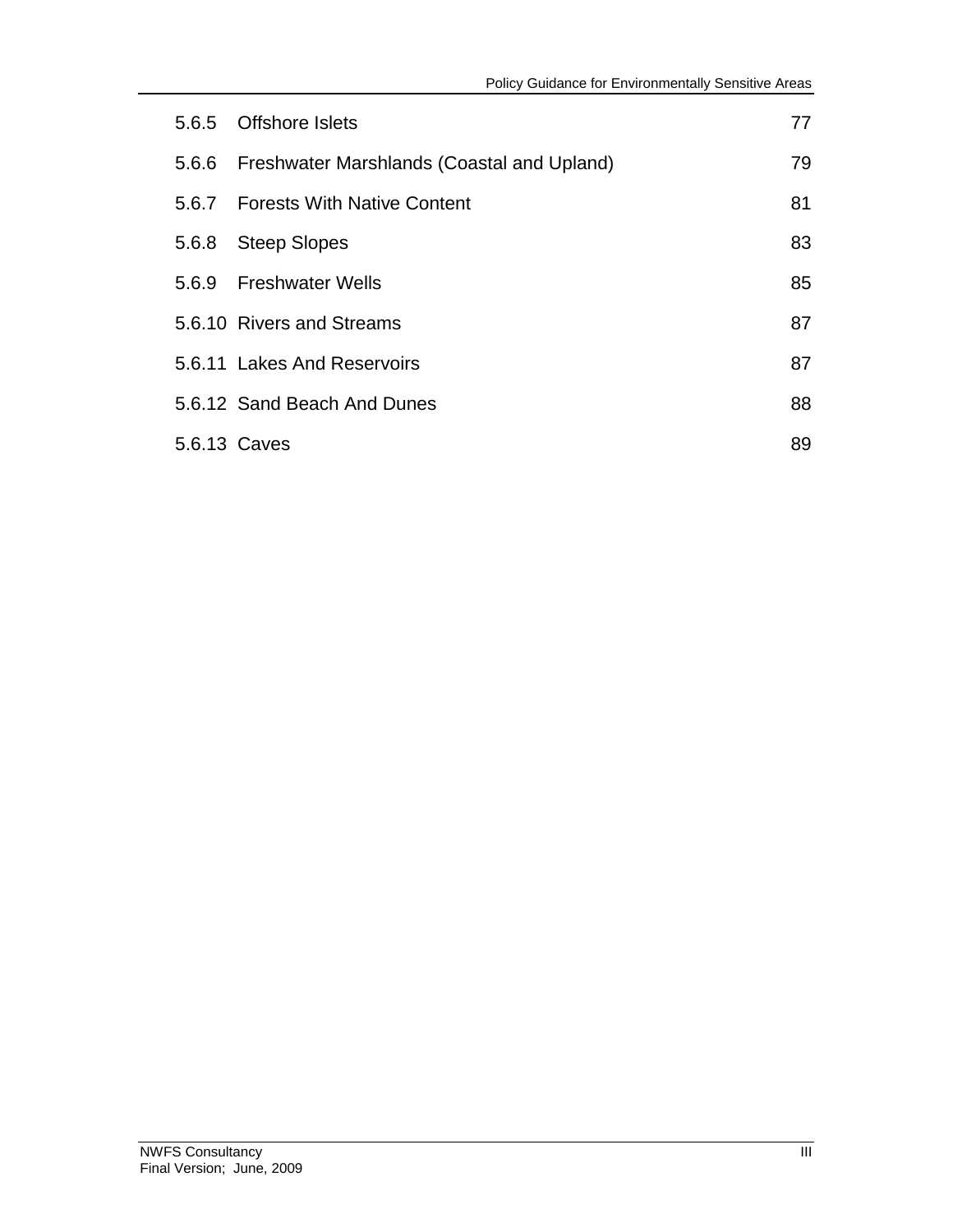## **Executive Summary**

legislation necessary to protect and manage the areas identified as ESAs. The final This final policy paper is part of a Study of Environmentally Sensitive Areas in Mauritius and Rodrigues carried out by NWFS Consultancy for the Ministry of the Environment for Mauritius. The Study provides a typology, survey and delineation of environmentally sensitive areas (ESAs) on Mauritius and Rodrigues, including the wetland areas of Grand Baie. The third and final portion of the Study is an examination of the policies and legislative report and draft ESA legislation are complementary documents that should be consulted along with the current paper in order to understand the full set of policies and legislation that the NWFS team has identified for the protection and management of these ESAs.

The objective of this report is to provide the necessary background, information and analysis to underpin a series of policies for governing ESAs. A thorough review of relevant and associated national policies, principals, instruments and processes was conducted as background to the analysis. A global review of actual and potential policy instruments that form the basis for a policy framework for ESA protection and management is used to identify the universe of instruments that could be used in support of an ESA Policy. The result of this research and evaluation is as follows:

- policy principles and objectives that emerge from both the existing policies and strategies, and the consultations conducted with public, private and NGO sectors
- policy instruments that emerge based on the adaptation of international best practice to the Mauritian context
- derivation of a generic ESA logic model that ties successful achievement of ESA conservation targets to outcomes, target audiences, activities and resources/partnerships.
- the application of this logic model, and the full set of principles, objectives and instruments, to each and every ESA type, in order to define the precise policies and conditions required in each case

These are summarized below.

### **Policy Principles**

Sustainable development – meeting the needs of the current generation without sacrificing the needs of future generations – is a powerful concept that reflects the principle of intergenerational equity. The policy principles advanced here provide a more detailed description of what sustainability means in the context of Mauritius and ESAs.

The primary policy principle needed to underpin an ESA policy is that of strong (or environmental) sustainability. This means that ESAs are generally regarded as not substitutable with other forms of capital. In practical terms this means that the any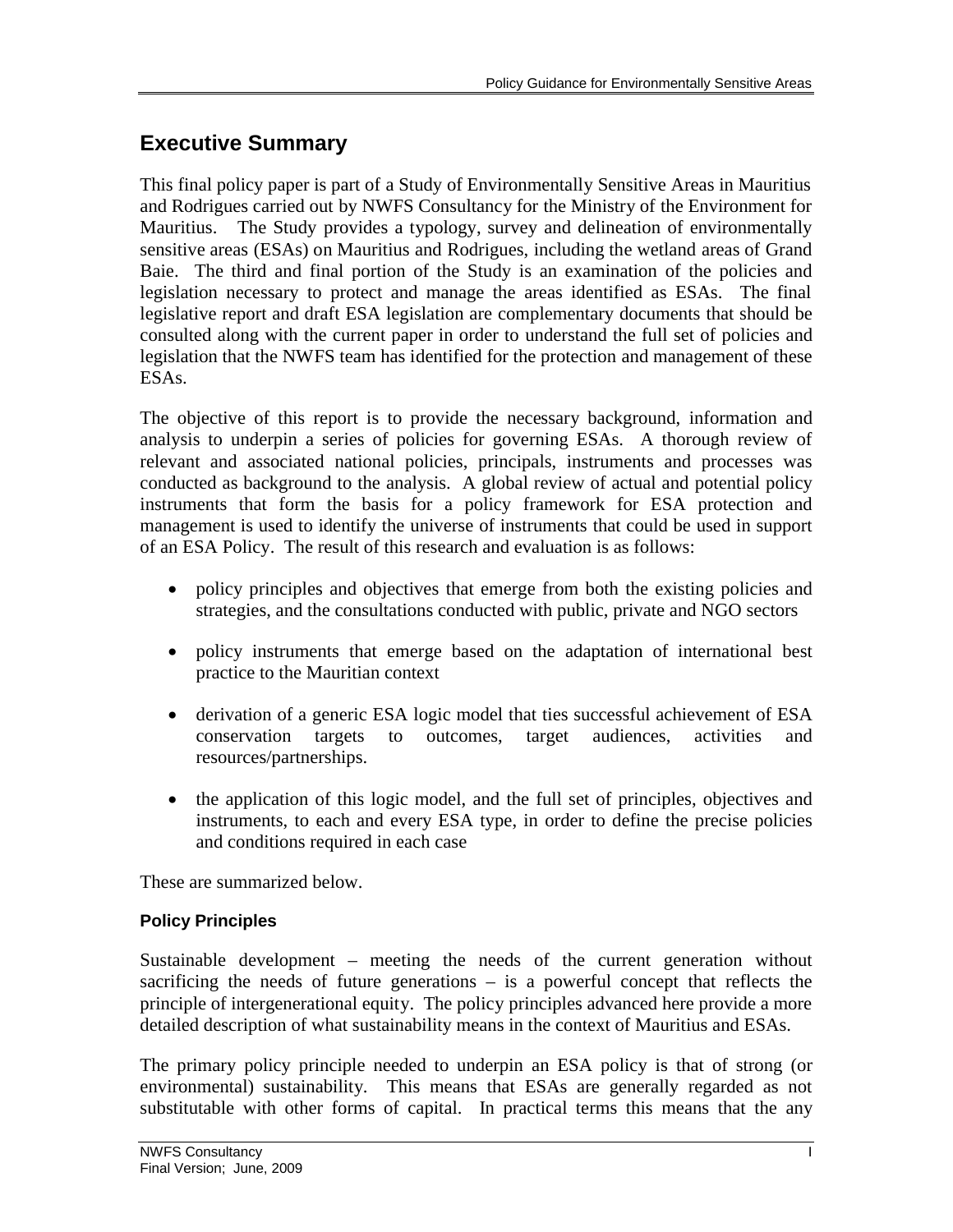development, use or alteration of an ESA must be considered as an exception from the rule. The starting point for the policy is no loss or adverse impacts on ESAs, not whether there is the possibility or not of reducing environmental capacity and building other types of capacity ("weak" sustainability)

Unfortunately, there are areas designated as ESAs, whose environmental value must be regarded as limited due to past degradation and use. So the policy criteria of *no loss* or *no adverse impacts* is not independent of the quality of the ESA. However, the burden of proof for actions with regard to ESAs will rest with the proponent– to substantiate that no adverse impacts are occurring or that limited impacts are warranted. However, even in the case of lesser quality ESAs the strong sustainability argument carries weight in that any adverse impact to one ESA must be compensated with a corresponding investment in another ESA or an ESA elsewhere in the country.

Equity in the here and now and not just for future generation is a second, important, policy principle. ESAs are distributed between private and state lands. It is not clear that there is a need or an interest in redistributing ESAs so that lower income groups can have a greater share in the benefits of these ESAs. However, the case of campements and Integrated Resort Schemes present two cases where efforts to "privatize" ESAs may lead to regressive impacts on the broader population. A policy of equitable distribution therefore remains vital with regard to ESAs in Mauritius. Still, adherence to equity as a policy principle does not necessarily lead to prohibitions on this leasing of state lands and environmental assets. Rather it leads to the imposition of an additional criterion. In addition to developers demonstrating that their actions in ESAs are environmentally sustainable, the government must demonstrate to Mauritians that these developments will not be given away and that Mauritian rights of access to ESAs will not be abridged.

Environmental sustainability – for future and current generations – as a condition of sustainable development is thus the only policy principle necessary to underpin the substance of an ESA Policy. Subsidiary principles such as the importance of participation, empowerment, transparency and accountability may also be deemed relevant and worthwhile for inclusion.

### **Vision and Long-Term Outcomes**

A simple vision statement for ESAs is as follows:

Intact, healthy and functioning ESAs producing economic, social and cultural benefits for current and future generations of Mauritian society, as well as foreign visitors

In developing the desired long-term outcomes for ESAs it is useful to consider that the research undertaken for the ESA project has identified three categories of ESAs:

- Category 1 ESAs possess the highest ecological or economic values
- Category 2 ESAs possess important ecological or economic value, but which may, due to a variety of factors, permit some degradation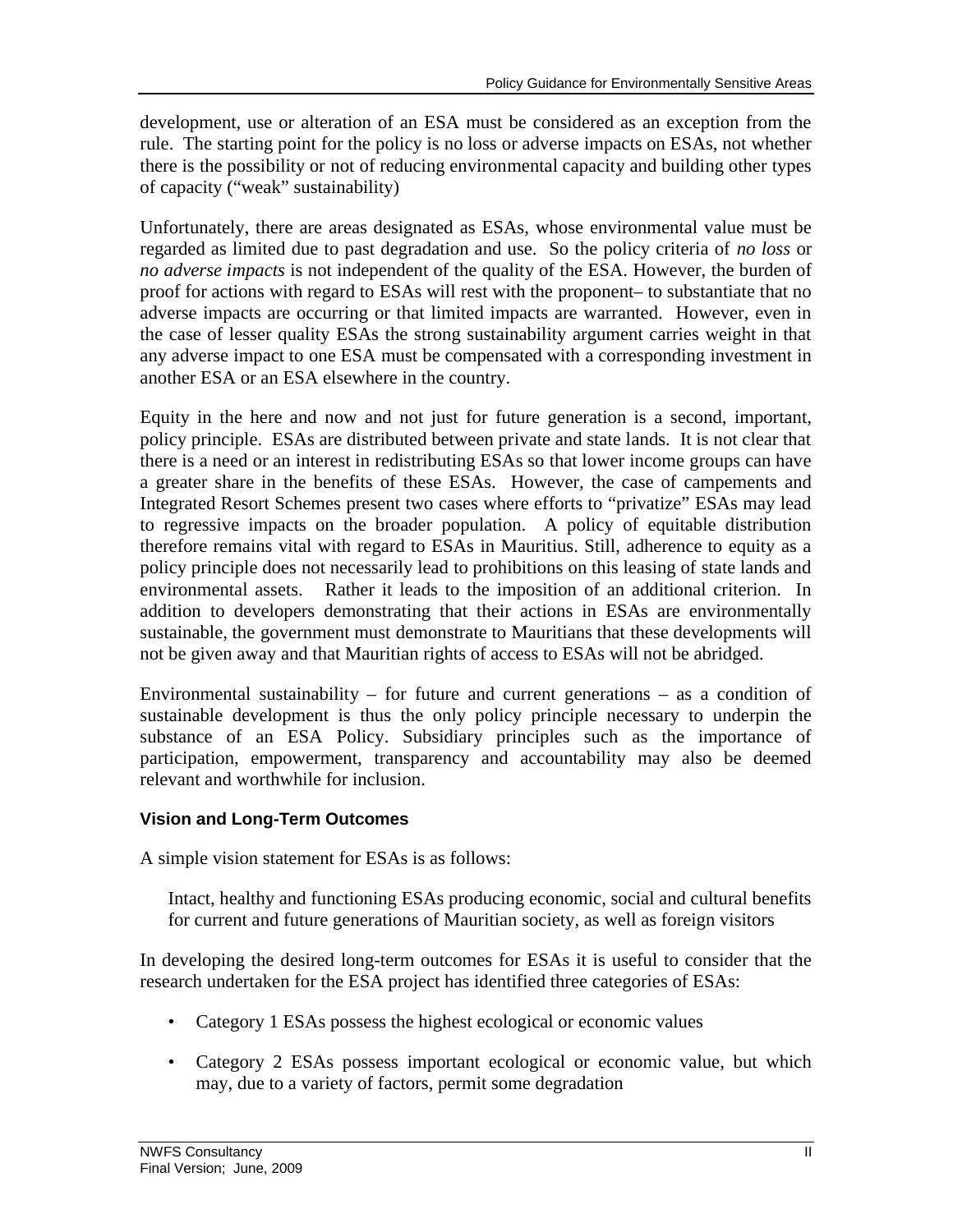• Category 3 ESAs possess ecological or economic value, but which may, due to a variety of factors, permit degradation beyond that which is permissible for Category 2 ESAs

The long-term outcomes desired for ESAs are therefore as follows:

- Category 1 ESAs are protected intact and, where needed, restored to health and resiliency
- Category 2 ESAs are protected in a viable and healthy state, with restoration considered on a case-by-case basis and any mitigation for adverse impacts on ESAs provided on-site
- Category 3 ESAs are protected, with an emphasis on conserving a viable number of features (instances of an ESA type) within an individual ESA type, and any loss is compensated.

#### **Policy on Generic Regulation of Development**

The overarching policy prescription proposed (in conjunction with the companion legal paper) applies to land use development and ESAs. The policies elaborated below are designed to restrict development in the following manner so as to meet the outcomes specified above:

- For Category 1 ESAs:
	- o All development *in or on* an ESA is prohibited.
	- o Development *outside* an ESA that will adversely affect the ESA is prohibited; development outside the ESA may proceed provided that mitigation measures will prevent adverse affects on the ESA.
- For Category 2 ESAs—Any development that may adversely affect an ESA must be offset by projects on *the same property* that provides environmental benefits.
- For Category 3 ESAs—Any development that causes *significant* adverse impacts is prohibited. Development is permitted and may degrade the ESA provided that mitigation measures prevent significant impacts and any net impacts are compensated.

In terms of the determination of compensation for impacts that cannot be mitigated it is recommended that economic valuation of these residual impacts be undertaken according to standard valuation methods presented in the table below. The key question is whether certain levels of compensation can be prescribed before the fact. This would be desirable to avoid case-by-case negotiation on these matters. On the other hand the range of different impacts that would need to be foreseen and valued is rather larger, making such an exercise unwieldy. It might be best to instead to develop a committee to oversee individual cases and ensure that the appropriate methods are employed. Perhaps then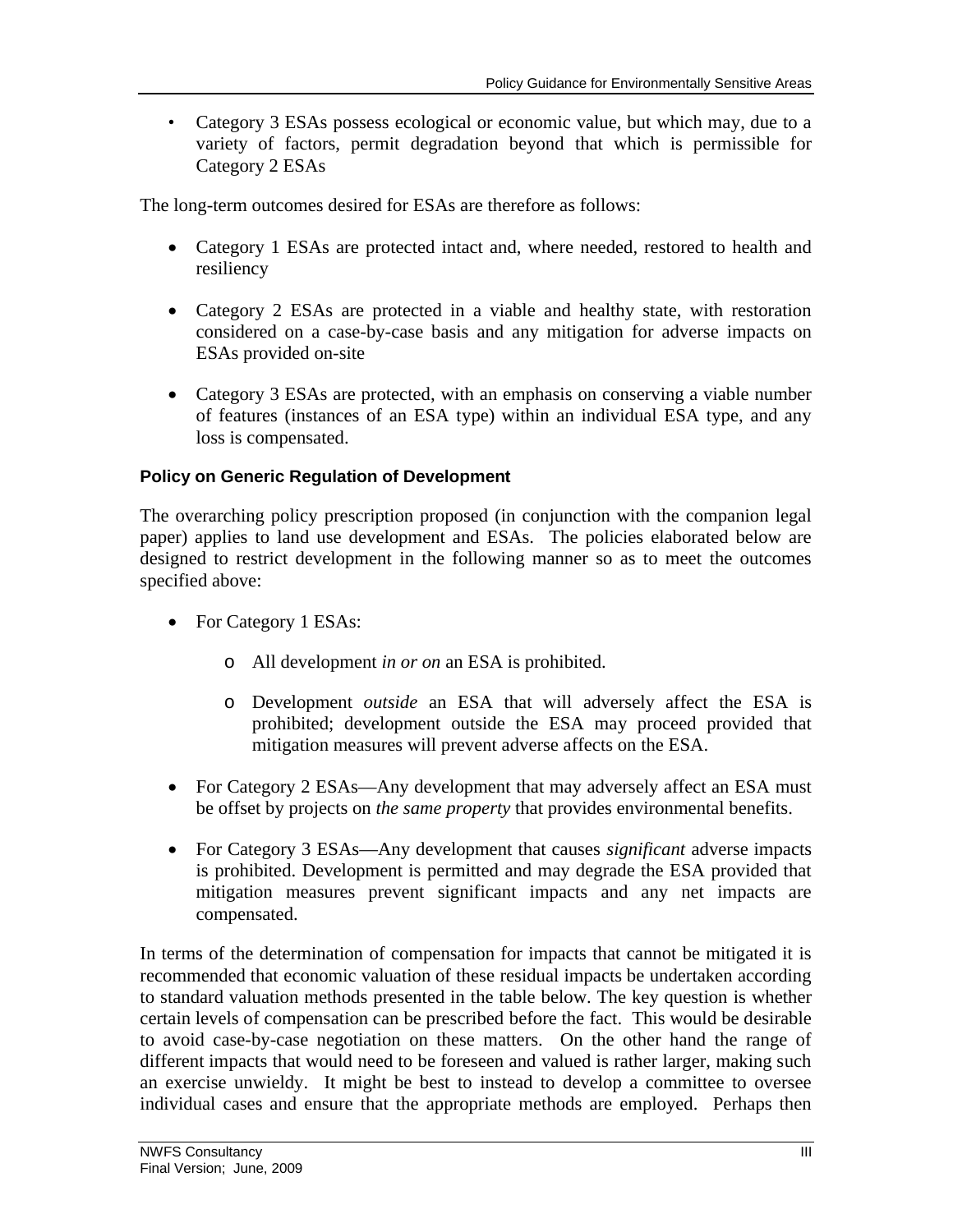after some time the more frequent types of impacts could yield themselves to a standardized compensation schedule.

|                     | <b>Observed Behaviour:</b>       | <b>Hypothetical Behaviour:</b>         |  |  |  |
|---------------------|----------------------------------|----------------------------------------|--|--|--|
|                     | <b>Market Prices</b>             | <b>Stated Preferences</b>              |  |  |  |
| Direct:             | (Direct Observed)                | (Direct Hypothetical)                  |  |  |  |
|                     | Competitive market prices        | Contingent Valuation (dichotomous      |  |  |  |
|                     | Shadow-pricing                   | choice, willingness-to-pay,<br>bidding |  |  |  |
|                     |                                  | games)                                 |  |  |  |
|                     | <b>Revealed Preferences</b>      | <b>Choice Modelling</b>                |  |  |  |
| (Indirect Observed) |                                  | (Indirect Hypothetical)                |  |  |  |
|                     | Productivity methods             | Contingent referendum                  |  |  |  |
| Indirect:           | Avertive (defensive) expenditure | Contingent ranking                     |  |  |  |
|                     | Travel cost                      | Contingent behaviour                   |  |  |  |
|                     | Hedonic pricing                  | Contingent rating                      |  |  |  |
|                     | Substitute goods                 | Pairwise comparisons                   |  |  |  |

**Table ES-1. Economic Valuation Methods**

Source: WCD (2000)

The intent is that compensation be paid only when it is not possible to fully offset impacts on ESAs or when the ESA in question is not of critical importance. Monetizing the loss of ESA services in this fashion is effective only if these funds are then held in an ESA fund for reinvestment in ESA that are close substitutes (i.e. ESAs of the same type but in another location) or if not possible in other ESAs. It is imperative that the compensation developed be reinvested in ESAs and not spent on other budgetary items in order to follow the policy principles arrived at early in this paper.

#### **Short- and Medium-Term Outcomes and Behavioral Change**

Analysis of the threats and drivers to ESAs yield the behavioral changes required to achieve the desired long-term outcomes. These changes help to define the short- and medium-term outcomes to which policy instruments should be directed. These outcomes are:

- access, development and use of ESAs is controlled in the commons (uncommitted state lands-forests, caves, etc, streams and rivers, public waters)
- protection and creation of protected areas (national parks, reserves and boreholes)
- restoration of existing protected areas (national parks, reserves and boreholes)
- protection and management of ESAs on private and leased state land (forests, wetlands and other ESA types)
- subsidies for productive agricultural activities eliminated (rivers and streams; marine areas)
- marginal cost pricing of public services and resources (water, wastewater, etc)

#### **Policy Instruments**

For each of the outcomes above there may be one or more policy instruments that applies. The table below maps out the potential policy instruments identified in the full policy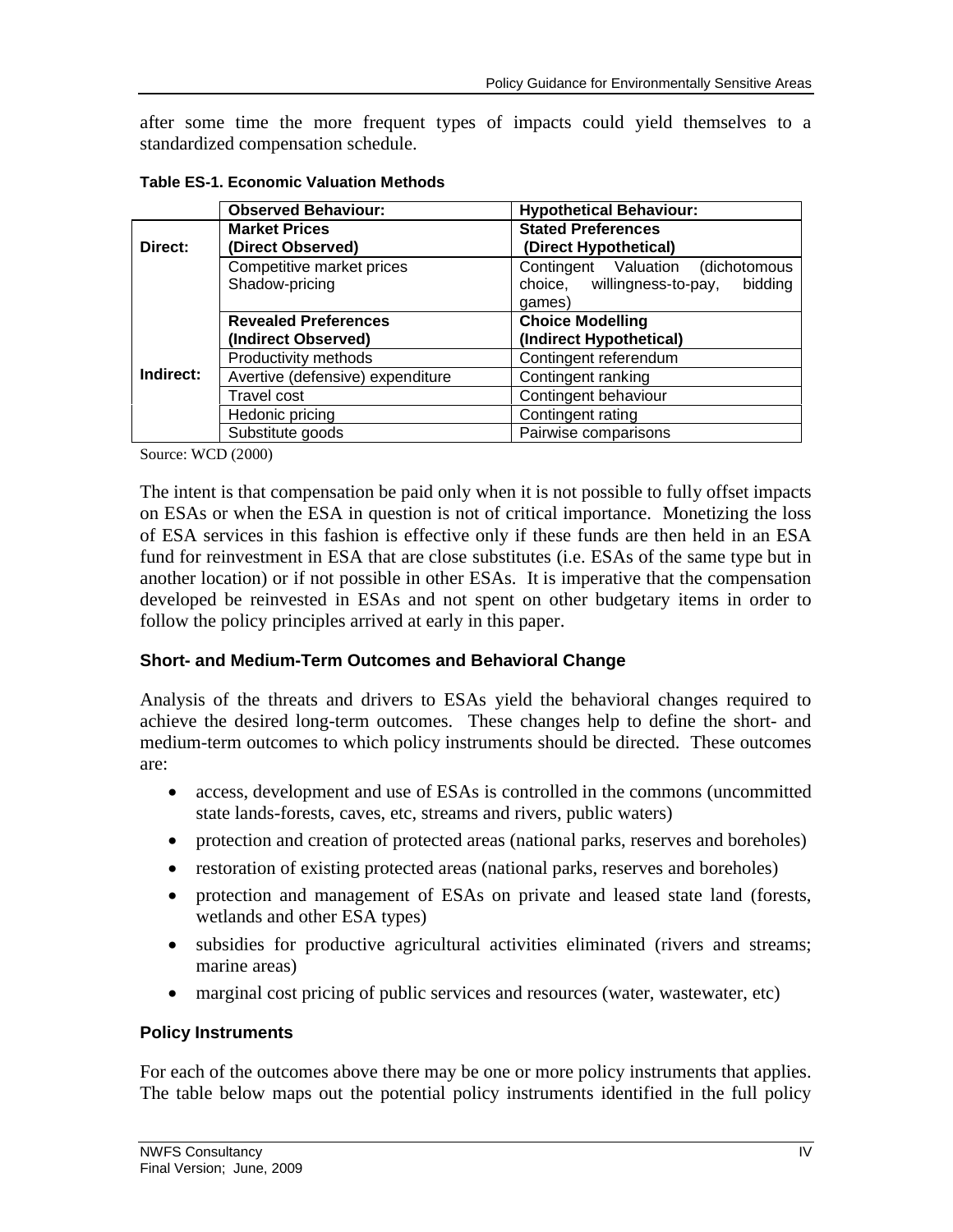subsequent sections of this paper. paper and relates them to the six short- and medium-term outcomes. The cells highlighted in grey indicate those instruments that apply to the achievement of the outcomes. The application of these instruments to specific ESAs is then explored ESA-by-ESA in the

|                                                              | <b>Short- and Medium-term Outcomes</b>                            |                             |                       |                                                                         |                                           |                                                          |
|--------------------------------------------------------------|-------------------------------------------------------------------|-----------------------------|-----------------------|-------------------------------------------------------------------------|-------------------------------------------|----------------------------------------------------------|
| <b>Policy Instruments and Financing</b><br><b>Mechansims</b> | Access,<br>development<br>and use<br>controlled in the<br>commons | PAs protected<br>or created | Restoration of<br>PAs | Protection and<br>restoration of<br>ESAs on private<br>and leased lands | Subsidies for<br>production<br>eliminated | Marginal cost<br>pricing of<br>services and<br>resources |
| A. Regulatory                                                |                                                                   |                             |                       |                                                                         |                                           |                                                          |
| <b>Centralized Management</b>                                |                                                                   |                             |                       |                                                                         |                                           |                                                          |
| Public Ownership                                             |                                                                   |                             |                       |                                                                         |                                           |                                                          |
| <b>Public Investment</b>                                     |                                                                   |                             |                       |                                                                         |                                           |                                                          |
| <b>Enhancing Public Assets</b>                               |                                                                   |                             |                       |                                                                         |                                           |                                                          |
| <b>ICDPs</b>                                                 |                                                                   |                             |                       |                                                                         |                                           |                                                          |
| Sensitization*                                               |                                                                   |                             |                       |                                                                         |                                           |                                                          |
| Micro-credit*                                                |                                                                   |                             |                       |                                                                         |                                           |                                                          |
| Command and Control                                          |                                                                   |                             |                       |                                                                         |                                           |                                                          |
| Decentralized and Polycentric Partnerships                   |                                                                   |                             |                       |                                                                         |                                           |                                                          |
| Co-Management                                                |                                                                   |                             |                       |                                                                         |                                           |                                                          |
| Common Property Management *                                 |                                                                   |                             |                       |                                                                         |                                           |                                                          |
| <b>Public-Private Partnerships</b>                           |                                                                   |                             |                       |                                                                         |                                           |                                                          |
| Market-Based Instruments                                     |                                                                   |                             |                       |                                                                         |                                           |                                                          |
| <b>Fiscal Instruments</b>                                    |                                                                   |                             |                       |                                                                         |                                           |                                                          |
| <b>Taxes on Pollution</b>                                    |                                                                   |                             |                       |                                                                         |                                           |                                                          |
| User Fee and Charges                                         |                                                                   |                             |                       |                                                                         |                                           |                                                          |
| Subsidies and Payments                                       |                                                                   |                             |                       |                                                                         |                                           |                                                          |
| <b>Regulated Markets</b>                                     |                                                                   |                             |                       |                                                                         |                                           |                                                          |
| Privatization                                                |                                                                   |                             |                       |                                                                         |                                           |                                                          |
| Cap & Trade                                                  |                                                                   |                             |                       |                                                                         |                                           |                                                          |
| Product Certification*                                       |                                                                   |                             |                       |                                                                         |                                           |                                                          |
| <b>B.</b> Non-Regulatory                                     |                                                                   |                             |                       |                                                                         |                                           |                                                          |
| Self-Regulation                                              |                                                                   |                             |                       |                                                                         |                                           |                                                          |
| Market-Based Approaches                                      |                                                                   |                             |                       |                                                                         |                                           |                                                          |
| <b>Voluntary Contractual Arrangments</b>                     |                                                                   |                             |                       |                                                                         |                                           |                                                          |
| Private and Voluntary Sector Investment                      |                                                                   |                             |                       |                                                                         |                                           |                                                          |

**Table ES-2. Policy Instruments for Achieving Short- and Medium-Term Outcomes**

Notes: \* indicates mechanisms that could also be provided by regulatory program

Perhaps the most innovative of the policy instruments recommended here is the use of positive incentive programs to induce better management of ESAs that are located on private (and state lands). A range of instruments are presented, however, the use of direct payments to landowners to protect and manage ESAs probably holds the most attraction in terms of simplicity and tractability in the Mauritian context. Akin to payments for ecosystem services, such arrangements would be voluntary contractual arrangements that clearly specify the roles and responsibilities of the government and the landowner, and clearly proscribe compliance monitoring activities and the payments and any other consequences/inducements associated with performance under the contracts. In the Mauritian context adaptation of these arrangements to local groups and communities may be advisable in order to better sensitize communities to the importance of ESA protection and to enable wider benefit sharing with regard to actions taken and costs incurred.

The full draft policy paper then reviews each ESA type in detail to present the specifics of how the generic policy on regulation of development would apply and which policy instruments might best be used with the ESA. In this Executive Summary the example of marshlands (wetlands) is provided below as indicative of the types of detailed policies put forward in the paper.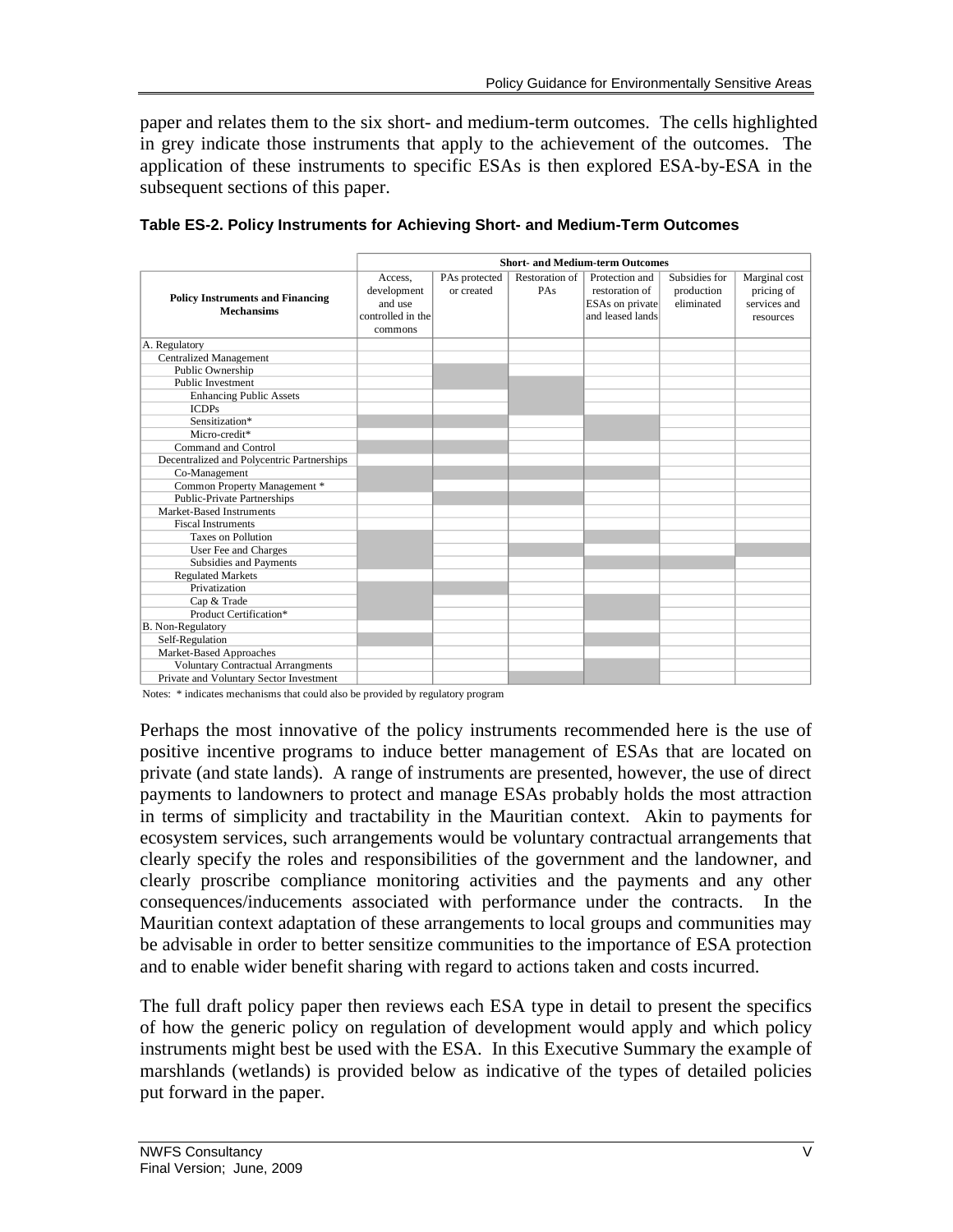#### **Freshwater Marshlands (Coastal and Upland Wetlands)**

There are a few freshwater marshlands, or wetlands, located in the uplands; with the majority in the coastal areas. As the outcomes and instruments do not vary much between types they are considered together here. Marshlands are likely to occur both on private and state land. As there are no protected areas in the inland coastal areas it is assumed that these marshlands are unlikely to be situated in existing protected areas. Nevertheless, the National Ramsar Committee is actively engaged in promulgating legal and other protections for these areas. Principal threats include:

- backfilling by property owners in advance of development
- rubbish dumping due to government failure to enforce state land status
- upstream management of rivers and streams that lead to higher pollutant concentrations and sediment delivery to lagoons
- damming and conversion for water storage to augment Central Water Authority water supply (uplands)
- invasion by alien species due to government or private property owner failure to manage marshlands

Degraded marshlands can be actively restored through habitat restoration. It is also possible to create new wetlands, although there is a high rate of failure due to the need to ensure the correct hydrological regime and inflow. The primary long-term outcomes needed are protection and restoration as follows:

- Category 1 Marshlands are protected intact and, where needed, restored to health and resiliency
- Category 2 Marshlands are protected in a viable and healthy state, with restoration considered on a case-by-case basis and any mitigation for adverse impacts on marshlands provided on-site
- Category 3 Marshlands are protected, with an emphasis on conserving a viable number of Category 3 sites, and any loss is compensated

Suggested policy instruments are shown in the table below. Marshlands provide a particular challenge in terms of protection and management due to their location in and around coastal settlements and their perceived negative attributes (odor and insect breeding grounds). For marshlands that are on state land the principal solution may be to have local communities adopt the marshland and monitor and manage it (including for its scientific and educational value) in return for a direct payment. An alternative would be to create a Wetland Reserve or other protected area designation. If this helps provide financial resources for ESA protection that may be a useful approach. However, the size of most marshlands in Mauritius is quite small and they are spread across the landscape. The practical problem is how to ensure their protection, not providing them a paper designation.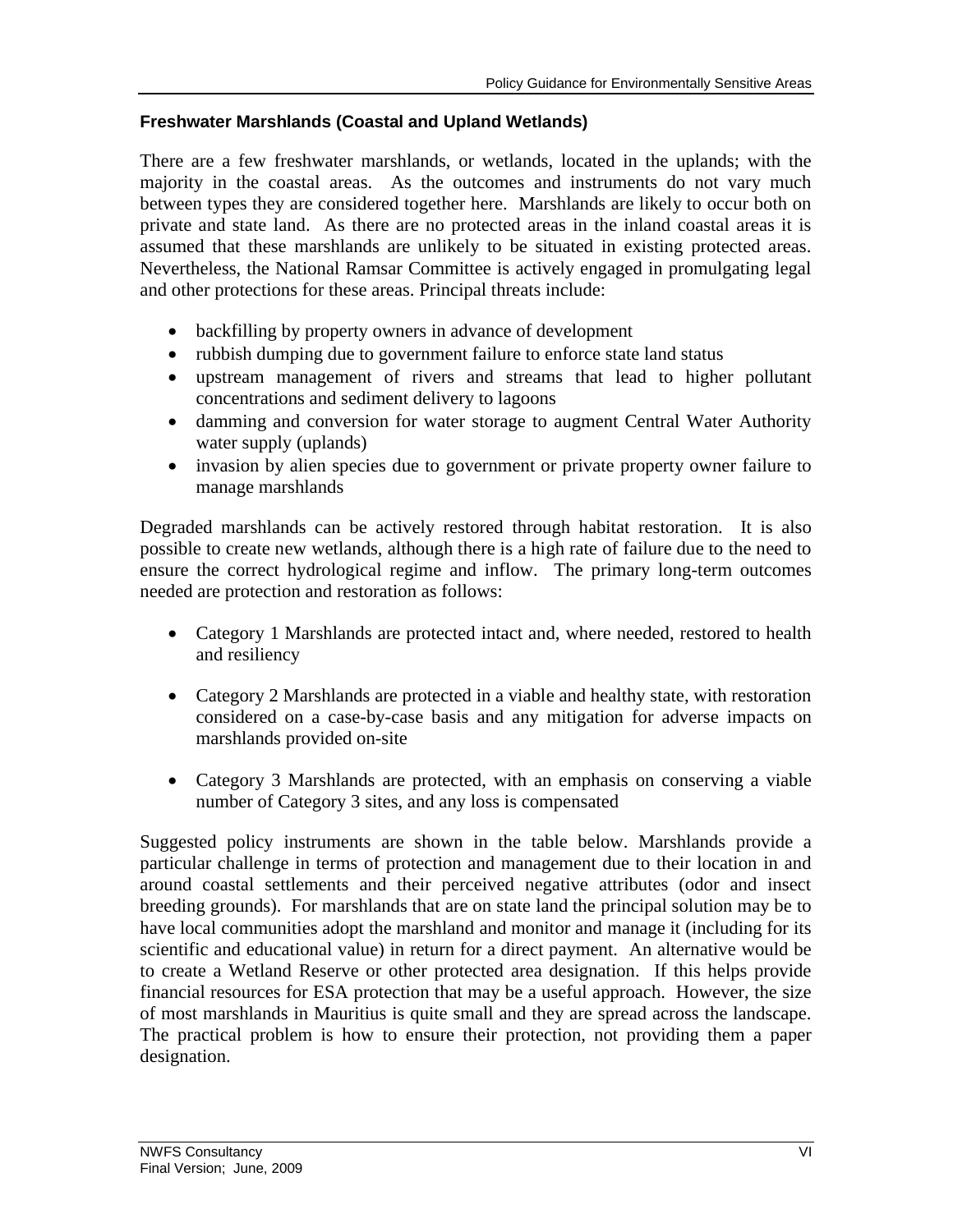Effective command and control regulations against backfilling and development are critical (as described more in the companion Legislative Report). It is proposed here to marry the regulatory and incentive approach in the case of private lands. A landowner seeking to develop a wetland area of Category 1 status should be refused. Failure to comply needs to result in significant penalties – enough to serve not only as a disincentive but a deterrent in the first place. In addition, upon identification of a site as a marshland, the local authorities and the Ministry of Environment need to act in a proactive fashion to enroll the landowner in the direct payments program.

|                                                              | <b>Short- and Medium-term Outcomes</b>                            |                             |                              |                                                              |                                           |                                                          |
|--------------------------------------------------------------|-------------------------------------------------------------------|-----------------------------|------------------------------|--------------------------------------------------------------|-------------------------------------------|----------------------------------------------------------|
| <b>Policy Instruments and Financing</b><br><b>Mechansims</b> | Access.<br>development<br>and use<br>controlled in the<br>commons | PAs protected<br>or created | <b>Restoration of</b><br>PAs | Protection and<br>restoration of<br>ESAs on private<br>lands | Subsidies for<br>production<br>eliminated | Marginal cost<br>pricing of<br>services and<br>resources |
| A. Regulatory                                                |                                                                   |                             |                              |                                                              |                                           |                                                          |
| <b>Centralized Management</b>                                |                                                                   |                             |                              |                                                              |                                           |                                                          |
| Public Ownership                                             |                                                                   |                             |                              |                                                              |                                           |                                                          |
| <b>Public Investment</b>                                     |                                                                   |                             | <b>XXX</b>                   |                                                              |                                           |                                                          |
| <b>Enhancing Public Assets</b>                               |                                                                   |                             |                              |                                                              |                                           |                                                          |
| <b>ICDPs</b>                                                 |                                                                   |                             |                              |                                                              |                                           |                                                          |
| Sensitization*                                               | <b>XXX</b>                                                        | <b>XXX</b>                  |                              | <b>XXX</b>                                                   |                                           |                                                          |
| Micro-credit*                                                |                                                                   |                             |                              | <b>XXX</b>                                                   |                                           |                                                          |
| Command and Control                                          | <b>XXX</b>                                                        | <b>XXX</b>                  |                              |                                                              |                                           |                                                          |
| Decentralized and Polycentric Partnerships                   |                                                                   |                             |                              |                                                              |                                           |                                                          |
| Co-Management                                                | <b>XXX</b>                                                        | <b>XXX</b>                  | <b>XXX</b>                   |                                                              |                                           |                                                          |
| Common Property Management *                                 |                                                                   |                             |                              |                                                              |                                           |                                                          |
| <b>Public-Private Partnerships</b>                           |                                                                   | <b>XXX</b>                  | <b>XXX</b>                   |                                                              |                                           |                                                          |
| Market-Based Instruments                                     |                                                                   |                             |                              |                                                              |                                           |                                                          |
| <b>Fiscal Instruments</b>                                    |                                                                   |                             |                              |                                                              |                                           |                                                          |
| <b>Taxes on Pollution</b>                                    |                                                                   |                             |                              |                                                              |                                           |                                                          |
| User Fee and Charges                                         |                                                                   |                             | <b>XXX</b>                   |                                                              |                                           |                                                          |
| Subsidies and Payments                                       | <b>XXX</b>                                                        |                             |                              | <b>XXX</b>                                                   |                                           |                                                          |
| <b>Regulated Markets</b>                                     |                                                                   |                             |                              |                                                              |                                           |                                                          |
| Privatization                                                |                                                                   | <b>XXX</b>                  |                              |                                                              |                                           |                                                          |
| Cap & Trade                                                  |                                                                   |                             |                              |                                                              |                                           |                                                          |
| Product Certification*                                       |                                                                   |                             |                              |                                                              |                                           |                                                          |
| B. Non-Regulatory                                            |                                                                   |                             |                              |                                                              |                                           |                                                          |
| Self-Regulation                                              |                                                                   |                             |                              | <b>XXX</b>                                                   |                                           |                                                          |
| Market-Based Approaches                                      |                                                                   |                             |                              |                                                              |                                           |                                                          |
| <b>Voluntary Contractual Arrangments</b>                     |                                                                   |                             |                              | <b>XXX</b>                                                   |                                           |                                                          |
| Private and Voluntary Sector Investment                      |                                                                   |                             | <b>XXX</b>                   |                                                              |                                           |                                                          |

#### **Table ES-3. Marshlands: Short-term Outcomes and Policy Instruments**

Notes: \* indicates mechanisms that could also be provided by regulatory program

Conditions on access, development and use may include:

- a buffer zone between any development and the nearest marshland
- clear guidelines on on-site restoration or replacement that may serve as mitigation for adverse impacts to a portion of a marshland
- full monetary compensation for any net adverse impacts to Category 3 marshlands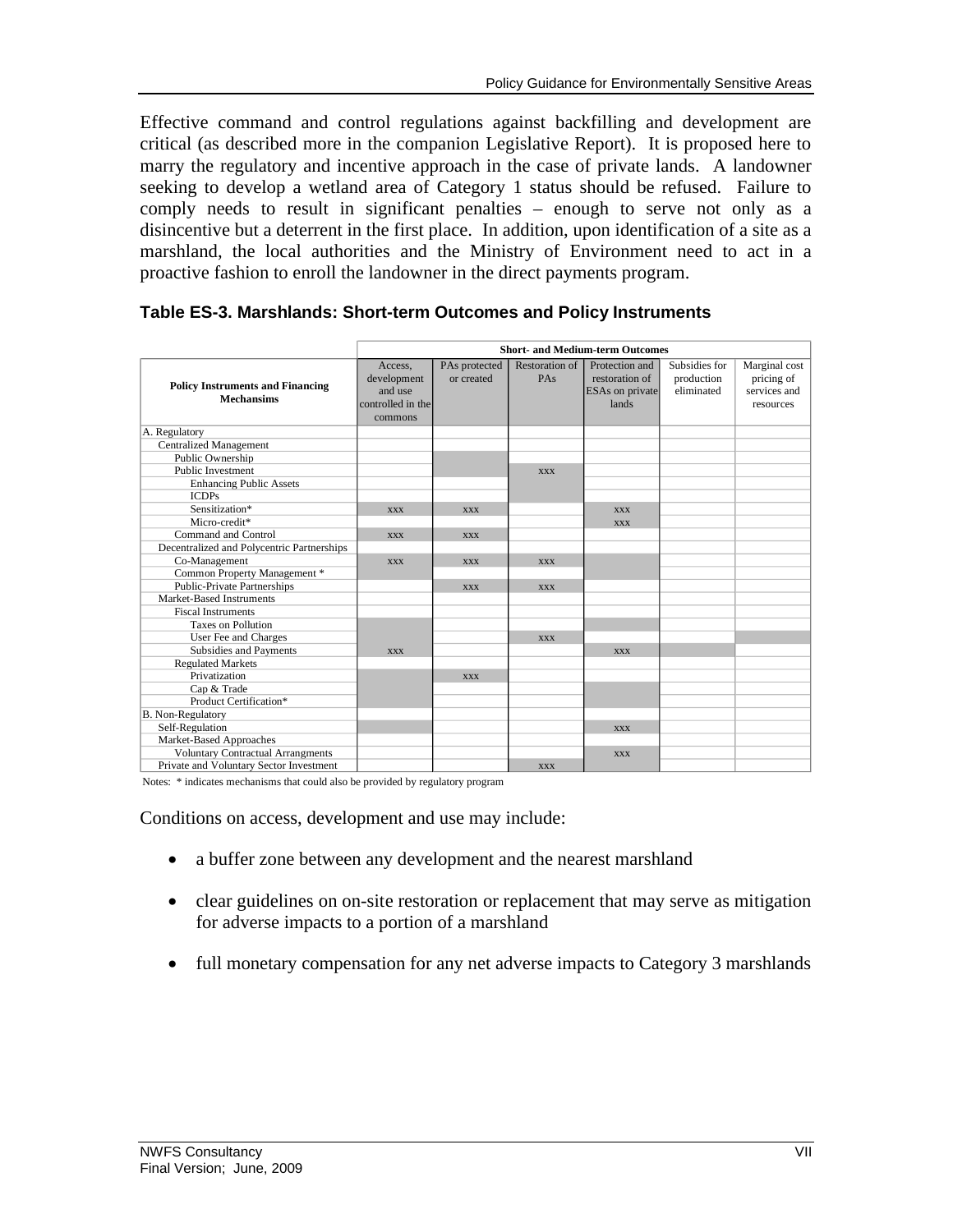## **1. INTRODUCTION**

NDU. The Study provides a broad typology, survey and delineation of environmentally and Rodrigues carried out by NWFS Consultancy for the Ministry of the Environment and This policy paper forms part of a Study of Environmentally Sensitive Areas in Mauritius sensitive areas (ESAs) on Mauritius and Rodrigues, including the wetland areas of Grand Baie. The third and final portion of the Study is an examination of the policies and legislation necessary to protect and manage the areas identified as ESAs. An initial interim draft report on policies for Environmentally Sensitive Areas in Mauritius was prepared in December 2008. The interim report served as a discussion draft for the national stakeholder workshop held in January 2009. This draft policy paper incorporates comments and feedback from the workshop, provides additional guidance and examples on policy instruments, and responds to subsequent comments from the Ministry of the Environment. As noted in the paper itself, the draft legislative report and draft ESA legislation are complementary documents that should be consulted along with the current paper in order to understand the full set of policies and legislation that the NWFS team has identified for the protection and management of these ESAs.

### *1.1 Objectives*

The objective of this report is to provide the necessary background, information and analysis to underpin a series of policies for governing ESAs. Particular attention was given to ensure that the report covers the following critical elements for policy development:

- review of existing land planning policies to ensure an ESA policy is fully integrated into the land development permitting process
- review of the EIA process to ensure compatibility with ESA policy
- review of all other policies impinging on effective implementation of an ESA policy, such as the NDS and Outline Schemes
- review of actual and potential policy instruments that form the basis for a policy framework for ESA protection and management
- compiling a catalogue containing a description and classification of each ESA type with the level of afforded protection using results generated from previous activities.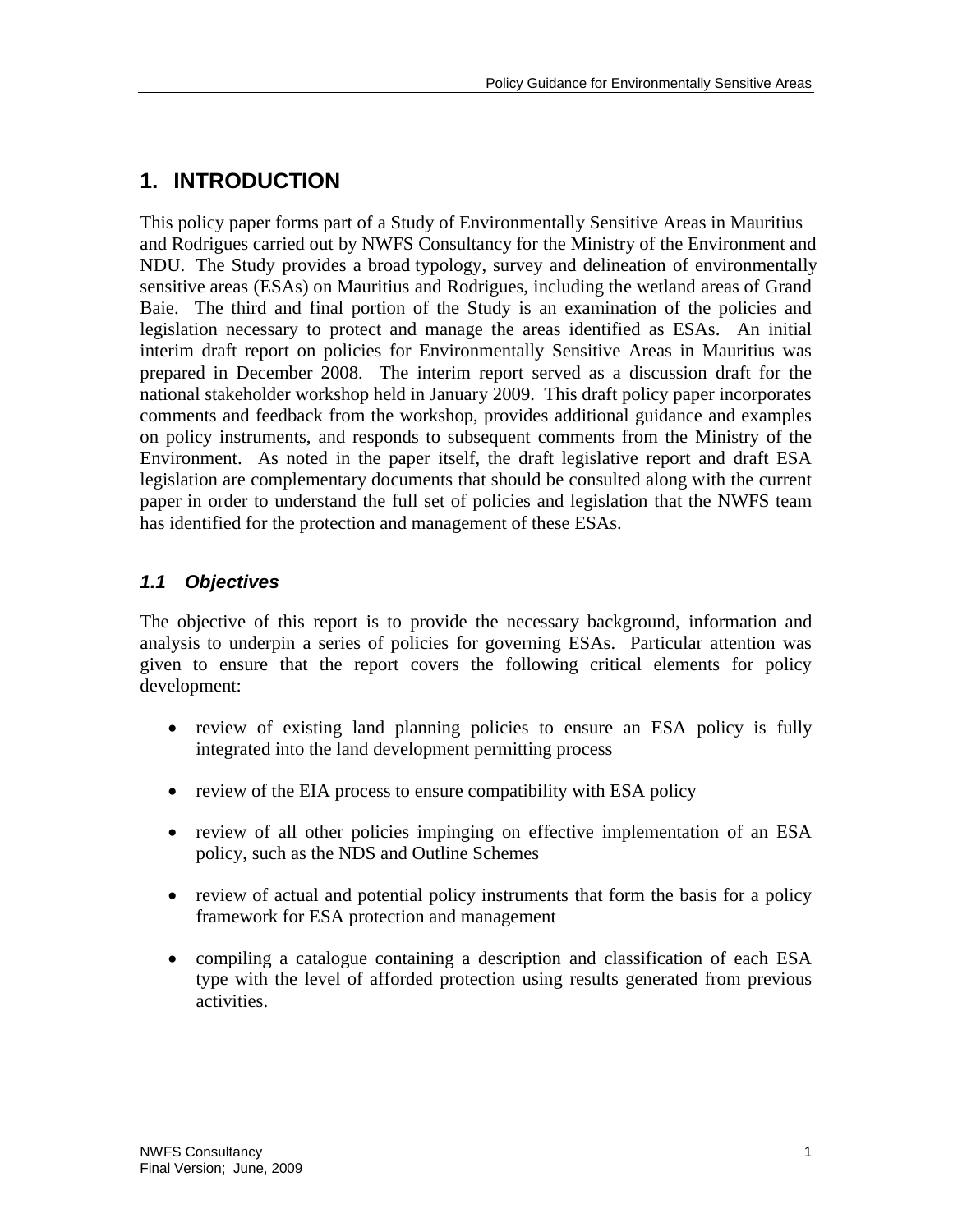### *1.2 Methodology and Structure*

The work methodology combines significant stakeholder consultation and document review in order to underpin the analysis and policies provided. The analysis (and the report) is broken down into diagnosis, review and ESA policies.

The diagnosis approach taken is sequential and involves the following steps:

- define the ESA types (based on prior NWFS reports)
- identify the direct and indirect drivers that threaten the integrity of these ESAs (based on NWFS and other reports)
- identify and compile the behavioral change that a successful ESA policy must induce in order to protect and manage ESAs

The review process includes the following:

- review of policy principles, objectives and instruments that have been employed in Mauritius that either directly or indirectly target ESAs
- review and compilation of policy instruments that may be deployed to protect and manage ESAs based on international best practice in environmental and ecosystem management

The ESA polices include the following:

- policy principles and objectives that emerge from both the existing policies and strategies, and the consultations conducted with public, private and NGO sectors
- policy instruments that emerge based on the adaptation of international best practice to the Mauritian context
- derivation of a generic ESA logic model that ties successful achievement of ESA conservation targets to outcomes, target audiences, activities and resources/partnerships.
- the application of this logic model, and the full set of principles, objectives and instruments, to each and every ESA type, in order to define the precise policies and conditions required in each case

The diagnosis is provided in Section 2, the review in Sections 3 and 4, and the ESA policies in Section 5.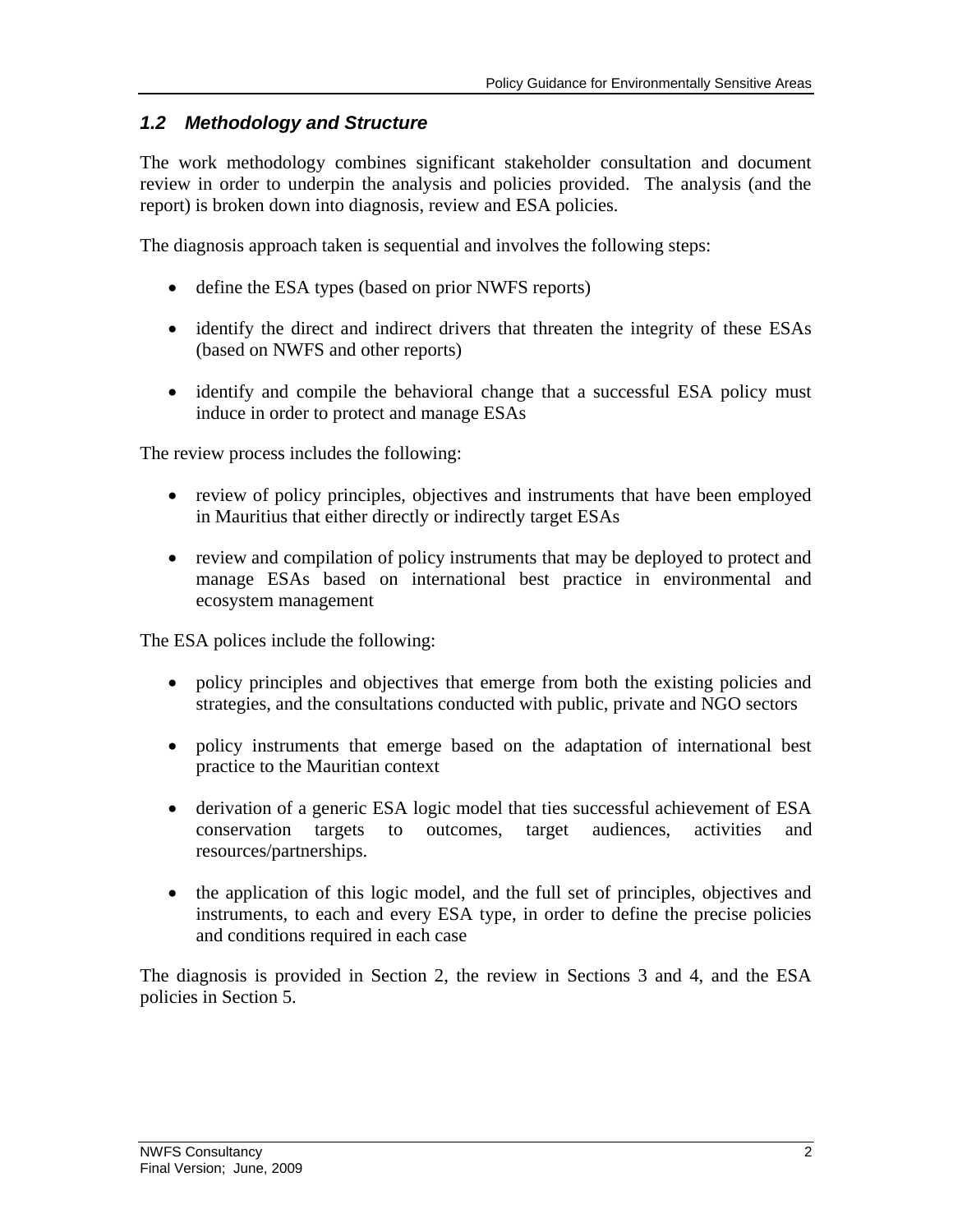### *1.3 Sources*

Data and information sources for this report consist of documentation and interviews. Interviews were held with government officials, private sector representatives and nongovernmental organizations. A brief list of parties consulted is provided in Appendix A. With regards to documentation, the report draws on existing work by NWFS under the project to identify and categorize ESAs, primarily including:

- & NDU 2008) • Survey Report of Grand Baie Wetlands - May 2008 (Ministry of Environment
- Technical Report on Freshwater Wetlands (Ministry of Environment & NDU 2009)
- (Ministry of Environment & NDU 2009b) ESA Site and Location Maps (draft and final) - November 2008 & April 2009

The remainder of the Mauritian documentation consists largely of government documents provided by NWFS, the Ministry of the Environment, parties interviewed, as well as the Government of Mauritius website.

In the last two decade the government has engaged in a number of policy, strategy and planning exercises that either directly contemplate ESAs or through their coverage indirectly bear on ESAs. These documents form the primary basis for collating and compiling existing policy and/or policy intentions with respect to ESAs and include:

- the National Environmental Strategy of 1999 NES (1999)
- the National Biodiversity Strategy Action Plan of 2005 NBSAP (2005)
- $\bullet$  the National Development Strategy of 2005 NDS (2005)
- $\bullet$  the National Forestry Policy of 2006 NFP (2006)
- $\bullet$  the National Environmental Policy of 2007 NEP (2007)
- $\bullet$  the updating of the National Environmental Strategy NES (2008)

Citations that will be used throughout the paper to refer to these government documents are so indicated. Each report is referred to in this report by its designation as indicated in parenthesis above.

A number of additional sources were employed, particularly in developing the review of policy instruments. These are cited in the paper and full references are included in the reference list at the back of the report.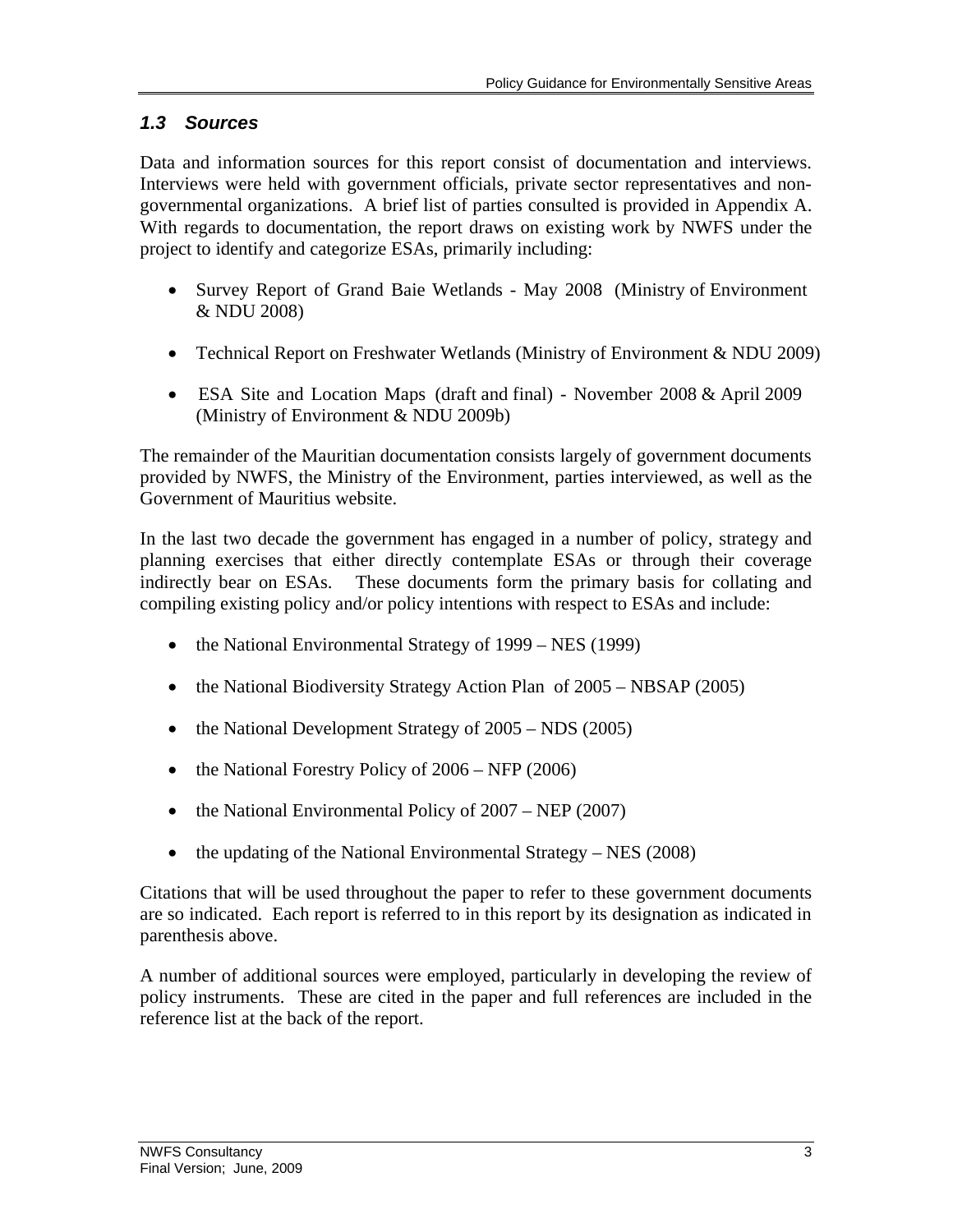## **2. ENVIRONMENTALLY SENSITIVE AREAS**

In this section a review of ESAs and their coverage is provided, followed by a characterization of the direct and indirect drivers that threaten their function and existence. The behavioral change necessary to successfully protect and manage ESA is then summarized.

### *2.1 ESAs*

The ESA Project has defined and mapped the following fourteen different ESA types:

- 1. seagrass beds
- 2. coral reefs
- 3. mangroves
- 4. mudflats
- 5. offshore islets
- 6. coastal freshwater marshlands
- 7. upland marshes
- 8. forests with native content
- 9. steep slopes
- 10. freshwater wells (boreholes)
- 11. rivers and creeks
- 12. lakes and reservoirs
- 13. sand beach and dunes
- 14. caves and other geological features

A fifteenth ESA Type, Native Fauna Habitat, has been defined but not mapped. Information needed to accurately map this type of ESA, consisting of the range of habitats affording refuge to endemic birds, bats, lizards and snails is currently unavailable.

The full extent of these areas on Mauritius is equal to 78,213 hectares and in Rodrigues 34,259. This is 38% of land and 38% of lagoonal area on Mauritius. In the case of Rodrigues 80% of the land and almost the entire lagoonal area is classed as ESA.

For each instance of an ESA type individual characteristics have been recorded, allowing for the ability in some cases to grade the relative importance of different ESAs into different classes, particularly with regard to their general environmental service value.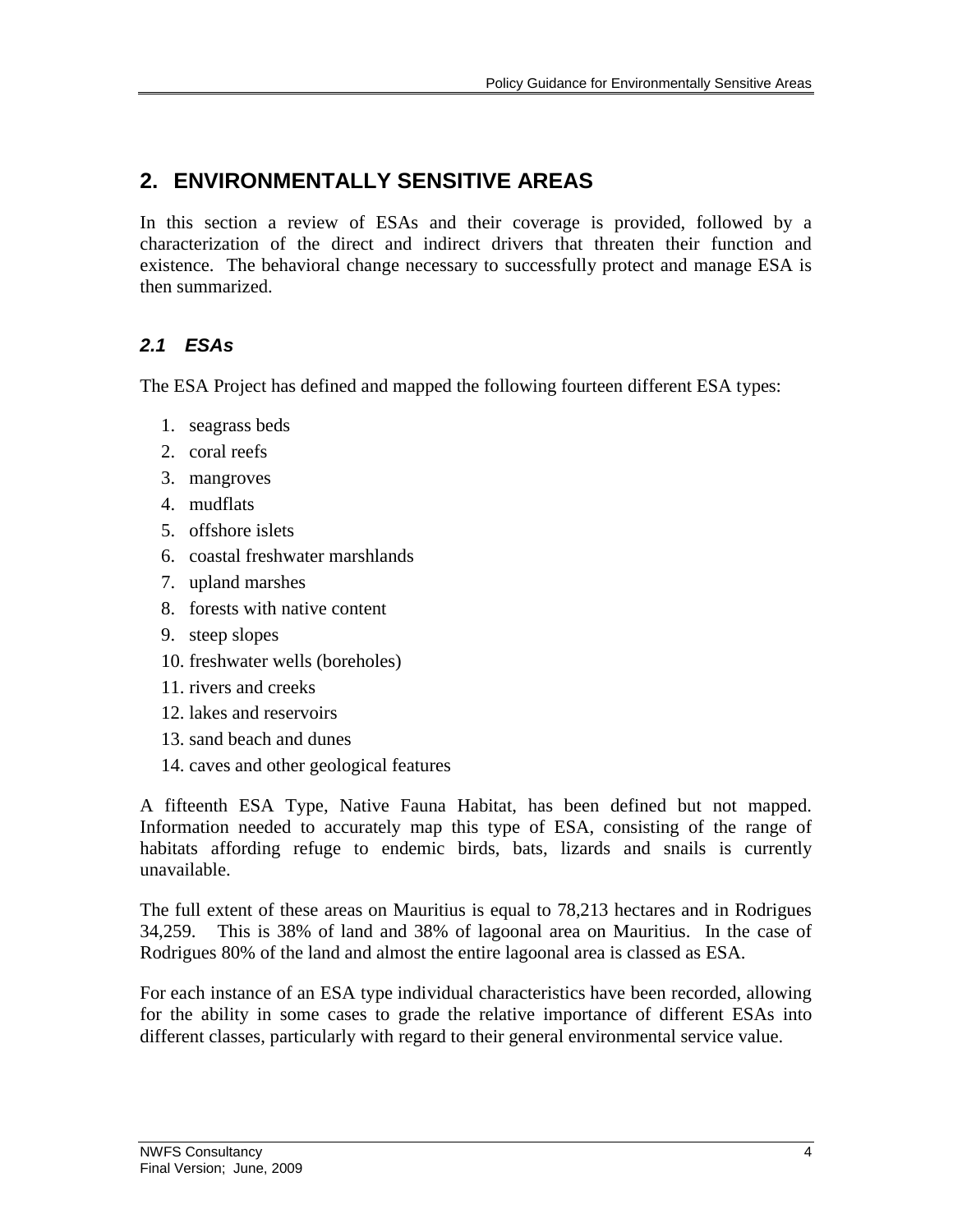### *2.2 Direct Drivers Threatening ESAs*

elimination of the function of the ESA. Based on the *ESA Classification Report* and and *Technical Report on Freshwater Wetlands*, the following direct drivers can be identified: Direct drivers represent the proximate cause that can lead to the degradation or

Seagrass Beds

- water pollution, including eutrophication
- mechanical destruction due to tourism or aquaculture development
- overfishing

Coral Reefs

- temperature changes due to water pollution and changing water levels
- water pollution, including eutrophication
- $\bullet$  overuse by tourists and divers trampling
- overfishing
- siltation by sediment

Mangroves

cutting and removal due to touristic and other development

Mudflats

- water pollution
- change in water levels

Offshore Islets

- invasion
- development leading to habitat and biodiversity loss
- rubbish dumping
- **•** deforestation
- farming

Coastal Freshwater Marshlands

- backfilling
- rubbish dumping
- water pollution

Upland Marshlands

- damming and conversion for water storage
- invasion by alien species

Forests With Native Content

- invasive species
- **•** deforestation
- agricultural, tourism and industrial development

Steep Slopes

- housing construction
- hotel development
- accompanying infrastructure roads, cell phone towers, etc.

Freshwater Wells

- over-extraction
- heavy construction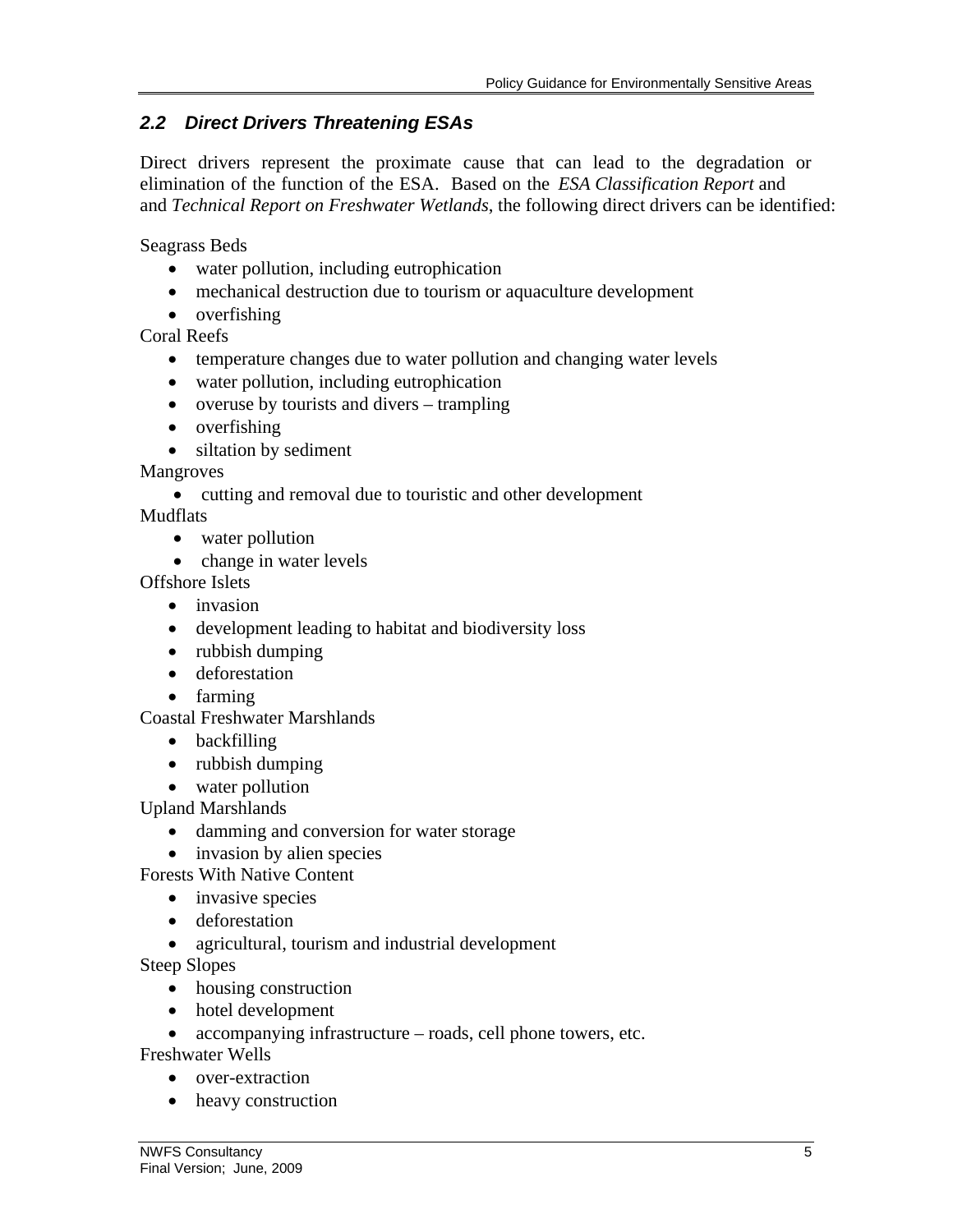• chemical leaching and spills

Rivers And Creeks

- over-extraction and use of water
- dams
- water pollution
- vegetation removal
- rubbish dumping
- siltation

Lakes And Reservoirs

- change in amount and timing of rainfall
- over-allocation and extraction
- water pollution

Sand Beach And Dunes

- construction of leisure homes
- construction of hotels
- construction of golf courses

Caves

- rubbish dumping
- closure
- water pollution (raw sewage)
- siltation
- vandalism

### *2.3 Indirect Drivers and ESAs*

Beyond the immediacy of direct drivers typically lie indirect drivers that stimulate the specific behaviors represented by direct drivers. These indirect drivers can be grouped at different levels. Two levels are specified here. The first and macro level reflects the fundamental indirect drivers of the Mauritian economy. These indirect drivers influence the demand for resources and hence impact ESAs. These drivers may be separated into national and international drivers. The second level of indirect drivers reflects specific market, policy and institutional failures that drive microeconomic behaviors. Correctly formulated and applied, government or collective intervention at the level of these microeconomic drivers could well condition and direct macroeconomic drivers that would otherwise lead to loss and degradation of ESAs.

#### *National Macro-Drivers*

The macro level indirect drivers and their first order impacts on ESAs that originate within Mauritius (i.e. national drivers) include:

- population and economic growth driving land use change and conversion of ESAs for:
	- o residential development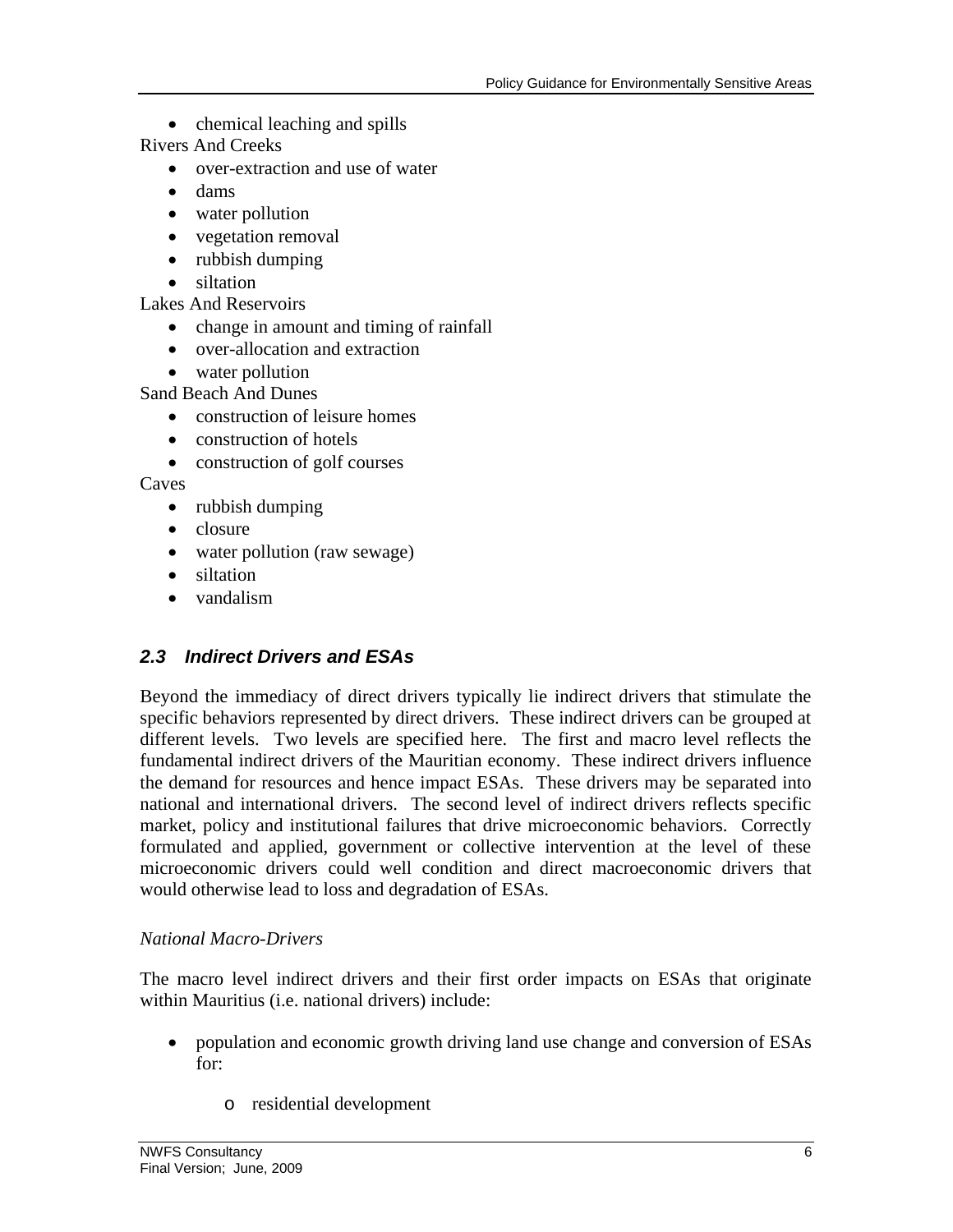- o commercial and industrial development
- o tourism development
- population and economic growth driving consumption of goods and services from ESAs or that drive the use of ESAs as pollution sinks:
	- o demand for water resources
	- o demand for food
	- o demand for wood products
	- o increase in solid wastes
	- o increase in wastewater

To population and economic growth could be added other macroeconomic drivers that make up monetary and fiscal policy, including credit availability, interest rates, tax policy, etc. However, while such macroeconomic instruments may affect ESAs, at the margin changes in these instruments would likely be overwhelmed by the broader and long run impacts of growth in a rapidly developing economy such as Mauritius.

The relationships listed above are fairly general. It is worth emphasizing specific trends that lead towards or away from pressures on ESAs, both in terms of land use change and in terms of demand for ESA services. For example, growing population and rising levels of economic development leads to a demand for land to supply human needs for habitation and commerce in and around the conurbation. In the Mauritian context, the elimination of preferential access to European Union markets for sugar works to ameliorate this impact. The liberation of 15,000 hectares of land from sugar production in recent years provides significant opportunities for government to reallocate land to towns and cities without such growth extending into sensitive coastal or upland areas. This is not to say that there are not ESAs on former lands devoted to cane, only to say that the pressure on ESAs could be much worse if the need to accommodate populations and economic growth did not have former cane lands as an outlet. Residential and commercial development, therefore, need to be carefully planned with regard to ESAs but are probably not a primary threat.

Tourism development, on the other hand, must be regarded as a principal threat to ESAs with regard to land use change. Current tourist visitation is below 1 million per annum, however, it is government policy to grow this number to 2 million visitors by 2015. Foreign visitors come to Mauritius primarily to enjoy the abundant natural services and hospitality offered in coastal areas. Ecotourism, particularly that related to upland areas, and cultural tourism is very limited. Tourists, largely European in origin, come to Mauritius to relax and enjoy the beaches and the sun, and take part in recreational activities on the extensive lagoons surrounding the coast. The Tourism Development Plan suggests that a total of 20,000 rooms will need to be built by 2020, up from the current total of 9,000 rooms. To facilitate this development the government developed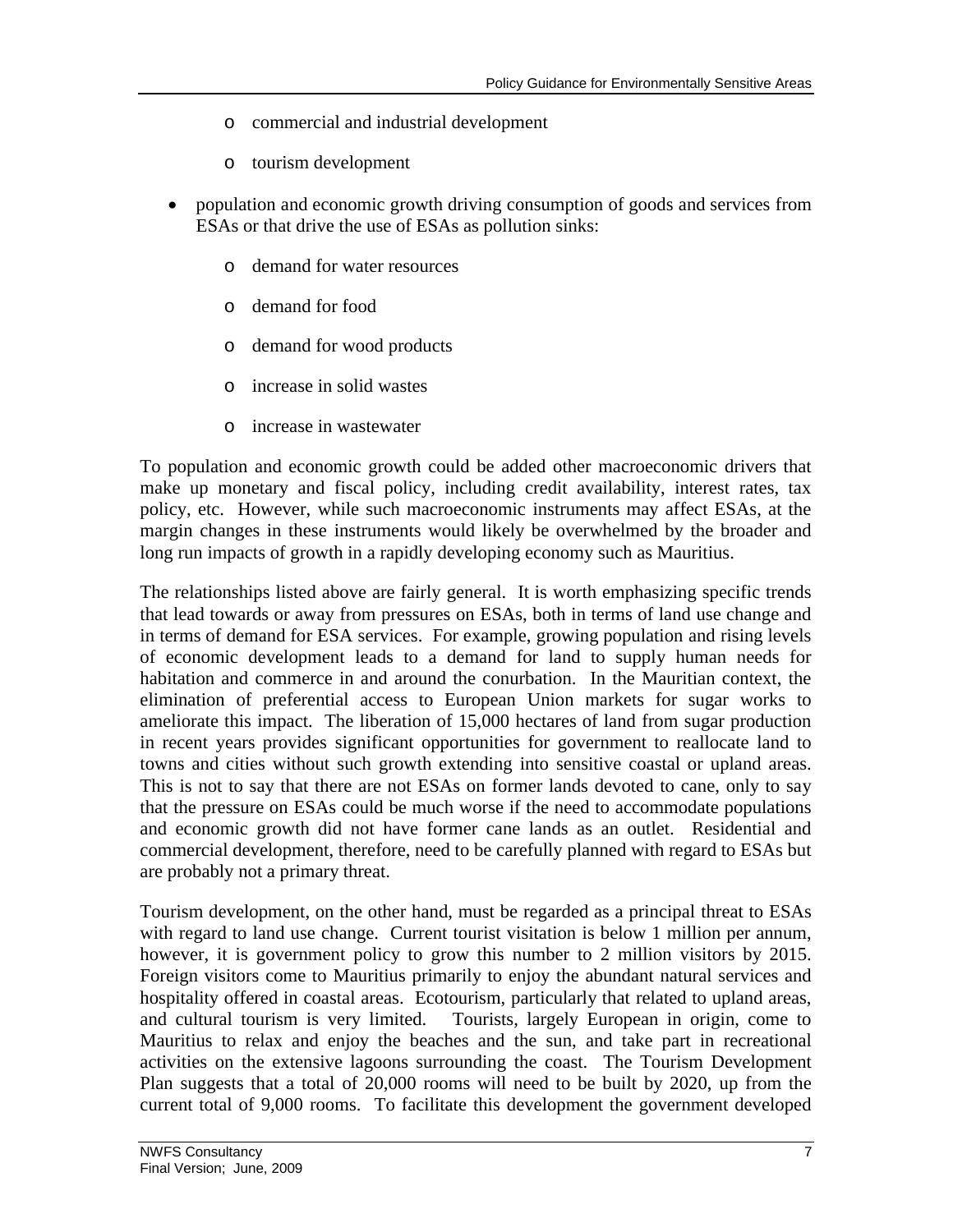the concept of Integrated Resort Schemes (IRS). Situating and building hotels and Integrated Resort Schemes in the coastal areas has significant potential to lead to the loss of ESAs. Tourism development, therefore, must be regarded as a primary threat to ESAs.

Loss of ESAs due to land use change is obviously a primary concern. However, population and economic growth not only increases demand for land development but also through increasing consumption patterns can lead to increasing pressure on natural resources and pollution sinks. This can result in degradation over time. In some cases this might lead to the loss of the ESA. In others the ESA may remain as a feature on the landscape but without providing the environmental services it previously performed. A few examples suffice to illustrate how population and economic growth can threaten ESAs through their impact on consumption.

Increasing populations and economic activity can drive an increase in need for water. Mauritius is thought to receive an annual input of water through rainfall of  $3,900 \text{ Mm}^3$ . This water can be divided into that going to evapotranspiration, or green water, and that going to surface and ground waters, or blue water. Given stable if not decreasing agricultural production the demand on green water is probably unlikely to change in any significant fashion. Evapotranspiration from land and soil moisture (apart from irrigation) is estimated at  $1,170 \text{ Mm}^3$ , leaving 2,730 Mm<sup>3</sup> for potential use from blue water. In Mauritius current blue water usage is estimate to be  $1,014$  Mm<sup>3</sup>/yr. However, this includes hydropower use, which does not represent a consumptive (evapotranspirative) use of water. Taking this figure out leaves a consumptive use of 725  $\text{Mm}^3/\text{yr}$ , leaving 2,005 Mm<sup>3</sup>/yr of blue water unallocated. However, of the consumptive total only 235  $\text{Mm}^3/\text{yr}$  (or 32%) is non-agricultural in nature. In other words, the domestic, industrial, commercial needs for water are all met from this 235 Mm<sup>3</sup>/yr figure. A doubling of all such uses, including the demand from tourism, would lead to an increase demand of 235  $\text{Mm}^3/\text{yr}$  or about 10% of the unallocated blue water.

It is certainly true that all of the unallocated blue water is not economically available (i.e. through extraction or storage). But, at the same time it is quite likely that there are affordable water conservation measures that Mauritius could (and will) implement to reduce the water intensity required by development (i.e. less water would be required by additional economic growth). Thus, on balance it appears that there is in physical terms no crisis in water supply in the country's future. However, unless conservation can meet the growth in demand, it is also true that to meet its growth needs Mauritius will need to invest in additional water supply facilities. This means extracting more groundwater, diverting more surface water, and, perhaps, building additional dams to increase water storage.

Each of these activities can be a direct driver that affects ESAs. Dams can lead to the submergence of ESAs and riparian habitat, as well as the loss of productive agricultural land. Storage also interrupts natural cycles that may include flushing flows during storm events, thereby altering downstream geomorphology with knock-on impacts on intact ecosystems in the lagoon. Additional diversions of water from rivers and streams can reduce in-channel habitat for fish and wildlife. Such diversions also reduce the quantity of water that flows downstream to the mouth. This can impact freshwater resources near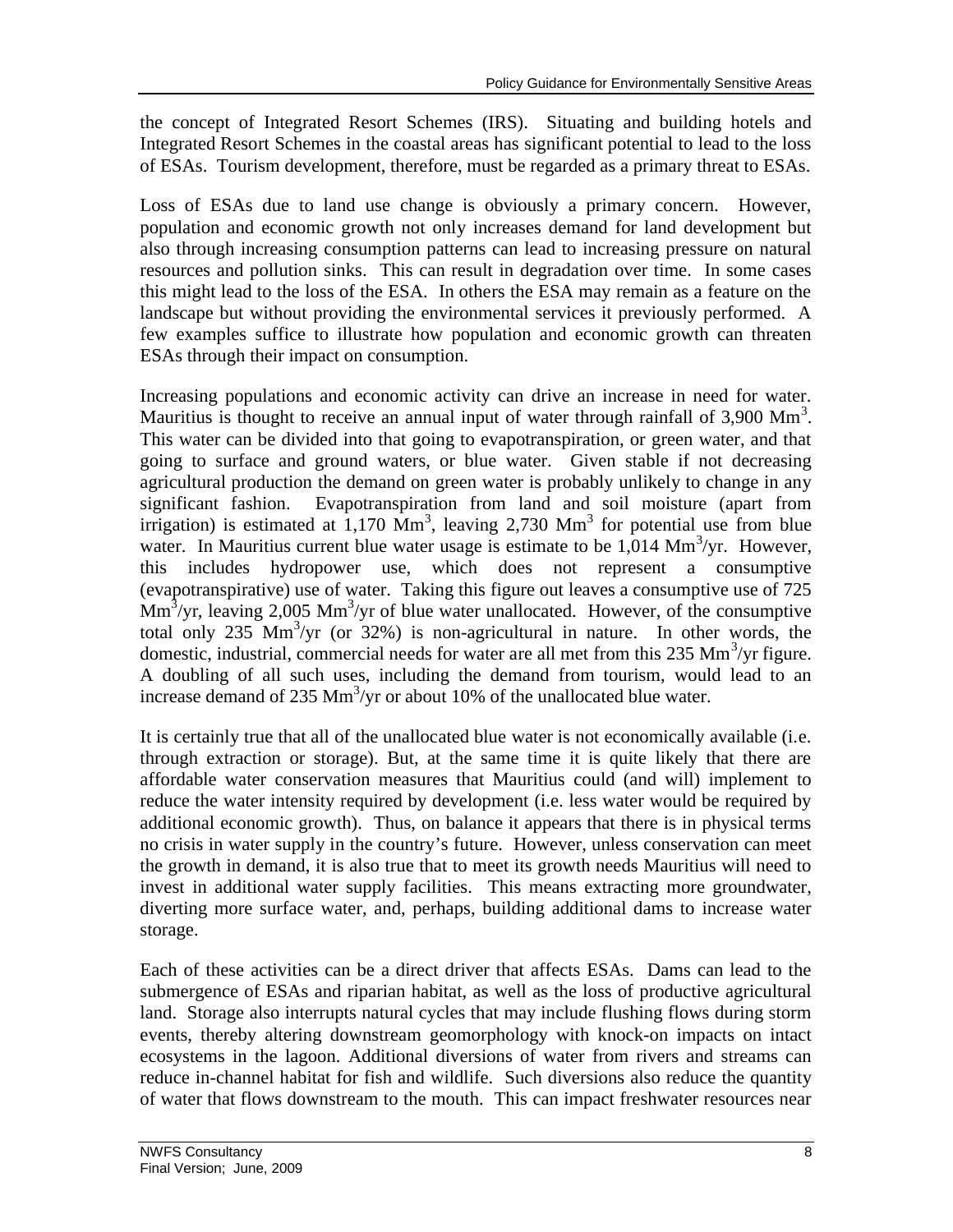the outlets of rivers and streams, but it also concentrates the pollutants that are carried into tidal mudflats, mangroves and reefs. Increasing groundwater extraction, particularly in coastal areas may lead to saltwater intrusion, with negative impacts on wells and boreholes but also on freshwater ecosystems. In this manner, growth and development affects water resources and, ultimately, coastal ESAs. Where coastal developments for tourism put additional pressure on ground and surface waters near the coast the potential for negative feedback on resource availability and ESAs needs to be anticipated. Otherwise, tourism development on the coast will consume the very resource on which it is founded.

Similar arguments and trends can also be found with regards to the increase in the discharge of pollutants into streams and rivers, groundwater and the lagoons as consumption and resource use increases alongside population and economic growth. Proper treatment and disposal technologies that would limit any impact on ESAs and coastal resources are available – ensuring that they are employed is the challenge. Likewise solid wastes provide a number of threats to ESAs – both in terms of the use of ESAs as dumping sites, thereby eliminating their site value (e.g. caves and coastal marshlands) and the services they provide to other ESAs (e.g. rivers and stream and downstream water quality), as well as in terms of downstream impacts from improper solid waste disposal generally (e.g. leaching of toxic substance and impacts on water from boreholes and ecosystem degradation).

#### *International Macro-Drivers*

The influences described above are purely national in focus. In some cases they will be related to international economic drivers. For example, the Mauritian drive to build its tourism capacity would not be possible were it not that international conditions favored such development. Similarly, international trade reform is driving the contraction of the local sugar estate. The Mauritian economy is an open economy and, thus internal economic drivers depend to some extent on the global economy. Thus, the current credit crisis and economic downturn might have limited impacts on prospects in the sugar markets and on the marketing of Mauritius as a financial and technological entrepôt for Africa, but its effects on international tourism demand and credit for tourism investment projects may be more severe. Trends in these international drivers will affect national drivers and hence have implications for ESAs. Thus, the global economic slowdown suggests that rapid development of tourism assets and visitation growth will be difficult to achieve over the next few years. This may provide exactly the opportunity Mauritius needs to establish the policy, legislative and technical framework necessary to develop tourism while simultaneously protecting and managing its ESAs.

Aside from economic drivers, global environmental drivers may also play a role. Climate change is driven by the rate and accumulation of carbon emissions and sequestration across the globe. There is little Mauritius can do to affect climate change outcomes besides contribute positively to international accords on the matter and do its best to improve its own carbon footprint. Climate change may mean altered rainfall and weather patterns for Mauritius. This will compound efforts to manage water supplies and continue productive agricultural activities. Climate change and consequent sea level rise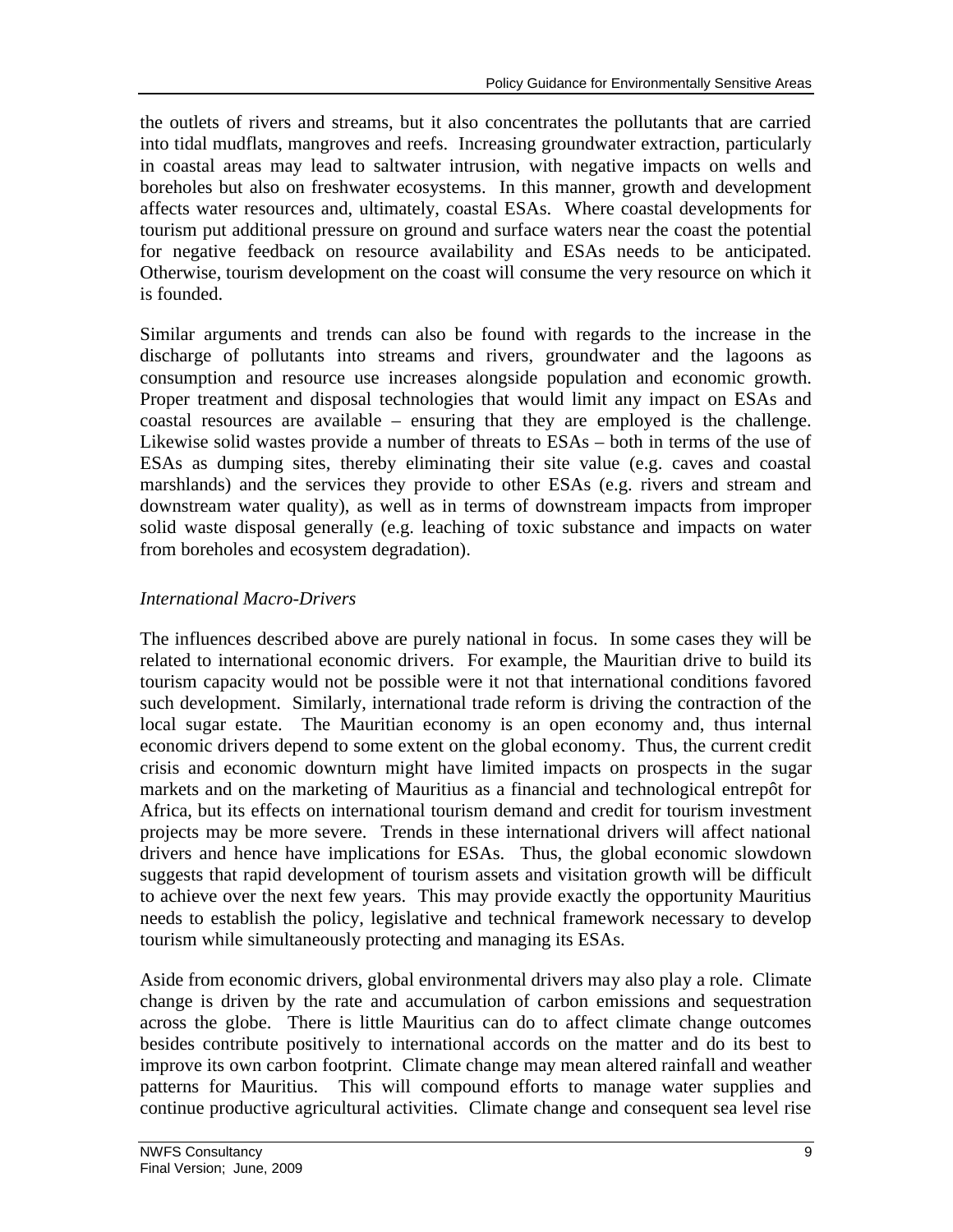are also cited as a risk for small island states and for coral reef systems (due to coral bleaching). However, Mauritius may differ from many tropical, reef-endowed island states in a number of ways that may limit risks and damage from climate change.

As a large volcanic island Mauritius is not at risk of losing its territorial integrity (as is, for example, the Maldives). Whether Mauritian reefs are at risk is not known but in relative terms there may be reasons for optimism. The extensive lagoonal and reef area inside the outer reef may buffer some impacts (as opposed to for example Central American reefs). Further, the extent of sea level rise and water temperature changes may be ameliorated by Mauritius' position near the Tropic of Capricorn and lack of proximity to the mainland (as opposed to the Caribbean Islands located close to North America and the Gulf of Mexico). Thus, while climate change can be assumed to be a threat to ESAs, it will create winners and losers. If enough other tropical tourist destinations suffer, Mauritius may increase its competitive advantage. Other things equal, this would in turn merely put additional pressures on ESAs. Thus, climate change remains an important international indirect driver threatening ESAs.

#### *Microeconomic Drivers*

Microeconomic drivers are those driving behavior at the level of firms and individuals. These are described here in terms of the negatives, the failures that may harm ESAs, but generally speaking these drivers can typically be managed in such a way as to promote sustainability in resource use and environmental quality. This involves, in a sense, getting the incentives "right." Here the failures (or potential failures) are emphasized, whereas in the ESA policies section the direction Mauritius could take to improve microeconomic incentives so as to strike the needed balance between growth and conservation are considered. In a sense then the indirect drivers reviewed above ultimately lead to adverse impacts on ESAs only in the failure of policy to appropriately limit the development and use of ESAs.

These microeconomic drivers include:

- under-pricing of resource use and pollution sinks, including the under-pricing of water leading to overuse of ground and surface waters
- subsidizing of productive and development activities, including subsidies for pesticides and fertilizer leading to overuse, leaching and water pollution
- public goods/market failure problems, i.e. lack of incentives for protection and management of ESAs on private lands, including:
	- o failure to invest in species control and ecosystem restoration perpetuates invasion by alien species
	- o failure to provide positive incentives to maintain ESAs on private property may lead to backfilling of wetlands, closing of caves to facilitate development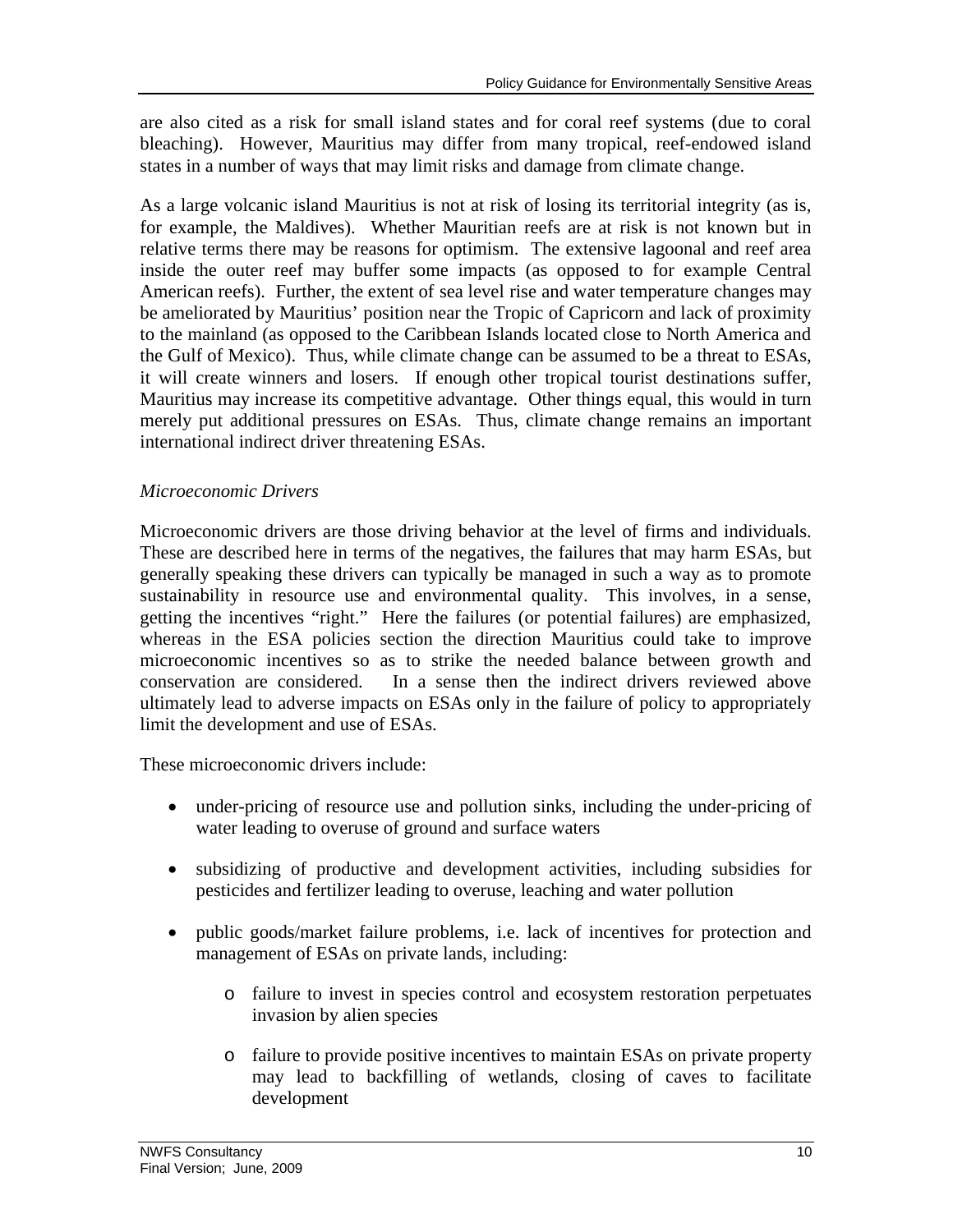- o failure to recognize, legislate, monitor and enforce limitations on land use and development leading indirect drivers of growth and consumption to encroach upon and degrade ESAs and their functions (as per the indirect driver section)
- public goods/policy and institutional failure, i.e. lack of effective regulation and investment in ESAs already designated as protected areas, including:
	- o failure to invest in controlling invasive species and restoring native species in the National Park and Nature Reserves
	- o failure to invest in source protection measures at borehole sites
- common pool resource problems, i.e. failure to regulate access and use of ESAs on uncommitted state lands, streams and rivers, or in marine areas, leading to:
	- o failure to adequately protect forested lands leading to invasion by squatters
	- o failure to protect and police cave sites leading to vandalism
	- o failure to control catch limits leading to overharvesting by fishermen
	- o failure to monitor and enforce simple reef regulations leading to trampling and degradation of reefs by snorkelers, bathers and boat anchors
	- o beach erosion due to inappropriately deployed groynes and other coastal defense devices in the Pas Geometrique
	- o untreated wastewater and industrial effluent discharge into rivers and lagoons

Despite the long list of problematic areas it is important to signal that progress has been made in managing and protecting certain ESAs. While these are not covered until Section 3 these successes (see Section 3.4) serve to indicate that these failures can be overcome by actions taken by government, the private sector, producer cooperatives and NGOs (or public-private partnerships between these groups)

### *2.4 Interventions and Behavioral Changes*

The assessment of direct and indirect drivers identifies the actual behavior that directly affects ESAs (the direct drivers) and the root causes that lead to this behavior (the indirect drivers). Based on this assessment it is then possible to identify the behavior (direct and indirect) that will need attention and change if ESAs are to be successfully protected and managed. These are equivalent to the interventions under a proactive ESA Policy. If interventions are identified then the proponents that must enact changes in policies are also clear. Finally, the new behaviors (or desired outcomes) and the on-theground target audience for such efforts also become clear. Table 1 therefore seeks to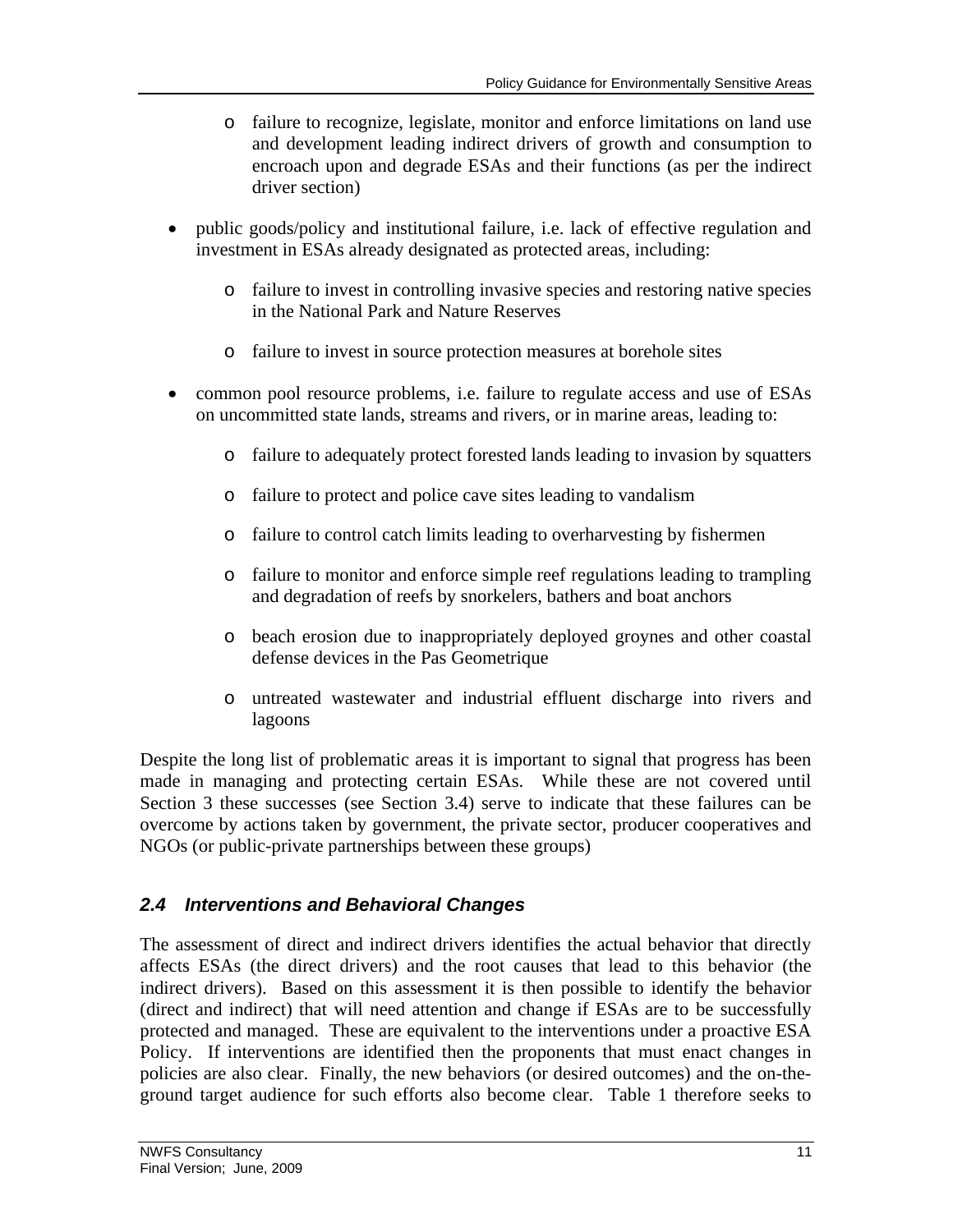illustrate how the material from the preceding section can be summarized in terms of desired interventions and outcomes to protect and manage ESAs, using a few of the examples cited above.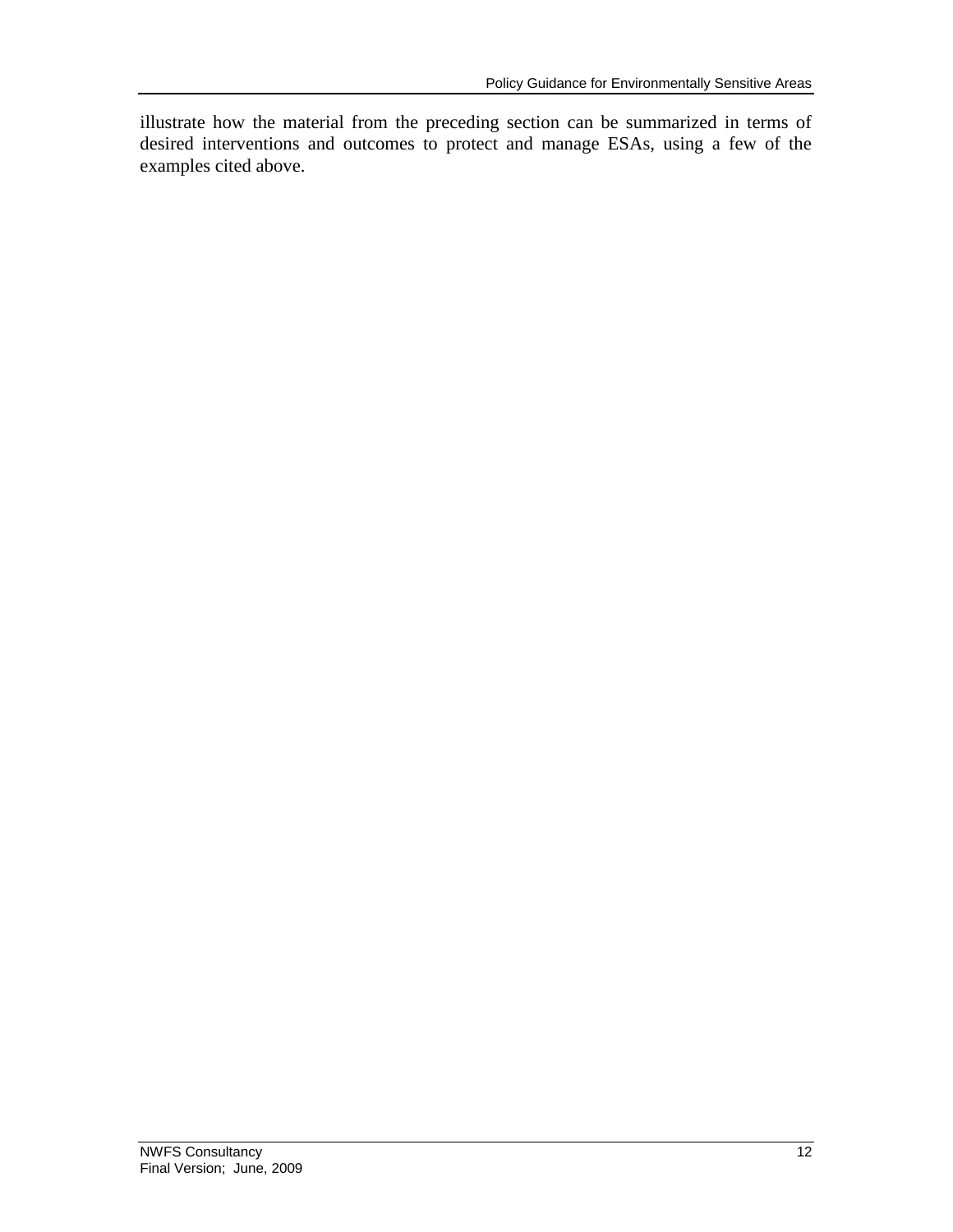| Intervention<br>(Indirect Driver)<br>and ESA System/Type           | Proponents                                                                                             | Outcomes<br>(Direct Driver)                | <b>Target Audience</b>                              |  |  |  |  |
|--------------------------------------------------------------------|--------------------------------------------------------------------------------------------------------|--------------------------------------------|-----------------------------------------------------|--|--|--|--|
| 1. Regulate access, development and use of ESAs on:                |                                                                                                        |                                            |                                                     |  |  |  |  |
| a. Uncommitted State Lands                                         |                                                                                                        |                                            |                                                     |  |  |  |  |
| <i>i.</i> forests                                                  | <b>Forest Service</b>                                                                                  | avoidance of invasion                      | Lessees, visitors                                   |  |  |  |  |
| ii. caves                                                          | Ministry of Environment                                                                                | solid<br>avoidance<br>of<br>waste disposal | communities<br>and<br>business:<br>waste<br>haulers |  |  |  |  |
| b. streams and rivers                                              | Ministry of Renewable Energy<br>and Public Utilities / Water<br><b>Resources Unit</b>                  | reduction in pollutant<br>discharge        | industry                                            |  |  |  |  |
| c. marine areas                                                    | <b>Fisheries Division</b>                                                                              | sustainable catch                          | fishermen                                           |  |  |  |  |
|                                                                    | 2. Promote regulation, creation and restoration of protected areas                                     |                                            |                                                     |  |  |  |  |
| a. parks and nature<br>reserves                                    | Ministry of AgroIndustry /<br>Finance                                                                  | absence<br>of<br>investment                | NPCS<br>Forest<br>and<br>Department                 |  |  |  |  |
| b. boreholes                                                       | Ministry of Renewable Energy<br>and Public Utilities / Water<br><b>Resources Unit</b>                  | source protection                          | Water<br>Central<br>Authority /<br>Private<br>Users |  |  |  |  |
| public waters                                                      | 3. Positive incentives for protection and management of ESAs on private land, leased State Land and in |                                            |                                                     |  |  |  |  |
| a. private forests                                                 | Ministry of Environment                                                                                | incentives for control<br>of invasives     | private landowners                                  |  |  |  |  |
| b. wetlands                                                        | Ministry of Environment                                                                                | incentives for wetland<br>protection       | private landowners                                  |  |  |  |  |
| c. all ESA types                                                   | Ministry of Environment<br>Land<br>and<br>use<br>development<br>restrictions<br>in<br>and<br>near ESAs |                                            | landowners<br>Private<br>and leaseholders           |  |  |  |  |
| 4. Elimination of subsidies for productive agricultural activities |                                                                                                        |                                            |                                                     |  |  |  |  |
| a. rivers and stream;<br>marine areas                              | Ministry of Agro-Industry                                                                              | reduced fertilizer use                     | farmers                                             |  |  |  |  |
|                                                                    | 5. Marginal cost pricing of public services and resources                                              |                                            |                                                     |  |  |  |  |
| a. rivers and stream;<br>marine areas                              | Ministry of Renewable Energy<br>and Public Utilities / Water<br><b>Resources Unit</b>                  | reduced water use                          | farmers, industry and<br>households                 |  |  |  |  |

### **Table 1. Interventions to Protect and Manage ESAs**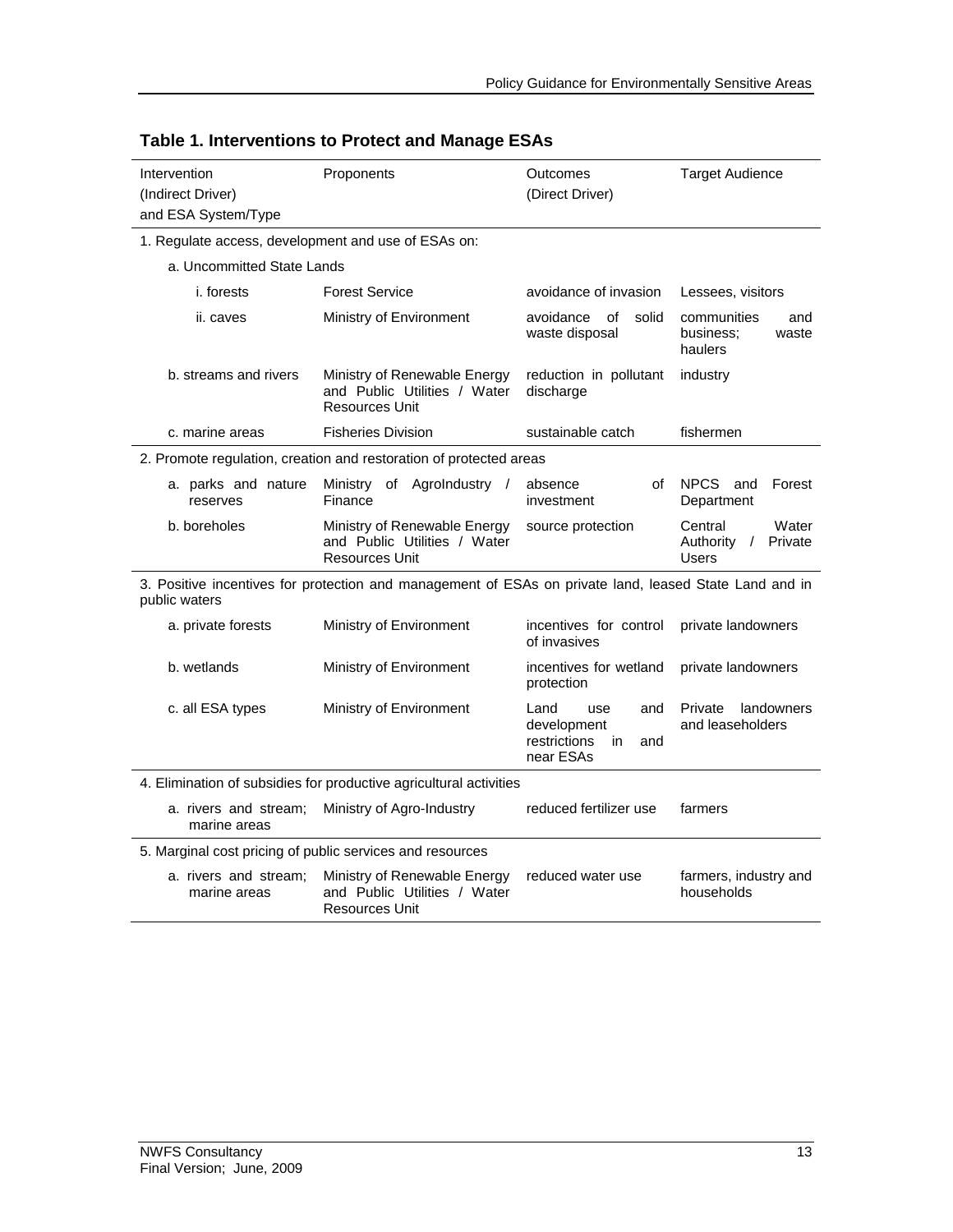## **3. CURRENT PROTECTIONS FOR ESAs**

A number of policies and legislation bear directly and indirectly on ESAs. These are summarized below bearing in mind that the companion Legislative Report examines the legal protections afforded to the proposed ESA types in great detail. Generally speaking, ESAs as a whole are covered directly only in policies and strategies given that ESAs have yet to be formally identified and designated. However, individual ESA types are explicitly provided for in past legislation, in some cases establishing specific designations, e.g. nature reserves. Precedent with regard to both areas is provided below. In addition, this section covers public investment under various National Environmental Action Plans as it affects ESAs. A number of early success stories in managing ESAs are summarized in the concluding portion of the section to demonstrate implementation achievements.

### *3.1 Policies*

Policies and strategies reviewed for this paper (see Section 1.3) include a number of efforts to define policy principles, develop national policy with respect to the environment and development and propose environmental investment programs. These are reviewed below with an emphasis on understanding their implications for the protection and management of ESAs.

### *Policy Principles*

A number of national policies and strategies provide guidance on principles that might be relevant to a Policy on ESAs:

- the National Biodiversity Strategy Action Plan (2006) lists a series of working principles including the interdependence of humans and biodiversity, intrinsic value, the precautionary principle, the priority of in-situ conservation and the ecosystem approach
- The National Environmental Policy (2007) lists a series of "guiding principles" that emphasize sustainable development – including the "mainstreaming" of environmental concerns – as well as the precautionary principle, the polluter pays principle, the maintenance of ecological integrity and that "human beings are at the centre of environmental sustainability."
- the National Forestry Policy (2006) lists 35 "principles or premises" including definition of sustainability as "meeting the social, economic, ecological, cultural and spiritual needs of the resent and future generations" but also references to balancing development with environmental conservation, maintenance of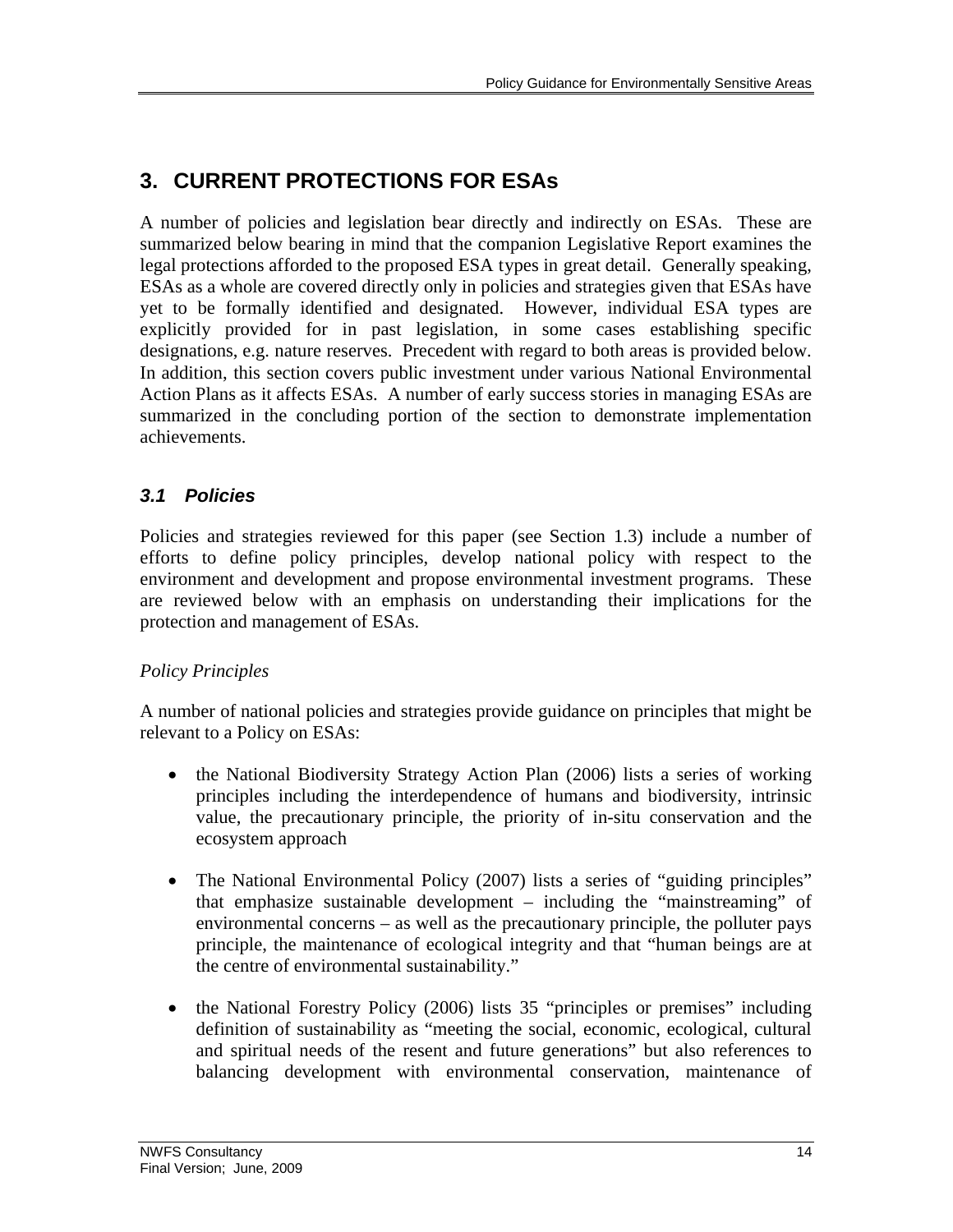ecological balance, best return on investment, rational use, efficient use, participation of stakeholders, and gender equity

 The National Development Strategy (2005) is based on a vision in which economic growth is encouraged while environmental quality is maintained and enhanced, and lists 14 "development principles" which are essentially a series of detailed planning guidelines suggesting that future developments reduce pressures on ESAs, a presumption against new development in the open countryside (and taking account of ESAs), economic diversification in the countryside that enables sustainable agriculture, forestry and tourism; and protection of ESAs in the countryside and on the coast.

*Discussion*. The range of policy principles is quite wide. On the one hand the recognition of intrinsic value of all forms of life (NBSAP) and presumption in favor of protection in the absence of information to the country (NEP and NBSAP) and on the other a clear directive to balance growth and conservation (NDS and NFP). Recognition of human needs and anthropocentric objectives does not preclude assigning a primacy to the protection of ESAs. However, at some juncture public policy must consider the ramifications of environmental protections offered against their costs. The core concept of sustainable use and sustainable development – which appears in all the strategies and policies cited above – clearly recognizes the need to provide for future generations.

In other words, current costs and income must be set off against their consequences for future costs and income. Where an investment in ESA protection today leads to a higher income stream in the future the decision may appear straightforward. But such an investment in ESAs may reduce funds available to spur economic development or invest in social programs today (or in the future). This illustrates that there is ultimately no escaping the need to make hard tradeoffs and balance economic, social and environmental objectives.

The precautionary principle is often cited to bolster arguments for environmental protection, as in the NEP (2007). This principle suggests that a lack of scientific certainty supporting the need to avoid a threat to biodiversity should not be used to avoid taking actions today to protect biodiversity. But this is not the same as saying that all such actions must be taken or that they must be taken at any cost. Public funds and budgets are not limitless and it is not practical (nor good policy) to suggest that they must always be dedicated first and foremost to environmental protection.

Therefore in specifying policy principles for ESAs it is useful to accept a more nuanced use of the types of principles noted in the NBSAP and to recognize that ultimately a balance must be struck between conservation and development. Still, the historical precedent in Mauritius is to favor development over conservation, with resulting degradation and diminishment of the country's natural heritage. The strategies and policies cited above have been critical, of course, in reversing this historic policy presumption. Therefore, in developing a policy for ESAs the relative scarcity of such areas and their importance to the economic future of Mauritius will bear consideration in actually assessing how to strike a balance between conservation and development.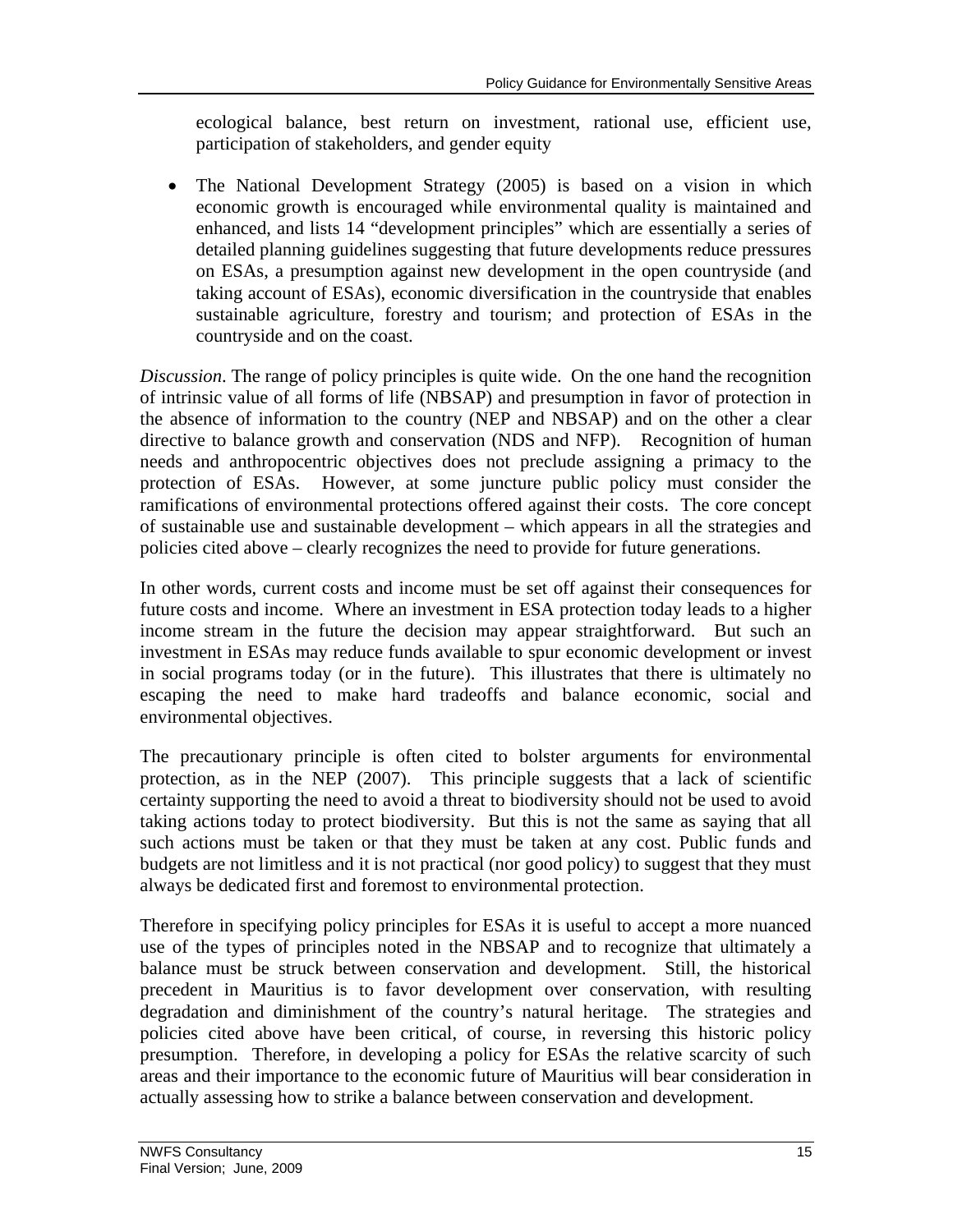#### *Development Policy - 2005*

*National Development Strategy*. One of the explicit objectives of the NDS (2005: 8) is to "promote sustainable development which allows for the protection of the best agricultural land and of environmentally sensitive areas." The need to revise the existing strategy to protect ESAs is referred to as a "fundamental guiding principle" of the Strategy (NDS 2005: 8). In recommendation ENV1 the NDS (2005) considers ESAs to be

- state protected areas including National Parks, Nature Reserves, State Forest Lands, Pas Geometriques and privately-owned Mountain Reserves
- habitat for endemic flora and fauna, much of which is designated for protection already
- mountain slopes and range peaks including moderately to very steep hillsides and mountain slopes
- coastal features and wetlands
- water resources, including major aquifers, catchments, reservoirs, boreholes, weirs and designated River Reserves
- geological features including lave tubes associated with cave networks

The NDS accepts that many parts of the coastline belong to ESAs and that the coast is arguably the most sensitive area given both its ecological vulnerability and its importance to the national economy (NDS 2005:145). The NDS acknowledges that this poses risks as the development of the coast for tourism and the dispersion of Mauritian residential development provide the potential for environmental deterioration (NDS 2005: 36). This problem is summarized by the strategy as follows:

Inappropriate development within the coastal zone could disrupt the biological and hydrological function of the coastal ecosystem, which protects the lagoon and reefs from siltation, sedimentation and water pollution (NDS 2005: 145)

The NDS alludes to the difficulty of enforcing protection of ESAs, as opposed merely to management. It also states that the government has struggled in this role and that there is a need to promote environmental stewardships amongst communities in Mauritius and that national policy should be in support of enhancing stewardship. In restricting development options for ESAs the NDS adopts a precautionary approach to development.

More specifically the Strategy provides a draft map of ESAS and a number of polices that refer explicitly to ESAs:

 SP5 on Town Centres and Retailing includes the absence of ESA as a precondition for major new out-of-centre retail development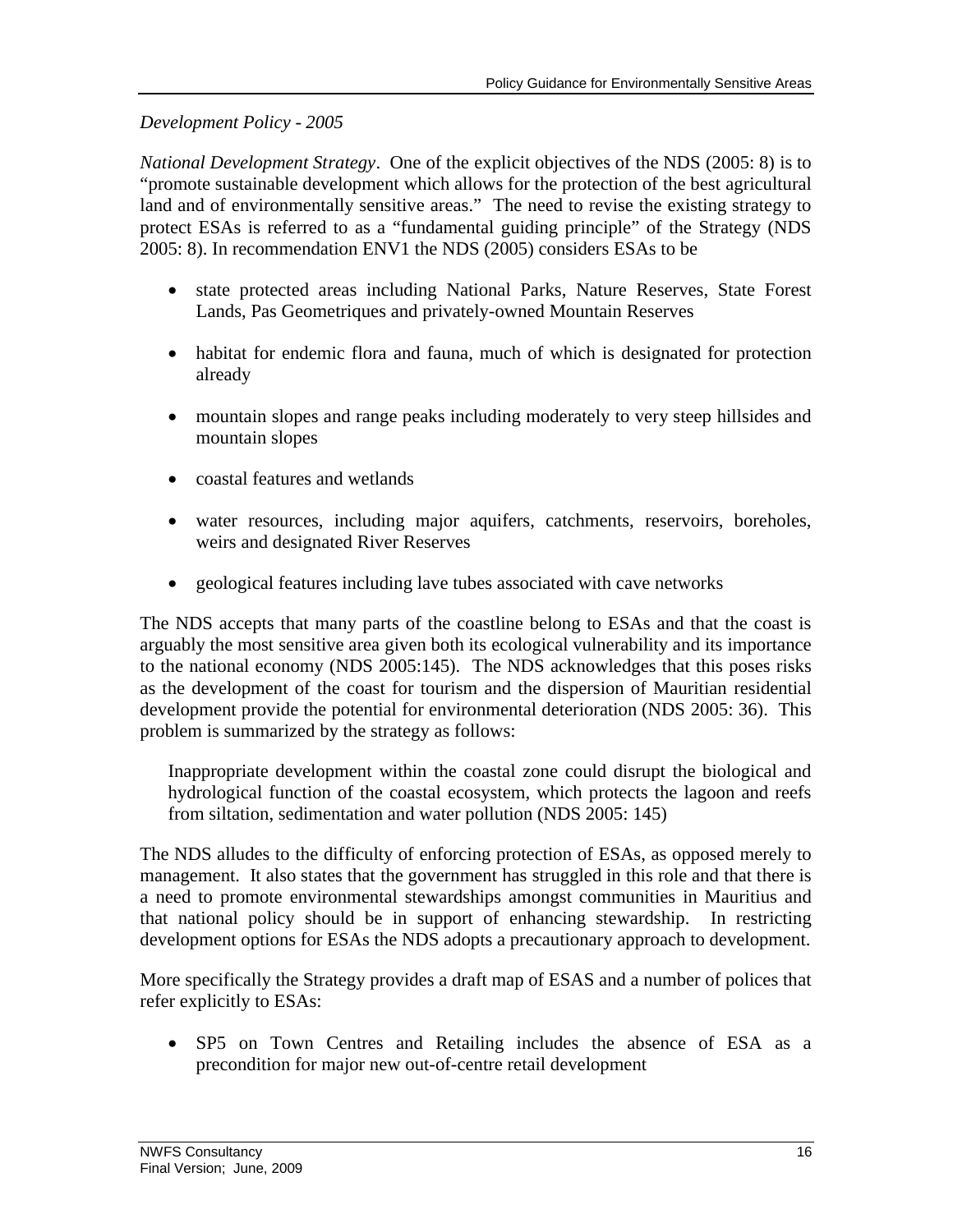- SP15 on Development in the Open Countryside includes a general presumption against major new developments (except where such a developments are in the national interest) if the Ministry of Environment identifies the land as having environmental sensitivity
- SP16 on Coastal Development and Tourism includes a general presumption in favor of development within Tourism Zones identified in the Tourism Development Plan; SP 18 specifies that development proposals should comply with the recommendations contained within the revised PPG, which provides for 30 meter setback from the wetlands and also adequate measures for development proposals near wetlands and other water bodies
- H1 on Residential Land Allocation includes a general presumption against new residential development outside limits of permitted development in revised Local Plans where such sites would be in ESAs.
- I10 on Storage of Hazardous Substances calls for the safe storage of dangerous substances in appropriate locations away from sensitive areas, including ESAs.
- TM5 on Campement Sites allows for redevelopment of campement sites even where proposed tourism development lies within or adjoins an ESA provided there is an environmental management plan for the ESA and the EIA is successfully concluded. For similar projects with residential development as the objective ESAs are to be consolidated "in situ" so that "future redevelopment can incorporate the management of the ESA (NDS 2005: 126)
- TM 6 on Pas Geometrique allows intensification of existing settlements on committed Pas Geometrique land that is within the six Tourism Zones; where such would involve permitting in or near ESAs and EIA license must first be obtained. For uncommitted Pas Geometrique land and land outside of Tourism Zones no new developments will be permitted; whereas small-scale developments will be permitted provide they meet "environmental criteria" (NDS 2005: 127)
- AG5 on Marginal Sugar Cane Land states that marginal land released from cane production may be used for development except that it is forming part of or adjoining an ESA
- ENV1 on Environmental Management states that the natural functions, biodiversity, habitat and amenity of ESAs will be protected from adverse effects of development; that there will be a general presumption against major development of draft areas designated in the NDS except to sustain existing local economies or where development is in the national interest; and that in areas adjacent to these draft areas any development will require an Environmental Impact Assessment license (Policy Env1). Similar language with respect to development restrictions is used with respect to wetlands and the coastal zone in ENV2 and ENF3.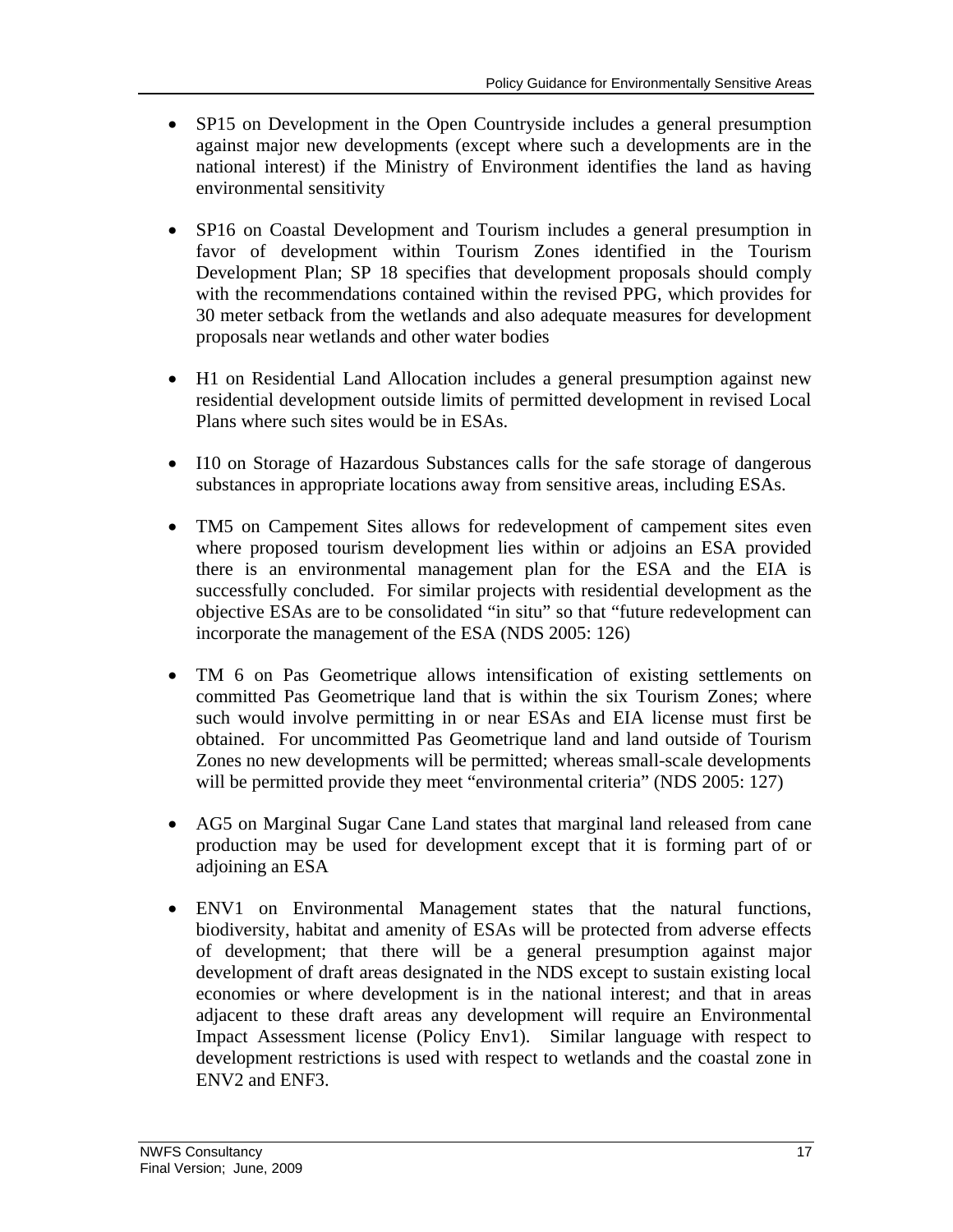• in ENV2 there is a general presumption against development in wetlands except in the case of small-scale developments sited on small parcels of lands or infill sites in built up areas, where these can be shown to have minimal adverse environmental impact and are needed to sustain local economies.

#### *Environmental Policy*

A national environmental policy for Mauritius was first developed in a white paper in 1991. The policy was directed towards attaining sustainable development. Accompanying the policy was the first National Environmental Action Plan (1991). According to the National Environmental Strategy (1999) this first set of policies and action emphasized the roles of individuals in changing their behavior and avoiding environmental damage. For this reason, the policy and action plan emphasized the need for "sensitization", in other words education and awareness raising. Nonetheless, major accomplishments during the first decade of implementation consisted of the establishment of an institutional and legislative framework for environmental management, as well as investment in environmental infrastructure projects.

The second action plan, as presented in NES (1999: 137), did not change the policy objective, which was stated as:

To follow the principles of sustainable development by providing environmental services, encouraging responsible environmental practices and enforcing appropriate environmental standards in order to safeguard the health and welfare, conserve the heritage, and enhance the quality of life of all the people of Mauritius.

However, the second NES of 1999 shifted the focus of action to integrating environmental concerns more fully into economic development planning. A number of economic instruments were highlighted including:

- phasing out subsidies to agriculture and industry
- cost-recovery charging for environmental services, energy and water
- reviewing the pricing of leases of land in the Pas Geometrique
- using taxes and tax allowances to support environmental goals

At the same time the need for continued strengthening of the Ministry of the Environment and enhanced inter-ministerial cooperation was emphasized. The NES also introduced the idea of a regulatory regime combining the "carrot and stick" approach. In this regard, new policy instruments of voluntary agreements and incentives were introduced, alongside the existing concepts of fines and penalties. Additional recommendations and actions surrounded the continued need for improved information management. With regard to ESAs the NES (1999) called for the ESAs to be demarcated as part of building a MoE environmental information system. Specifically the NES (1999) suggested a need to carry out an ecological survey of privately owned land and the riverine environment as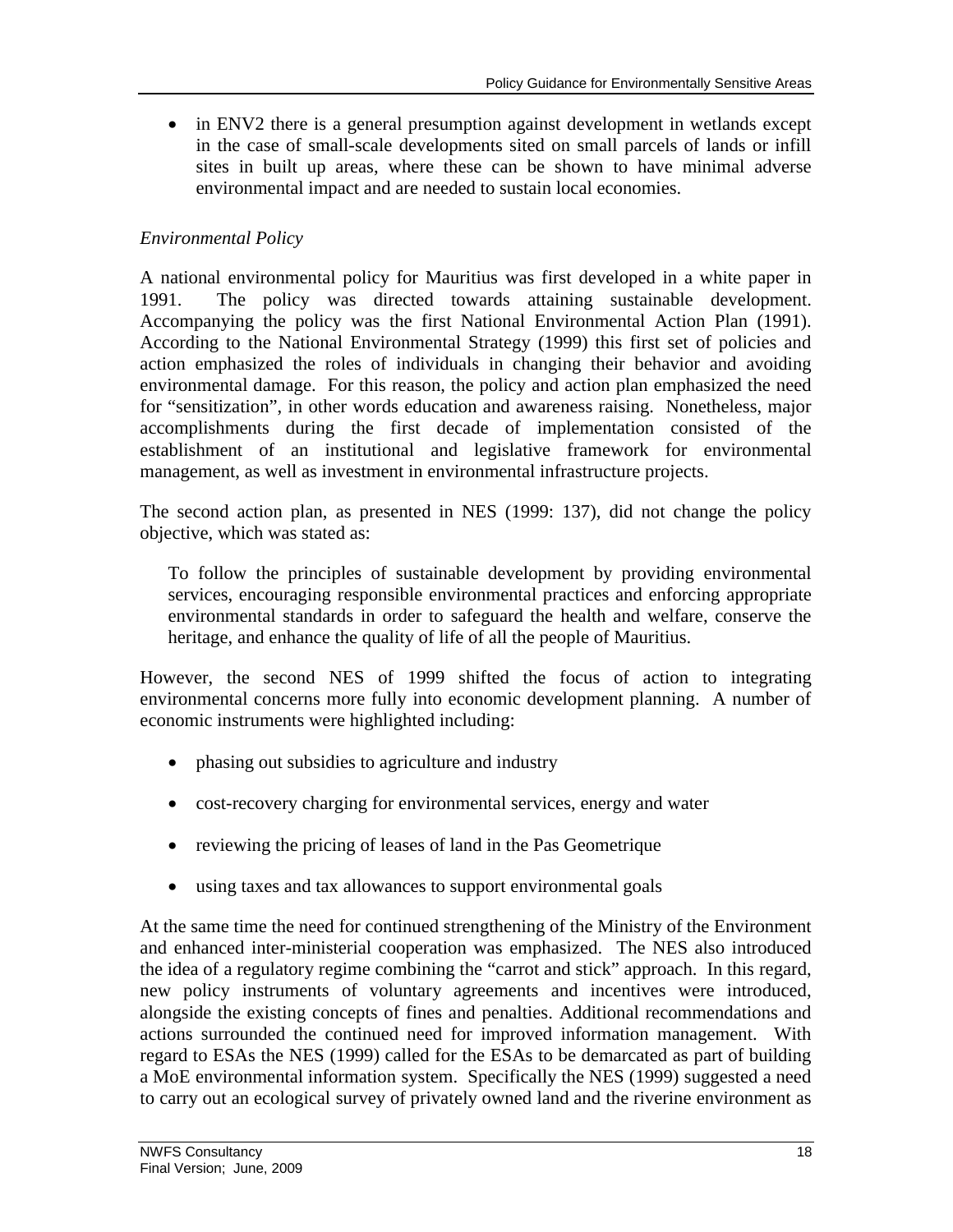part of this work. Subsequent sensitization of other ministries, departments, the private sector and the public was then suggested. This was to include translating the ESA maps into outline and detailed schemes.

The NES (1999) made a number of other recommendations worth noting here:

- a need to strengthen the EIA process by clarifying what projects needed an EIA, clarifying technical EIA requirements, improving stakeholder involvement and reducing the number of projects going through the EIA process
- the Water Resources Unit should work with DoE and sectoral agencies to develop policy tools that encourage reduction of pollution at source (e.g. industrial effluent discharge charges, transfer of agricultural incentives from fertilizers)
- the WRU needs to take greater responsibility for regulating all aspects of the resource and its use
- on-going projects to improve the measurement and monitoring of water resource quality should be strengthened
- river quality monitoring should be supported by biological monitoring and an indexing system developed that clearly indicates river quality and its appropriateness for various uses
- bringing all protected areas under the National Parks and Conservation Service
- maximizing the role of NGOs to undertake specific projects
- increasing the involvement of the private sector and the public in conservation activities
- prepare and implement clear and unambiguous standards and guidelines for water resources and coastal zone management
- intensify monitoring and analysis in the coastal zone, particularly of lagoonal water quality, state of the coral reef, etc.
- consider the application of economic instruments to encourage conservation and preservation of lands with biodiversity resources
- increasing fines for littering and dumping of solid wastes
- phasing out subsidies on irrigation water and energy for pumping

An update of the 1999 NES was prepared in 2007 and 2008. This document reviewed progress since the NES in 1999 and revisited the policy framework. At the same time, government was preparing a new National Environment Policy. The latter most accurately reflects the recent direction of environmental policy in Mauritius. However,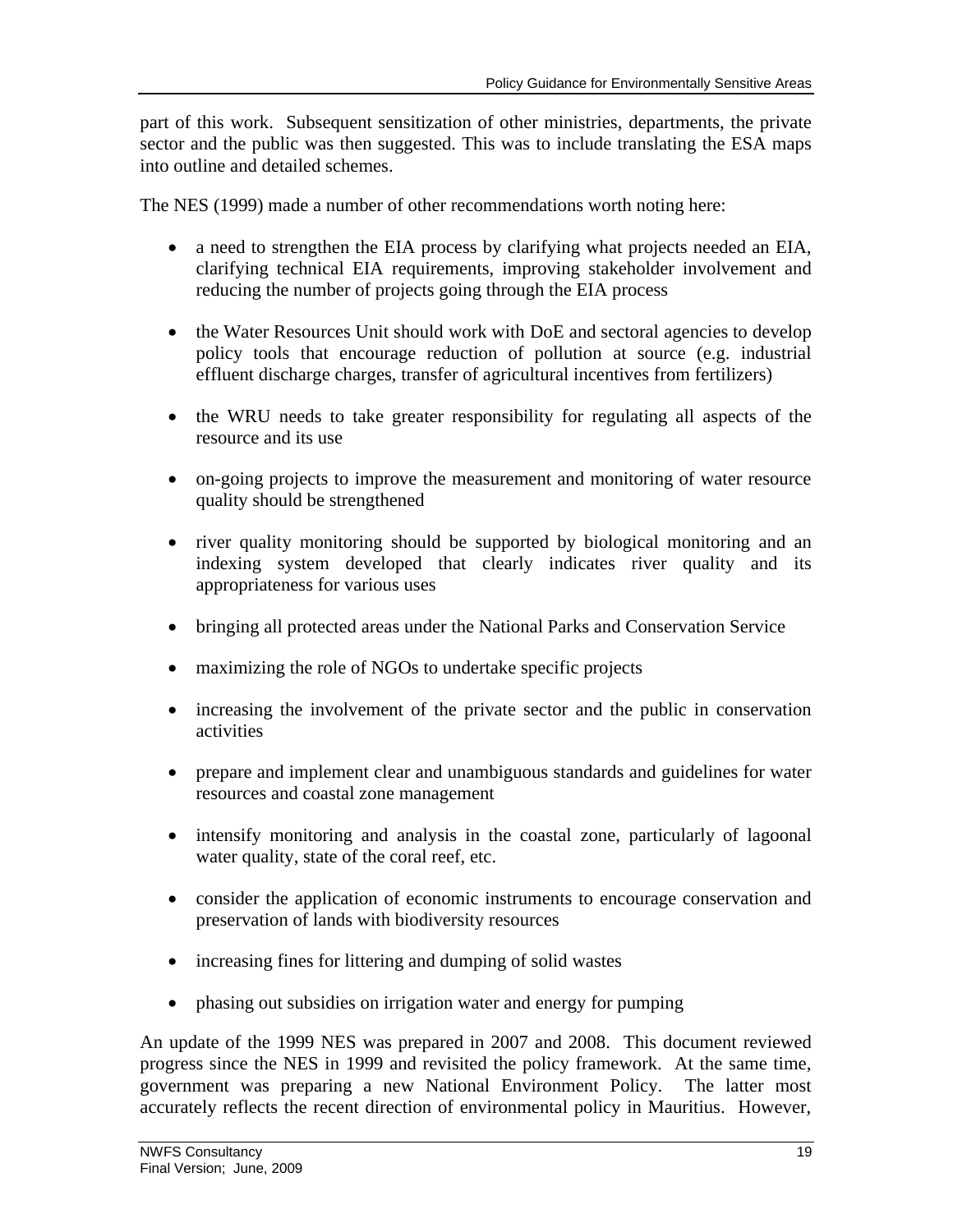before turning to this policy it is worth reviewing the main findings and recommendations of the NES (2008).

The NES (2008) concludes that ambient air quality, the coastal zone, land and water resources and waste management are still under threat. While not named explicitly it may be assumed that biodiversity and ESAs are included in this categorization. The NES (2008) calls for a series of legal and institutional changes aimed at moving from what it calls a "sectoral" approach to "centralized management." This would be achieved by forming a centralized environmental agency that would be an autonomous body under the Ministry of Environment/NDU and responsible for the diffusion of environmental technologies and enforcement across environmental media. The DoE would then be merged within the Ministry. At the same time as authority is centralized the report suggests that environmental units be created in the sectoral agencies and in local authorities. The proposal may be better characterized as improving both centralized and sectoral capabilities than purely a centralizing of authority.

The NES (2008) notes that the ESA project was on the cusp of being underway as the report was being finished. It also notes that delays in getting the ESA project off the ground must have had negative effects given the pressure on environmental resources. Later in the report it states that once identified, ESAs must be protected and environmental safeguards should be incorporated when development impacts the ESAs. This is to be accomplished through community participation and empowerment. Cooperation with local communities in monitoring ESAs is suggested.

The National Environmental Policy issues in 2007 states that it presents a comprehensive policy statement that consolidates other policies, including the Forestry Policy discussed above. Substantively, the policy departs from the assertion that the long-term socioeconomic success of the country is not possible without environmental sustainability. In particular, the importance of environmental quality to the tourism industry and Integrated Resort Schemes (IRS) is heavily emphasized. The rationale for the policy then rests on pragmatic grounds and the concept of sustainable development. The mission of the NEP reflects this pragmatism and is framed as the provision of the highest level of environmental quality in order to improve quality of life, preserve the natural environment and advance the country's competitiveness.

The policy states nine objectives and fourteen guiding principles. These are a mixed bag of restatements of the mission, principles, objectives and outcomes, and approaches. Subtracting out the mission statements, approaches and principles leaves a series of desired outcomes

- critical ecological systems and resources are protected and conserved, and the diversity health and productivity of ecosystems is maintained and managed effectively
- sustainable production and consumption patterns, including recycling, are achieved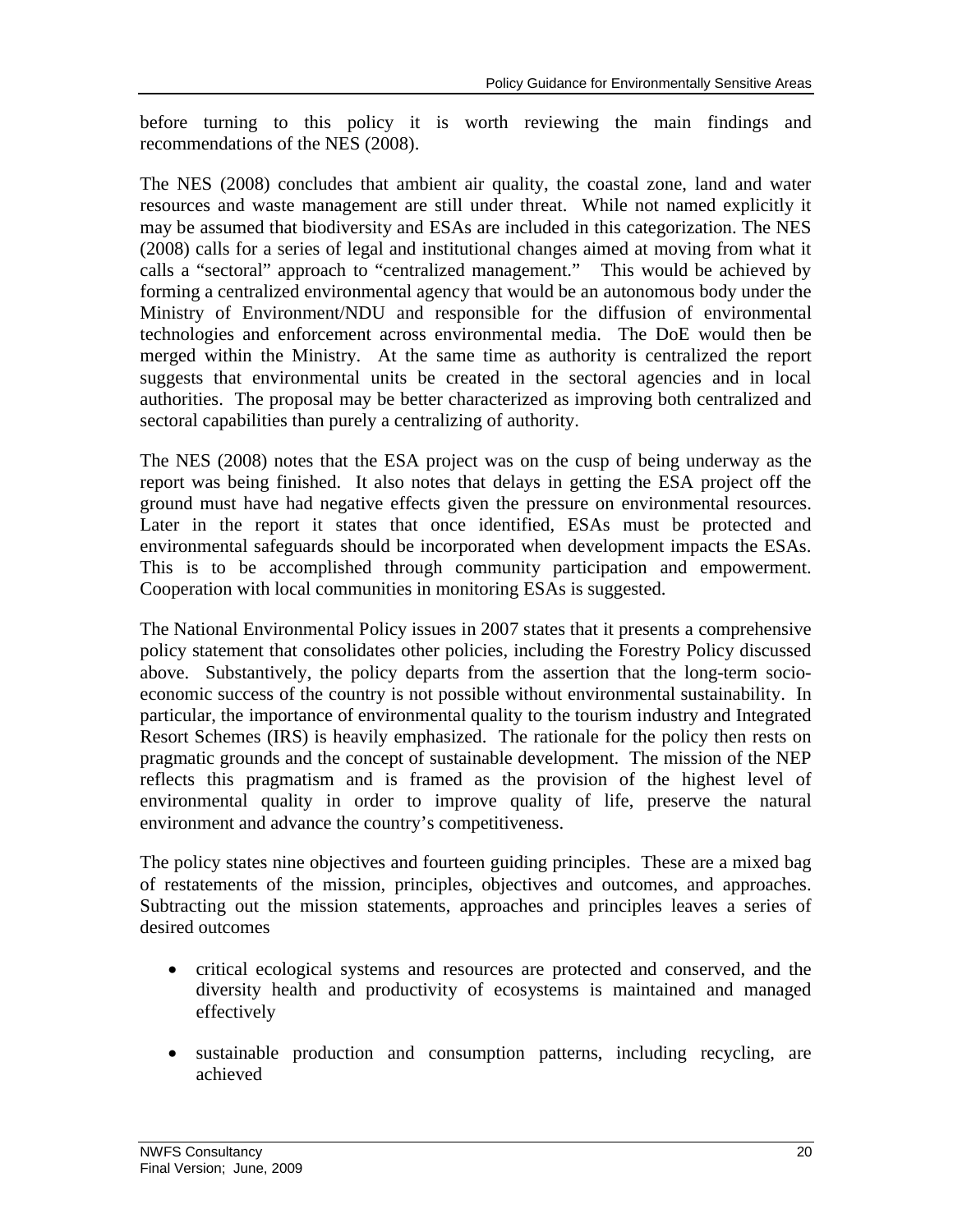- the built up environment is characterized by good landscaping and architectural designs
- environmental awareness and ethic amongst citizens, especially children and youth, is created
- commitments under international and regional treaties and agreements are fulfilled
- transparency, accountability and other good governance practices are the cornerstones of environmental policies

These objectives all have relevance for ESAs.

More concretely, the policy specifies a series of policy instruments and a series of strategies in priority thematic areas. The NEP restates that there is need to diversify tools and approaches and adopt new environmental policy instruments. Command and control approaches are cited as being less flexible, failing to stimulate innovation and having high costs of enforcement. That said the policy recognizes the need to use a combination of instruments. The policy goes on to identify a series of environmental policy instruments, including:

- legal and institutional instruments
- enforcement and monitoring systems
- financial support programs
- capacity building and research
- environmental education
- information and awareness raising
- voluntary agreements, codes of conduct and practices
- market –based or economic instruments

All of these are probably necessary for the long-term protection and management of ESAs so that spreading a wide net makes for sensible policy. By implication there will be a need to develop expertise in the new instruments listed, including voluntary agreements and economic instruments.

The policy then goes on to emphasize a series of seventeen strategies for Mauritius in a sector-by-sector approach. The specifics are too long too review here, but a few elements pertinent to ESAs are worth repeating. In particular under the heading of conservation and sustainable use of biodiversity the NEP (2007) clearly states that: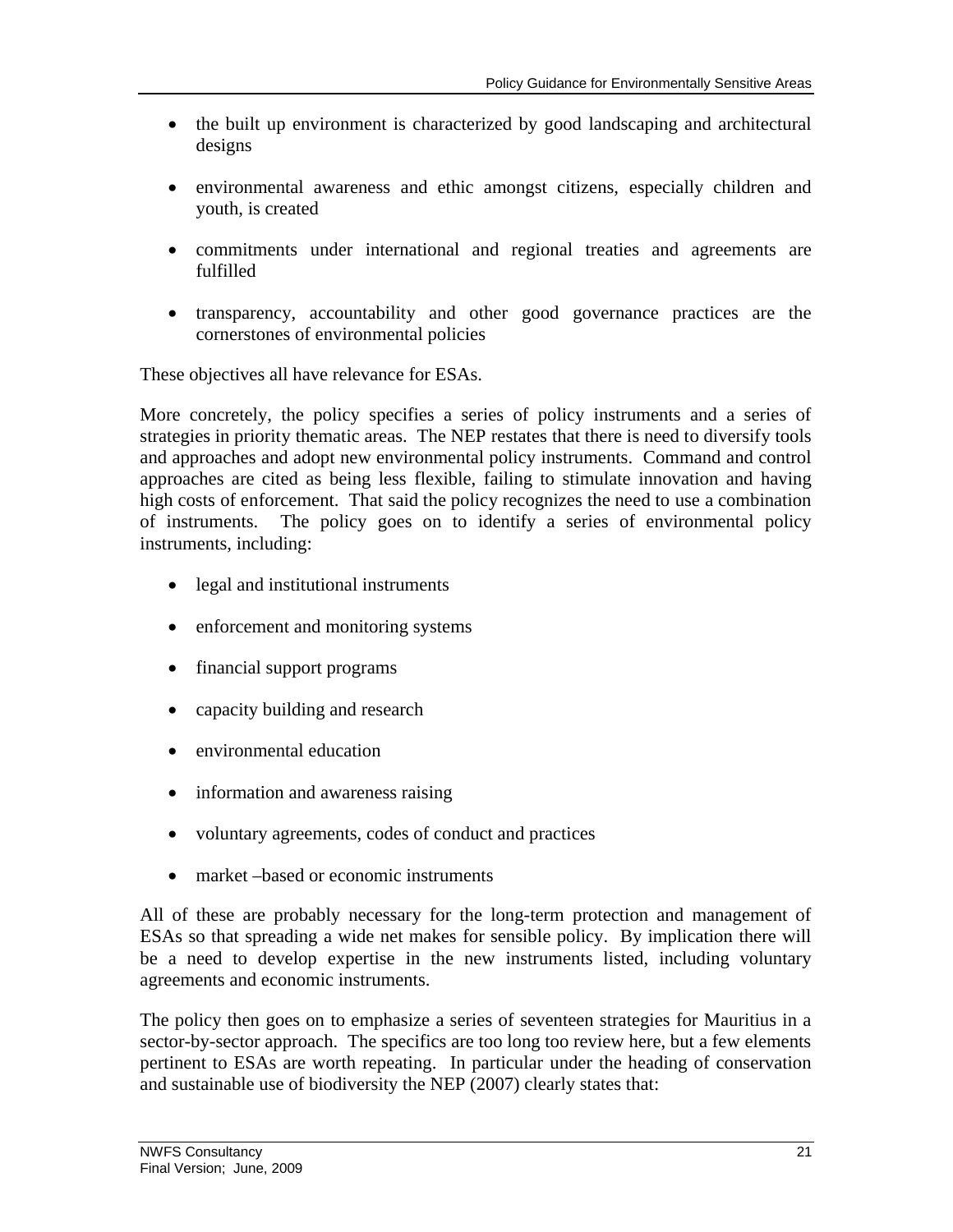major disturbances such as infrastructure development shall be avoided in threatened habitat and ecosystems, e.g. in ESAs, and in vulnerable ecosystems important ecological functions shall be maintained

This follows along the line of the National Forest Policy (2006: 6) that calls for "ensuring the development, sustainable management and protection of environmentally sensitive areas, including watersheds" except the term "development" is not included. The source of the term "development" in the NFP is not clear, since the NFP has a very clear emphasis on reforestation with native species, biodiversity conservation and eradication of alien invasives. The NFP does not seem to be recommending the "development" of forest areas, and certainly does not pretend to speak for all ESAs generally. Given that the NEP supercedes the NFP it can be assumed that the objective with regard to ESAs, particularly forest ESAs, remains one of protection and management.

The NEP goes beyond mere protection and management to advocate the continuation of efforts to rehabilitate and enhance native species. The policy also calls for the establishment of a Protected Area Network to manage ecosystems.

On the topic of freshwater ecosystems the NEP states the intention to develop a water quality "indexing" for freshwaters and to preserve the ecological integrity of aquatic ecosystems. This would be accomplished by developing a water quality "indexing" system and establishing protection perimeters and levels for rivers, lakes, reservoirs and boreholes. Despite these protections the policy also call for ensuring reliable water supply for domestic, agriculture and industrial uses. That compromise may need to be struck between the aforementioned three human uses of water and the use of water by the ecosystem is not recognized in the policy. The policy does however call for the use of economic instruments to manage water demand and water quality, continuing with the theme of appropriate pricing brought forward by the NES (1999).

For management of the marine and coastal zone, the NEP (2007) recommends preserving the ecological integrity of these systems, including mangroves and wetlands. A number of measures are suggested creating more marine protected areas, zoning lagoons, and creating public-private-community partnerships, as well as improving the EIA process with respect to tourism developments.

*Rodrigues*. The NEP (2007) is clear that the general provisions of the policy apply to Mauritius and Rodrigues alike. Still, the policy does provide additional strategies specific to Rodrigues. In so doing the NEP highlights that Rodrigues faces particular challenges with regard to deforestation, soil erosion, water availability and storage, siltation in lagoons, lagoon sand extraction and squatting. However, in the strategies presented in the NEP for Rodrigues there are no explicit mentions of ESAs, and most of the strategies are similar to those already covered above.

### *3.2 Legislation*

In theory government policy leads subsequently for the need to reform existing legislation or create new legislation. With ESAs as a previously undefined class of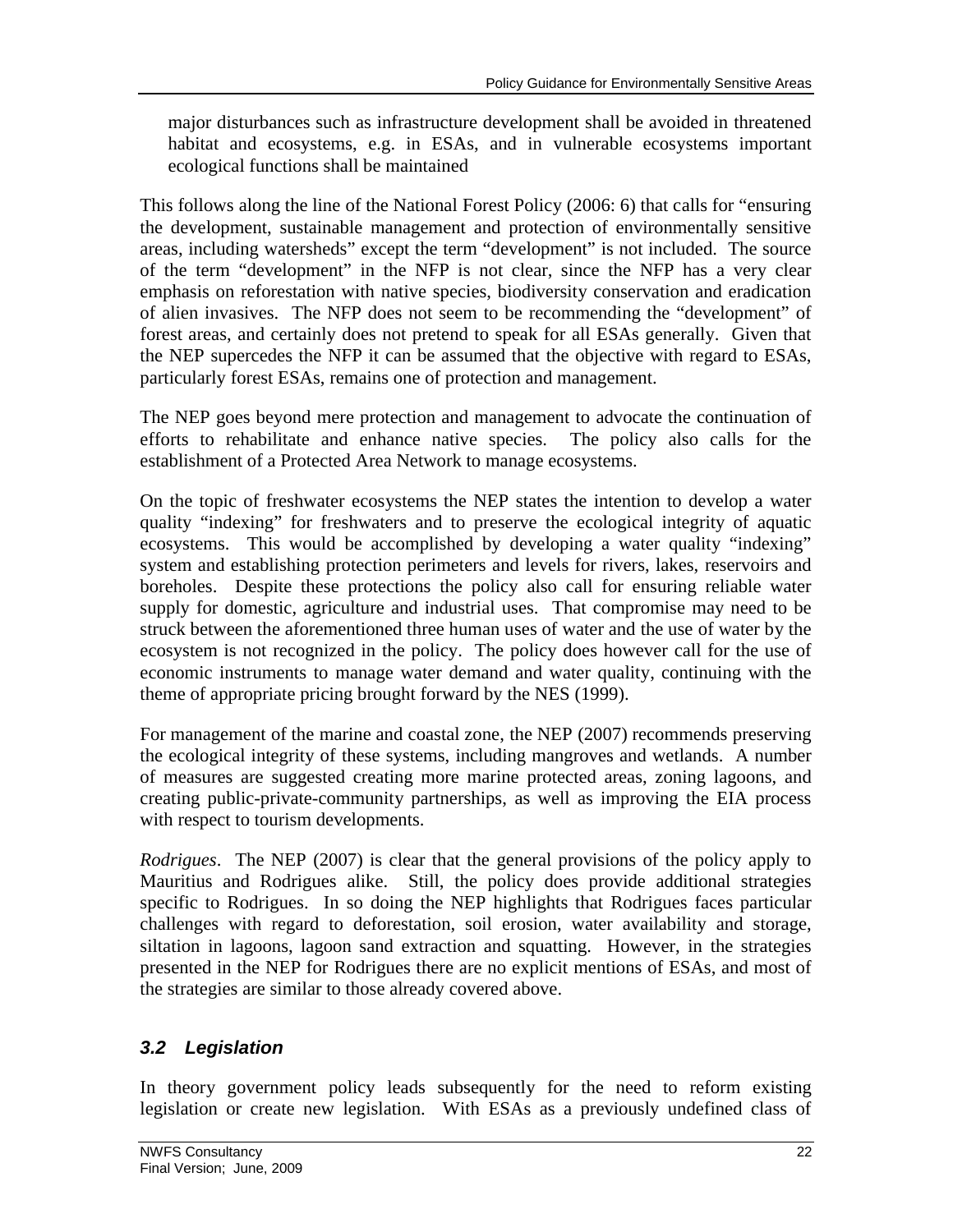environmental assets it is not surprising that a review of legislation must focus on the underlying types of ESAs. While a more thorough analysis in this regard is provided in the companion legislative report, it is useful to take a brief look at the status of legislations as it pertains to ESAs in Mauritius.

Existing legislation provides in one way or another for the ownership and usage of ESAs and their services, but does not always provide for their protection or management. For example terrestrial ESAs may typically be classified as on state or private land. The Ministry of Housing and Lands exercises authority over state lands and the Ministry of Agro-Industry exercises authority over public waters in marine areas (non-freshwater), but does not necessary manage ESAs in order to protect their environmentally sensitive nature. In some cases specific protected area designations for terrestrial or marine areas have been provided under law, including Marine Reserves, Nature Reserves, Mountain Reserves, River Reserves and National Parks. These provide for the active management of reserved areas by specific ministries and departments. In other cases, the ESA sites are on state land or in public waters and are not under a protected area as such; however legislation does provide for the delegation of authorities to different ministries and departments for the management of specific environmentally-sensitive goods and services such as ground and surface waters, beach sand, fisheries, etc. Similarly, some of these management authorities extend to the use of ESA goods and services that are derived from ESAs on private land. An attempt to gather this information and categorize it by ESA type is provided in Table 2.

In terms of a gap analysis of the coverage of ESAs and their products and services, Mauritian law does cover a large proportion of the proposed ESAs. A number of gaps do appear from a review of the table. First, there are a number of ESAs that do not have a protected area designation that might empower specific government authorities to manage them directly for their environmental values. These include:

- wetland areas making up the sum of upland marshlands, coastal marshlands, tidal mudflats and mangroves
- rivers and streams
- boreholes
- caves

Wetland, river and stream ecosystems can be of high environmental and economic value and may deserve a legal protected area designation of their own. In the case of rivers and streams the River Reserve merely dictates land use in the buffer strip adjacent to the river but there remains no protected status for the river itself. With respect to boreholes, in many cases these are simple well sites and not extensive areas. Typically they would be well looked after by the entity abstracting water from the site. Public health would be served by regulating the use and management of land immediately surrounding the site . For caves, these represent sites of scientific and recreational interest and would benefit from a protected area designation.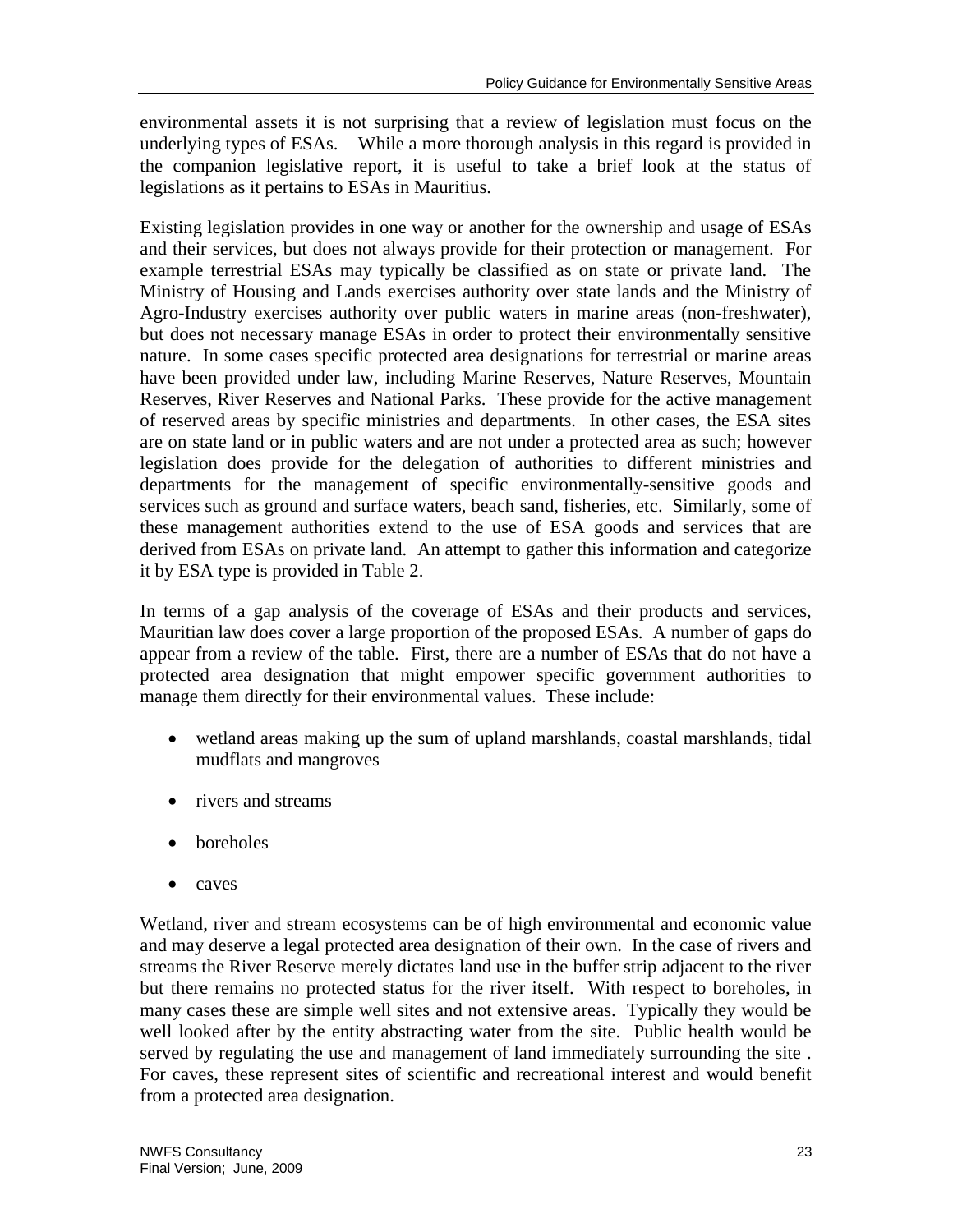With regard to environmental goods and services associated with ESAs a number of regulatory functions are assigned by law to different ministries and, hence, to authorities. Goods include surface, ground water, wildlife, timber, sand, coral, fish, etc. The harvesting and extraction of these goods are generally provided for in law. In addition, there are regulations that govern the use of the environment as a pollution sink. With regard to ESAs this principally concerns liquid and solid waste disposal into ESAs. Although provided for in Acts, these activities are often not effectively regulated and, as noted above, form an important risk to the future health of ESAs. Policies and policy instruments that may help improve the control of these polluting activities are explored later in this document.

With regard to specific legislative proposals to improve the gaps and shortcomings in the protection and management of ESAs the reader is referred to the legislative analysis that accompanies this policy report as part of the ESA Project.

| <b>ESA types covered</b>                                          | <b>Existing Ownership or</b><br><b>Protected Area</b><br><b>Designations (Usage)</b> | <b>Authorities Managing the</b><br><b>ESA (or Regulating Usage)</b>                          | Act                                              |
|-------------------------------------------------------------------|--------------------------------------------------------------------------------------|----------------------------------------------------------------------------------------------|--------------------------------------------------|
| A. Marine Areas                                                   |                                                                                      |                                                                                              |                                                  |
| 1. Seagrass beds<br>2. Coral reefs<br>3. Mangroves<br>4. Mudflats | Marine<br>Reserves<br>(2)<br>Undesignated<br>Public<br>Waters                        | M. of AgroIndustry: Dept. of<br><b>Fisheries</b>                                             | <b>Fisheries</b><br>&<br>Marine<br>Resources Act |
| 5. Offshore islets                                                | Land<br>State<br>(including<br>leasehold)                                            | M. of Housing and Lands                                                                      | State Lands Act                                  |
|                                                                   | <b>National Parks</b>                                                                | National<br>Parks<br>and<br><b>Conservation Service</b>                                      |                                                  |
| <b>B. Terrestrial Areas</b>                                       |                                                                                      |                                                                                              |                                                  |
| 6. Sand beach and dunes                                           | <b>Public Beaches</b>                                                                | <b>Beach Authority</b>                                                                       | <b>Beach Authority Act</b>                       |
|                                                                   | Pas<br>Geometrique,<br>including<br>leaseholds<br>(Campements)                       | M. of Housing and Lands                                                                      | <b>State Lands Act</b>                           |
|                                                                   | (Sand Removal)                                                                       |                                                                                              | Sand Removal Act                                 |
| 7.<br>Coastal<br>freshwater<br>marshlands                         | State Land<br><b>Private Land</b>                                                    | M. of Housing & Lands                                                                        | State Lands Act                                  |
| 8. Upland marshlands                                              | State Land<br><b>Private Land</b>                                                    | M. of Housing & Lands                                                                        | <b>State Lands Act</b>                           |
| 9, Steep slopes                                                   | State Land<br><b>National Park</b><br>Private<br>land,<br>including                  | M. of Housing & Lands<br>National Parks & Conservation<br>Service                            | State Lands Act<br>Wildlife & National Parks Act |
|                                                                   | <b>Mountain Reserves</b>                                                             |                                                                                              |                                                  |
| 10. Boreholes/wells                                               | State Land                                                                           | M. of Housing & Lands                                                                        | State Lands Act                                  |
|                                                                   | Private Land<br>(groundwater extraction)                                             | M. of Renewable Energy and<br>Utilities<br>Public<br>(MREPU):<br><b>Water Resources Unit</b> | Groundwater Act                                  |

**Table 2. Established Legal Authority and Designations Covering ESA Types**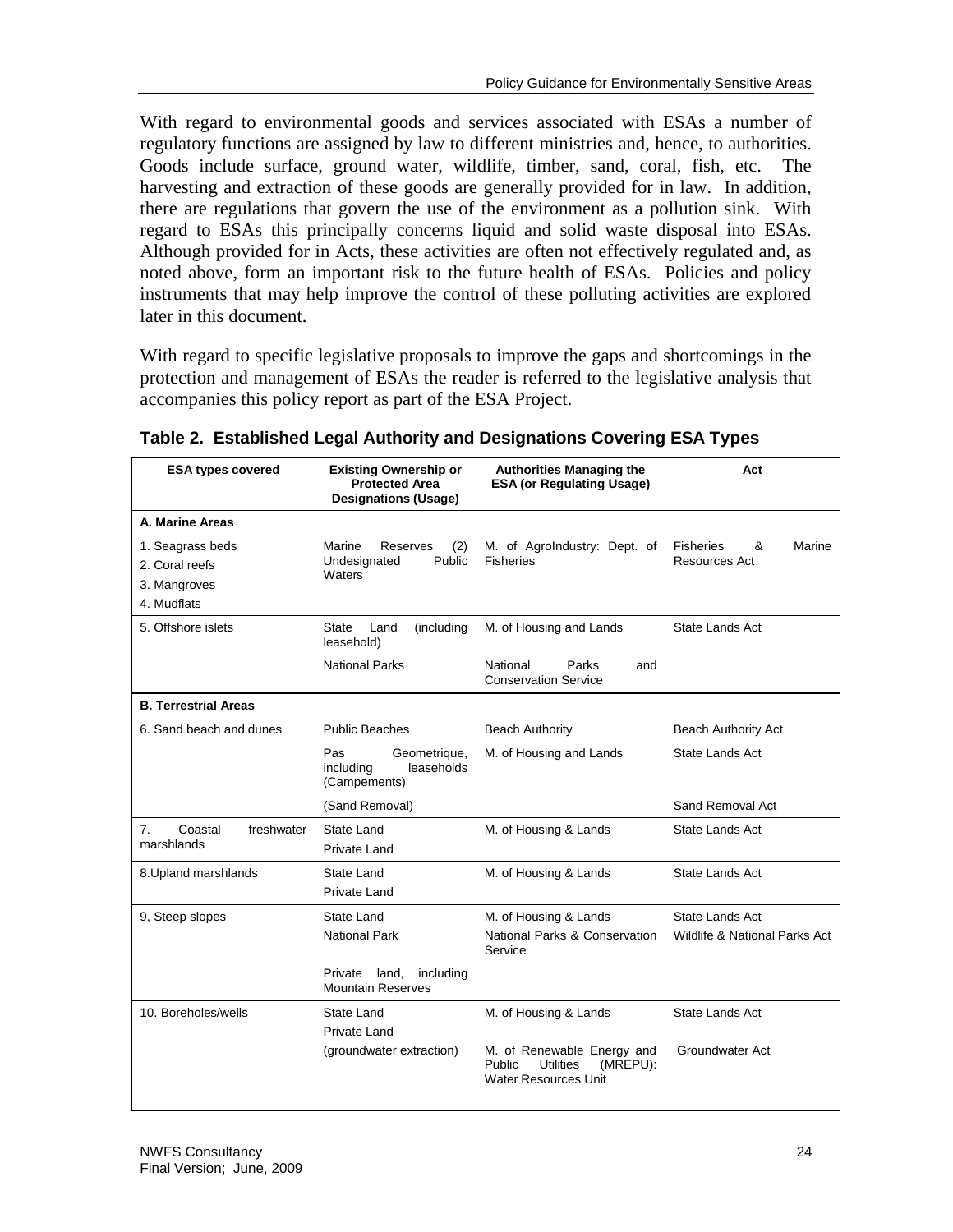| 11. Rivers and Streams                      | River<br>Reserves<br>(land<br>portion)           | <b>Forestry Service</b>                                                                                                                                  | Forests and Reserves Act                                    |  |
|---------------------------------------------|--------------------------------------------------|----------------------------------------------------------------------------------------------------------------------------------------------------------|-------------------------------------------------------------|--|
|                                             | State Land (water portion)                       | M. of Housing & Lands                                                                                                                                    | State Lands Act                                             |  |
|                                             | (surface water usage and<br>storage)             | MREPU:<br>Water<br>Resources<br>Unit<br>(licenses)<br>Irrigation<br>Authority (irrigation<br>delivery)<br>Central Water Authority (main<br>water system) | <b>Rivers and Canals Act</b><br>Central Water Authority Act |  |
|                                             | (pollutant<br>discharge<br>to<br>surface waters) | MREPU:<br>Water<br>Resources<br>Unit                                                                                                                     | <b>Water Authority Act</b>                                  |  |
|                                             | (sanitation)                                     | MREPU:<br>Wastewater<br><b>Management Authority</b>                                                                                                      | Wastewater<br>Management<br><b>Authority Act</b>            |  |
| 12.<br>Forests<br>with<br>native<br>content | <b>National Parks</b>                            | National<br>Parks<br>and<br><b>Conservation Service</b>                                                                                                  | Wildlife & National Parks Act                               |  |
|                                             | <b>Nature Reserves</b>                           | <b>Forestry Service</b>                                                                                                                                  | Forests and Reserves Act                                    |  |
|                                             | <b>Mountain Reserves</b>                         | <b>Forestry Service</b>                                                                                                                                  | Forests and Reserves Act                                    |  |
|                                             | <b>Private Lands</b>                             |                                                                                                                                                          | Forests and Reserves Act                                    |  |
|                                             | (wildlife usage)                                 | National<br>Parks<br>and<br><b>Conservation Service</b>                                                                                                  | Wildlife & National Parks Act                               |  |
|                                             | (timber extraction)                              | <b>Forestry Service</b>                                                                                                                                  | <b>Forests and Reserves Acts</b>                            |  |
| 13. Lakes and reservoirs                    | <b>State Land</b>                                | MREPU:<br>Central<br>Water<br>Authority                                                                                                                  | Central Water Authority Act                                 |  |
|                                             | Private Land                                     |                                                                                                                                                          |                                                             |  |
| 14. Caves                                   | State Land<br>Private Land                       | M. of Housing & Lands                                                                                                                                    | State Lands Act                                             |  |

### *3.3 National Environmental Action Plans and Public Investment*

The development of an environmental policy and creation of the Environment Ministry in the late 1980s and early 1990s was accompanied by an environmental investment program (called EIP1). These public investments went to environmental infrastructure including sewerage and wastewater treatment. In addition the development of capacity in the DoE was funded under this program. The NES (1999) put forward a National Environmental Action Plan that included 72 projects with total costs over five years of \$24 million. This program of public investment was called EIP2.

NES (2008) reports that 34 of 72 projects envisioned under EIP2 have been undertaken, in at least a reduced form. An additional 24 projects are underway. Although only 36% of projects have been completed as originally envisioned and thus implementation has been slow it is a positive sign that the majority of the projects recommend are at least underway.

The NES (2008) also – as part of its terms of reference – proposed a third EIP, consisting of 30 new projects of which 6 are selected for immediate implementation, including:

• Integrated air quality management project (Air Quality)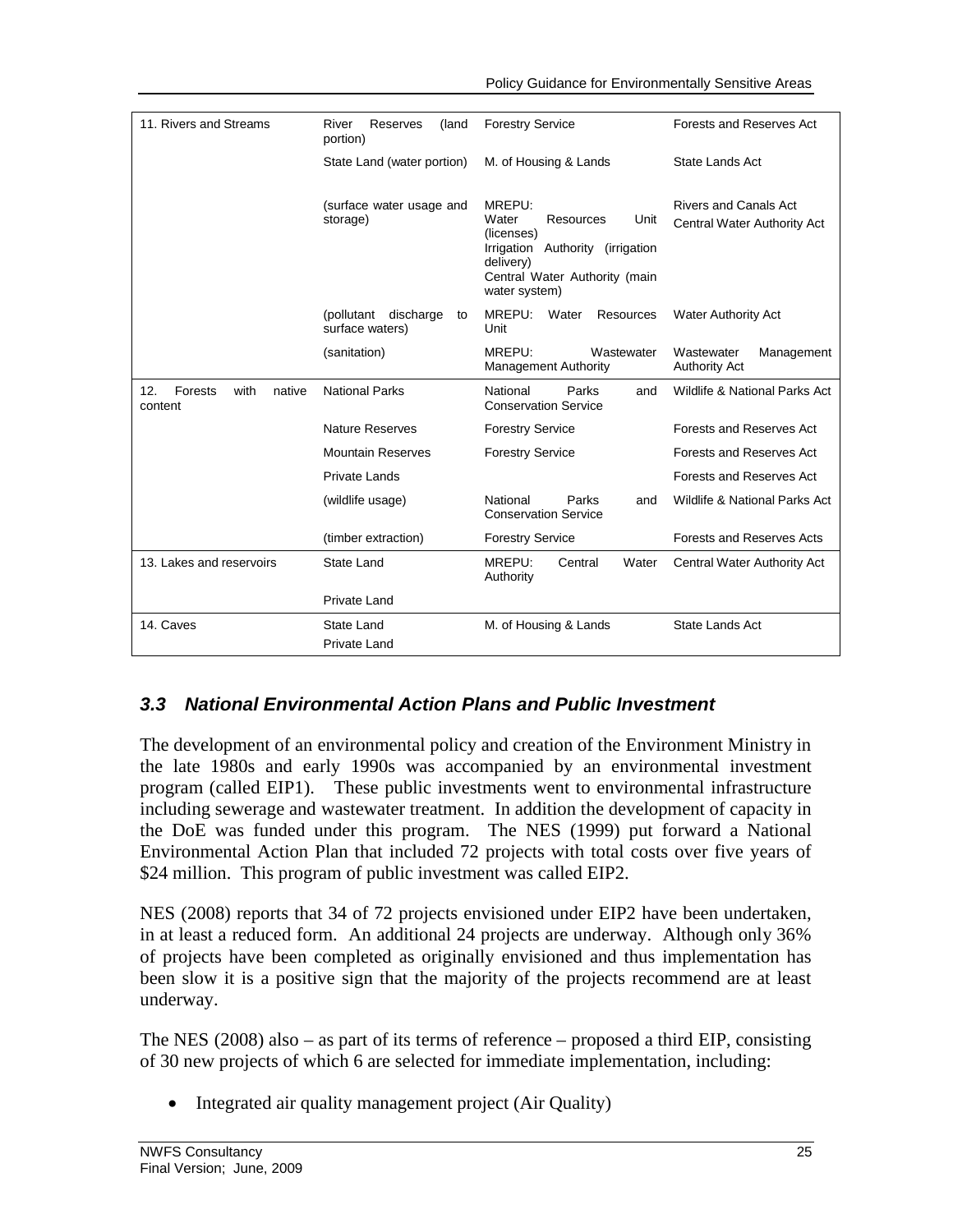- Mauritius industrial pollution prevention project (Industrial Pollution)
- Quality and ecological assessment of fresh water bodies (Freshwater Assessment)
- Facilitation of sustainable environmental practices (Sustainable Practices)
- Reforming of the environmental management framework in Mauritius and capacity building of environmental agencies (Reform and Capacity Building)
- Environmental education awareness and community empowerment (Awareness and Empowerment)

The NES (2008) volume containing the write up of the 30 projects contains only a single reference to ESAs. It is therefore not abundantly obvious how the current ESA Project would be implemented in terms of effecting the protection and management of these areas. The terms "protected area" does not appear in the document and only a brief description of national parks is presented in the document. There is one project (though not a priority) for the assessment and improvement of biodiversity on forestlands. This project appears to be the same as the PAN (Protected Areas Network) project being lead by the National Parks and Conservation Service. This project and the Freshwater Assessment are the two projects that have a focus on biodiversity.

Unfortunately, only the six high priority projects in the NES (2008) were fully elaborated with logframes and budgets. Despite the small sample, these projects are reviewed below in order to examine their connection to the implementation of protection and management of ESAs and the use of innovative policy instruments. The results are as follows:

*Air Quality*. Air quality has little bearing on ESAs and thus this project has little benefit for ESAs. The project logframe has 12 outputs, only one of which relates to implementation. This output (O4 under A2) simply states that agencies implement measures to achieve air quality improvement targets. No policy instruments are proposed, nor is it clear how implementation would be achieved. While air quality in the streets of the conurbation can obviously be improved, a better, more worked out project proposal would be expected before \$6.8 million would be allocated to this purpose, particularly as no budget (except for consultants) is provided for actual implementation of air quality improvements.

*Industrial Pollution*. The discharge of pollutants into waterways and the possibility of the disposal of industrial solid waste at ESA sites (such as caves, wetlands, etc) is an important concern for the protection of ESAs. The application of economic instruments is posited to be an important way to stimulate industry to adopt cleaner technologies and disposal practices. Which economic instruments might be used is not stated clearly, however, the importance of having DoE enforce pollution provisions under the Environment Protection Act is mentioned in the logframe. For some reason in this project as in the Air Quality Project there seems to be an assumption that carbon finance should be sought as part of the project. This suggests some overlap as air quality is one of the pollutants targeted under this project, yet industrial air pollution is also the target in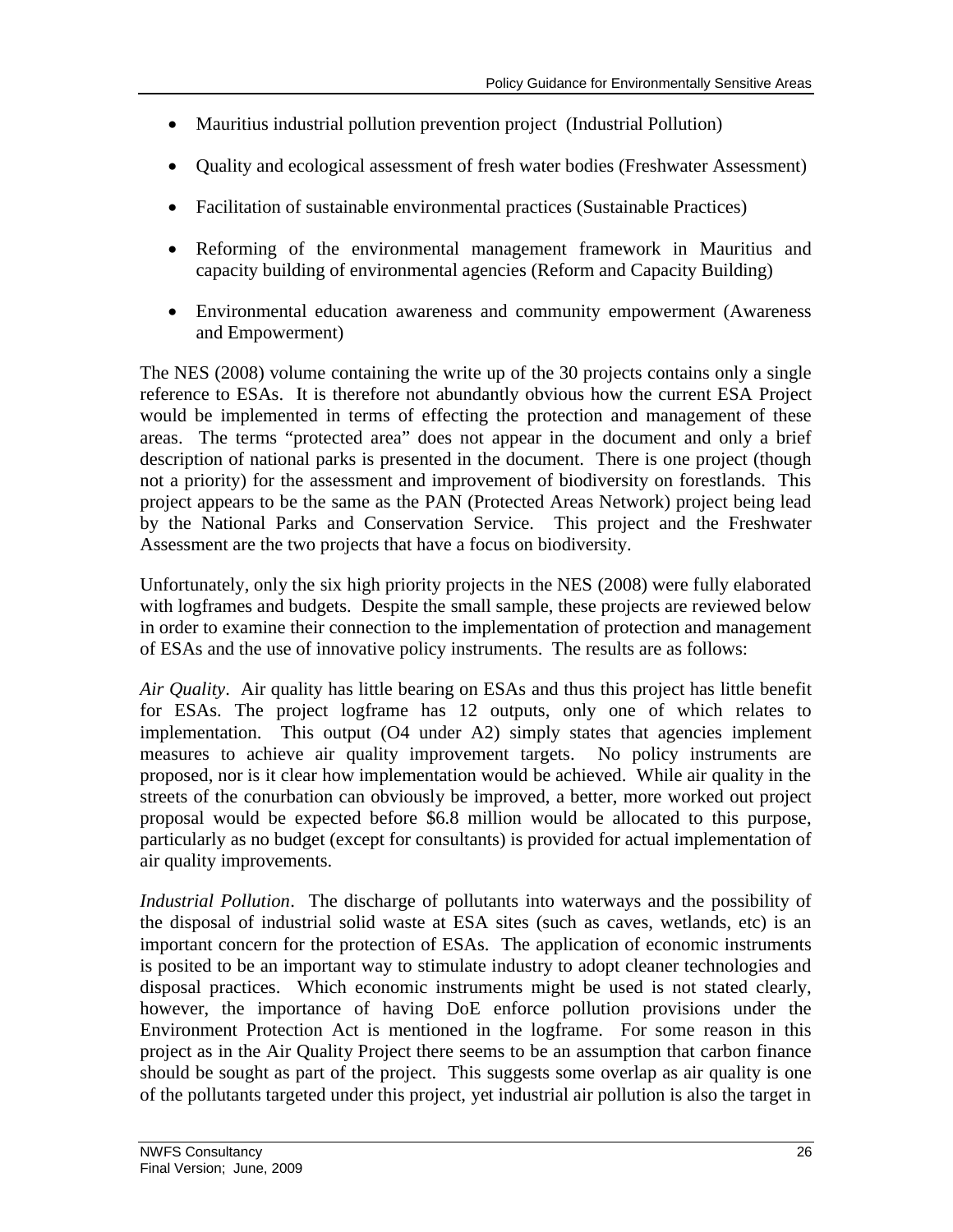the Air Quality project. Again, in the \$5.1 million project budget, apart from consultancy time there is no budget for the direct costs of implementation per se.

*Freshwater Assessment*. This project explicitly targets an ESA type: rivers and streams. The project would examine both the current condition of streams and rivers as well as examining the threats, principally from water pollution. This project could be important to ESAs given that interviews for the ESA project showed that outside of the Wastewater Management Authorities activities in treating and monitoring wastewater from the piped Central Water Authority water delivery system, there is no active regulation of water pollution in Mauritius. The project calls for considerable water quality monitoring and study of freshwater systems. The \$4.4 million for what essentially constitute a series of studies probably over-estimates what would be necessary to rapidly inventory water quality, stream health and freshwater biodiversity in order to propose a plan of action for water pollution regulation. Note also that in this regard there would be overlap with the Industrial Pollution project above.

*Sustainable Practices*. The project proposes a consultative and consensual approach to policy development and decision making for environmental sustainability. The project is placed under the program on pollution prevention and control but as the term "environmentally sustainable practices" is not defined the actual outcomes of the project are not clearly specified in the project description or log frame. Given the Air Quality and Industrial Pollution projects above, the exact purpose of this project is not clear. The project budget is \$1.55 million for a series of workshops, consultations, studies, plans and institutional strengthening. It is unclear if this project is related to ESAs. As the project includes no implementation activities it would have no impact on ESAs, at least in the short run. No policy instruments are mentioned given that the project is effectively a large sensitization and planning project.

*Reform and Capacity Building*. This project is intended to carry out the institutional reforms recommended in the NES (2008) and to provide the capacity building to ensure that the new framework can work effectively. Again, this project has no implementation content and thus no suggestions for policy instruments. In the first two years the reform is to be undertaken at a cost of \$1.16 million. Capacity building in the following three years is expected to be \$3 million. If this project led to better implementation of ESA protection and management activities it could be considered of value to ESAs. However, by forcing a reorganization of environmental management responsibilities on government it effectively may serve to delay implementation of measures proposed under the ESA project and thus, ultimately, would have deleterious effects on ESAs – given as the NES (2008) report itself states that the delay in undertaking the ESA project has had negative impacts on ESAs. Ironically the same report seems to be advocating a further delay.

*Awareness and Empowerment*. This project has the admirable objective of educating and empowering local communities on the environment. In the preamble it is mentioned that this might lead to engaging the public in activities like post-EIA monitoring, again a laudable goal. The project fails, however, to be explicit about what the desired outcome is – outcomes listed include centralizing environmental education in the country, developing training programs, training trainers, and writing action plans. Again this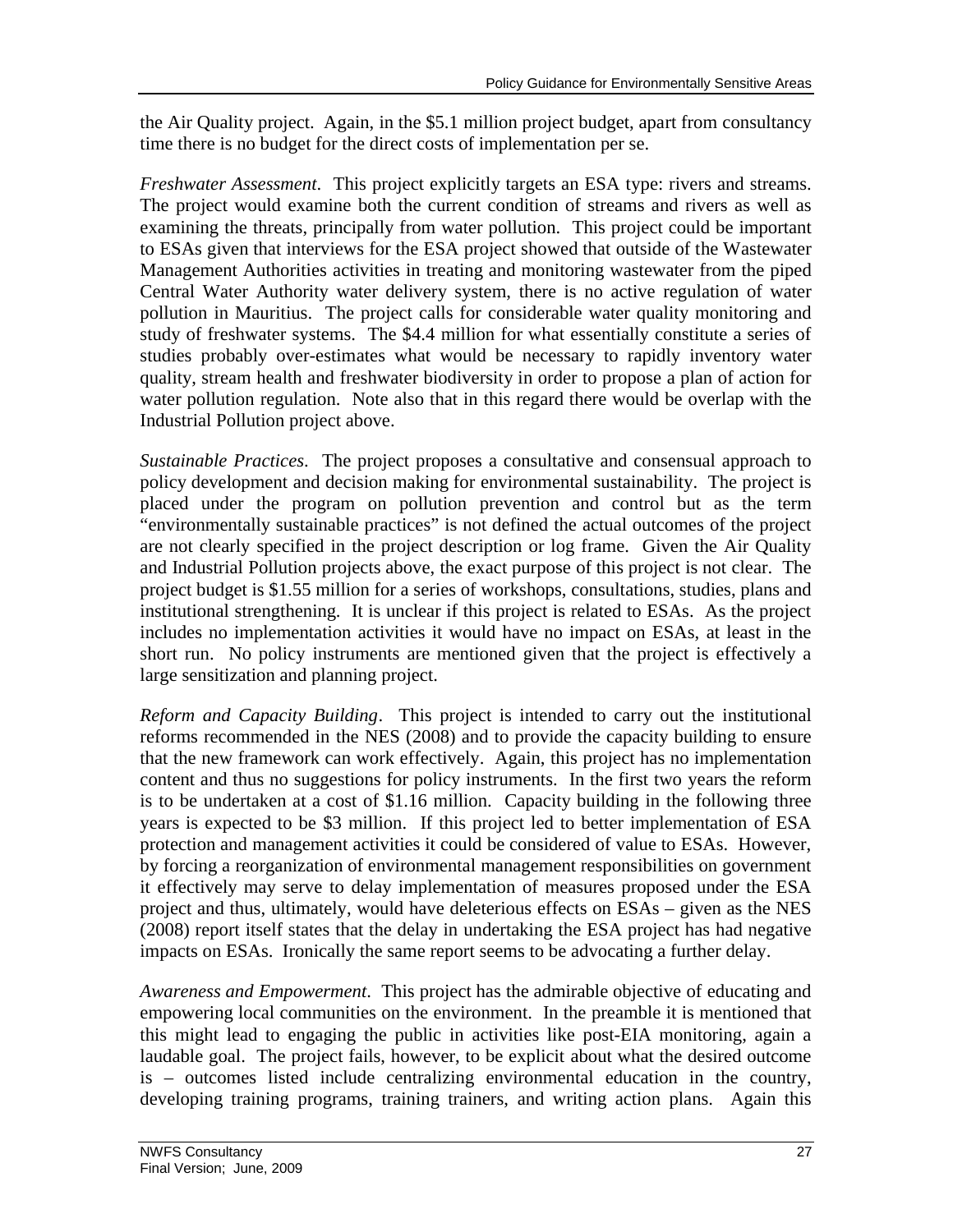project has no implementation content. Sensitization may be considered a policy instrument but it is a very indirect one. What this project proposal misses is the objective of all the sensitization. For example, such a project might have as its objective to create local community groups that sign up to monitor the ESAs in their area. This would make the project of value to ESAs and give the project a tangible objective. As proposed, however, the project is another \$2.3 million with no clear output.

*Summary*. In sum the NES (2008) proposes 6 key projects with a total cost of \$23.3 million. Note this is the same amount as the NES (1999) report suggested for 72 projects. Of the \$23.3 million some \$3 million is for air quality monitoring equipment and the remainder is for consultants. As reviewed above it is questionable whether any of these projects will result in a marked improvement in the actual on-the-ground protection and management of ESAs. Further, it is unclear whether the expenditure of an additional \$20 million on consultants will improve the environment in Mauritius in any measure commensurate with the costs.

As related above Mauritius began setting up its legal, policy and institutional framework for the environment over 20 years ago. The ESA Project will fully delineate the ESAs and provide useful information on these areas that will guide their management. As detailed in this report on ESA Policies and the companion report on ESA Legislation, the threats to the environment and ESAs are well known and the drawbacks of current policies and legislation can be clearly identified. While the Freshwater Assessment would be of value in providing additional information about an important ESA type, it is arguably past time to begin a systematic push in Mauritius to implement on-the-ground environmental protections. Doing so with regard to ESAs may be a good place to start as detailed later in this report and in the companion Legislation report.

# *3.4 Mauritian Success Stories in ESA Management*

It is important to emphasize that Mauritius does have its success stories in environmental management. These stories can be used to illustrate on-the-ground implementation of ESA protection and management in Mauritius and the policy instruments used thus far.

*Sand Mining*. For a very long time, sand was frequently dug up and removed to other parts of the island, with very little in the way of limitations. In 1982 the Removal of Sand Act was passed into law. The Act required a license for a "dealer" of sand and provides for the lease of state land to such dealers for the purpose of a sand quarry. No sand was to be removed from any other site, except with purchase of a permit. However, the key provisions of the Act were those restricting the movement of sand as, after all, trying to police the entire coastline and prevent unauthorized removal of sand poses a significant enforcement hurdle. Sand is of no value unless it can be transported to the site at which it is to be used.

The Act prohibits any movement of sand between sunset and sunrise and requires anyone transporting sand to be in possession of a document that authorizes the transportation. If a driver is found transporting sand in the absence of the proper authorization, policy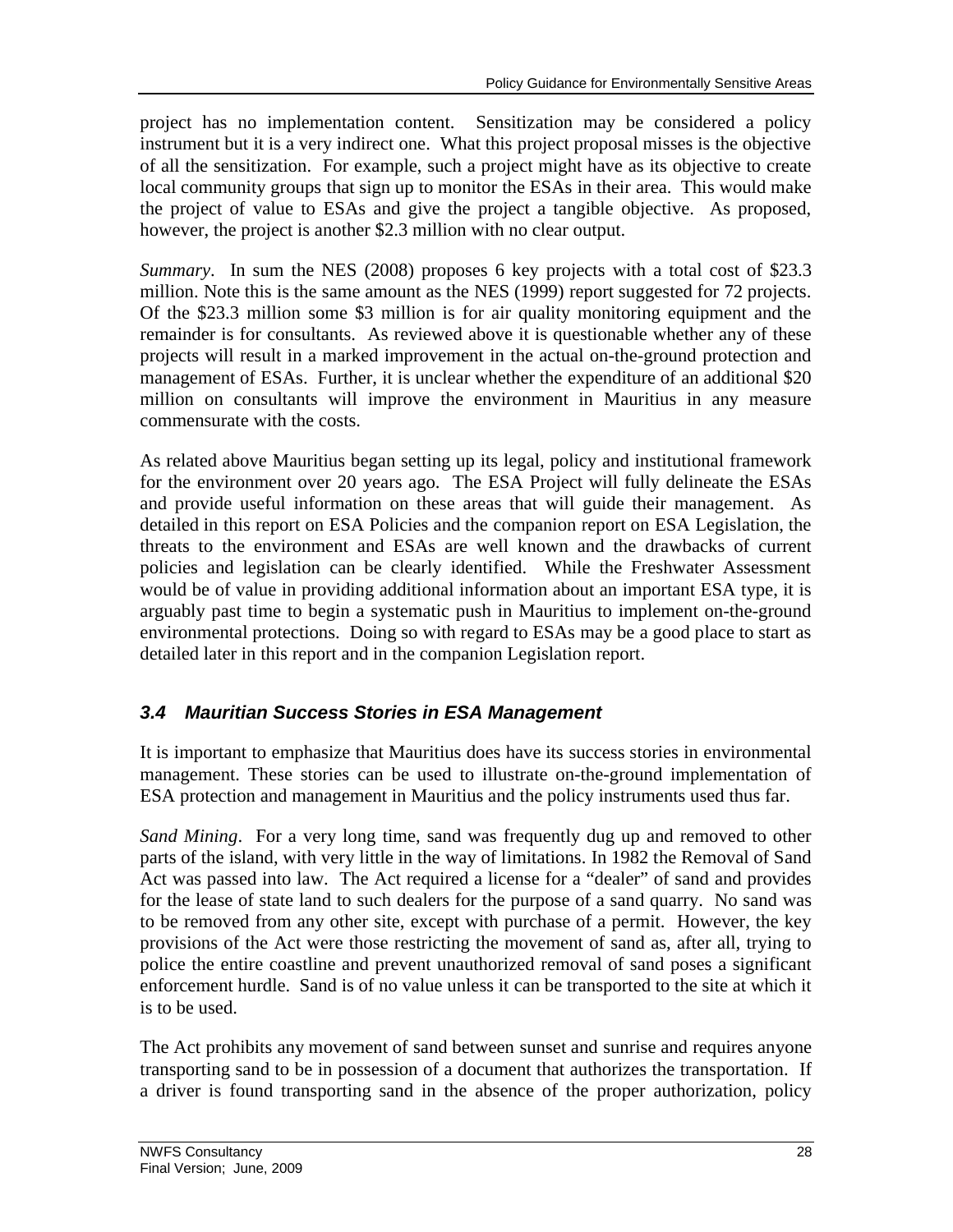officers may arrest the driver. If operating outside of daylight hours the Act states that the police officer shall make the arrest. Penalties of from Rs 10,000 to 50,000 and the court may order the forfeiture of the sand, the vehicle or both. As a matter of policy, Cabinet banned sand removal from lagoons in a decision in 2001. The transportation provisions of the Act put the burden of enforcement on the police but spotting trucks hauling sand is relatively straightforward. A simple traffic stop of any suspicious vehicle is all that was required to initiate the enforcement action. Thus the nature of the prohibited action and the ensuing provision of enforcement authority to the police made implementation of the ban feasible and at a relatively low cost.

*Ferney Valley Forest Restoration*. Starting in 2004 government proposed a new tunnel and road on the east coast. This South-Eastern road project would connect through the Ferney Valley area to the coast road, providing a more efficient route to the northeast. As part of the evaluation of the project, government contracted for a survey and analysis of the impacts on the forest that lay in the path of the road. The potential mitigation costs from the project were of substantial magnitude due to the relatively high quality of the forest area that would be affected. In the end, government scrapped the project.

The private landowner of the forest area, the Ciel Group, was interested to see what other arrangements could be made for management of the forest and has now entered into a partnership with the Mauritius Wildlife Foundation (MWF) and the government to manage the forest for restoration and to permit limited ecotourism on the site. At present the ecotourism is not a large financial success, but the CIEL Group – recognizing the importance of the site to biodiversity management in the country – has committed to funding of up to Rs 1.5 million per year to continue efforts to restore and maintain the site. Forest restoration of this type in Mauritius is very expensive given the high cost of removing alien invasive species and planting natives. The MWF provides technical input of setting up the reserve in terms of biological surveys, tracks, and training of guides. The latter are employed by the CIEL Group.

This project demonstrates how environmental review and estimation of the harm from a development can lead to the halting of the development project and the onset of an environmental restoration project. EIA is not a tool for stopping development but rather one for improving development. Still, given stakeholders general reluctance to conclude that EIA as practiced in Mauritius has helped forestall further environmental degradation this example is a valuable one. The project also illustrates how private sector, NGOs and government can partner to achieve on the ground ESA protection and management. At present the private sector and the NGO are providing the bulk of the funding and labor to the project, but hope that the government can eventually come on as a funding partner.

*Blue Bay Reef Visitation Management*. Blue Bay was originally designated as a Fishing Reserve, prior to 1997. In 1997 it was declared a National Park and in 2000 it was declared as a Marine Park. Finally, in 2008 it was also declared a Ramsar site. As part of the Marine Park designation permits were required for the boats that would have access to the portion of the bay allocated to passive viewing of the extensive and varied corals and associated fish species in the Bay. Hotels in the area needed to obtain permits for their boats as did the private operators that moored their boats and ran their tours from the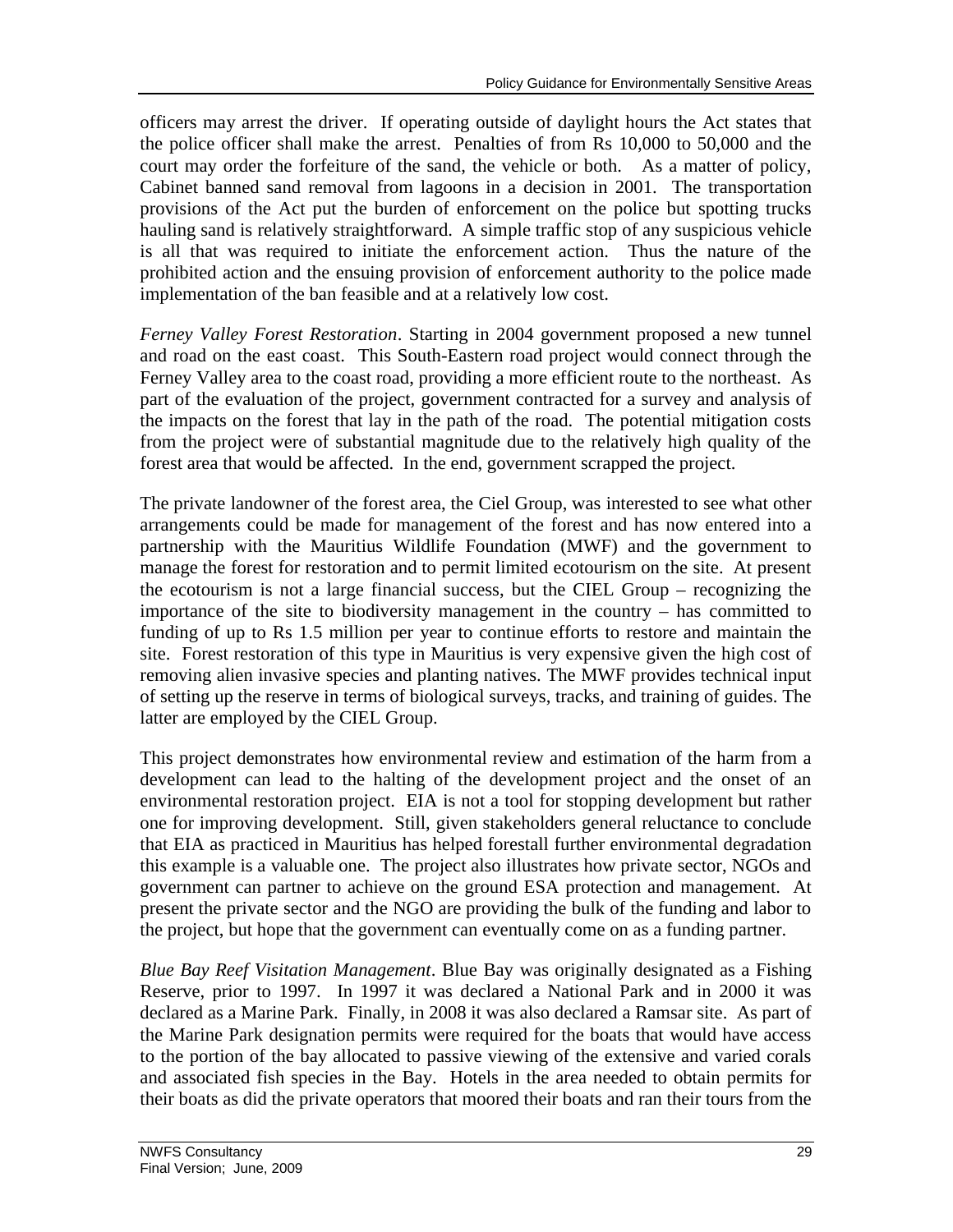Public Beach area. Initially, the operators competed one with another. Marketing on the beach was competitive as different operators approached and marketed their services to those visiting the beach. Similarly, there was plenty of opportunity for competitive behavior on the water and at the buoys (for snorkeling) in order to gain competitive advantage. Eventually, this race to the bottom became evident to the private operators.

They subsequently banded together and now operate on a cooperative basis. The13 boats owned by 6 different proprietors do not engage in competitive sales and marketing on the beach. Instead each day one of the operators is in charge of collecting fares from all tourists taken out on one of the boats. At the end of the day all revenues are shared out equally among the operators. The next day another operator takes a turn as the fare collector. In this manner the operators have developed a common property-like regime. The regime is sustained by the permit regulations and the presence of an active Environment police office near the Public Beach. Should another operator decide to locate at the Bay they would need to show a permit to the police. Should they attempt to acquire a permit they might well find that no further permits are being allocated, particularly if they are not willing to join the operators' collective. By engaging in cooperation the operators have likely increased their revenues by avoiding the nuisance of unmitigated hawking by competing interests. At the same time they have eliminated any incentive for competitive behavior in the water – which over time might have led to actions by the operators and their passengers detrimental to coral and fish health.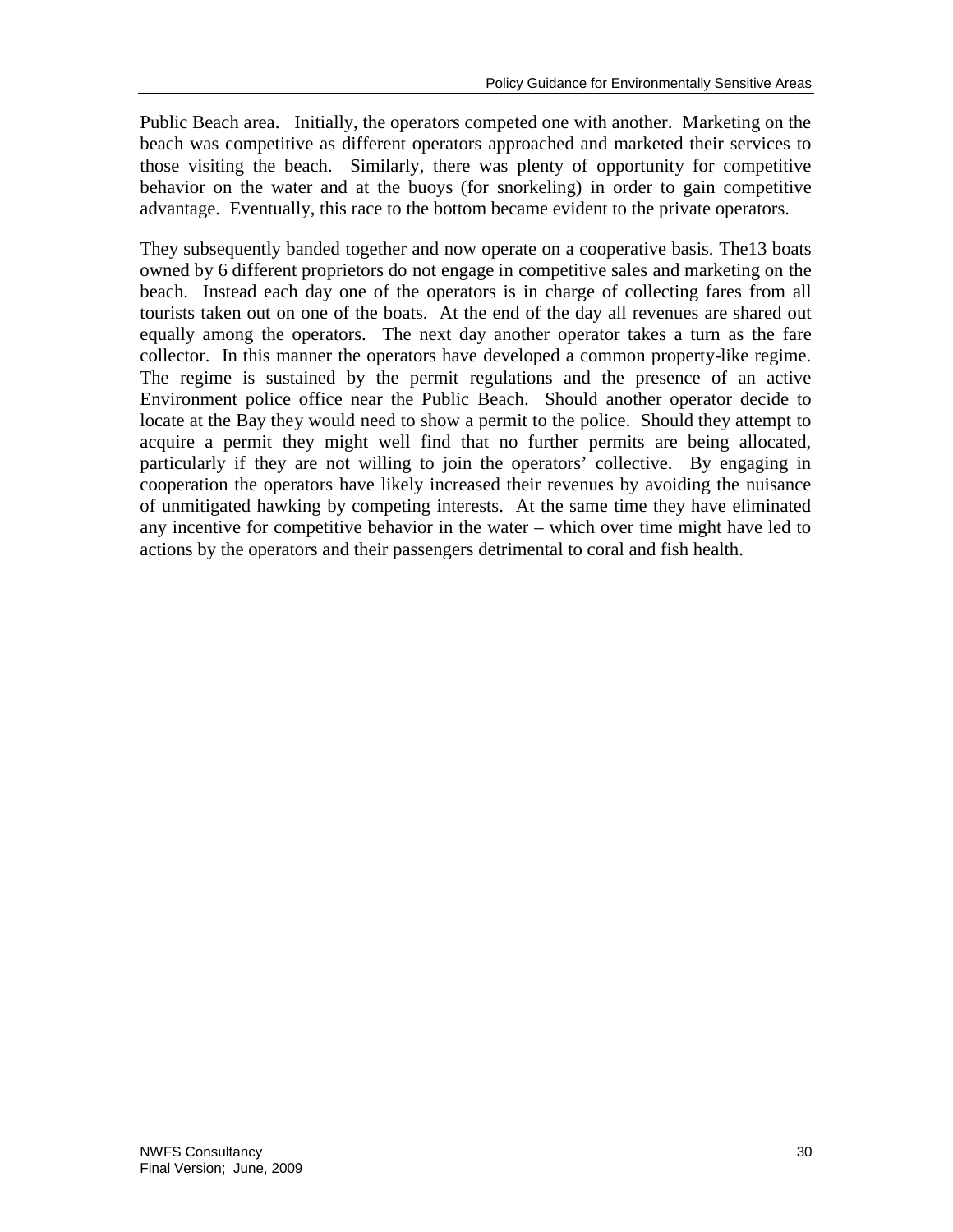# **4. POLICY INSTRUMENTS FOR ESA PROTECTION**

control measures and more on bottom-up, collaborative approaches. Often-times these Traditionally, policy instruments were the exclusive province of government and quite distinct from tools and activities employed in the private sector. The addition of a voluntary or non-governmental, not-for-profit sector complicated matters as often NGOs engaged in activities that were allied with government objectives – in terms of overcoming the failures of the free market – but relied less on top-down command and resemble private sector initiatives more than they do government policy instruments.

In discussing policy instruments for ESA protection it is therefore valuable to acknowledge that there is a wide suite of instruments available to effectuate ESA conservation. Not all of these are necessarily instruments of government policy, per se, but they remain important ways to achieve the objectives of government policy with respect to ESAs. It is also the case, that even with initiatives that rest fully within the voluntary or private sector domain, government policy can promote or hinder these initiatives. For this reason government policy needs to be aware of the full range of instruments for ESA protection, so that it can best support and promote allied initiatives of the other sectors.

With this in mind we somewhat arbitrarily divide the full range of instruments into those that involve the exercise of government authority – regulatory instruments – and those that really are initiated by the private and voluntary sectors. The latter are referred to here as non-regulatory for the sake of convenience. Oftentimes these are referred to as voluntary approaches, but the term "voluntary" can be confusing as there are many opportunities for the public and business to voluntarily participate in government programs and the term "voluntary" may confuse the issue that the subject here is really the set of initiatives arising out of the private sector, i.e. businesses, and the voluntary sector, i.e. NGOs.

The approach taken here is to survey existing knowledge on these instruments to elicit a broad representation of these instruments and to provide a fairly systematic categorization of approaches. Ultimately, the objective is to arrive at the subset of approaches that may be applied to the protection of ESAs generally or of specific ESAs. Thus, there may be some instruments that have been overlooked or are not represented due to the particular context of the problem presented by protecting ESAs in Mauritius.

The full suite of instruments is summarized by category in Table 3. Beginning with regulatory and proceeding to non-regulatory, the sections below describe each instrument, give an overview of how and where the instrument has been used, explain the strengths and weaknesses of the approach and provide an example of the instrument. The examples are chosen either to illustrate either an application of the instrument to an ESAlike case or to demonstrate how the instrument can work in a context that is not that dissimilar from Mauritius. Thus, a developed country example may be used to illustrate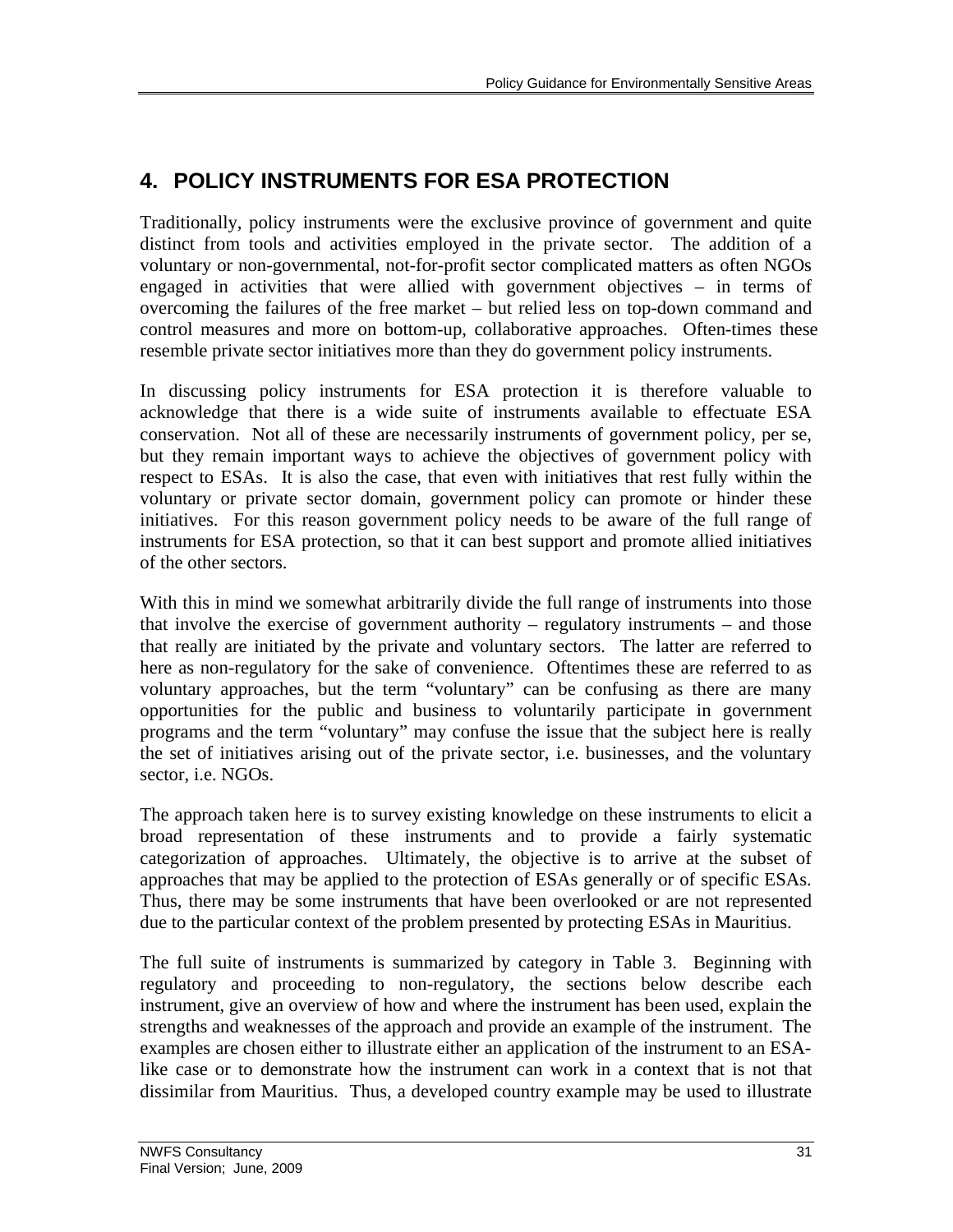and approaches that might be recommended in Mauritius. Or an example from the region may be used to show that the approach can work in a tropical environment or a middleincome country. At the end of each section a brief effort is made to suggest how the instrument might be applied to the protection of Mauritian ESAs. A more exhaustive analysis of the match between instruments and ESA types is conducted in the final section of the paper.

| <b>Regulatory Instruments</b><br>А.                      |  |  |  |
|----------------------------------------------------------|--|--|--|
| <b>Centralized Management</b>                            |  |  |  |
| Public Ownership                                         |  |  |  |
| <b>Public Investment</b>                                 |  |  |  |
| <b>Enhancing Public Assets</b>                           |  |  |  |
| Integrated Conservation and Development Projects (ICDPs) |  |  |  |
| Sensitization*                                           |  |  |  |
| Micro-credit*                                            |  |  |  |
| <b>Command and Control</b>                               |  |  |  |
| Decentralized and Polycentric Management                 |  |  |  |
| Co-Management                                            |  |  |  |
| Common Property Management*                              |  |  |  |
| <b>Public-Private Partnerships</b>                       |  |  |  |
| Market-Based Instruments                                 |  |  |  |
| <b>Fiscal Instruments</b>                                |  |  |  |
| <b>Taxes on Pollution</b>                                |  |  |  |
| User Fees and Charges                                    |  |  |  |
| Subsidies and Payments                                   |  |  |  |
| <b>Regulated Markets</b>                                 |  |  |  |
| Privatization                                            |  |  |  |
| Cap & Trade                                              |  |  |  |
| Product Certification*                                   |  |  |  |
| Non-Regulatory Instruments<br>В.                         |  |  |  |
| Self Regulation                                          |  |  |  |
| Market-Based Approaches                                  |  |  |  |
| <b>Voluntary Contractual Arrangements</b>                |  |  |  |
| Private and Voluntary Sector Investment                  |  |  |  |

### **Table 3. Instruments for ESA Protection**

Notes: \*Can also occur as a non-regulatory instrument

# *4.1 Regulatory Instruments*

Regulatory approaches to sustainable financing hold the significant appeal of directness. In a strong state with adequate authority, funding, and institutional capacity a regulatory approach to environmental regulation may achieve full compliance. It then follows that whatever environmental standard it seeks to produce – in this case protection of ESAs – is likely to be achieved. However, the capabilities of most states in this regard are often constrained and, therefore, the utility of pursuing solely a top-down, regulatory approach is also limited.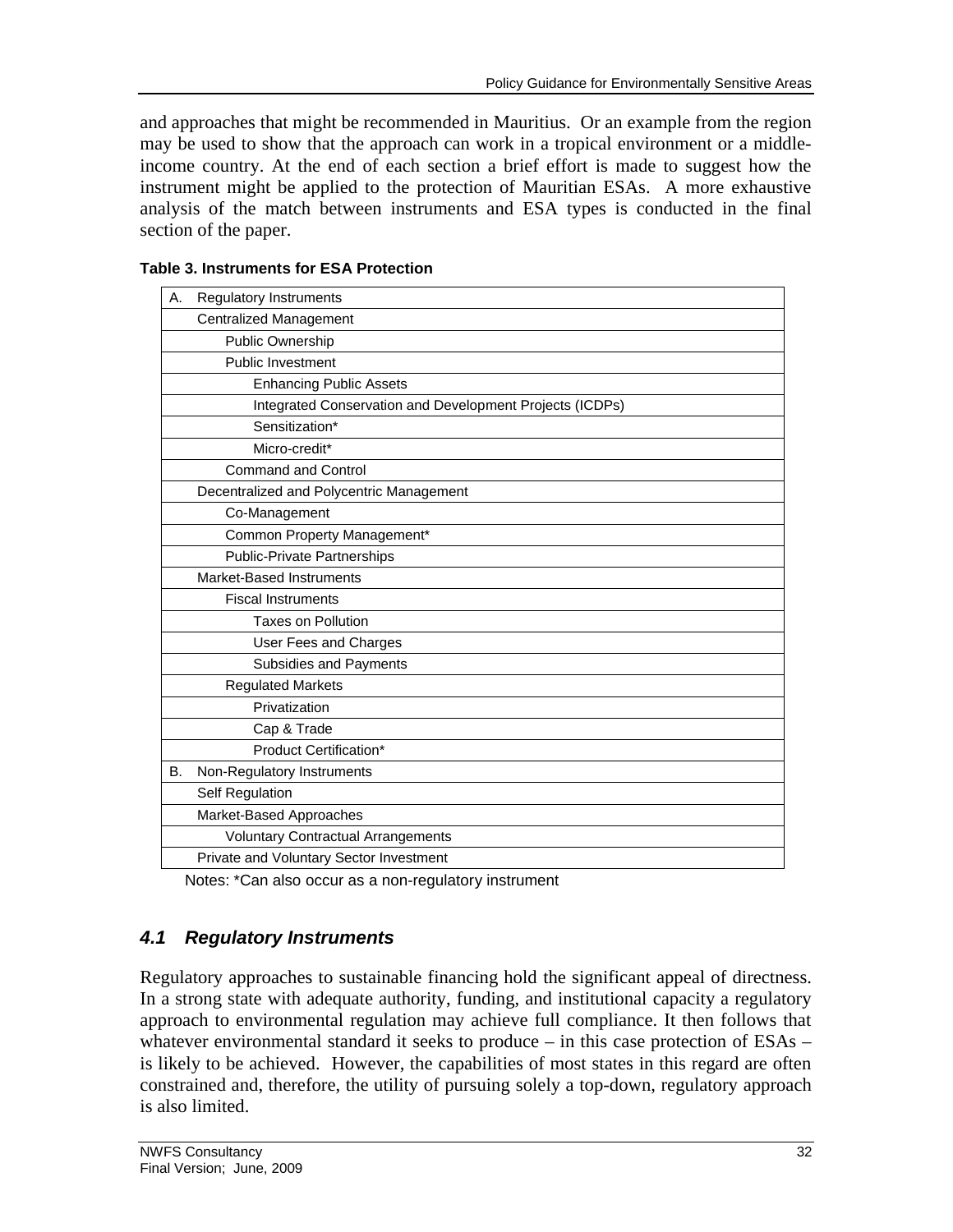A simplistic approach to economics suggests that public goods should be provided by central government and private goods provided by the market. As described above, ESAs come in a variety of types and, therefore, it is beneficial to consider the full range of arrangements available for their management. An "institution" is a set of norms or effective rules used by a group of people in order to organize a certain sphere of their collective activities (Ostrom et al. 1993). A number of possible institutional arrangements are typically cited as available for resource and environmental management including market, centralized, decentralized or polycentric arrangements. Each of these arrangements is briefly described below.

- centralized arrangements central collective management by public functionaries, some elected others not, that take decisions at the national scale
- decentralized or devolved arrangements power and authority to manage the resource are delegated from the centre to a region (or other subunit of management)
- markets resource allocation is conducted through buyers and sellers acting in a market environment that can be characterized as (a) a simple market where there are just buyers and sellers, (b) a differentiated markets where there are provider organizations and intermediaries that lower transaction costs and (c) user groups that function as provider organizations in a differentiated market orchestrating production and other market functions.
- polycentric arrangements power and authority is distributed across different groups all of which have their own set of roles and responsibilities in the production and management of the resource, this includes common property regimes or user groups where resource users treat the resource as common property and agree on rules for exclusion, i.e. for access and management

Government authority may therefore be exercised in three forms: centralized, decentralized ,or shared with other actors through polycentric arrangements. Even further, it is important to acknowledge the role of government in creating and underpinning markets. In the modern state, formal markets are regulated markets. Thus, the regulatory instruments can usefully be grouped according to this typology of institutional arrangements. The distinction between decentralized and polycentric arrangements is not crucial to the exposition of approaches below, so these are loosely grouped together for instruments where central government is sharing its authority with other entities – whether local government, the private sector or the voluntary sector. For market instruments those government initiatives that involve either changes in market incentives (through fiscal policy) or the creation of new, regulated markets are grouped together.

While the potential effectiveness of regulatory instruments is significant the potential limitations and barriers to the exercise of government authority are important to list at the outset. These limitations come into forms. First, the direct exercise of government authority is often subject to criticism on efficiency grounds; the argument is that whether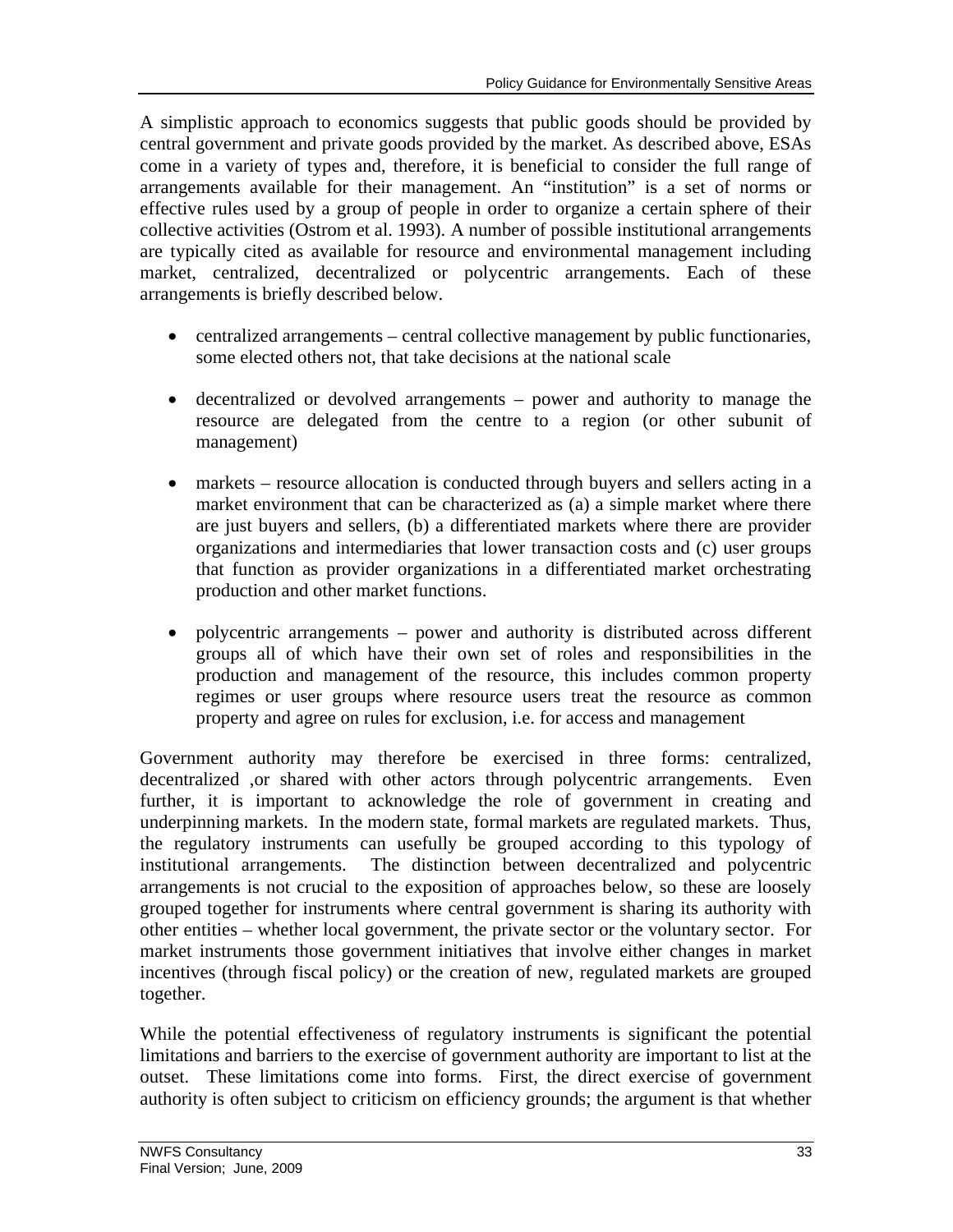through ignorance of opportunities or disinterest in efficiency, the regulations fail to meet objectives in the most cost-effective manner possible. This problem can be particularly acute with the more centralized approaches. In fact, it is this problem that has spurred innovation and experimentation with decentralized, polycentric and market-based approaches. The second problem, returns to the presence of the critical enabling functions of authority, funding, and capacity. In particular, the ability of the state to monitor and enforce its own regulations and penalties is of concern. Again, these issues come out in the case of purely centralized approaches, in particular the use of command and control instruments. And again part of the reason for expanding the toolbox of instruments is to distribute some of the responsibility for these critical enabling conditions to the business community and civil society, instead of having them be the unique province of central government.

Each of the regulatory instruments listed in Table 3 is reviewed below.

# *Public Ownership*

The most direct way for government to provide public goods, like ESAs, is to establish public ownership over the asset, fund operations and management activities and enforce rules of access and use to the resources involved. National parks and forests are a prime example of this approach. As a long-established tradition in most jurisdictions this centralized approach does not offer a new approach and is not discussed at length here. It is relevant to a discussion ESAs only insofar as there may be opportunities to:

- nationalize assets or resources that are currently owned by the private sector
- raise public investment in assets already under public ownership
- privatize resources that are currently owned by the public sector
- develop other innovative partnerships for managing national assets or resources that will remain in public ownership but that may be operated and managed by other entities

In the current context of ESAs and their management and protection in Mauritius the problems of monitoring and enforcement by the state are considered significant. For this reason there is little mandate for pursuing the first option above and nationalizing additional ESA properties or resources. Changing how specific properties or resources are managed that are already owned by the government is, however, an important issue, given the inability at times of the state to manage these ESAs successfully. Specific policy instruments associated with these opportunities arise below with public investment and under decentralized/polycentric instruments and regulated markets

# *Public Investment – Uses of Funds*

Apart from public ownership the next most direct way for government to provide public goods is to directly finance their provision. The two principle alternatives here are to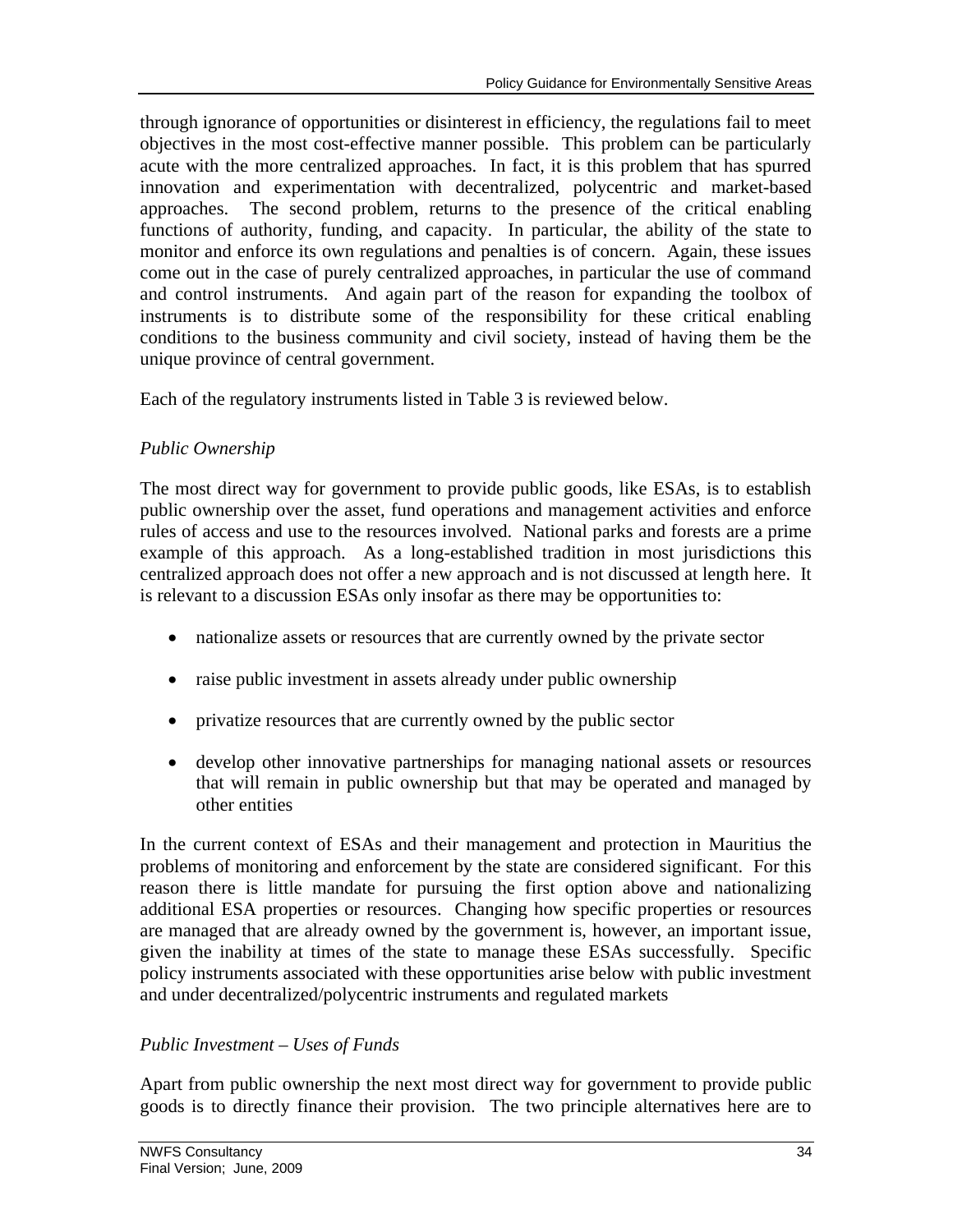provide additional funds to manage publicly owned assets or to finance provision by the private or voluntary sector. There are numerous ways that public investment can be structured to promote sound resource and environmental management. Just a few of these that may be particularly relevant to ESA are described below.

# *Enhancing Investment in Public Assets*

Although the difficulties of centralized management of public assets are clear, it is not necessarily the case that the solution is always to explore other ways of managing the assets. In developed countries, for example, state agencies still manage many public assets and do a reasonable job at this task. In some cases the most direct solution is therefore to recognize that provision of public goods – like ESAs – is not a costless exercise and that additional staff, vehicles, equipment and materials is necessary to adequately protect, manage and restore the assets.

# *Integrated Conservation and Development Projects (ICDPs)*

ICDPs are an indirect approach to public goods provision. Instead of directly financing biodiversity conservation or resource protection, ICDPs invest public (and private) resources in enhancing economic opportunities to local residents in order to alleviate pressures on the resource and the environment. The intent is to ensure that conservation goals are not undermined by subsistence resource use stemming from poverty. Developing such alternative livelihoods approach is particularly important in areas where settlement and land use patterns preclude conservation by exclusion. In addition, some management programs can integrate alternative livelihood efforts in the achievement of their conservation gains, for example by using local populations to enforce regulations or conduct ecosystem restoration.

The need to incorporate alternative livelihood provisions into conservation projects depends on the opportunity cost of conservation and on the options available to the local community. By including a strong focus on local development opportunities, ICDPs enhance the chances that overall projects will be successful and that conservation will gain community buy-in. One such example can be found in the work done by Wetlands International with a peatland restoration project in Kalimantan (see

Box 1). In this case, the community was employed in the restoration planting effort and follow-on capacity building assistance was provided to ensure the continuation of the project by helping to develop an export product. Similarly, certain aquaculture practices can achieve dual conservation and economic development goals.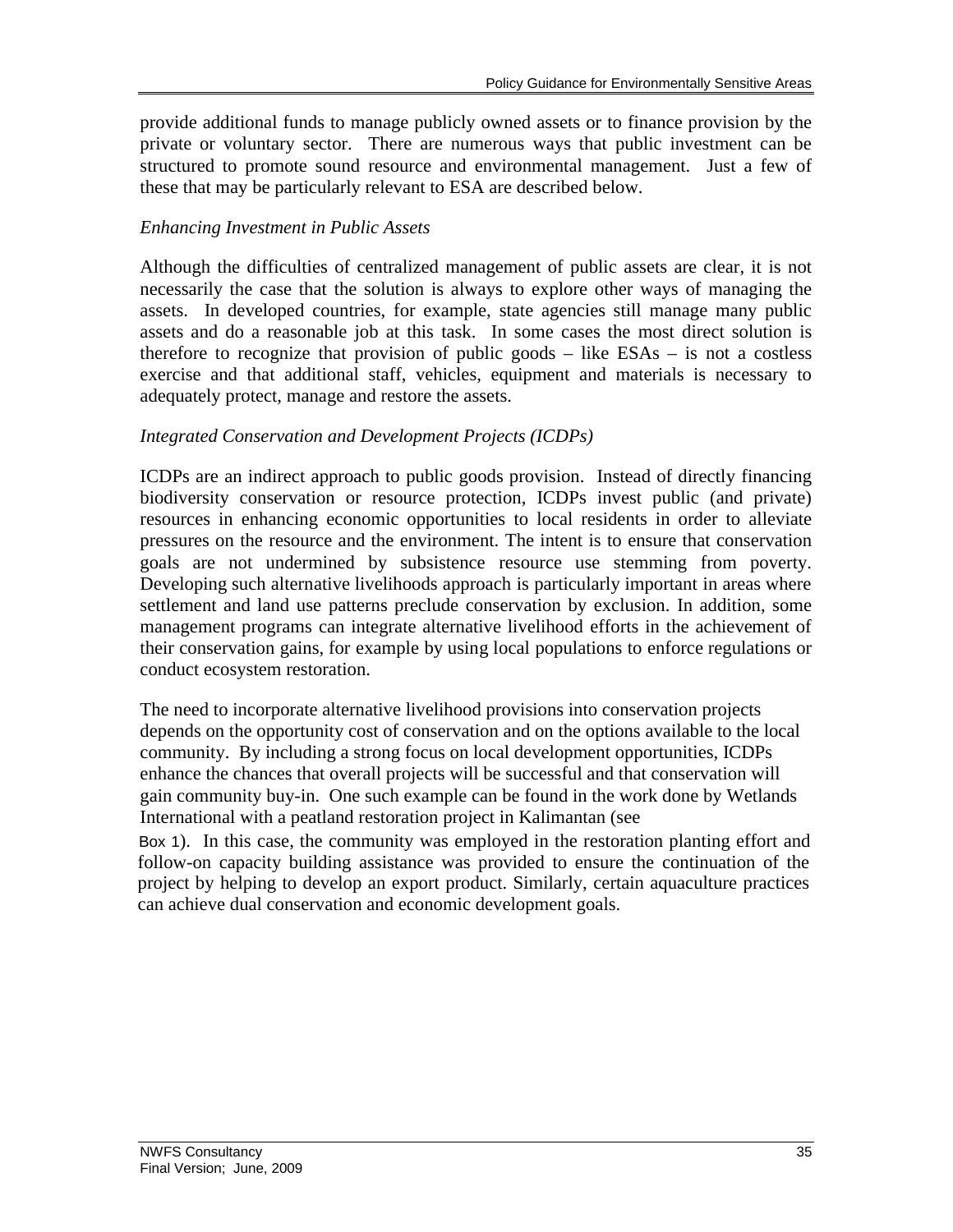### **Box 1. An ICDP in Indonesia**

The international NGO Wetlands International has been working on a peatland restoration project in Kalimantan. Because this is a far more remote area compared to its work in Pumalang, the options for local community sustainable livelihoods are severely limited. Prior to the palm oil boom, the land in the region was once rich peatland that had been cut down for palm oil plantations. Wetlands International employs local community members to rehabilitate the land by planting trees and blocking canals that were dug to support the palm oil plantations. Once the peatland is restored and the blocked canals return to being small ponds, subsistence activities will be restored; these include gathering fruit, food, hunting, and fishing in the newly created ponds. Because the area is so remote – more than 3 days from the market – Wetlands International is also assisting the community to create a marketable fish powder product from its fish.

Source: Dibja Sartono, Wetlands International

### *Sensitization*

Sensitization efforts directed at environmental assets are another indirect means to protection and management. The immediate objective is to build understanding and awareness, whether or not this affects the environmental asset depends on what the recipient does with this knowledge. Public financing is often employed in these campaigns, although they are just as likely to be financed by the voluntary sector. Therefore, there is an implicit tradeoff between, for example, financing sensitization and direct resource protection (as above). Arguably, to finance only one or the other is not the best solution. Finding the right amount of investment in sensitization is therefore difficult.

It can be argued that in the initial stages of environmental policy implementation that expenditure on sensitization is critical. Otherwise communities may not understand the purpose of public management and investment in ecosystems and the environment. In which case they may short-circuit such efforts or engage in destructive behavior that renders the government investment worthless. On the other hand, as sensitization takes hold it can be argued that diminishing returns set in – and at that point it is more useful to direct government funding to activities that directly increase environmental management. This, as at some point communities will want to see the promised social and economic benefits of well-managed ecosystems and biodiversity.

### *Micro-Credit and Revolving Loan Programs*

Under micro-credit and revolving loan programs, dedicated pools of financing are made available to small scale, environmentally responsible enterprises on a loan basis. In a best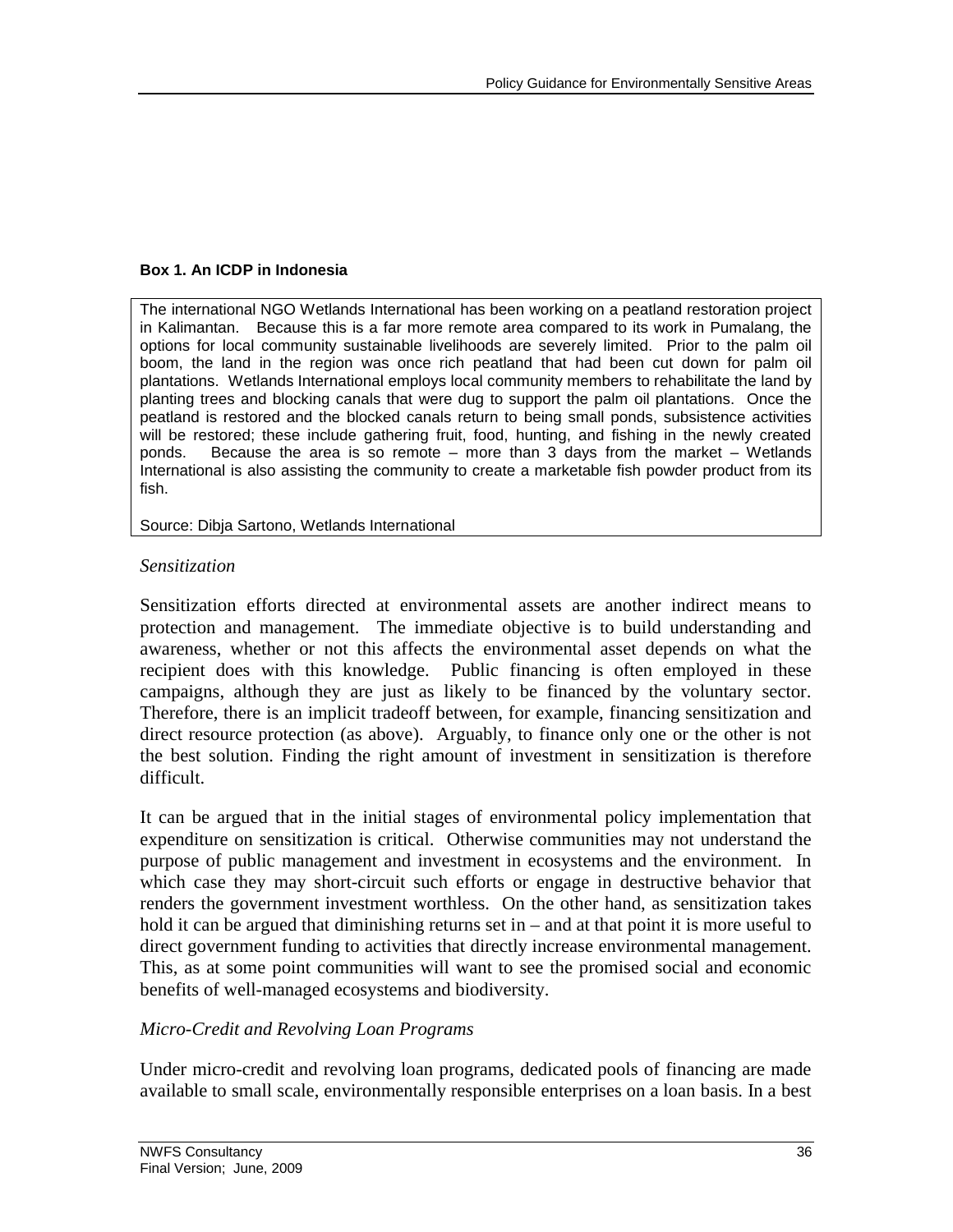case, this provision of credit can alleviate the capital constraints facing poor populations, allowing them to establish viable enterprises that reduce poverty. This poverty reduction can in turn support environmental stewardship, by reducing the subsistence use pressure placed on resources by the extreme poor. Micro-credit is a particularly promising measure as a complement to establishment of environmentally protected areas that can help reduce poverty that may threaten conservation efforts. Micro-credit is not an instrument specific to government. In developing countries it is often a way of providing development aid from the voluntary sector or development donor organizations.

The use of micro-credit has seen mixed results (see Box 2). Microcredit is particularly suited for addressing the sustainable livelihood and pro-poverty aspects of conservation projects, but it is critical that capacity-building efforts and money management training precede the establishment of a fund. In addition, timing is important. There seem to be two models of micro-credit. One involves an initial infusion of funds, which are then managed by a local representative. The second, and more informal but seemingly prevalent case, appears to be via the use of occupational groups like shrimp or crab banks.

### **Box 2. Lessons learned: Experiences with Micro-credit**

In Sri Lanka, an Asian Development Bank micro-credit scheme was used to encourage the fishing community to adopt alternative livelihoods and thus reduce pressure on fishery resources. This effort was one component of a water effort to reform fisheries in Sri Lanka, where poor enforcement and incomplete knowledge of local coral reef resources hampered effective management. The program was implemented through local credit institutions. Unfortunately, efforts to increase disbursement of available program funds led to pressures from the Asian Development Bank on the local lenders to lend more money. As a result, large loans were made to the best customers, many of whom defaulted on the loans. Despite this setback, the effort heightened recognition of the need for alternative livelihoods that are financially feasible for individuals (Perera et al. 2005).

In Thailand, the national NGO Raks Thai Foundation began a revolving loan fund for 40 communities on the Andaman Coast that had suffered damage from the Tsunami. Though traditionally a relief organization, Raks Thai was transitioning into a restoration role. Their revolving loan program covered 9,000 hectares, 134 villages and targeted 40 occupational groups. An initial \$5 million was provided by CARE to start the fund. Despite Raks Thai offering below market interest rates on the loans, because the fund followed behind of so much grant aid from around the world, the fund saw only 40% to 50% repayment rates and did not reach the 5-6 repayment cycles it had targeted. Both the timing of the revolving loan opportunity and the preceding investments from grant aid made it difficult to develop the capacity building and management skills needed to enforce the loans terms.

In contrast, in 1998 Wetlands International assisted the Pumalong community in Indonesia with a mangrove restoration that created a long-term revolving loan fund. Wetlands International left the community eight years ago, and the loan structure and mangrove still remain in place and are functional. The project was funded in part by the Netherlands and Canada, with the purpose of restoring shrimp farms *on private lands* to mangroves and allowing for the joint use of these lands (for both shrimp and ecosystem services provided by mangroves). The project addressed the conservation and livelihood needs of the community, and the revolving loan fund assisted the community to develop an exportable market product of dry, salted fish. After the departure of the NGO, the government did come in to assist the community in sustaining the dual use of the area by stocking the remaining ponds with fish. Critical to the success of this effort was the fact that it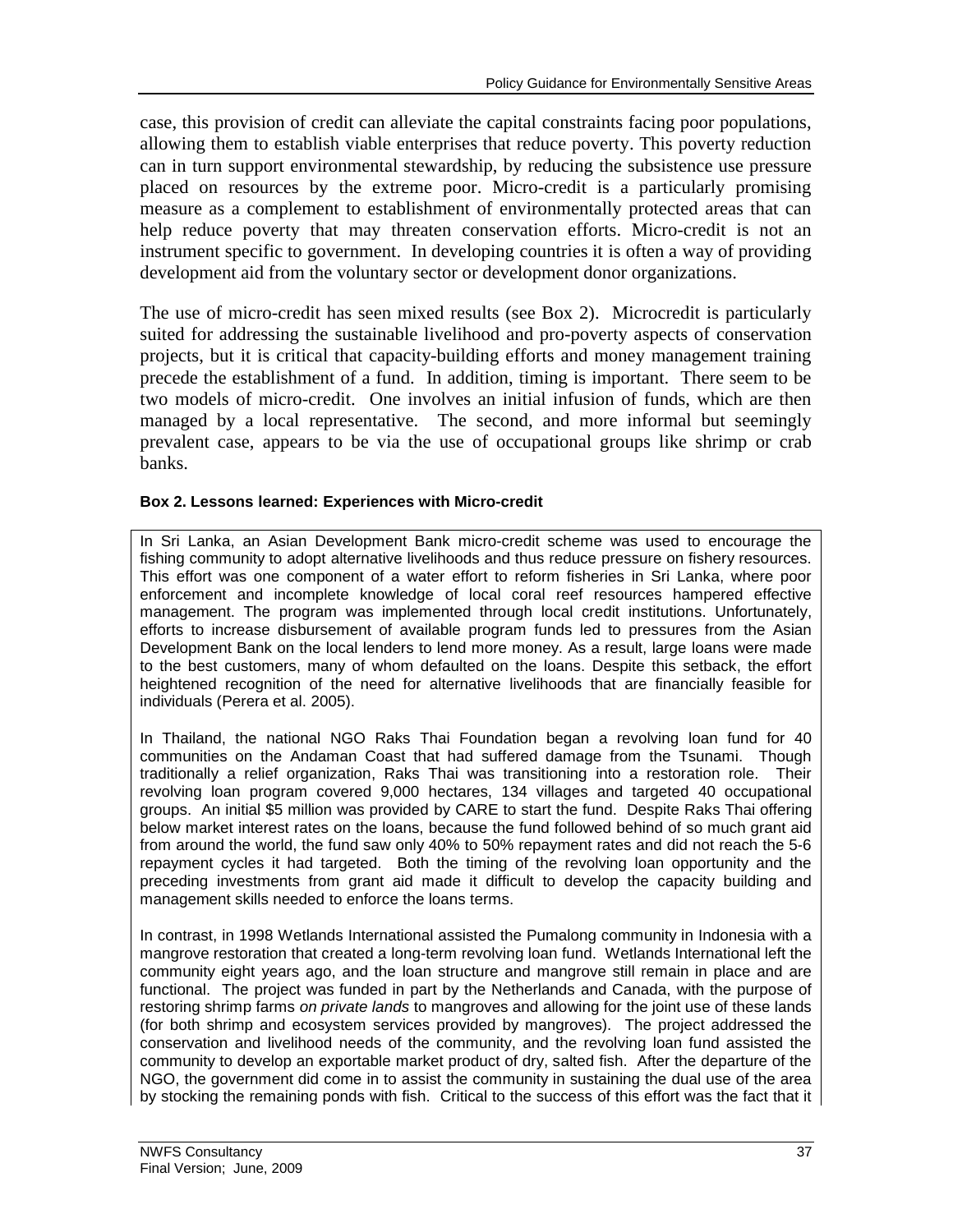was done on an area with clear property rights belonging to private parties and in a place where there were multiple livelihood opportunities.

Sources: Perera et al. (2005); Bruce Ravesloot, Raks Thai Foundation; Dibjo Sartono, Wetlands International

*These occupational groups have long been self-regulating and have collected funds to support such things as purchasing new equipment or funding weddings. Consequently, micro-credit programs that can leverage these existing relationships will be more successful.*

# *Public Investment – Sources of Funds*

The ability to deploy public investment rests on the ability to collect funds for this purpose in the first place. Governments have a variety of sources for the funds that can be deployed as public investment. Tax revenue through government appropriation is an indirect, but effective source of funds for environmental protection. Again, recognizing the public nature of assets like ESAs there is a logic in using government to assess the general public as a way to raise funds for this purpose. Direct taxation – that is taxing actions that directly affect or interact with the environmental assets – is another method. Such direct taxation affects the incentives to use or pollute the asset and therefore is further described below under fiscal instruments. Additional source of finance that government often controls are foreign aid and other innovative instruments like debt for nature swaps. The latter are not included in the discussion due to their limited utility in the case of Mauritius

# *Government Appropriations and General Taxation*

Government taxation is the traditional method for raising funds to dedicate toward public goods like ESAs. Given continued government support for ESAs it may be that this could be a strong source of sustainable financing for ESAs in Mauritius. However, the current economic downturn suggests that optimism in this regard should be limited.

To some extent the use of government appropriations and the use of general taxation for this purpose would be made more palatable where the economic values of ESAs and their resultant services more clearly demonstrated, including in economic terms. Little to no economic valuation of the ecosystem services and biodiversity provided by ESAs in Mauritius has been undertaken. Internationally, much research on this topic has been done and more is underway. It may be that as part of sensitization activities it would be instrumental to have at least a few case studies of the economic value of ESAs. The major approaches used in conducting this type of valuation exercise are summarized in Table 4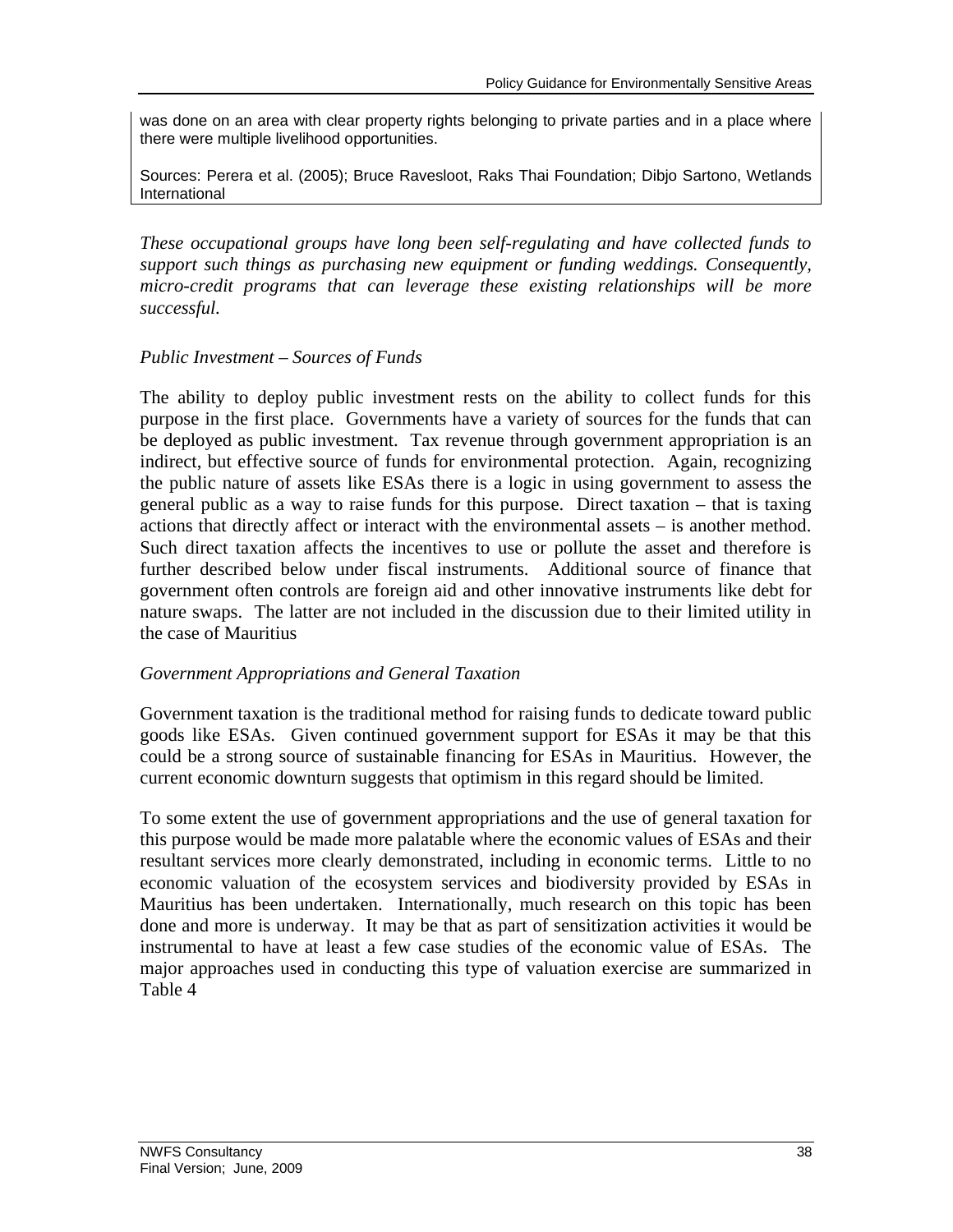|           | <b>Observed Behaviour:</b>       | <b>Hypothetical Behaviour:</b>         |
|-----------|----------------------------------|----------------------------------------|
|           | <b>Market Prices</b>             | <b>Stated Preferences</b>              |
| Direct:   | (Direct Observed)                | (Direct Hypothetical)                  |
|           | Competitive market prices        | Contingent Valuation (dichotomous      |
|           | Shadow-pricing                   | choice, willingness-to-pay,<br>bidding |
|           |                                  | games)                                 |
|           | <b>Revealed Preferences</b>      | <b>Choice Modelling</b>                |
|           | (Indirect Observed)              | (Indirect Hypothetical)                |
|           | Productivity methods             | Contingent referendum                  |
| Indirect: | Avertive (defensive) expenditure | Contingent ranking                     |
|           | <b>Travel cost</b>               | Contingent behaviour                   |
|           | Hedonic pricing                  | Contingent rating                      |
|           | Substitute goods                 | Pairwise comparisons                   |

# **Table 4. Economic Valuation Methods**

Source: WCD (2000)

### *International Aid*

International aid still comprises a significant portion of the financing given to environmental protection in developing countries. The more traditional sources of international aid include UNDP, UNEP, GEF, World Bank, and Asian Development Bank and a number of bilateral donors (e.g. Canada, Denmark, France, USA). In addition, many of the projects executed by the voluntary sector receive their funding through these agencies. In the case of Mauritius, a middle-income country, the opportunities for government to receive funds for ESA protection from the international aid sector are probably limited.

# *Command and Control*

The concept of command and control mechanisms is one in which the government compels actions it desires by virtue of its state authority. Specifically, the government might simply order the halt of certain development activities that threaten coastal ecosystems. In other words command and control mechanisms are a tool government uses to directly influence behavior in the non-government sector – including businesses, communities and individuals. Like most centralized regulatory approaches, pure command and control efforts require a strong ability to enforce government rules – this enforcement enables the state to effectively command and control. In the context of ESA protection and management, the question is first whether the state has the ability to effectively promulgate regulations, fund monitoring and execute enforcement actions. As noted above, another relevant question is whether more efficient alternatives are available, and what are the tradeoffs between efficacy and efficiency in implementation.

Command and control approaches consist of regulations placed on resource users that set either the level of resource use or pollution, or direct the user to what technology they must use in association with their interaction with the resource. For example the state may set the level of water pollution that a point source may discharge. Alternatively a particular pollution control technology may be mandated by the state. Use of the command and control approach implicitly recognizes that use or pollution is a problem,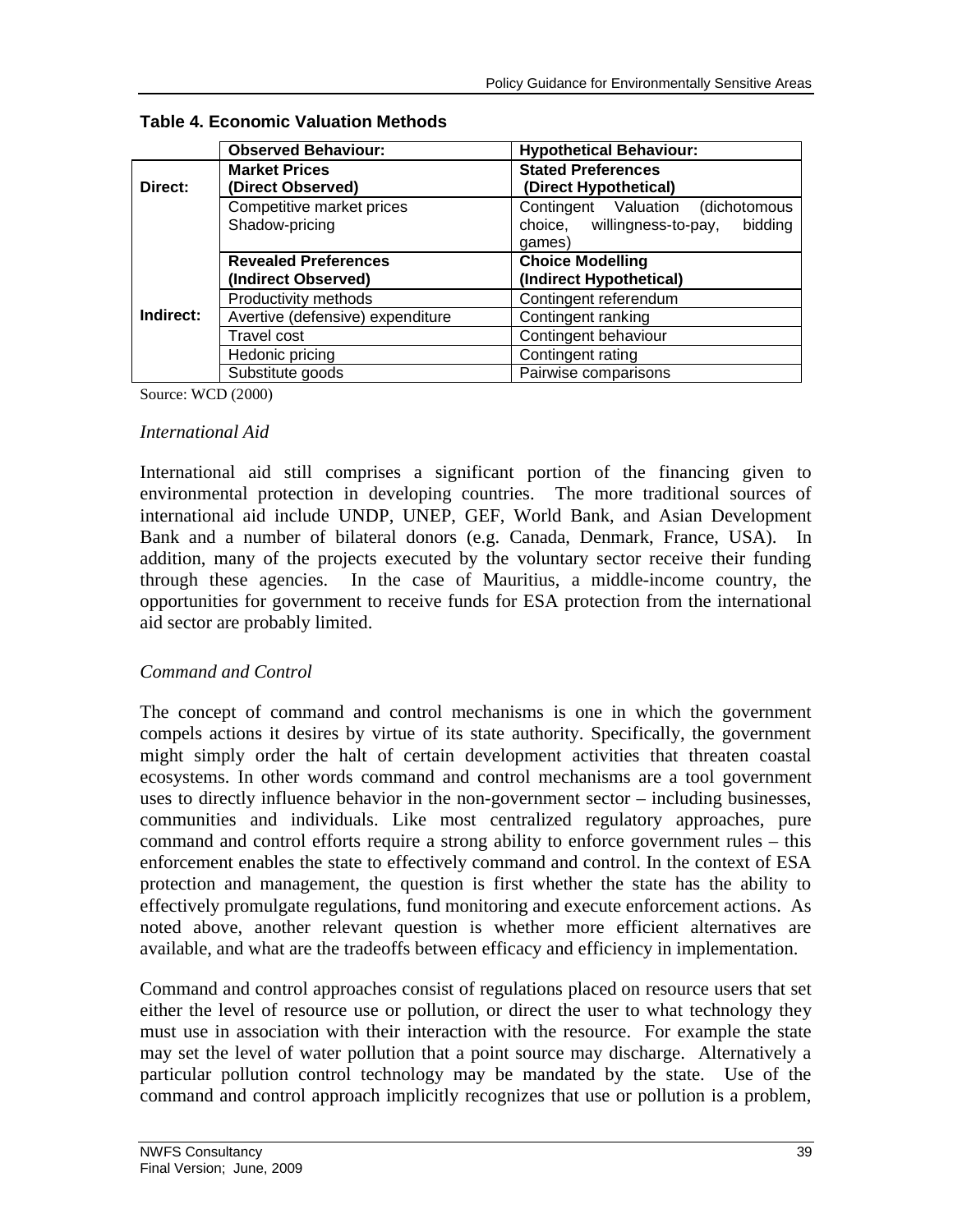and that regulations are needed to protect the resource. Technology-based standards specify the methods and equipment that must be used to comply with environmental regulations. Such an approach eliminates the incentive for the user to find a low-cost solution to the problem and may lead to rent-seeking behavior by government officials that promote a certain type of technology as a means of currying favor or funds from industry. Performance-based standards set uniform control targets for all regulated users, but unlike technology-based standards the users are given some choice over how the target is actually met. This tends to minimize the costs of compliance as opposed to a technology-based standard.

The advantage of command and control approaches is that they are a direct approach to resolving excessive levels of resource use or pollution. In a performance-based standard the sum of individual use or pollution permits represents the overall total resource use or pollutant load. This aggregate level is often called a "cap. " In natural resource management having the ability to set limits on use and pollution can be an important management tool.

The design of command and control programs reflects a criminal law model of deterrence in which compliance with regulation must be compelled by threats of sanctions or other enforcement actions. In order for this model to work the probability of being caught must be high enough and the punishment (often a fine or time in jail) must be significant enough to warrant compliance on the part of the user or polluter. The obvious difficulty here is that enforcement requires authority, funding and capability. Where these attributes of government are weak or absent, command and control programs tend to be mere de jure statements of intent that do not inspire on-the-ground compliance.

A disadvantage of command and control approaches is their failure to take advantage of variation in the opportunity costs of resource use and pollution abatement costs across users. Requiring all users to adopt a specific pollution technology or use only so much water does not lead to efficient outcomes in terms of resource allocation. As discussed later in this section the addition of trading to a cap system can overcome this problem. There are numerous examples of how command and control has been employed to manage natural resources and environmental assets. This approach was the predominant approach in the latter half of the  $20<sup>th</sup>$  century and only started to cede ground in the last couple of decades to more nuanced approaches such as those discussed in the rest of this section.

It is also important to note that command and control measures may be combined with other approaches. Box 3 provides an example of how an ICDP approach was merged with an attempted effort at command and control. The example highlights that the success of the overall effort is then only as good as the implementation of both parts.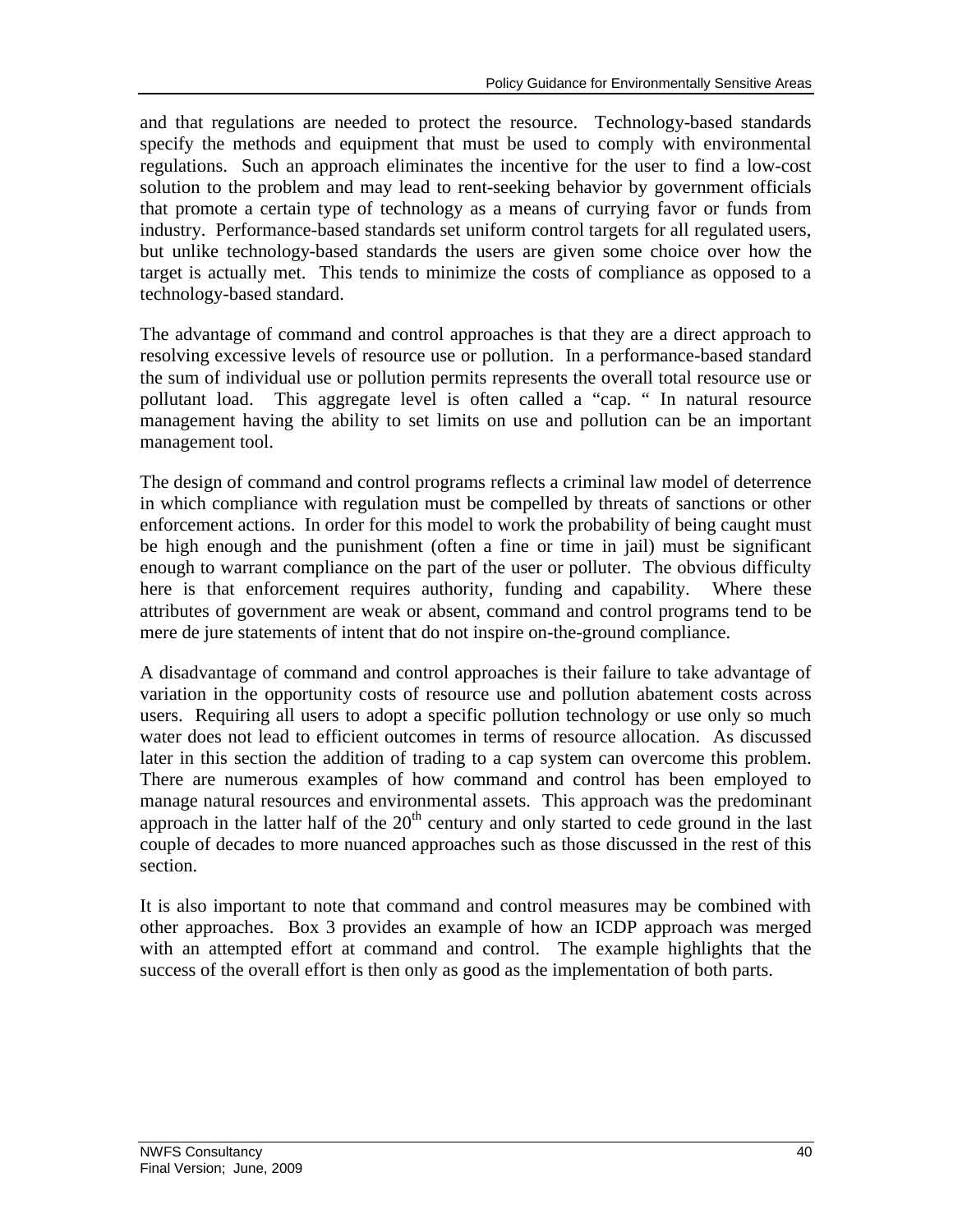### **Box 3. Integrated Coastal Management in Sri Lanka**

In Sri Lanka, management of the coastal zone has endeavored to include community participation, particularly through the use of Special Area Management (SAM) designations to manage small-scale developments and address ecological issues including coral mining, destruction of mangroves, and mining of sand. Under these designations, local communities engage in a collaborative process to identify key community issues pertaining to coastal zone management, leveraging local expertise in a voluntary effort to achieve conservation ends.

At Rekawa, one of the first SAM sites, the community discussion resulted in a plan to halt destructive activities, including coral mining and mangrove cutting (Clemett 2003). Given this goal, the plan the used a hybrid regulatory and voluntary approach to address the problem. In particular, a prohibition on coral mining was included along with promotion of alternative employment that would provide the economic stability to enable local populations to comply with the prohibition.

Despite the integrated program design and good enforcement of the prohibition, failure of the alternative employment opportunities led to a disintegration of the initial community consensus. Some villages then withdrew from the SAM process and resumed their destructive activities. Efforts to conserve mangroves were more successful, with local populations generally recognizing the benefits to fisheries from habitat conservation.

Source: Clemett (2003)

### *Decentralized and Polycentric Management - Partnerships*

In a context where government lacks the necessary authority, resources or ability to directly fund and manage publicly held assets or regulate the use of privately held assets, partnerships with other sectors become a useful tool, if not an imperative. Whether authority is decentralized to local government or shared with communities, businesses or civil society is not so relevant as the manner in which the shortcomings of an exclusively centralized approach are targeted and overcome. Co-management, common property management and public-private partnerships offer particular promise as ways of sharing both the costs and benefits of resource and environmental protection with the nongovernment sector. As shown in Box 4 of crucial importance is the need to ensure that benefits are shared, as well as simply decentralizing authority.

Unfortunately, the process of developing such partnerships can be time-consuming and difficult for central government as these partnerships are able to proceed provided they are allowed to work fairly autonomously, employ adaptive management, and operate with minimal government influence. Successful partnerships have also succeeded at different scales by pairing large NGOs with more locally engaged NGOs, and allowing a fair amount of autonomy at the project level to relay information between the field and the overarching organization. However, partnerships can be intensely time consuming and have the potential danger of become too process oriented and too unwieldy in terms of redundant management and operational structures. Simplicity is often then of great value in designing such partnerships, rather than simply recreating bureaucratic-like procedures and structures in the voluntary or private sectors.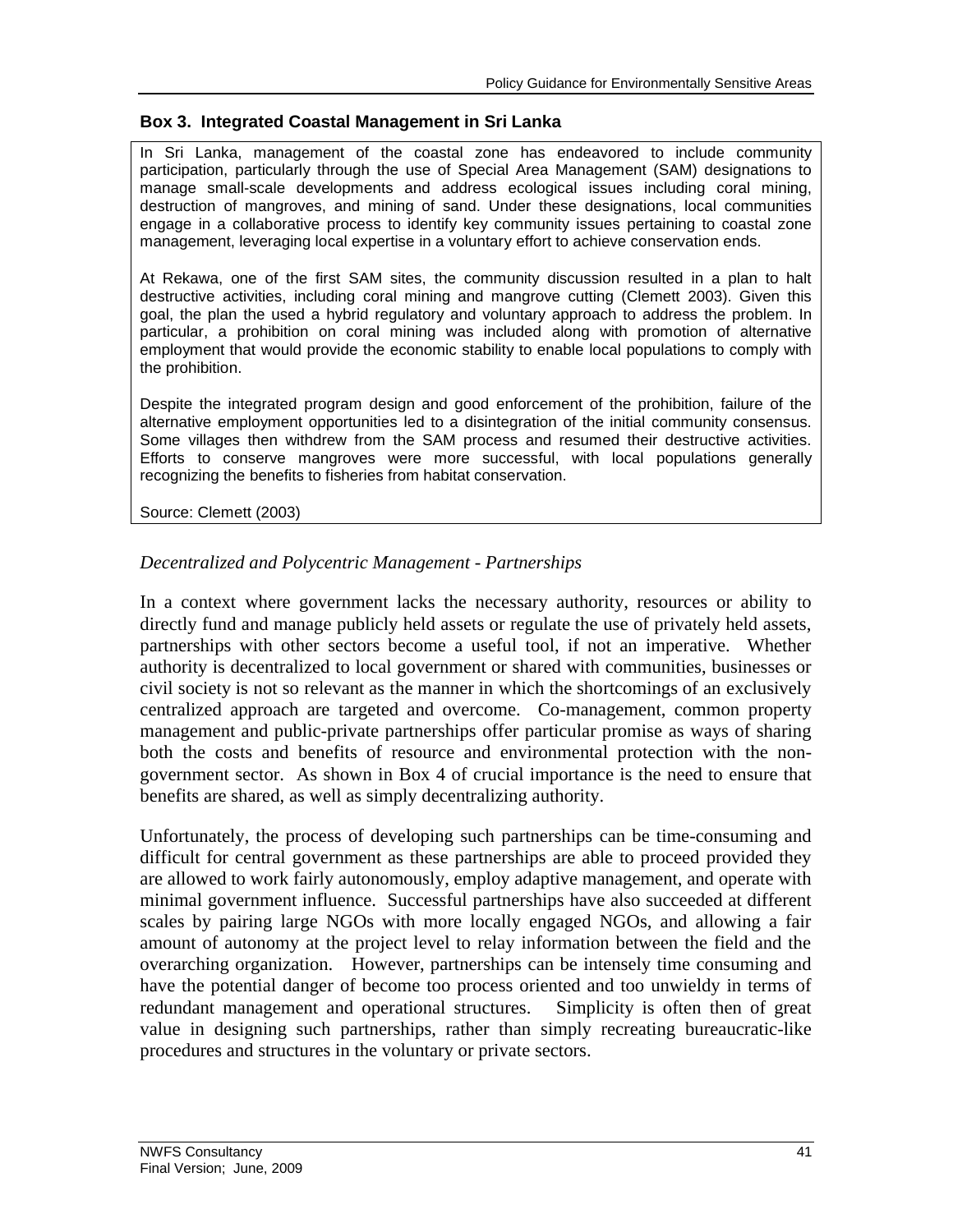#### **Box 4. Property Rights and Decentralized Forest Management in India and Nepal**

A comparison of efforts to decentralize forest management in four separate cases in India and Nepal illustrates the relationship between the property rights created and program outcomes (Agrawal and Ostrom 2001). Contrasting decentralization of forests in Kumaon, India, joint forest management in India, community forestry in Nepal, and the parks and people program in Nepal's Terai yields several insights.

First, decentralization is more likely to succeed where there is local interest in the process and users obtain proprietorship over the resource. In addition, the ability of users to exercise any right they obtain is in part a function of the institutional support the government puts behind decentralization efforts. Governments can easily promise decentralization and award locals nominal control over natural resources, but if governments fail to give the administrative and enforcement support to these rights, locals may in practice find it difficult to effect decentralized management. As an example, *de jure* rights to protect forests are meaningless if the right holders have no resources to enforce any management decisions. On the other hand, forest councils in Kumaon, India are more able to exercise management because they have the ability raise local revenues and have access to a local government official charged in a supervisory capacity.

In particular, the Nepali Parks and People program was of little local interest and devolved few property rights – as a result, it was largely a failure and resource conditions did not improve. It suggests the utility of not just decentralizing authority, but of granting at least some proprietorlevel rights in order to generate local interest and provide incentives for improvements in the resource conditions.

Source: Agrawal and Ostrom (2001)

### *Co-Management*

Co-management typically consists of agreements between government and local communities to share in the management of local resources or protected areas. Typically each party takes on the tasks to which they are most suited in order to achieve operational efficiency and match the scale of efforts made and benefits received.

Co-management of conservation efforts can increase the financial sustainability of protected area management by both generating local investment in conservation efforts and reducing management costs. Partnerships and co-management agreements can increase management efficiency and reduce costs because beneficiaries of protected area management are often willing to contribute time and services or able to carry out management functions at a lower cost than the designated management agency. In some cases, co-management of conservation efforts can also be a source of sustainable livelihoods for local residents, mitigating the risks that prevalent poverty can pose to specific projects.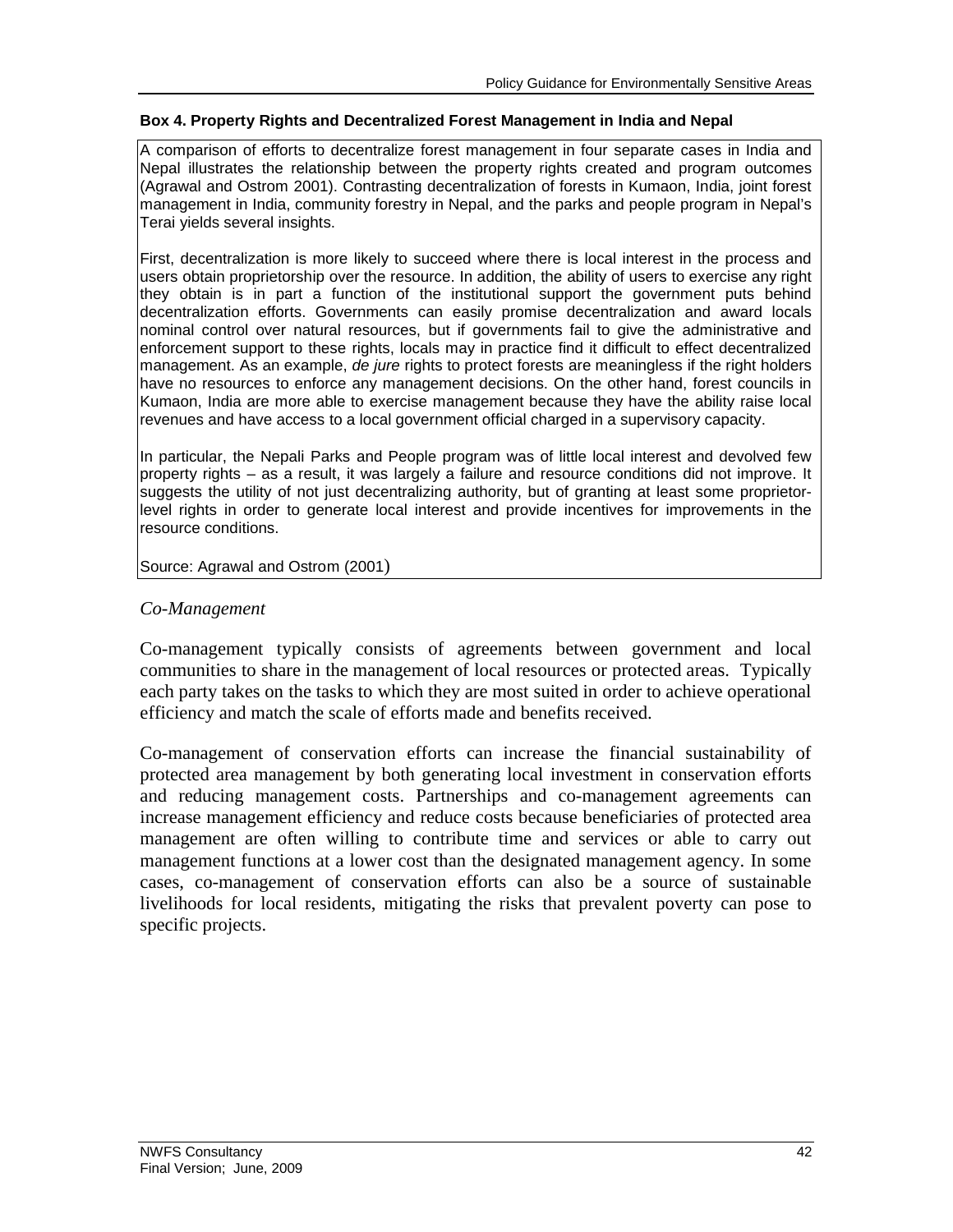### **Box 5. Co-management of Mangroves in Tanzania**

In coastal villages around Tanga, Tanzania, failing mangrove management led to adoption of a cooperative approach (Nurse and Kabamba 1999). In particular, inadequate numbers of forest field staff were unable to effectively monitor and enforce resource use regulations, while at the same time a lack of restoration and rehabilitation funding left degraded forest unaddressed. In addition, external commercial pressures on the forest posed a further threat. Prior to program implementation, an open access culture existed in which locals were free to harvest mangroves without controls. Originally, resource pressures were light enough for this to be sustainable, but as populations grew, the resource was overused.

In response, two collaborative management processes were launched, the Tanga Coastal Zone Conservation and Development Programme and the Mangrove Management Project. Under the approaches, committees were established to manage mangroves. These committees included representation from the two local villages and resource users. It was decided that revenues from resource harvest would be equally divided between the villages. A mangrove resource management plan was also designed to determine how to best use the forests.

In the Tanga case, consensus among local resource users about the desire for a common pool resource and the importance of preserving the local environment for subsequent generations contributed to successful management collaboration. At the same time, the large group of users has some trouble making management decisions, and some felt that the committee structure of the partnership concentrated power. Other threats to the partnership include its lack of legal basis for its actions, and the absence of external institutional support to the user groups, who lack a source of impartial advice. In sum, co-management was able to effectively address the failings of centralized management by establishing local governance partnerships. While largely successful, the program was unable to achieve universal approval, illustrating the practical difficult of meeting self-governance ideals in on-the-ground implementation.

#### Source: Nurse and Kabamba (1999)

### *Common Property Management*

In the extreme co-management can lead to the full-scale management of a particular resource by local resource users or of a protected area by the community. Traditional forms of common property management typically operate without (or outside of) government authority (and hence can appear also as non-regulatory instruments). However, as the benefits of the approach are recognized, there is increasing interest in promoting the approach. In such circumstances, common property management may still originate from the bottom-up, but it may also emerge as a top-down imitative. Regardless of the origins the point is that new common property management regimes will often require explicit approval from government, particularly where the authority to manage the resource and make decisions on resource use and pollution have been formally assigned to the state.

In such cases, the state will often need to formally devolve this authority to local institutions (not necessarily government). Common property management relies on the will of the group or the community to mange the resource. From government's standpoint this approach is attractive in situations of limited government capacity. In areas where strong local institutional norms of resource use and stewardship exist, they can be leveraged to engage the entire community in conservation. Cultural norms of behavior and social cooperation constitute an important method for safeguarding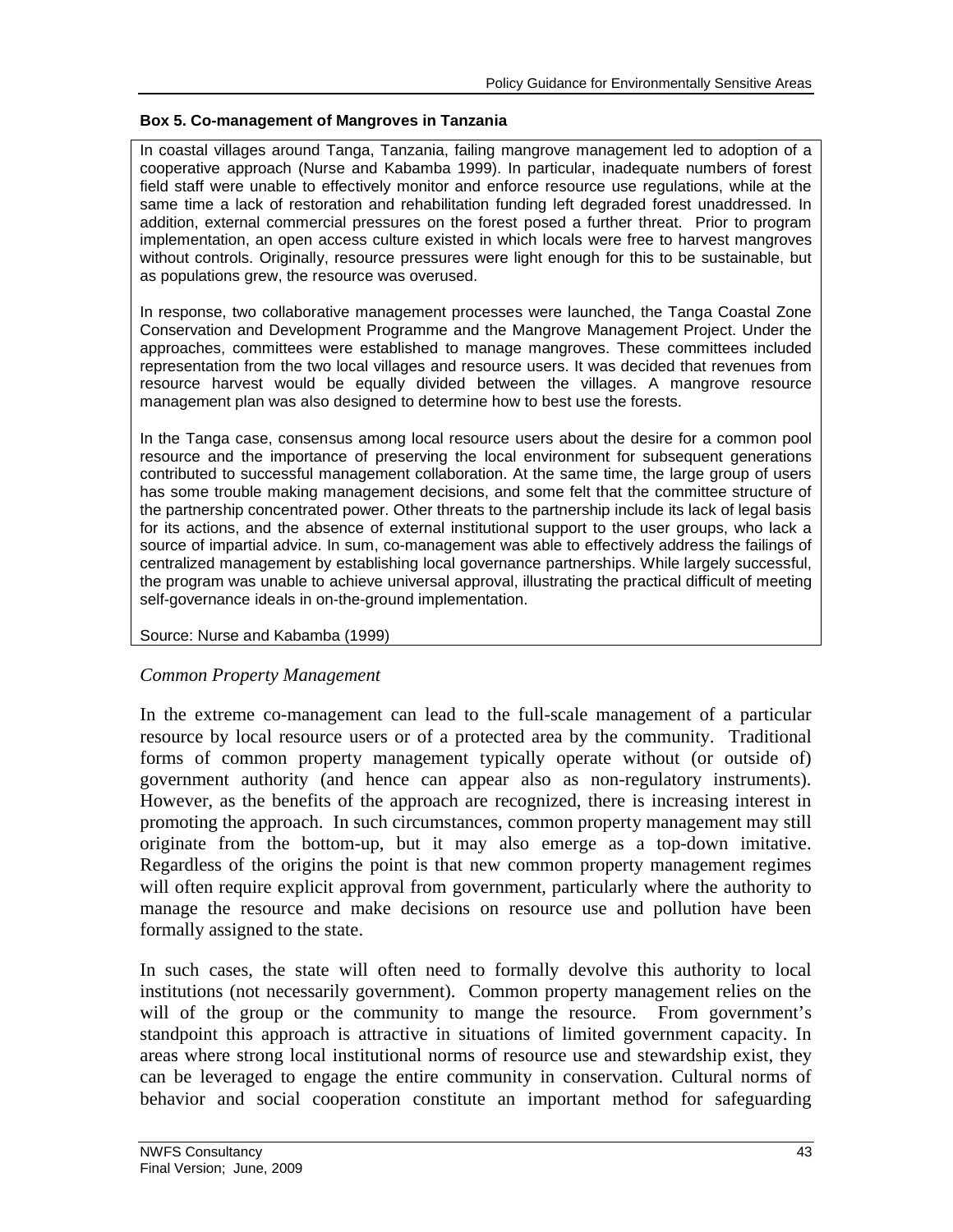resources that are vital to the collective security of a region. Typically, for such arrangements to function there needs to be a sustainable livelihoods use associated with the resource or an important local cultural value.

The difficulty of establishing a new common property management regime can be substantial (see Box 6) given the multiple layers of local and government authorities that typically interact in a given context. It is no surprise that traditional common property management systems typically evolved over long periods of time and in the absence of a strong state legal regime.

### **Box 6. Local Participation in a Mangrove Rehabilitation Partnership in the Philippines**

In Cogtong Bay, Philippines, a mangrove rehabilitation and coastal management program featured a partnership with local residents to increase compliance and sustainable management of coastal ecosystems. In the area around the bay, local villages are demographically similar and all depend on coastal resources for survival and livelihood. Seafood is harvested for both use and sale, and mangrove forests are sources of fuelwood. Historically, the bay itself has been open access, though informal tenure to the mangrove forests has developed over time. At present, 25 families have management rights over the mangroves.

Faced with recent resource degradation from overfishing, fishpond use, and mangrove harvest, a public-private partnership funded by USAID in cooperation with the Philippine Department of Environment and Natural Resources set out to rehabilitate coastal ecosystems (Katon et al. 1998). Specifically, the project sought to involve local resource users in resource management. Community organizers were hired to raise awareness and strengthen capacity among local populations. Property rights were used to provide incentives for sustainable management, establishing rights for locals to harvest mangrove trees in specific areas if they replant the trees and prosecute an agreed-upon sustainable management plan.

Local populations were also involved in enforcement, with fishermen's' associations and project staff joining forces with municipal governments and local police to patrol and guard mangroves and coastal areas. This enforcement was able to prevent illegal mangrove harvest, illegal fishpond building, and blast fishing.

Despite these successes, the partnership-based approaches also encountered some classic difficulties. In particular, conflicting government policies between the national fisheries department (which encouraged establishment of fishponds) and the Department of Environment and Natural Resources led to initial confusion, illustrating the importance of coordination between all potential stakeholders in resource management. Displacement of local residents who relied on the mangroves for fuelwood was also a challenge, though it was eventually addressed by creating a subsistence fuelwood harvest area, complemented by a law prohibiting the external sale of this firewood. In sum, the experience illustrates the potential of leveraging local resources towards environmental stewardship, and the importance of addressing all stakeholder concerns in order to give programs every chance to succeed.

Source: Katon et al. (1998)

# *Public-Private Partnerships*

Public-private partnerships involve a sharing of the responsibility and the benefits for resource management between the government and the private sector. The outsourcing of park management is a form of co-management that has been successfully implemented in the Indian Ocean region, as the example from Tanzania in Box 7. Despite this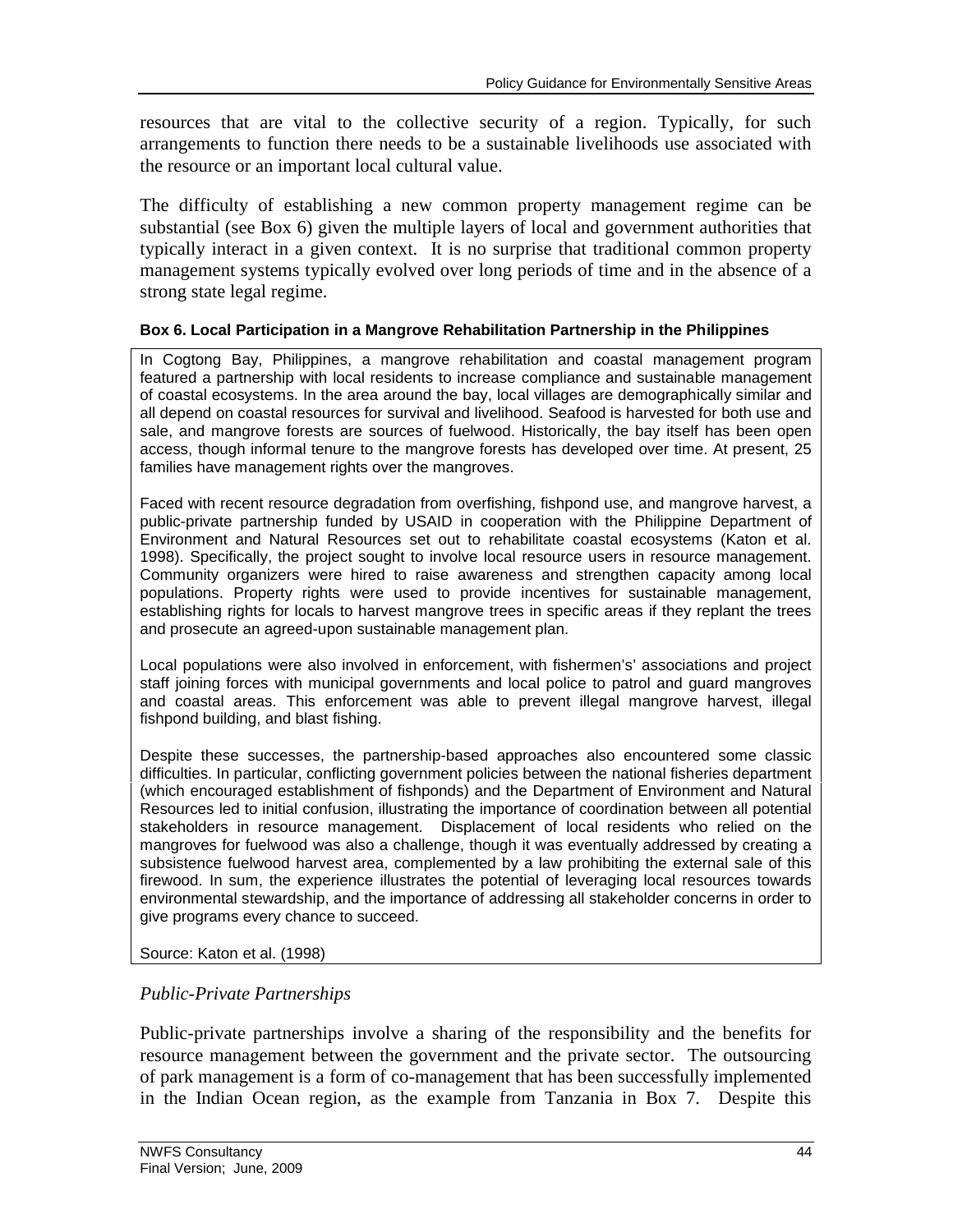successful use of partnerships, such approaches require caution. Public-private partnerships hold political appeal and are currently in vogue so that attention needs to be given to whether they are an appropriate remedy for the problem at hand. Given the somewhat vague definition of a public-private partnership, it can be easy to arrive at consensus on the importance of partnerships in the abstract without sharing actual goals for the exact actions sought. The question therefore is what role such partnerships *should* serve, given the risks and cost associated with their employ. In particular, given the involvement of the private sector – presumably on the premise of profits – the provisions of any contractual arrangements need careful scrutiny for their financial consequences for both parties. More to the point, the likelihood of profits to be made should be clear to both parties.

A further issue is that public-private partnerships are often entered into on the basis that private involvement brings with it the financial resources to invest in making the asset productive. This premise is increasingly questioned as large-scale privatizations of government assets have shown. This perhaps reflects an undue emphasis on financial resources. Oftentimes the critical need is for the real resources represented by business know-how and technologies. In other words, the private sector must provide complementary skills to that held by government; otherwise the partnership is unlikely to improve the situation. It is precisely the ability of the private sector to run a resource or environmental asset as a business, with the efficiencies and marketing that that entails that can actually make an underperforming public asset yield a new level of net benefits – that can then be shared by the parties to the partnership.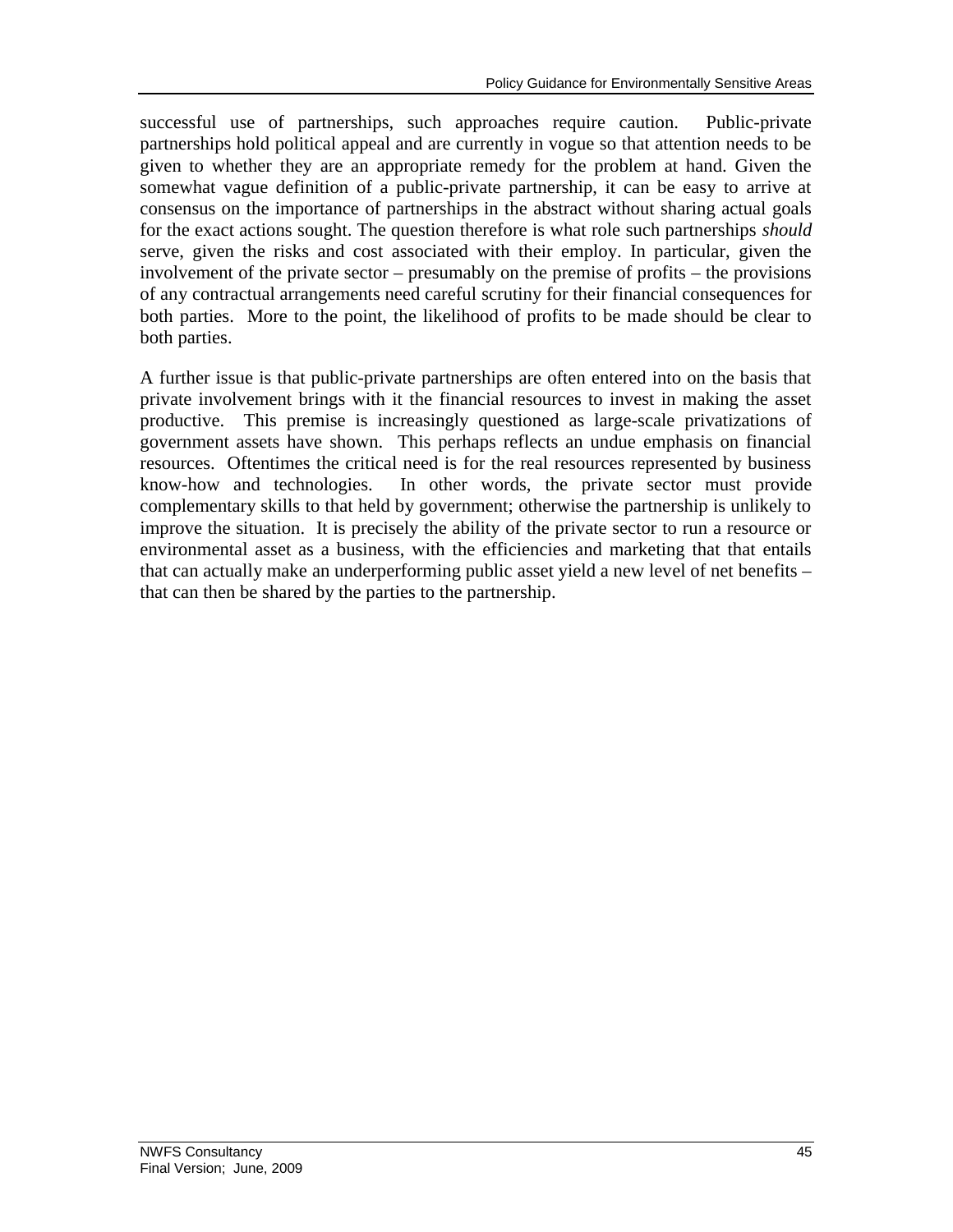#### **Box 7. Outsourcing of Park Management in Tanzania**

In Tanzania, a private company was used to manage a coral park in lieu of government administration. Ecotourism fees coupled with low management costs enable the park to operate without government support. Co-management with local communities was used, with local fishermen trained as park rangers. Other local fishermen cooperated with no-take areas based on the spillover benefits of the marine reserve in increasing fish stocks for their harvest. The small scale of the park, secure resource tenure, and strong contracts were seen as critical enablers of program success. At the same time, private park operation increases political risk. Further, competition between private parks could eventually result in ineffective conservation, raising questions about the scalability of this approach. Still, despite these concerns, volatility of international tourism, the primary source of park income, is the main threat to park viability

#### Source: (Riedmiller no date)

Another form of public-private partnerships are so called 'knowledge partnerships', in which local resource users collaborate with managers or academic experts in efforts to enhance understanding of local natural resources in order to inform management decisions, are an example of the multiple and overlapping benefits of partnerships. Under this approach, "(b)y partnering local knowledge with expert opinion, new knowledge is created that exceeds the limits of either type of knowledge alone. This partnership melds the relevant sociological, cultural, ecological, political, and historical facets about a particular natural resource and community concern into a comprehensive knowledge base for environmental decision making and action" (Zanetell and Knuth 2002). This approach holds particular potential in the area of fisheries management, where highly localized behavior of fish stocks is often familiar to local resource users but inaccessible to academic experts and biologists, who nonetheless may have greater knowledge about other aspects of fishery function. Only through partnership can both local and academic knowledge be used to inform management strategy.

These knowledge partnerships bring benefits that cut across multiple categories discussed in this section. Knowledge sharing brings external resources, in the form of information, to the management process. At the same time, the participatory framework leverages local support and helps to build consensus among resource users. The participation of local resource users and outside experts lends two sources of political legitimacy to the management process. Most importantly, the contributions of these groups are genuine and valuable, and this creates a better-informed decision-making process that should yield a better policy. An interesting application of this concept to coral reefs is presented in Box 8.

#### **Box 8. Leveraging Partnerships to Gather Monitoring Data for Coral Reefs**

The Reef Environmental Education Foundation (REEF) has partnered with coral reef managers around the world to provide monitoring data about ecosystem health. REEF has a program to collect data from divers who report what species and conditions they observed at various sites and disseminate it to resource managers at those sites. As a result of this program, reef managers in Jamaica and Mexico have a way to integrate those observations into their management decisions.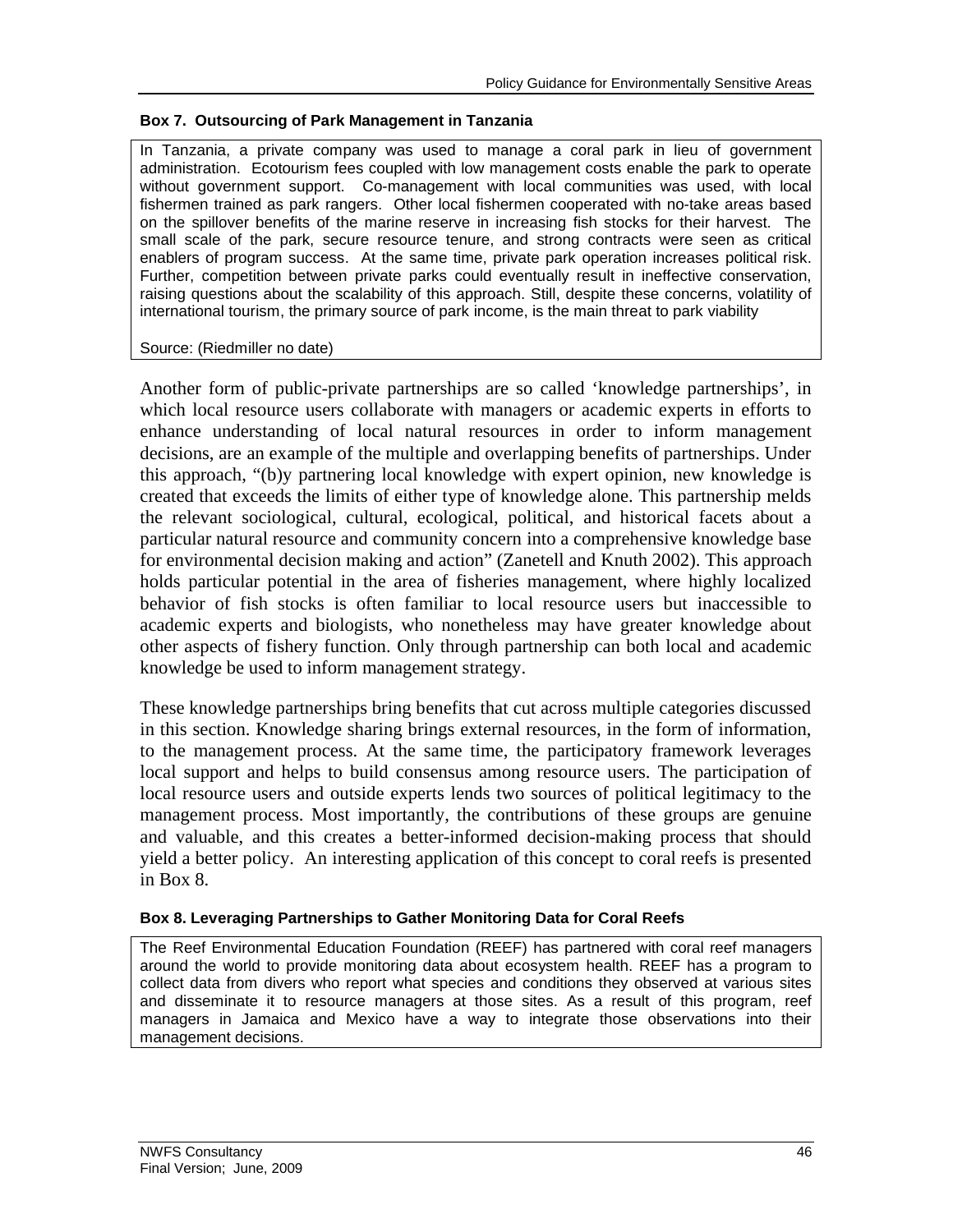The REEF program illustrates the potential for partnerships to facilitate vertical and horizontal integration of stakeholders and resource users. Specifically, the program allows horizontal integration of information from thousands of diving enthusiasts who are interested in making a contribution to monitoring but lack the direct relationships with resource managers to do so effectively. The REEF program achieves economies of scale in assembling and parsing the data, and then can be effective in vertical distribution of the information to on-the-ground resource managers who can use it in their operational decisions. Thus, local managers access additional resource, in the form of actionable information, through a partnership, and international divers can help to protect a resource they value.

Source: (Pattengill-Semmens and Semmens 2003)

# *Fiscal Instruments – Pollution Taxes*

Fiscal instruments involve the use of government powers of taxation and appropriation to shape conservation finance. The goals of a particular fiscal instrument can range from the establishment of a secure stream of tax revenue to the correction of market failure through reform of incentives. The classic case of market-based incentives regulation is that of the polluter-pays-principle. If the tax is formulated to reflect the marginal external costs of the pollution than society will in effect internalize these external costs and supply and demand will adjust from market levels to levels that produce an efficient allocation of societal resources. Taxes not only help shape behavior but also generates funding. Design of tax programs therefore involves selecting which of these benefits is desired.

For example, a heavy tax on industrial aquaculture may be sufficient to induce resource conservation without any accompanying investment in protected areas. Alternatively, the tax might not spur a behavior change, but could be valuable as a source of conservation funding. Careful valuation work and economic modeling is advisable prior to calibrating a pollution tax – taxes that are too low may be inefficient revenue generators while at the same time not curbing harmful behavior. Excessive taxes may encourage noncompliance. As with all regulatory mechanisms, pollution taxes require effective administration and enforcement to succeed, and as such are not appropriate in all circumstances. Box 9 provides an example of the imposition of how a tax can be used to differentiate between local and foreign resource uses.

The advantage of using these fiscal instruments is that they make the opportunity cost of pollution clear to the polluter. In theory then the polluter will work to reduce his or her pollution to the point where the cost of another unit of pollution reduction is equal to the tax on the pollutant. The polluter thus will likely explore all the different means at his or her disposal to limit their effluent or emission. Another advantage of a tax or payment system is that it can be relatively simple to set up as the central authority sets the tax  $$ and therefore there is no uncertainty (at least within the current tax period) as to the price of pollution.

An important difficulty with fiscal instruments is that it is an indirect approach to pollution targets. Considerable technical information would be required to set the amount of the tax or payment so as to achieve an efficient level of pollution. This may also require adaptive management of the tax level over time so as to move towards the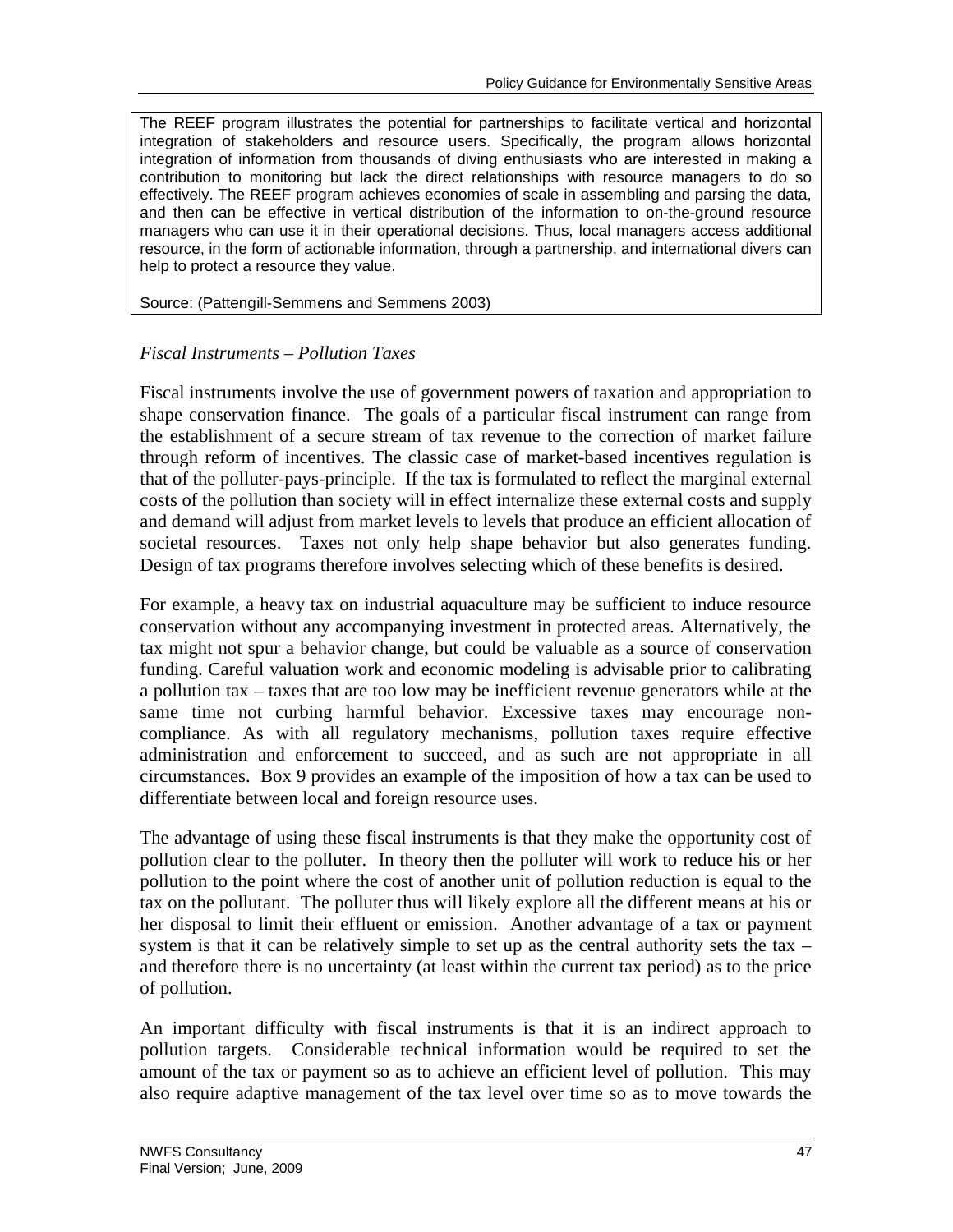pollution target. This may be difficult to do where central authority sets prices administratively. Further, the availability of tax revenue or the need to find tax financing (for payments) can lead to political incentives to overtax polluters or under-tax the general public. And finally, there remains no incentive for those polluters for whom the cost of pollution control exceeds the tax to invest in pollution control. Instead they simply pay the tax and continue on polluting.

### **Box 9. Environmental Fiscal Reform for Fisheries**

The fisheries sector provides an opportunity to use environmental fiscal reforms to achieve conservation and poverty reduction objectives (OECD 2005). In cases where long-distance foreign fleets contribute to excessive fishing pressure, a levy on fish harvest can be used to internalize the costs of over-fishing. Imposition of a tax on these vessels can bring in foreign income to a government while simultaneously reducing fishing pressure and raising long-term sustainable yields from the fishery. In addition to these positive environmental and fiscal results, poor local fishermen who rely on the fishery for food will benefit from the increased productivity, and can be sheltered from the fees imposed on the foreign fleets. When used in conjunction with other management and effective monitoring and enforcement, environmental fiscal reforms hold particular promise for fishery management.

Source: OECD (2005)

# *Fiscal Instruments - User Fees and Charges*

User fees are another type of fiscal instrument that are structurally similar to taxes in their potential to both shape behavior and generate revenue. User fees can be remarkably sustainable and valuable sources of financing, if applied in the right context and administered in such a way as to match the level of resource use (see Box 10). Specifically, the setting of a user fee must be informed by an assessment of the economic capacity of the user who will pay the fee. For example, the Maldives and Seychelles are quite expensive places to visit, and, consequently, the average tourist there is relatively well off. A user fee is less likely to deter a potential tourist visitor to Maldives or Seychelles than an equivalent fee in Thailand, where perhaps the average visitor has much more choice and is relatively more price conscious. This is an issue that integrates valuation and financing issues. In the extreme, user fees will have limited potential in areas of pervasive poverty – there may simply be no one to pay the fee.

Administration of a user fee as financing mechanism requires careful attention. While user fees have been successful in national parks across many countries, implementers must consider a) how the fee will be collected, b) what government or bureaucratic process will be required for remitting funds, and c) whether the monies make their way back to the protected areas where they were collected. For example, in Thailand, though many of the national parks do charge entrance fees, the percentage of receipts that actually is returned to the park to support operations is estimated to be only 2-10%. In that context, the fees must frankly be acknowledged as an inefficient financing mechanism. If fees can be earmarked for local conservation finance, they will be more efficient, all else equal.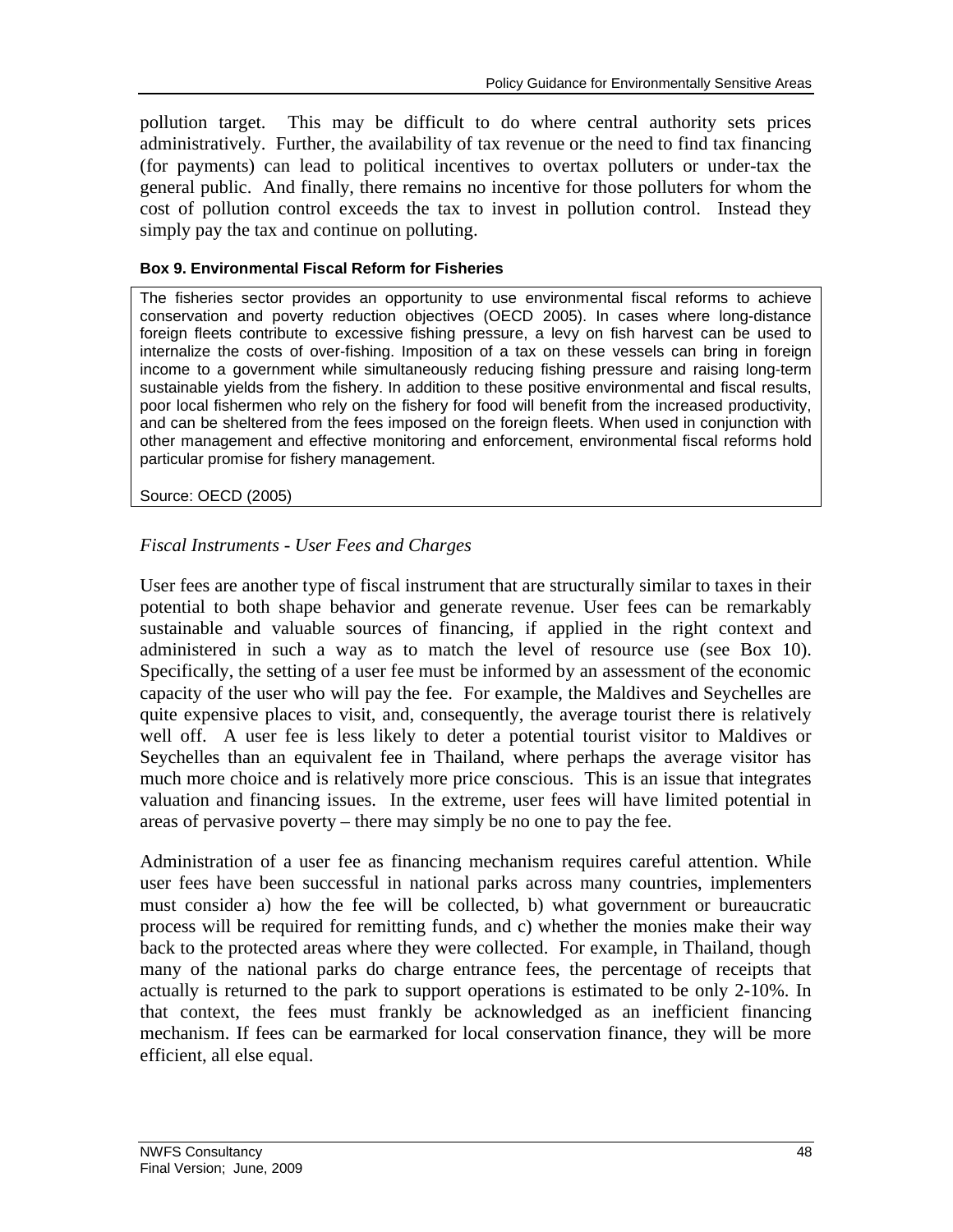In the Seychelles, a plan to generate large fees through sale of a lifetime parks pass for \$100 (which would have been an effective way to favor local visitors, who would diffuse costs through many visits) was abandoned for fear that it would discourage tourists from visiting (Sherman 2003). Estimation of the value tourists place on a given experience is essential in setting appropriate fees, though this valuation work can be difficult. Further experiences with fees and marine protected areas are provided in Box 10.

### **Box 10. User Fees for Marine Protected Areas**

In Indonesia, user fees have been implemented at Bunaken National Marine Park. All visitors to the Bunaken National Park (divers and non-divers) are required to pay an entrance fee, in accordance with North Sulawesi Provincial Government Provincial Law Number 9/2002. The entrance fee for foreign visitors is Rp 50,000 per daily ticket (approximately \$6), or Rp 150,000 (approximately \$17) for a waterproof plastic entrance tag valid for the full calendar year. The entrance fee system has been adapted from the Bonaire Marine Park system, and the Bunaken National Park Management Advisory Board (BNPMAB), a multi-stakeholder board that NSWA is a member of, manages the proceeds from the sales of the entrance tags. The system has been very successful in raising over \$250,000 for conservation programs in the Bunaken Marine Park since its inception in 2001.

Source: www.divenorthsulawesi.com

# *Fiscal Instruments – Subsidies and Payments*

In the case of taxes on pollution the state holds the authority to regulate pollution and assess the tax. An alternative to punishing those who produce public bads, is to provide positive incentives for the provision of public goods. Subsidies are therefore structurally analogous to taxes, and can function in the same two roles: providing financial support and shaping behavior. Subsidies require less enforcement capacity than taxes in general, because those who are affected are not likely to evade the programs. Rather, there is a need to verify that applicants to receive a certain subsidy are actually entitled to its benefit. Just as with taxes, subsidies require monitoring and enforcement. Enforcement tends not to be thought of as such a considerable a task as with taxes and pollution, in part due to the ease of verifying that the recipient has not engaged in productive activity or has adopted new management practices.

Direct subsidies are typically thought of in the context of terrestrial programs and payments for environmental services (or PES). These often consist of the channeling of tax revenue to landowners or land managers to conserve forest or adopt soil and water conservation practices. In the marine environment subsidies have been employed as incentives for fishers not to fish and in the freshwater environment payments have been made to irrigators to reduce the diversion of water from streams and rivers.

It is important to note that these payment (or subsidy programs) are distinct from voluntary contractual arrangements such as those discussed earlier, where a downstream water user directly pays upstream land managers to undertake improved practices (or refrain from practices that will negatively affected downstream services). That the funding for the national program does not really come from the beneficiary means that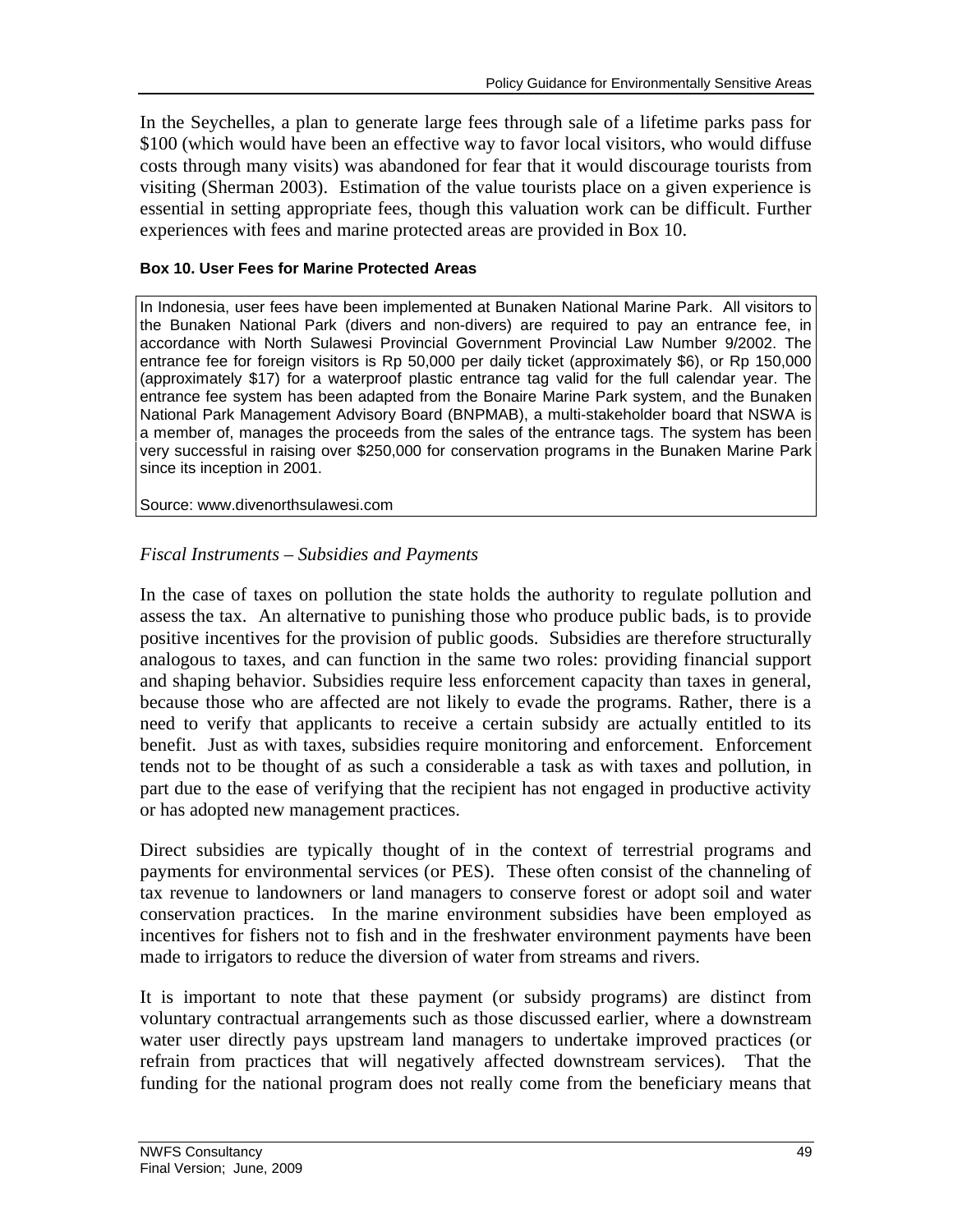these programs inevitably involve legislation and regulation in order to acquire funding and create intermediary institutions (Aylward 2007).

### **Box 11. Subsidies and Payments for Environmental Services**

The Working for Water Program in South Africa is an example of a nationwide program that subsidizes efforts to improve land management with a view towards improving downstream hydrological services. In South Africa, the concern is enhancing water supplies, particularly during dry periods. By comparison, the United States' Conservation Reserve Program (CRP) originated largely as a means of tackling non-point source water pollution in agriculture. The CRP is part of the US Farm Bill and provides a range of subsidies – including cost-share on best management practices, incentive and rental payments – to farmers that idle land and undertake conservation measures. CRP represents one of, if not the, largest global efforts to subsidize watershed services. In 2006, the federal government spent \$1.9 billion on the program and from 1986 to 1996 some 14.5 million hectares had been enrolled in the program with total outlays of \$32 billion (Farm Service Agency 2007).

Costa Rica and Mexico also have national payment programs that aimed at improving environmental services. In Cost Rica, landowners are paid an annual fee under a multi-year contract for a variety of forest conservation activities that generate carbon sequestration, hydrological services, scenic beauty and biodiversity benefits. In Mexico, the program targets the hydrological benefits of maintaining existing high altitude cloud forest areas. Following protracted negotiations in 2003 the government approved the program at a level of approximately \$20 million per year (Muñoz-Piña et al. In Press). The funds come from the fees paid annually to the National Water Commission by large, non-agricultural water users. With payments of around \$40/ha/yr, the program protects over 300,000 hectares under five-year contractual arrangements.

# *Regulated Markets - Property Rights and Privatization*

Hardin's tragedy of the commons predicts that absent property rights, resources held in common are bound to be destroyed as self-interested individuals seek to realize the maximum benefit from the resource before it is destroyed (Hardin 1968). Free market economists often suggest that resources and environmental assets will only be effectively managed for the long term when property rights in these are created. The idea is that the long-term ownership interest will inspire sustainable use as a route to profit maximization. A central agreement of these rights will be the ability to exclude others from accessing and using the resource, in a sense privatizing the commons.

This has been a controversial idea but merits consideration in the case of ESAs. Notably, this approach can both influence behavior in itself by providing public goods but also provide the necessary structures to enable other regulatory instruments like cap and trade or various tax schemes. With reference to ESAs property rights have the following potential applications:

- the government may grant rights to a resource (or lands) that was previously held under government ownership
- $\bullet$  the government can privatize a previously commonly held resource (or lands) or a resource used in common under customary practice or law – by granting specific property rights to one or more entities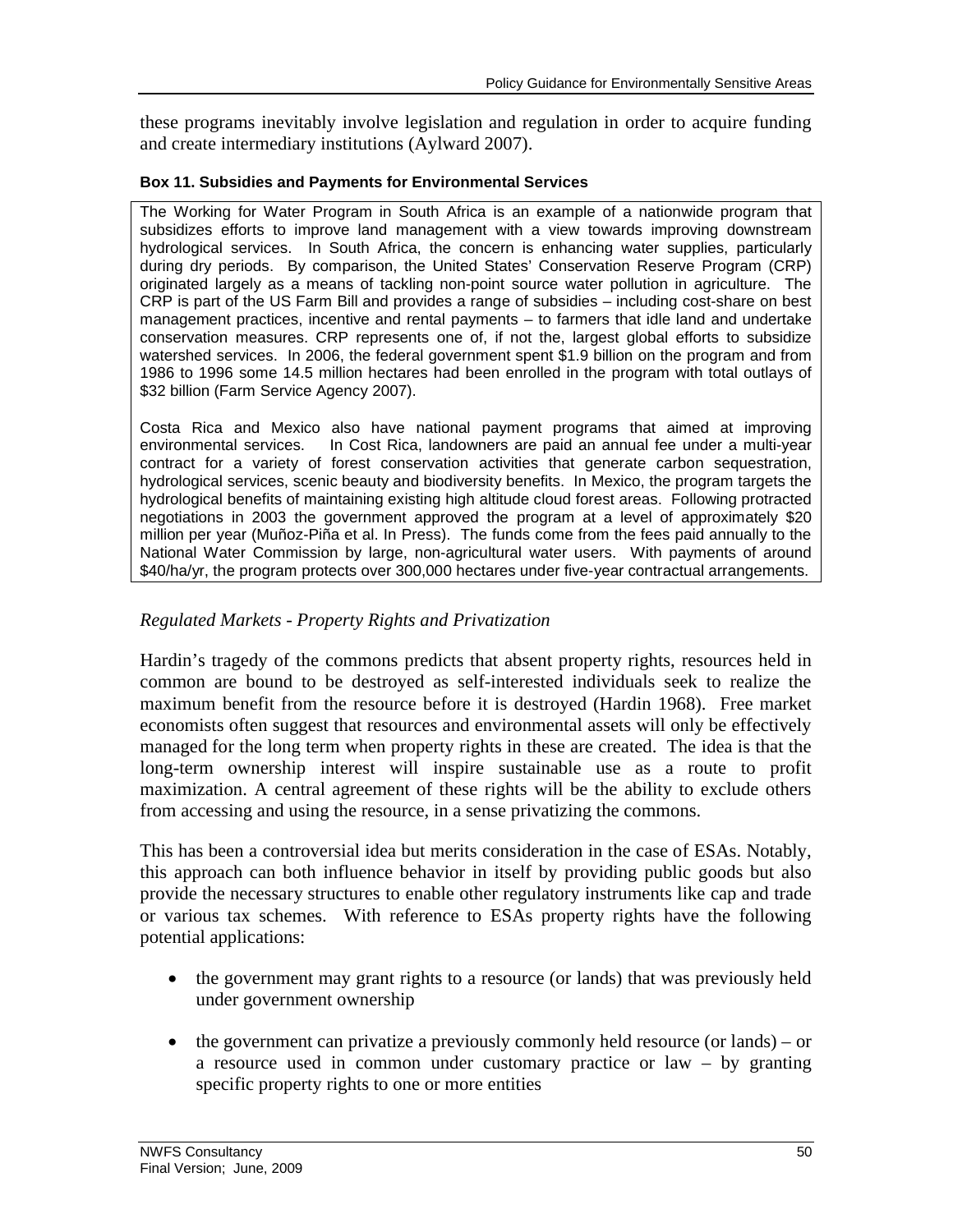• the government may seek to establish property rights over ecosystem services

# *Privatization*

Privatizing existing state assets is likely to be the easier task, at least to the extent that such assets were actively managed by the state. In other words if the state regulated access and withdrawal from such lands then the new owner might well continue along similar lines. However, when government ownership has been, in effect, a state of nomanagement or open access then the task is much greater. Logically, these will be precisely the ESAs that government may want to privatize.

The potential then emerges that absent active management there are in fact a number of customary users of the resource (or lands). Should the government then grant full, alienable property rights this may have an ambiguous effect on resource health and human welfare. On the one hand, alienation allows a resource to be transferred to a more productive, 'highest and best' use, and is therefore requisite for economic efficiency. At the same time, this very transfer to a non-traditional owner or use can disrupt the social institutions that are conducive to long-term sustainability. A corollary is that actions taken by one right holder to maximize the value of his asset may undermine the mechanisms by which others derive benefit streams from their rights. The gain from privatization for one is a loss for others, and thus the change may not actually be an improvement over the prior condition. An example of this would be that privatization has been shown to cause inequality and undermine common property management of mangroves in Vietnam (see Box 12). On the other hand, restricting property rights in resources to traditional subsistence uses is paternalistic and potentially environmentally harmful. In other cases, co-management has presented an opportunity to move away from the resource pressures of traditional regulatory management. (see Box 5). Integrated coastal management can be another community oriented, participatory approach to voluntary sustainable financing and resource management. At the same time, the example below illustrates the peril of ignoring sustainable livelihood needs when working in areas with significant poverty problems (see Box 3). The examples in the boxes below illustrate some of the experience with using, and transitioning away from, common property resource management arrangements in coastal areas.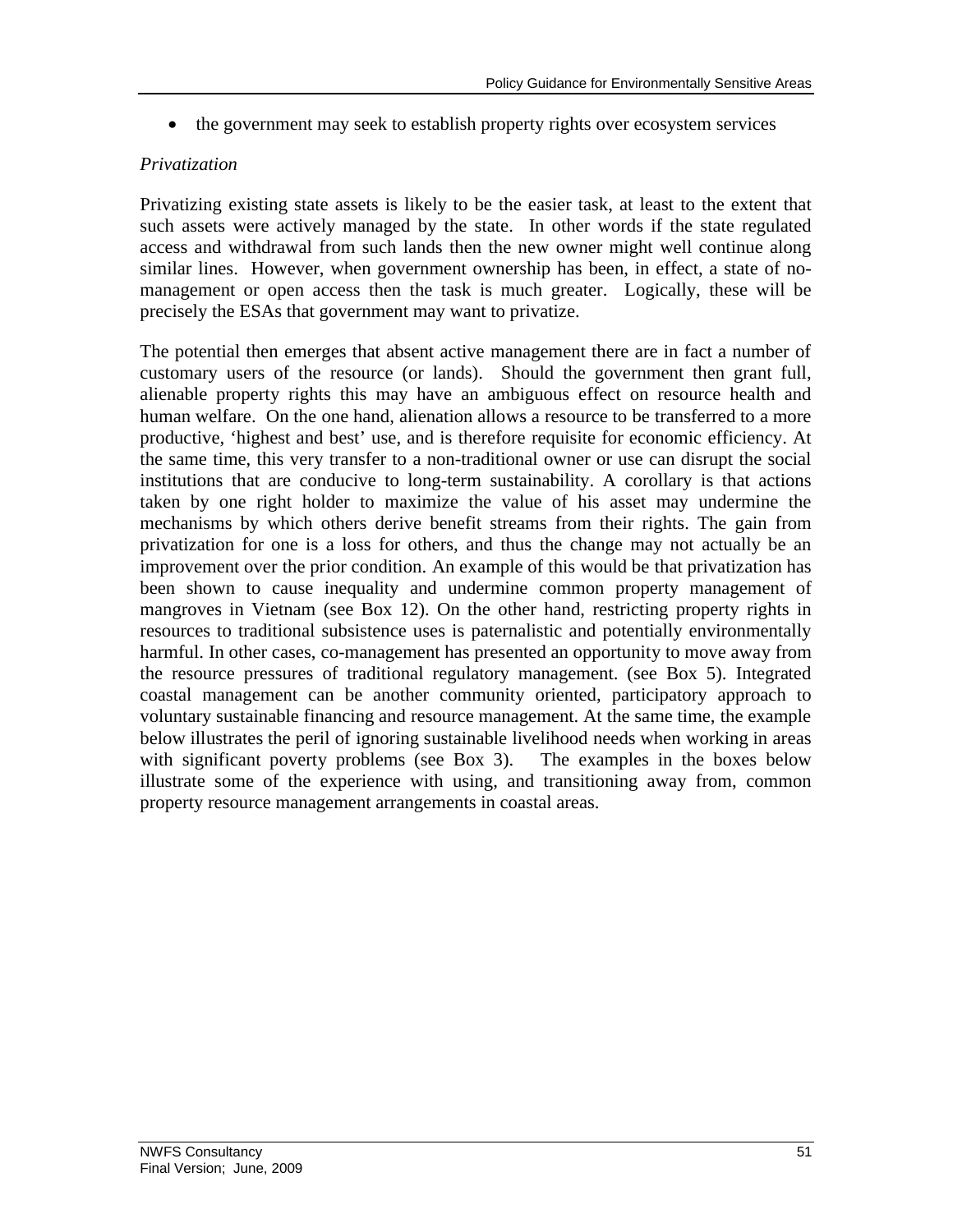### **Box 12. Traditional Management of Mangroves in Vietnam**

A case study of 1,200 hectares of mangrove being converted to agriculture and aquaculture in Quang Ninh Province in northern Vietnam illustrates how privatization and the creation of property rights can actually undermine longstanding common property resource management, negatively impacting sustainability. In particular, conversion of mangroves has significant equity implications, as benefits accrue to those with the property rights while the burden of degraded natural systems fall mostly on the poor, who are disproportionately reliant on subsistence fishing and other practices.

There is a long history of collective ownership and management of land and other resources in Vietnam. This tradition of community ownership has been attributed to everything from Confucianism to technological necessity. More recently, state control of resources has deferred to traditional communal management on certain issues. At the same time, some state programs have resulted in *de facto* privatization of previously communal resources.

In the Hoanh Bo District, a scheme to convert mangroves and develop the Bac Cua Luc wetland as part of a broad effort to resettle agricultural households from the Red River Delta to reclaimed lands. The government is subsidizing the land reclamation, and construction companies are allowed to retain one third of the reclaimed area as their private property. This reclamation work and establishment of property rights is eroding the traditional communal management of the mangrove ecosystem.

Though the efficiency case for the reclamation project is weak, negative effects of the privatization on common property management efforts further diminish its appeal. In particular, it appears that privatization of one resource can threaten the institutional capacity of the local community to continue communal management of other resources (Adger et al. 1997). These conditions include growing income inequality, as evidenced by positive correlations between extent of land under private management and diversification of income. This in turn increases the likelihood of disagreement on resource management decisions on remaining common parcels.

In sum, private property can increase narrowly construed benefits from some lands, but resulting income inequality can harm consensus and render common property management of remaining lands dysfunctional.

Source: Adger et al. 1997

# *Creating new Property Rights*

The creation of new property rights and, potentially, markets for new ecosystem goods and services is an entirely more complicated endeavor. First, depending on the context, it may be difficult to create and enforce property rights to ecosystem services that are already in scarce supply – particularly were users are already competing over the resulting goods or resource fetching a premium price in the market. For less tangible items like ecosystem services, creation of new property right can prove so costly as to be impossible (Vira 1999). For example, though ideas of the creation of carbon emission allowances have been discussed for over a decade as a means of addressing global climate change, an internationally operational system of these property rights remains a distant prospect. Second, in some cases financial incentives can encourage unsustainable resource use even in the presence of property rights. That is, property rights do not always result in stewardship, especially if discount rates are high (Schlager and Ostrom 1992). And finally, there is always the likelihood that the supposedly "new" ecosystem good or service is in fact already in customary use or protection by local communities. In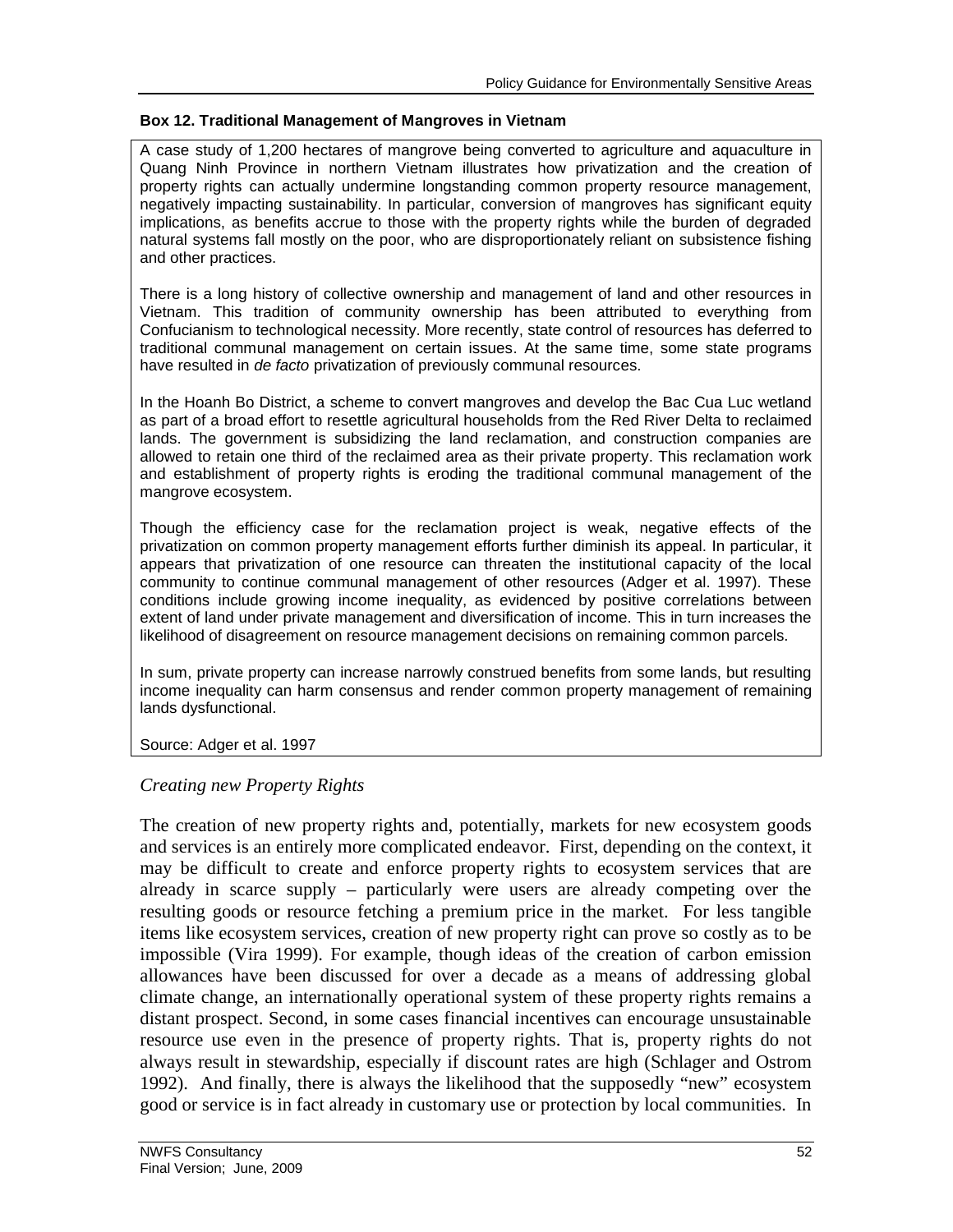this case the creation of "new" rights simply creates the aforementioned problem of privatizing existing customary uses.

Free market environmentalists (and economists) would presuppose that a critical precondition to efficient allocation and production of natural resources would be the right to dispose of the right to resource use, a concept known as alienation. From this perspective, ownership implies full property rights. From a theoretical perspective, only when the right holder must weigh their use of the resource against that which could be made by others is efficiency likely to occur. In other words if rights are tradable then the owner must constantly contrast the net benefits gained through his own use of the resource with that available from leasing or selling the resource on the open market. The rational owner is presumed to be likely to sell his rights to others if they can earn more from the use of those rights. In this manner property rights – which is to say the authority to use resources – should be allocated to their highest and best use.

However, as with so many regulatory approaches to sustainable financing, the ability to sell or lease a right requires the institutional capacity to enforce this right. In many jurisdictions, including in Mauritius, this capacity will not exist for some or all rights and therefore it may be more appropriate to discuss the establishment of claimants, rather than proprietors per se, i.e. those who use and manage resource but do not own them. For example, in capture fisheries in India right holders typically fall into the claimant category (see Box 13). Creating such property rights will thus be different than the creation of explicit cap and trade systems as discussed next.

# **Box 13. Resource Claimants in India**

Claimants to a resource enjoy the right to access, withdrawal, and management (Schlager and Ostrom 1992). The net fishers of Jambudwip, India, have the fishing rights of claimants. Their access rights allow them to enter the fishery and their withdrawal rights – probably the most familiar (and important) property rights to fishermen – allow them to remove fish from the fishery. Finally, their management rights allow the fishermen to collectively determine the operational rules of fish harvest. In the case of Jambudwip, which is a seasonally occupied island in the Bay of Bengal, fishermen have established withdrawal rules that coordinate use of the fishing grounds. These rules involve laying claim to certain areas by setting up nets. Once the nets are established, other fishermen by convention do not set nets in certain adjacent areas. Also, once claimed, an area is appurtenant to a specific fishing crew for the rest of the season. These claimant rights allow for certain tenure to the fishery resource, but are less complete than proprietorship, because the fishermen cannot exclude others from participating in the fishery or sell their use rights.

Source: Schlager and Ostrom (1992)

# *Market-Based Approaches - Cap & Trade*

Beyond the use of simple market instruments like taxes and subsidies are more sophisticated efforts to harness the power of economic incentives for environmental protection. This can be accomplished through the creation of regulated markets for ecosystem services. Establishing cap and trade systems can be a useful and efficient method for limiting resource extraction or pollution. As opposed to subsidy or payment systems this approach has the added benefit of often placing the burden back on the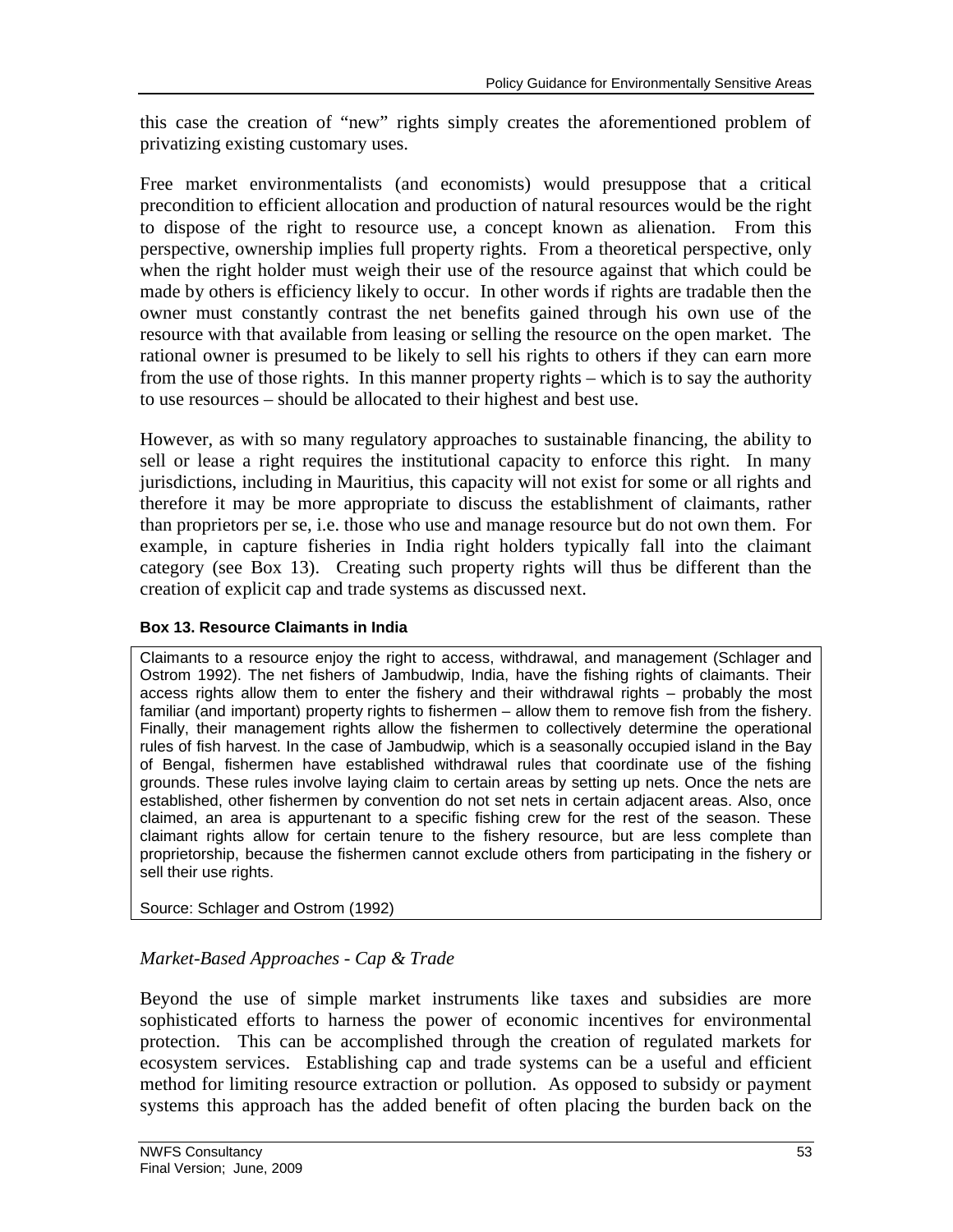polluter or the resource user. Cap and trade systems are developing across the spectrum of environmental management, particularly but not exclusively in developed economies.

A cap and trade system sets an aggregate rather than individual cap on pollution (or resource use), and tradable allowances take the form of individual quota shares of the aggregate pollution cap. For example, a system of marketable pollution permits involves setting the scale, distribution and allocation of permits in three steps:

- Determine an overall maximum level of pollution (the "cap")
- Assign available pollution permits to polluters
- Allow polluters to buy and sell pollution permits such that their pollution is equal to or less than the permits held.

So-called 'mitigation' or 'offset' programs represent a slight expansion of the traditional marketable permit systems in that they provide for third parties to enter the pollution credit market with activities that offset the pollution and generate credits. These credits are then sold to polluters. Credits generated by offsets may represent the same authorized amount of pollution as a permit, but it is useful to consider them as conceptually distinct categories. Regardless, all three steps above apply; it is just that in mitigation programs the emphasis is typically on 'no net loss' – i.e. the overall cap is zero. In other words, no increase in pollution is allowed – in effect all existing polluters are allocated permits to pollute equal to their current pollution and any new pollution needs to find credits to offset this new pollution, to achieve no net loss.

Such cap and trade systems – including offset programs – function in an analogous manner when it is water use that is being capped and water rights that are traded.

While cap and trade systems have as their primary objective holding pollution (or resource use) to a targeted level, once established they also might be used to lower the overall pollutant load. If third parties are allowed to purchase permits (or credits), then the price of permits will rise and the supply will be less plentiful leading to lower pollution levels. By monetizing pollution, these systems allow for a market to emerge in not just pollution control but also ecosystem restoration. This is always possible through direct funding of restoration project, though the existence of a market for permits and offsets provides a higher likelihood that the cost of permits/credits will be minimized as polluters and third party providers all search for low cost solutions.

The principle advantages of cap and trade systems are that they allow explicit setting of pollution targets and they minimize the cost of abatement. The related advantage they have is that they leave price setting to the market—to buyers and sellers—and not to government officials (as with tax and subsidy instruments). The disadvantage of such systems is that they do leave buyers and sellers with price uncertainty, at least at program initiation. This can increase political resistance to such schemes by large institutional players and industry. The programs can also be complex to administer as monitoring, tracking and reporting programs are required to ensure that the program meets its targets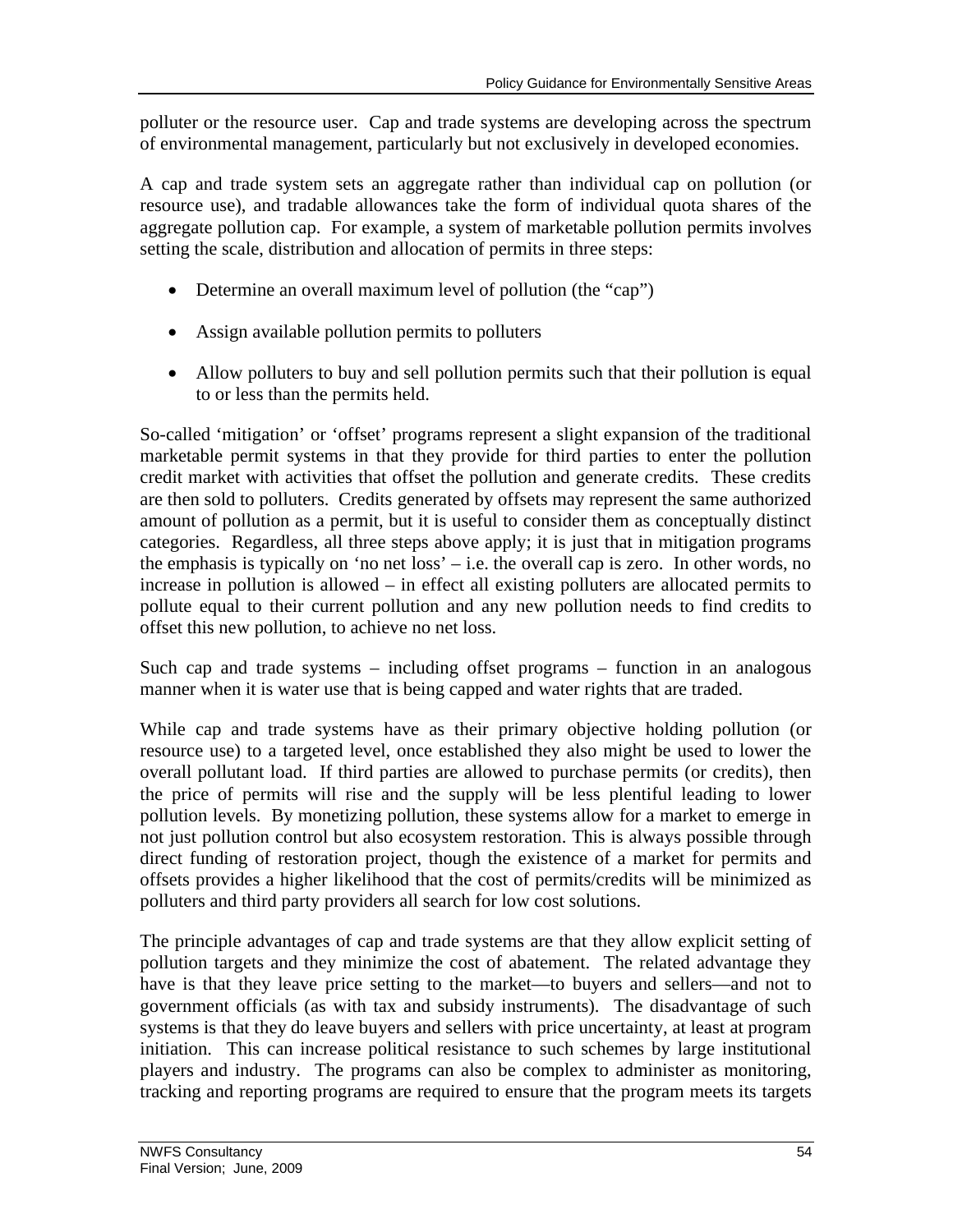and that the participants are following the rules. Still, these are largely up-front issues and on the current evidence a well-designed cap and trade system appears to offer a costeffective approaches to pollution management (Freeman and Kolstad 2007).

Though cap and trade approaches have been applied to natural resource management in areas from pollutants to fishery management, the global market for carbon offset credits receives the most attention as a way to provide finance to the global south. That said, despite that fact that mangrove soils are the second largest global carbon sink, carbon finance faces multiple obstacles as a potential source of financing for mangrove conservation. In Thailand, the NGO Mangrove Action Project (MAP) has explored the possibility of leveraging carbon finance, but found that mangroves are typically too small and too dispersed to allow monitoring and verification to be done at a cost-effective level and consequently attract international interest. In addition, biodiversity concerns (i.e. planting various types of mangroves rather than simply the most carbon-sequestering species) and potential restrictions on livelihood activities make it extremely difficult to find viable projects. In Sri Lanka, there are five completed carbon credit projects in Sri Lanka of which three are forestry projects, but none involve mangroves. Commercially viable carbon credit projects tend to require at least 5,000 hectares and it is very difficult to find 5,000 contiguous hectares of mangroves.

This limited physical viability for cap and trade financing may also be complicated by governance limitations. Specifically, use of cap and trade approaches generally requires the ability to promulgate and enforce regulations, and also denote and manage property rights to resources that are difficult to measure due to debatable fungibility. In addition, the political and equity implications of the creation of a new set of property right, often to pollute or engage in some other resource harm, should not be underestimated by the implementer of a cap and trade approach.

# *Market-Based Approaches – Product Certification*

Product certification refers to the certification of a product as a means to capture and internalize the environmental value of responsible production. Green products may command a higher price in the market or add to market share. In this manner certification generates funds to compensate producers for any added cost of environmentally responsible production. Product certifications are essentially a means to differentiate between goods based on information about how they are produced. Absent certification – or an "ecolabel" – a sustainably produced product is often indistinguishable from a conventional one; yet once established such programs provide conservation incentives to producers to invest in sustainable practices.

Product certification schemes are numerous. Perhaps the best known is the Forestry Stewardship Council, which certifies forest stands and the resulting timber as sustainably managed. FSC is a non-governmental initiative and therefore a non-regulatory initiative. However, government can also initiate and operate certification schemes. In the United States the US government operates its own organic label. Similarly, product certifications have been developed by government in Thailand to encourage more responsible shrimp farming techniques (see Box 14)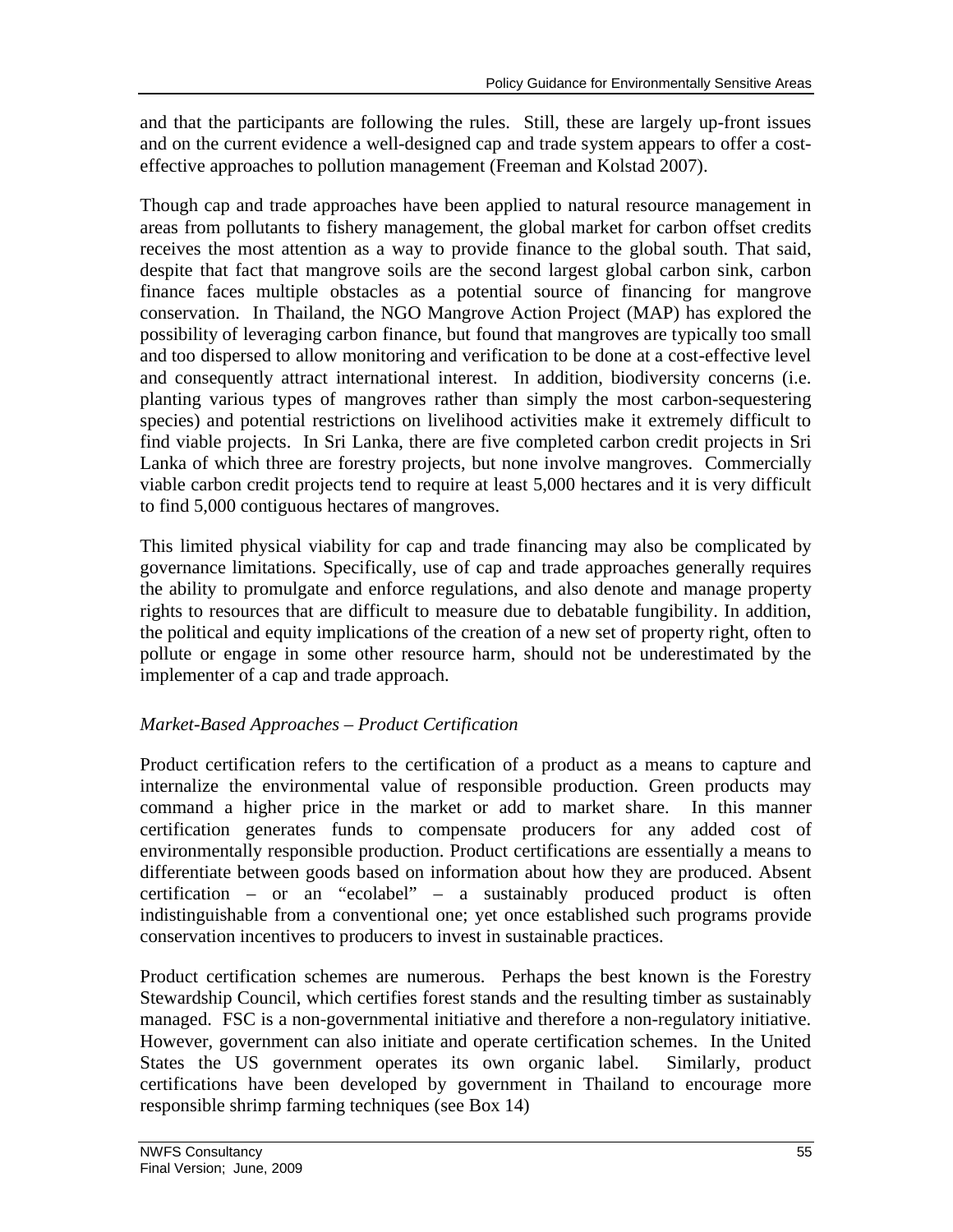#### **Box 14. Product Certification of Shrimp Farms in Thailand**

In Thailand, a voluntary Code of Conduct (CoC) has been used in efforts to promote environmental responsibility and sustainable development of the Thai shrimp industry (Pongthanapanich and Roth 2006). Against a background of some command and control regulations, including a prohibition against mangrove clearing, the government has promoted the CoC scheme to try to encourage voluntary environmental stewardship. Program participants can market their product with the "Thai Quality Shrimp" seal, which assures a "standard production method, high quality and safe product and environmentally friendly production."

To participate in the program and be awarded the seal, aquaculturists must follow guidelines based on 11 standards:

1) Site selection on legal land outside of mangrove areas

2) General pond management such as farm layout, pond preparation, water and pond soil quality check, water management, and other daily farm operations

3) Stocking procedures such as proper density, qualified seed size, and quality seed

4) Feed management such as reduced feed and proper feeding, feed storage, efficient food conversion ratio

5) Shrimp health management such as daily health check, disease control and prevention

6) Therapeutic agents and chemicals, in which some substances are used only when absolutely necessary

7) Effluent management such as water effluent and sludge treatment including farm sanitation methods

8) Harvesting and distribution such as harvesting plan and methods, quality and antibiotic residue checking

9) Social responsibility concern over labor welfare and participation with local community

10) Farmers association and training

11) Farm record keeping to facilitate evaluation

In terms of actual procedures of CoC farms versus conventional management, participating farms differed primarily in location and management of effluent.

Program participation was moderate, despite the increased profit (derived primarily from harvests of larger shrimp) under the program. Evaluations found that though farmers often perceived program benefits including lower input costs, a higher shrimp survival rate, and larger shrimp, many were unable to participate due to lack of land (the sustainable management of effluent required additional land). Farms participating in the CoC program had higher cost per kg of \$0.15 (owing to higher fixed cost of land). However, they were able to earn \$0.63 more per kg of harvest because their shrimp were larger. The sale premium was entirely associated with the size of the shrimp as opposed to environmental performance.

While the CoC program had modest participation, a separate product-safety standard (call GAP) was widely followed. This suggests that the benefits of environmental stewardship are externalized, while some of the product safety benefits are reflected in market prices. Ironically, this suggests that while program participation should grow, this growth will be driven by the economic potential of growing larger shrimp as opposed to any successful marketing of environmental benefits. Though it is a happy coincidence that sustainable management creates a more valuable product, this does not bode well for other contexts where this may not be the case.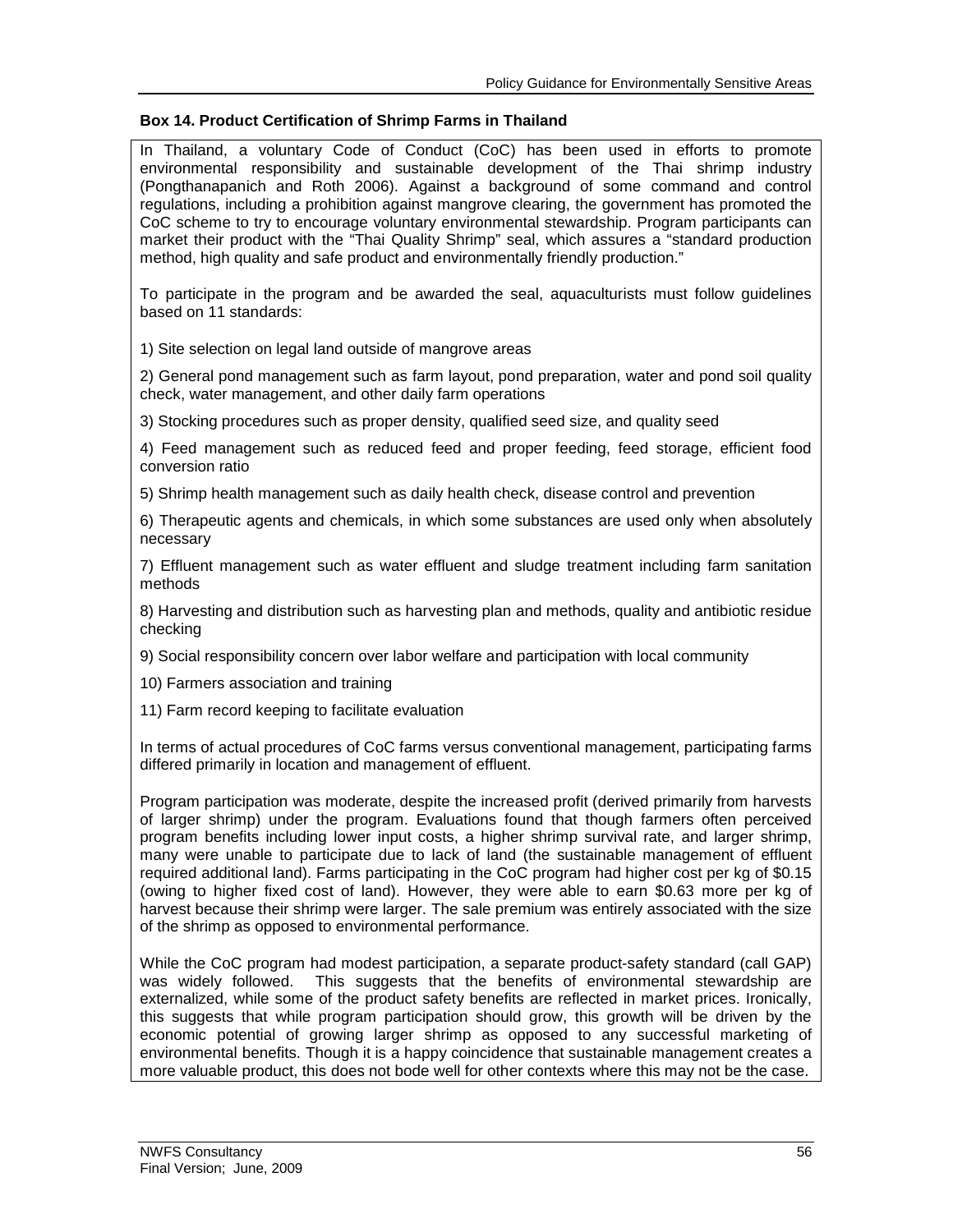Other obstacles to program adoption include capital costs associated with acquiring new land and risk-aversion, particularly as pertains to the disease management aspects of the protocol. Financial tools including micro-credit and insurance against diseases are potential solutions to these reservations. In addition, with widespread adoption, peer-enforcement could lower the costs of program management.

Source: Pongthanapanich and Roth (2006)

# *4.2 Non-Regulatory Approaches*

Pure non-regulatory approaches are not policy instruments strictly speaking. These initiatives require no government rulemaking or enforcement. However, government is well advised to be aware of the opportunities for the voluntary or private sector to share in the task of protecting and managing ESAs. In addition, these approaches may be well suited to resources or lands where government faces constraints or has limited ability to effect government regulations. While, theoretically, there are a large number of forms such initiatives may take emphasis is placed here on three categories into which such efforts fall:

- 1. Self-regulation, i.e. efforts by consumers and firms to self-regulate their environmental behavior
- 2. Market-based approaches, e.g. voluntary contractual arrangements and product certification (as covered above)
- 3. Private and voluntary sector investment, i.e. similar to public investment but generated at the will of the investor

# *Self Regulation – Recycling, Reduced Consumption and Environmental Stewardship*

Under self-regulation, private actors take actions to reform their environmental behavior without being forced by regulators. Such actions can include recycling of wastes, reduction in resources consumed (including greater energy and water conservation), and general environmental stewardship in the community. The advantage of self-regulation is that government regulation is not required, which is an advantage in the case of limited capacity or enforcement. At the same time, behavior changes or voluntary contributions to project funding (whether in-kind or financial) do have costs, and it may be difficult to get private actors to change their behavior unless they perceive a benefit in some way. For business, benefits that can prompt self-regulation can include marketing or public relations advantages that come from environmental responsible behavior. Similarly, concern with avoiding the creation of new regulations can prompt self-regulation, though this outcome requires careful coordination between competing firms, local environmental interests, and in some cases regulators. For individuals, ethical and religious considerations and reputational incentives can spur such behavior. Box 15 below further illustrates some of the actual mechanics of self-regulation in the case of business.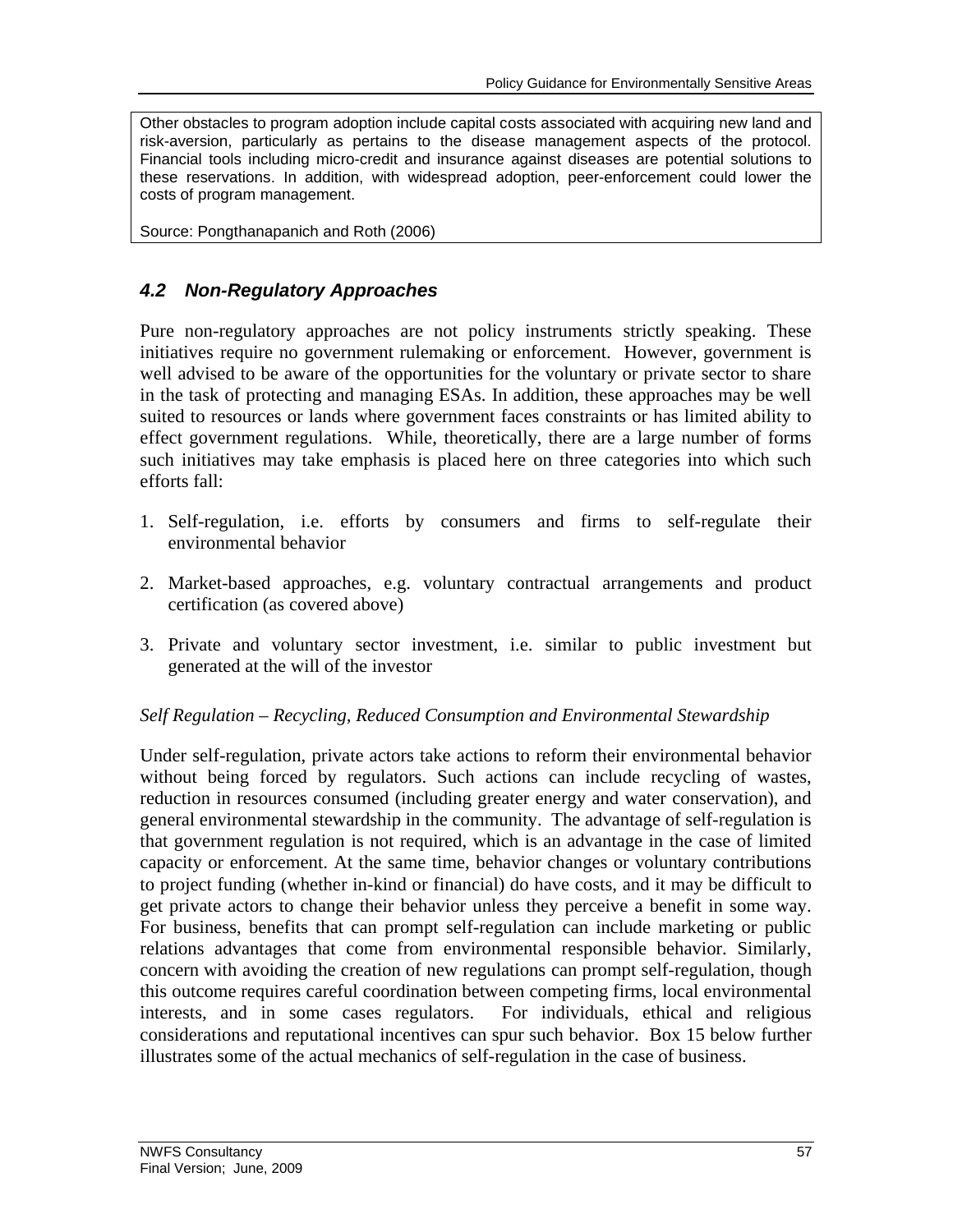It is important to note that there is a continuum between self-regulation on ethical or moral grounds through to product certification. At the far end, business or landowners adopt the requirements called for by a certification approach, purely on the promise of financial benefit. This can be said to be different, than a business that already meets or exceeds such environmental standards and, then, decides to join the appropriate certification program. It is worth noting that corporate social responsibility programs tend to be based on the concept that green production is a good thing in and of itself. In practice of course it can be difficult to assess the motivations. Thus self-regulation schemes may appeal to some businesses, while product certification programs appeal to others. To some extent CSR programs have the effect of branding the company and all its products as meeting a certain level of standard, potentially conferring the benefits of product certification through the value of the companies brand.

In many countries, including the Maldives, Sri Lanka and Mauritius, leading hoteliers are already pursuing corporate social responsibility (CSR) standards and have implemented projects to support marine and coastal protection on their own, or through their trade associations. It is worth emphasizing the self-regulation may extend beyond purchasing decisions and also include the decision to reinvest in the environment (as covered further below).

# **Box 15. Cooperation as the Prisoner's Dilemma**

In the context of environmental management, voluntary approaches in which firms cooperate because of their own volition are desirable for reasons beyond avoidance of conflict – they are less expensive. If regulators can be confident that firms will adhere to certain technology, processing, or performance standards, then costly monitoring can be avoided or eliminated. Similarly, for firms, the ability to negotiate cost-effective means of meeting environmental goals and forgiveness for minor transgressions has financial appeal. Some researchers have highlighted that despite this potential for a win-win outcome in environmental governance, powerful incentives for both parties to cheat turn the policy process into a prisoner's dilemma (Potoski and Prakash 2004). Firms are tempted to flaunt environmental controls under lax 'voluntary' monitoring, while governments may prosecute minor transgressions that firms disclose under a voluntary scheme. This understanding of the political economy of cooperative regulation further highlights the importance of trust and adaptive management. Notably, repeated interactions and voluntary compliance with third-party certified codes of conduct can help establish credibility and trust that is necessary to reach the pareto optimal cooperative agreement, avoiding the inefficient equilibrium that results from a lack of cooperation. In some cases, dynamics of the interaction are such that a voluntary agreement will actually be the equilibrium outcome (Segerson and Miceli 1998).

# Source: Potoski and Prakash (2004); Segerson and Miceli (1998)

For the voluntary sector and civil society, self-regulation can also be a powerful force for change. Indeed, sensitization to the impacts of consumption on the environment can have an important impact if they take hold at the household level and lead to recycling, reduces resource consumption and efforts to steward the broader environment. The example Box 16 is an illustration of how community pressure can provide the motivation that so frequently underlies a voluntary behavior change in self-regulation. In particular, is illustrates how some government action, though not regulatory per se, can achieve regulatory goals.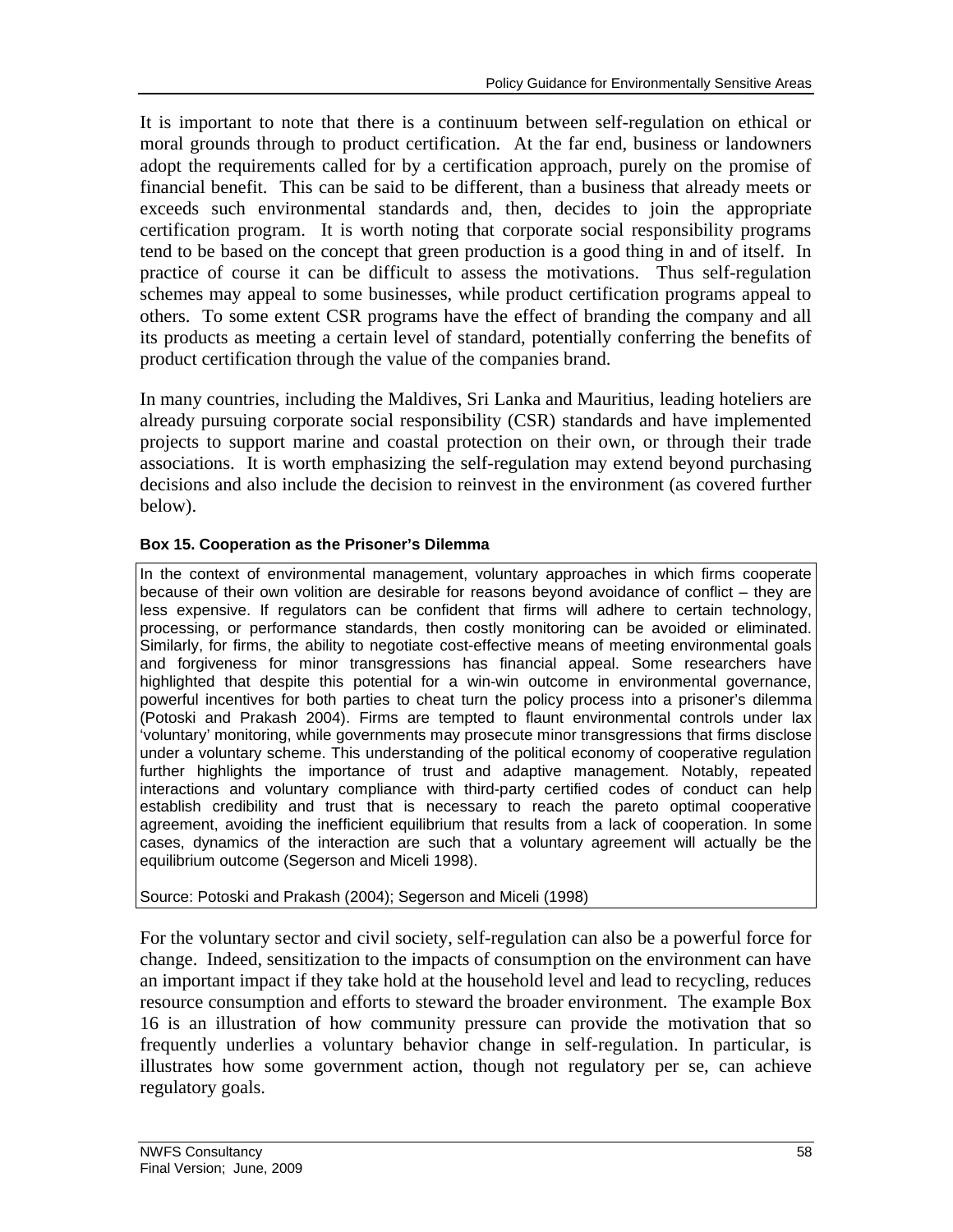### **Box 16. Community Pressure as a Voluntary Mechanism in Indonesia**

Voluntary approaches to achieving conservation goals have been used to some extent in India and Indonesia in regulating pollution. In particular, disclosure rules are used to bring social pressure on companies to reduce pollution levels where there is a weak regulatory infrastructure (Khanna 2001). In Indonesia, the Program for Pollution Control, Evaluation and Rating (PROPER) rates and publicly discloses the environmental performance of water polluters. This program uses information to create a cost, in terms of reputation, for firms that pollute more. Notably, this effort increases the costs of pollution for firms in a way that imposes relatively few costs on enforcement agencies (relative to traditional monitoring). In the program, the Indonesian environmental agency created a series of color-based ratings of firm compliance on water pollution. Firms were rated black, red, blue, green, or gold, with black indicating non-compliance and gold signifying over-compliance. Subsequent analysis found that this simple scheme was effective in motivating firms to reduce pollution. Under the program, the number of plants rated black fell by 50% in six months and 83% in one year. There was also a 54% increase in plants with a blue designation, suggesting that the worst polluters moved towards compliance. The lesson is that when regulators lack the capacity for formal enforcement, voluntary mechanisms leveraging community pressure can be an effective complementary measure in promoting behavior change.

Source: Khanna (2001)

# *Market-Based Approaches - Voluntary Contractual Arrangements (Private Payments for Environmental Services)*

The classification of PES above as a subsidy or payment system may seem unfair to those that understand PES and the term 'payments' in PES to be distinct from a subsidy because the funds are going to purchase something specific – typically an environmental service of some kind. However, this ignores the point that a subsidy is also offered in the hopes of acquiring some benefit. The benefit may be somewhat diffuse, as in energy or food security, but can also be very specific, such as health care subsidies. Political economy dictates that subsidies are not provided by the public purse for no gain whatsoever. While it is true that some subsidies do not produce positive benefits for society, but simply are a means for acquiring votes (as in the concept of 'pork-barrel spending') the general concept of a subsidy as a market-based instrument is to provide a positive externality. So it would seem that a more useful definition of a payment system is one where a buyer provides the funding to a seller in exchange for the rendering of a service. In other words the key distinction between a payment and a subsidy is not the existence of the benefit but the degree to which the entity providing the funding is the entity receiving the benefit. For this reason there is a distinction between the regulatory payments discussed above and the concept of voluntary contractual arrangements for the exchange of ecosystem services – or as labelled above "private" payments for environmental services (PPES).

The idea of the buyer as beneficiary of the rendered service is not a new concept or a new tool in economics; however, it does fly in the face of the standard assumption that public goods are not amenable to provision by the market, instead requiring collective action, in other words government regulation of some kind. However, economists have long acknowledged that in certain situations the recipient of pollution and the polluter will be able to negotiate an arrangement that leads to a reduction in the level of pollution (Coase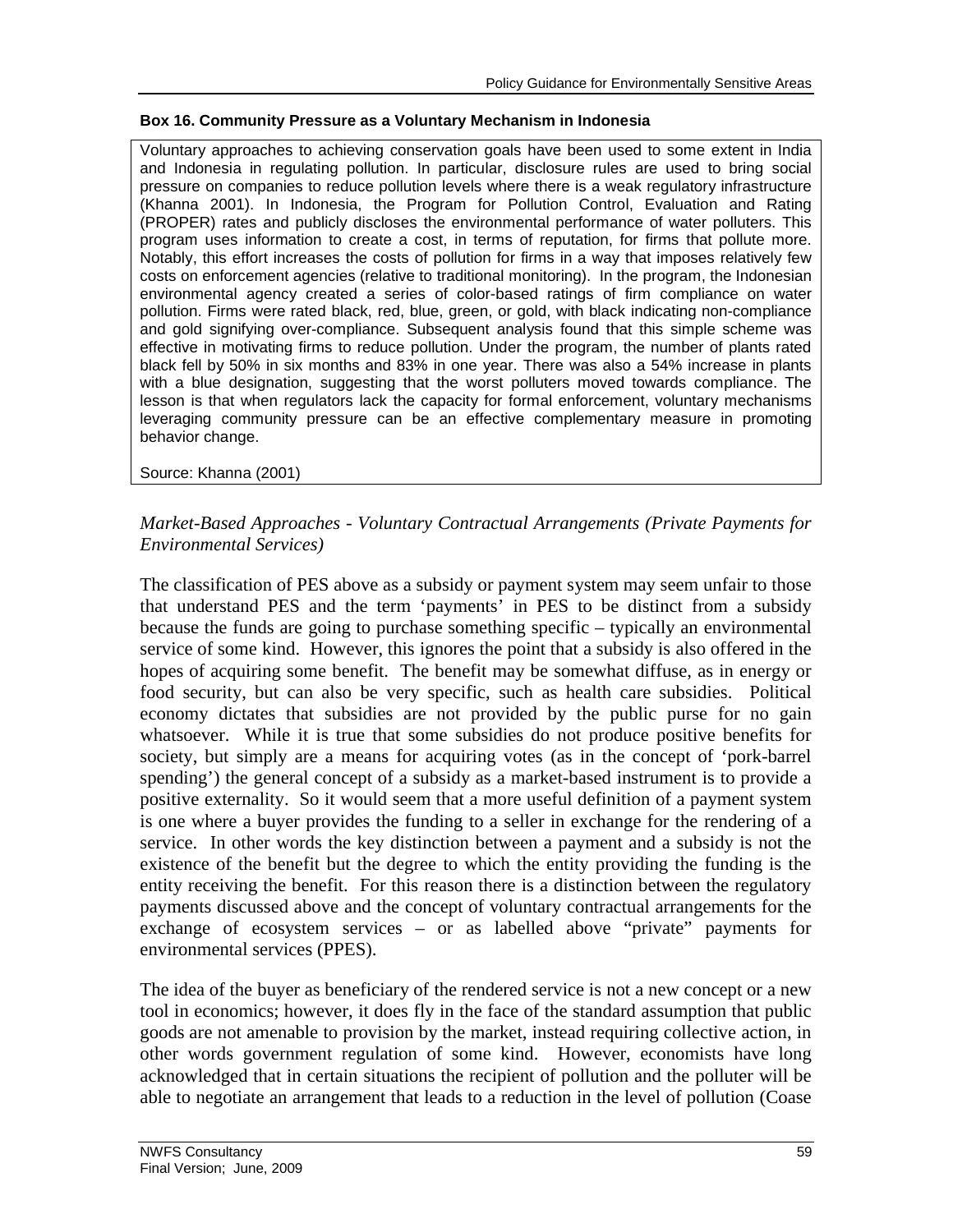1960). Coase's Theorem suggests that regardless of the original allocation of property rights between the two parties such an arrangement will emerge, subject only to transaction costs. In other words, if the costs of arriving at a transaction exceed the net benefits of such an arrangement then the parties will be better of living with existing levels of pollution and doing nothing. If the transaction costs are low, the parties can negotiate and enter into an agreement and still generate net benefits. Such a voluntary arrangement is called a "Coasian Bargain" although it is referred to here as a PPES.

Some economists have taken Coase's Theorem as suggesting that pollution (and other natural resource and environmental problems) can be solved by simply assigning and enforcing property rights (Anderson and Leal 2001). Externalities therefore are eliminated as agreements are reached for 'efficient' levels of pollution. However, the problem of exclusion and rivalry remain, as fundamental defining features of public goods and, thus, market failure and collective action remain a necessity (Randall 1983). Further, whereas such negotiations may not succeed due to transaction costs in the marketplace, collective action may cut right through to resolve the situation. Thus, the existence of Coasian bargains does not mean that the creation of property rights (as discussed above) will resolve all market failures. Government regulation will still be required.

It is also worth noting that these voluntary arrangements do not exclude public entities. For example, a public drinking water agency may in fact enter into private arrangement with upstream landowners. It is therefore not a matter of whether the entity is private or public but rather that the private PES is entered into on a voluntary basis, without requiring collective action or government regulation. In other words PPES are examples of unregulated markets and a result of the unique circumstances where markets can resolve environmental problems without regulation.

It is also worth recognizing that in the case of upstream/downstream hydrological services there are at least two forms that a PPES may take. The downstream buyer has a choice between paying an upstream land manager to provide the services or acquiring the upstream property so as to undertake provision directly. By in essence undertaking vertical integration of the upstream and downstream portions of the provision of hydrological services the downstream buyer may also solve the externality problem. From an efficiency point of view this may not be the best alternative and in some cases may not be feasible for a variety of reasons. The difficulty is that the buyer really desires to acquire only the hydrological services associated with the land and not the full suite of goods and services the land provides. Therefore, it may be more efficient to 'rent' just these services through a payment system.

Where the potential for this tool is great, its application has been limited. Many of the PES initiatives reported in the literature are tax and pay schemes rather than programs where direct beneficiaries compensate providers. A fair number of the well-documented examples come from Latin America, where the approach is prevalent due to the importance of forest in securing downstream hydrological services of direct benefits to water supply and hydropower (see Box 17)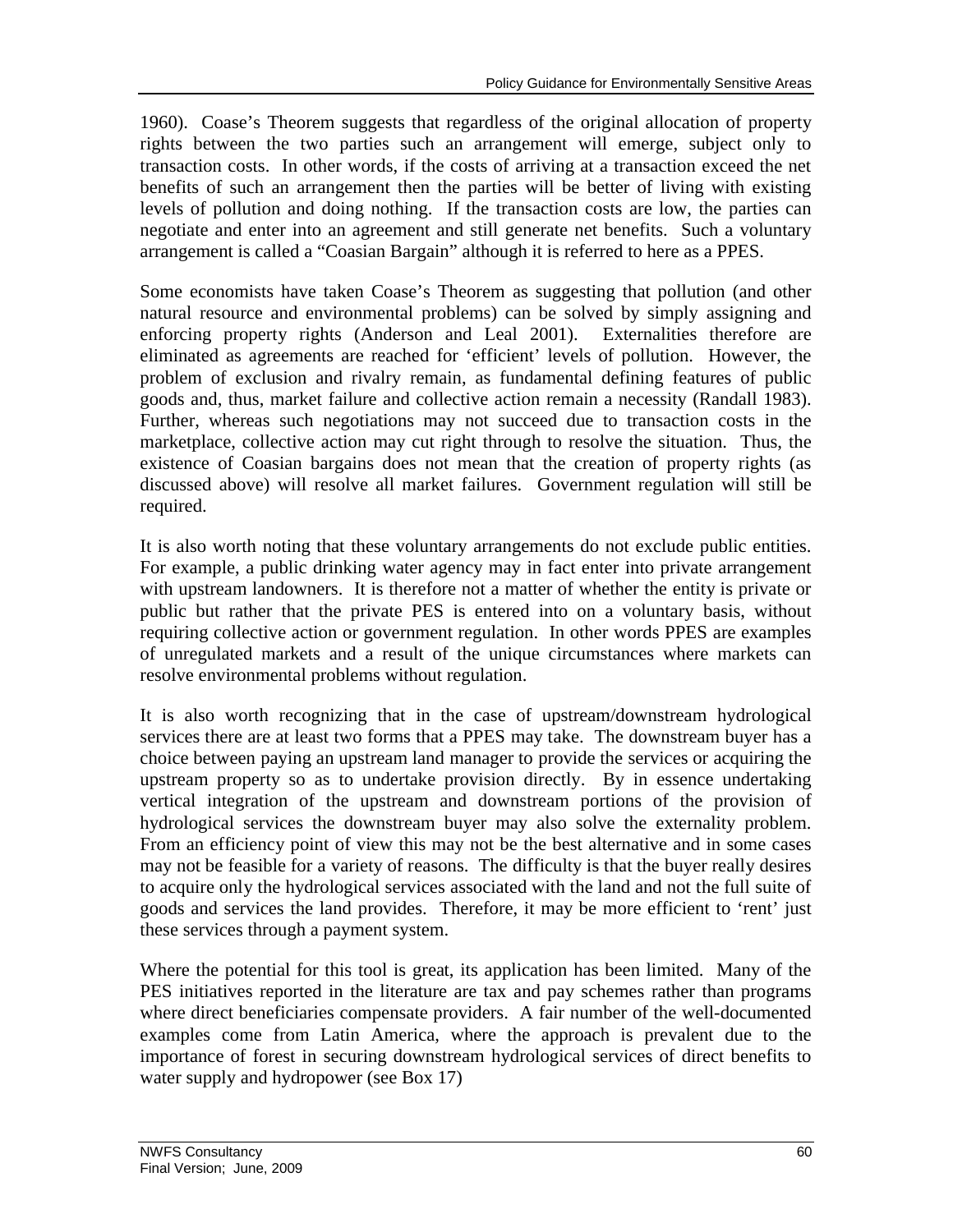### **Box 17. Private Payments for Environmental Services in Quito, Ecuador**

In Quito, the capital of Ecuador, a non-profit initiative convinced the city to enter into a scheme where a surcharge on monthly municipality water bills is funneled into a conservation trust fund (FONAG) (Echavarria 2002). The intent was to create a non-declining endowment fund that can receive funds from different sources and use the investment returns to fund watershed protection activities. However, a recent decision by the Quito municipality to guarantee the payments by water users into the future are leading FONAG - the non-profit in charge of the program – to change its strategy and to begin funding projects right away (Arcila 2007). The program has only recently begun funding projects so to date it has very little experience with contracts and payments for watershed services. The program shows the time lag between the institution of an endowment payment scheme and the onset of implementation, in this case five years passed between the first payments in 2000 and the first set of projects around five years later.

Source: Echavarria (2002); Arcila (2007)

# *Private and Voluntary Sector Investment*

Just as government can contribute funds to invest in ESA protection, so may the private and voluntary sectors. NGO funding is probably the more visible of the two sources, with funds collected by local, regional or international NGOs finding their way back to grassroots initiatives. In Mauritius, there appears to be little connection to international NGOs and thus these voluntary funds are likely to be of the home grown variety. But private investment can also be sought and leveraged with other monies to reach conservation goals. Generally, the prospects for this outcome will depend on the underlying economics of various investment opportunities – generally, the richer the opportunities to earn a return, the larger the attraction to private investors, and the more money will be available for conservation finance. Private investment is perhaps most applicable through the tourism industry, in particular because tourism in depends on the attractions of the natural environment for a significant part of their tourist revenues. Enabling conditions for private investment include a decentralized system of government, clear property rights and, of course, a business proposition. As discussed in Box 18 below, perhaps one of the most successful private investment cases has been the Banyan Tree resort in the Maldives, which has made substantial investments in research and conservation of its local marine environment.

### **Box 18. Private Investment in the Maldives**

In the Maldives, the Banyan Tree Resort has developed its own, very successful model for coastal protection. With so much revenue coming from premium tourism, it is not difficult to understand why resorts like the Banyan Tree undertake major conservation projects. In developing its four resorts, the Banyan tree worked with UNDP to ensure sustainable development. Since 2001, the Banyan Tree Vabbinfaru has had a marine laboratory with 5 staff that does research on coral reefs, inhabitants, beach erosions, etc. and brings in outside researchers for education events. The resort also hosts reef cleanings, adopt-a-turtle events, and poster sessions where Maldivian school children come to present their research. The resort also hosts internship programs for Maldivians and foreigners. The Banyan Tree has done their own research into asking why people choose their resort, and note that 5-10% of visitors say it is due to the resort's environmental efforts. Interestingly, no other resort has come to the Banyan Tree requesting to learn from their environmental efforts and there is no coordinated resort organization in the Maldives. The Banyan Tree prefers its self-directed approach and has no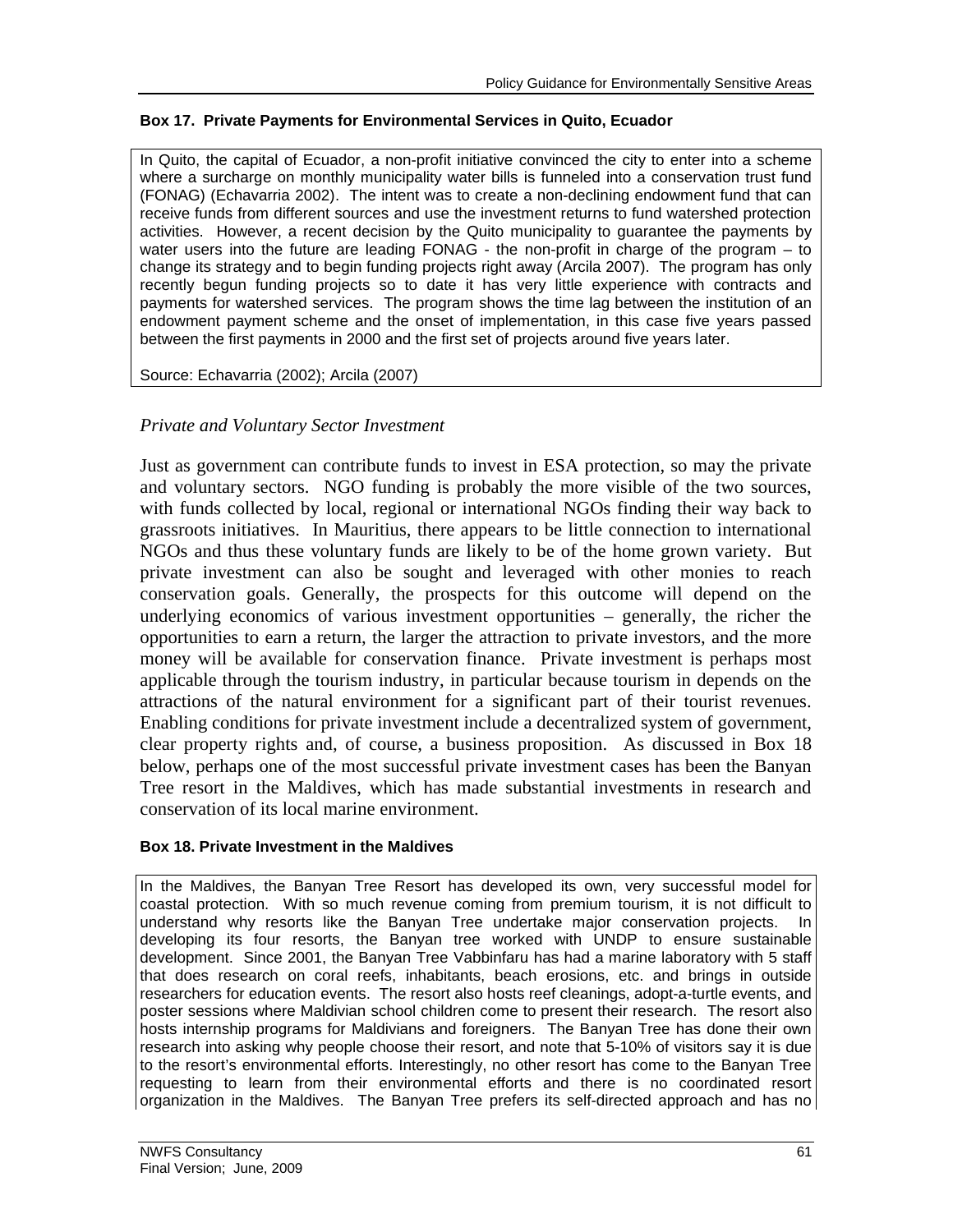interest in funding MPAs. Visitors can donate USD2/day for their stay for these programs. Each year USD100, 000 is raised and the resort provides a 1:1 match for a total budget of USD200, 000 per year.

Source: Abdul Azeez Abdul Hakeem, Banyan Tree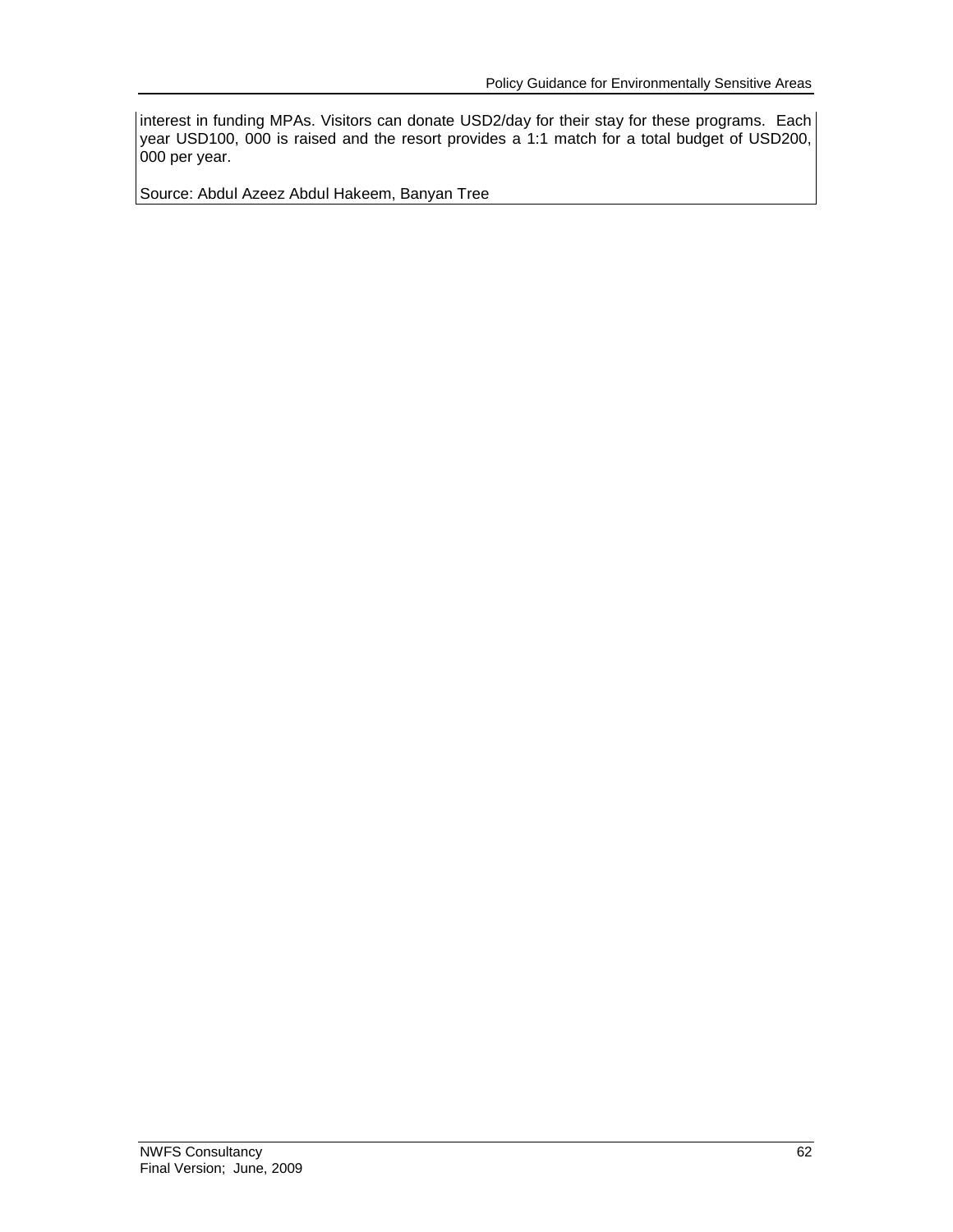# **5. POLICIES FOR ESA PROTECTION**

Below a series of proposals for a policy on ESAs in Mauritius and Rodrigues is provided. It begins with a generic set of policy principles, objectives and instruments that can be applied to all ESAs. A generic logic model is provided as well. Then, each ESA type is parsed one-by-one to identify specific outcomes and policy instruments and objectives. The conditions that must be met in order for any development or sustainable use of each one of these categories is therefore also specified.

## *5.1 Policy Principles*

Based on the review of previous policy principles applied it is clear that there are many policy principles to choose from with respect to ESAs. Sustainable development – meeting the needs of the current generation without sacrificing the needs of future generations – is a powerful concept that reflects the principle of intergenerational equity. However, it leaves unanswered the question of what exactly is to be the role of the environment in sustainability.

Sustainability can be defined in two different ways (Pearce et al. 1990). Strong sustainability is taken to mean that the stock of environmental capital must meet the intergenerational criteria. In other words in this context, the income (monetary and nonmonetary benefits) – in this case derived from ESAs – cannot be decreasing over time, and preferably will be increasing. Typically, this will mean that the physical stock of ESAs is also increasing over time – though this is not necessarily the case as the same physical stock of ESAs may generate increasing benefits if the number of people enjoying ESAs can rise without an accompanying decrease in the enjoyment value, for example. Weak sustainability, on the other hand, refers to the idea that what is important to grow (or at least not have decrease) over time is income in all its forms. In the case of weak sustainability then the only constraint is that the overall stock of capital stay the same or increase – not that any one type of capital, such as ESAs, be maintained. As development proceeds on the basis of environmental, physical, financial, human and technological capital achieving weak sustainability may mean that ESAs are exchanged for other forms of capital in order to spur overall development. Under this vision of sustainability one form of capital is assumed to be substitutable for another.

These ideas of strong and weak sustainability are quite powerful and could be applied in various ways. In simple terms, strong sustainability could be equated with environmental sustainability and weak sustainability with sustainable development. Arguably, Mauritius has been practicing weak sustainability at best. Under this approach ESAs are sacrificed in effect to development in the expectation that the sacrifice is "worth it." Whether this implicit valuation has adequately taken into account future generation can certainly be questioned. It is no secret that as societies develop their level of appreciation for the environment and, indeed, their use of it for recreation, tourism and simply for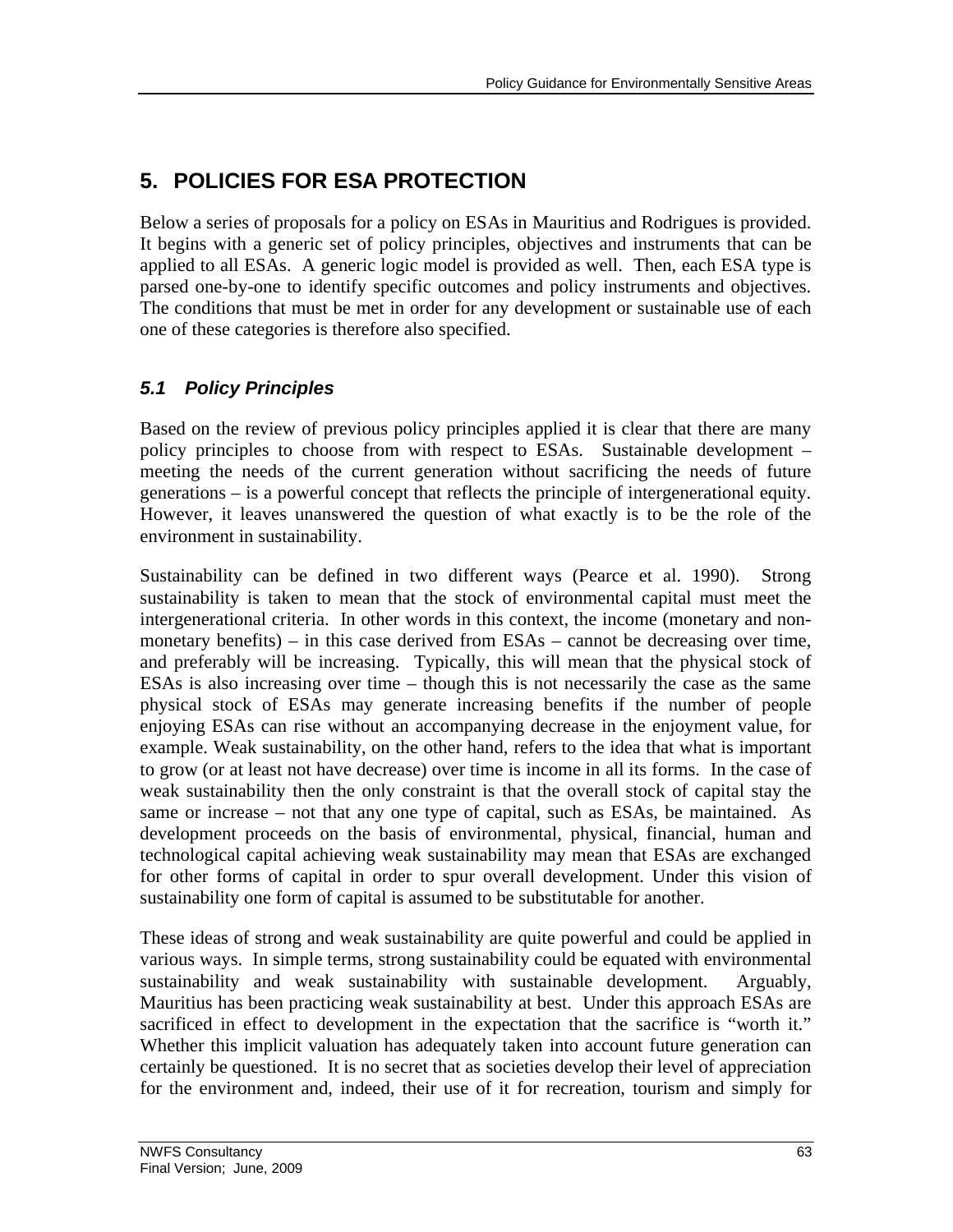satisfaction is well established. So, by degrading and developing its ESAs it would appear that Mauritius has closed off future options (or made these options much more costly) for generations to come in terms of their potential to interact with and derive satisfaction from these ESAs. In other words Mauritius has likely well overshot not only the optimal point for environmental sustainability but also sustainable development.

Under such an interpretation of the situation the primary policy principle needed to underpin an ESA policy is that of strong or environmental sustainability. This means that ESAs are generally regarded as not substitutable with other forms of capital. In practical terms this means that the any development, use or alteration of an ESA must be considered as an exception from the rule. The starting point for policy is no loss or adverse impacts on ESAs not whether the action is merely consistent with sustainable development, in the weak sense. Again, as we shall see this is not a hard and fast rule, regardless of the case at hand. Unfortunately, there are areas designated as ESAs, whose environmental value must be regarded as limited due to past degradation and use. So the policy criteria of *no loss* or *no adverse impacts* is not independent of the quality of the ESA. However, the burden of proof for actions with regard to ESAs will rest with the proponent– to substantiate that no adverse impacts are occurring or that limited impacts are warranted. However, even in the case of lesser quality ESAs the strong sustainability argument carries weight in that any adverse impact to one ESA must be compensated with a corresponding investment in another ESA or an ESA elsewhere in the country.

Aside from the issue of intergenerational issue is that of intragenerational equity. If an ESA policy is based on concerns about future populations it should also be based on a principal of equity amongst the current generation. It may be argued that this comes secondarily to intergenerational equity. ESAs are distributed between private and state lands. It is not clear that there is a need or an interest in redistributing ESAs so that lower income groups can have a greater share in the benefits of these ESAs. However, there are at least two ways in which this concept of equity and distribution of ESAs and or their benefits arises in the Mauritian context.

First, is the case of the coastal ESA assets, particularly the beaches. As an artifact of history, the Pas Geometrique was leased out largely to wealthy patrons able to afford to construct campements. Over time this led to efforts by these patrons to "privatize" the beach resource by building cement or rock outcroppings into the sea on their boundary line. This, of course, limited access to the beach for the bulk of the Mauritian population. This is an example of how a policy of the privatizations of a common resource can create regressive impacts. Under a policy of no adverse impacts and an equitable distribution of resources this construction would not have been allowed. Ultimately, the government has stepped in and forced the removal of these breakwaters. As can be seen in this case a clear policy of equitable distribution and access to ESAs is warranted, even if only to preserve based access to common resources.

Viewed in this light a policy of equitable distribution remains a significant issue with regard to ESAs in Mauritius. IRS and other schemes were developers are currently being granted leaseholds over state lands for their developments. Similarly, law now sanctions the use of lagoon areas for aquaculture. Both of these policies of in effect privatizing the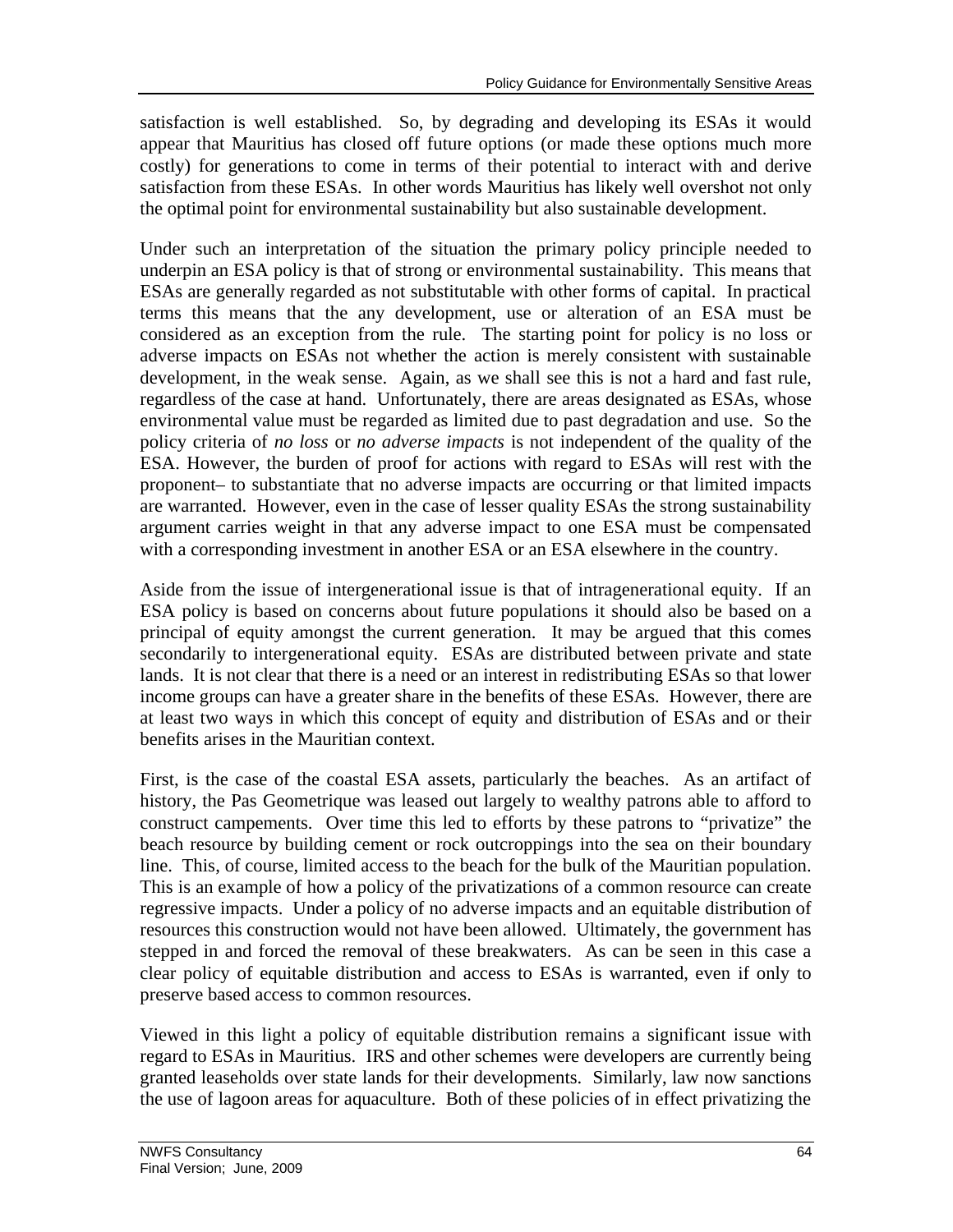commons have generated controversy in Mauritian society, as they probably well should have given the potential for inequities arising from these actions. Still, adherence to equity as a policy principle does not necessarily lead to prohibitions on this leasing of state lands and environmental assets. Rather it leads to the imposition of an additional criterion. In addition to developers demonstrating that their actions in ESAs are environmentally sustainable, the government must demonstrate to Mauritians that these developments will not be given away and that Mauritian rights of access to ESAs will not be abridged.

The first criterion simply reflects the need to ensure that the state is collecting appropriate revenue from the leases and concessions. It is inequitable that a few Mauritians should profit unduly from the use of common resources. While it is hard to define what are fair lease rates in the abstract civil society needs to at least be convinced that government is doing its due diligence and not just "giving" the resource away.

The second criterion has both inter- and intragenerational content. As hotels have sprouted along the coast, the government has developed a system of public beaches. In theory, all Mauritians have access to walk the beach but with leases extending to the high water mark it is not clear that as the coast is developed more and more that there will not be a corresponding loss of beach that is "public." It would seem advisable to plan not just for tourism development, but also a strong, plentiful and resilient supply of public beaches to meet future needs of Mauritians. At present, it appears that these public beaches are quite limited in areas of tourism development, such as Grand Baie. While state land along the coast is unallocated there may be plenty of public beach (without services), but as these lands are allocated this resource will be limited.

Environmental sustainability – for future and current generations – as a condition of sustainable development is thus the only policy principle necessary to underpin the substance of an ESA Policy. Other principles that have to do with how environmental sustainability is achieved may also be proposed. Typically such principles would acknowledge the importance of participation, empowerment, transparency and accountability in implementing an ESA policy. Participation comes in many forms and here it is used in the sense of purposeful participation not merely participation in the sense of consultation for consultation's sake. Participation then goes hand in hand with empowerment – as outlined in the NEP  $(2007)$  – in that community-based or comanagement of ESAs is acknowledged as an important policy instrument. With respect to government actions transparency and accountability are equally important in building trust between the public sector and communities and the private sector. Such trust is essential to form working partnerships needed to effect community based management and public-private partnerships.

## *5.2 Policy Components*

As noted above a number of the policies and strategies reviewed here have difficulty distinguishing between mission statements, objectives, strategies, and activities. Noting the use of a logframe approach in a number of the plans and strategies the policy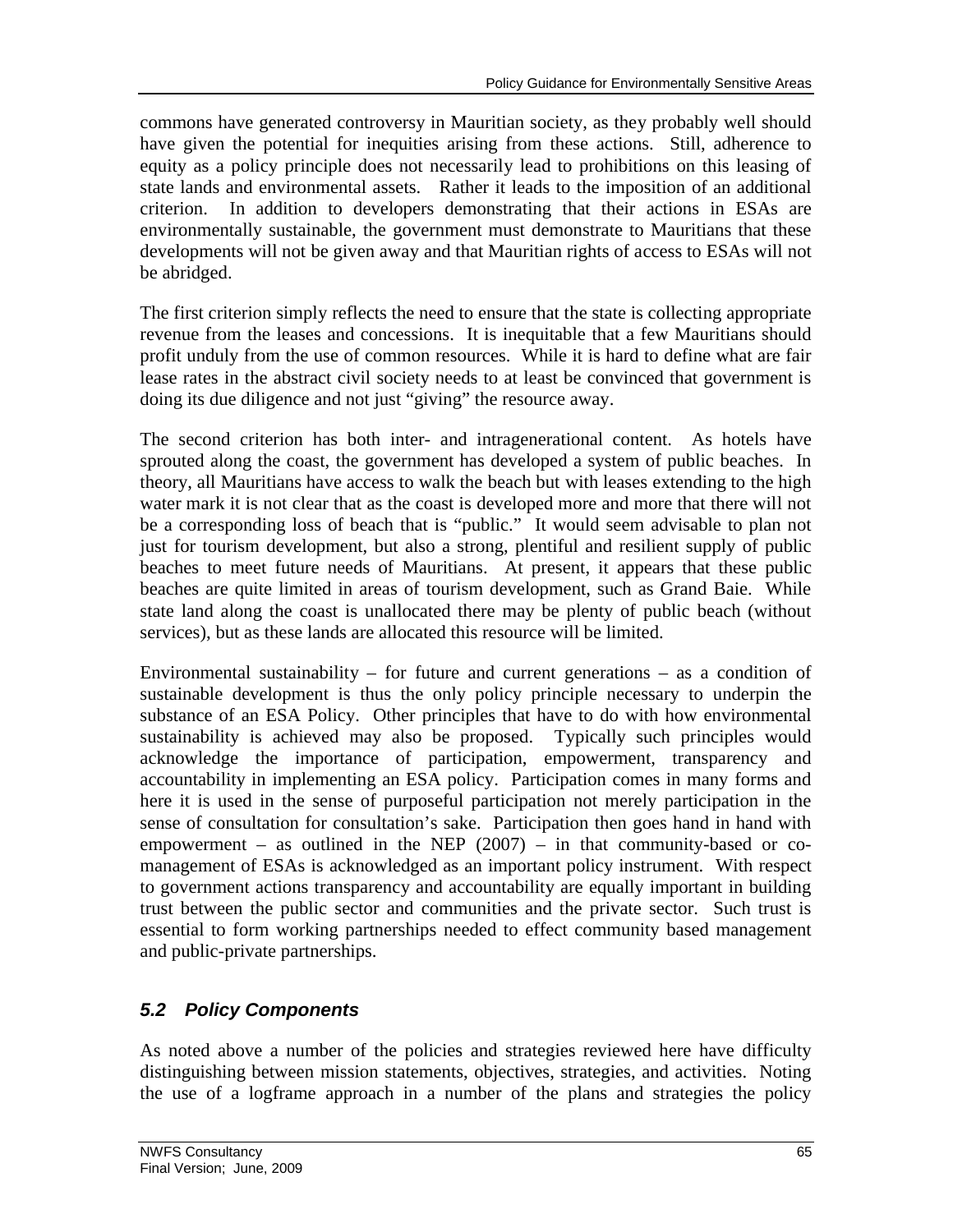proposed here suggests a similar path in constructing an overarching logic model for ESAs. The components of such a logic model would include:

- the overarching target for ESAs, equivalent to a mission or vision statement
- the long-term outcomes desired for ESAs
- the short- and medium-term outcomes desired, representing the desired behavioral changes
- $\bullet$  the target audience that is the groups that will need to change their behavior with respect to ESAs
- $\bullet$  the activities that is the sets of tasks that the partners in this effort must undertake
- the resources and partners necessary to engage in these activities.

Below the vision and outcome portions of such a logic model are presented. Subsequent operational planning exercises may be used to flesh out the remainder of the model.

## *5.3 Vision and Outcomes*

A simple vision statement for ESAs is as follows:

Intact, healthy and functioning ESAs producing economic, social and cultural benefits for current and future generations of Mauritian society, as well as foreign visitors

In developing the desired long-term outcomes for ESAs it is useful to consider that the research undertaken for the ESA project has identified three categories of ESAs:

- Category 1 ESAs possess the highest ecological or economic values
- Category 2 ESAs possess important ecological or economic value, but which may, due to a variety of factors, permit some degradation
- Category 3 ESAs possess ecological or economic value, but which may, due to a variety of factors, permit degradation beyond that which is permissible for Category 2 ESAs

The long-term outcomes desired for ESAs are therefore as follows:

• Category 1 ESAs are protected intact and, where needed, restored to health and resiliency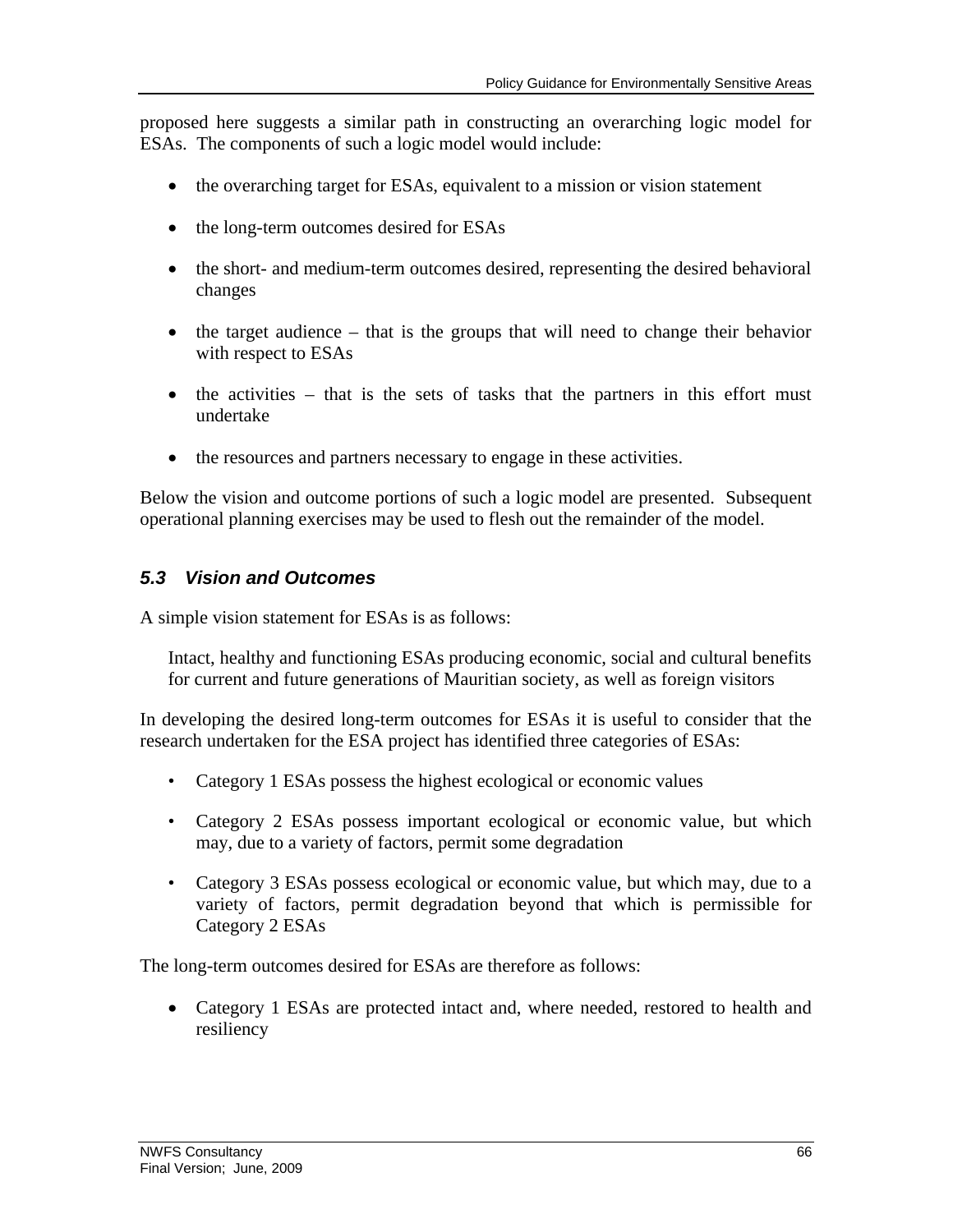- Category 2 ESAs are protected in a viable and healthy state, with restoration considered on a case-by-case basis and any mitigation for adverse impacts on ESAs provided on-site
- Category 3 ESAs are protected, with an emphasis on conserving a viable number of features (instances of an ESA type) within an individual ESA type, and any loss is compensated.

In general terms these outcomes imply that if there are 60 wetland sites of ESA Category 1 and 2, and 10 wetlands sites of Category 3 then the desired outcome is to protect all 60 wetland sites in Category 1 and 2. Category 1 sites are not to be degraded in any way, and in fact in cases of some ESAs will need an investment in restoration, as well as protecting from on- and off-site threats. Category 2 sites may see some alteration of the original sites but must all be maintained in a healthy state. A few of the Category 3 sites may be lost to on-site development or off-site threats. However, this loss must be compensated be reinvesting in wetlands generally. If on the other hand there were 5 wetland sites of ESA Category 1 and 2, and 60 sites of Category 3 then further consideration of the extent to which Category 3 sites might be developed or adversely impacted. There would be a tradeoff then in terms of developing Category 3 sites and, perhaps, the viability of creating additional Category 1 and 2 sites. These decisions of course will depend on the nature of the ESA types and its types of values: i.e. biological, ecological, social, economic or cultural.

Short- and medium-term outcomes are the behavioral changes required. These emerge from the threats and drivers in Section 2:

- access, development and use of ESAs is controlled in the commons (uncommitted state lands-forests, caves, etc, streams and rivers, public waters)
- protection and creation of protected areas (national parks, reserves and boreholes)
- restoration of existing protected areas (national parks, reserves and boreholes)
- protection and management of ESAs on private and leased state land (forests, wetlands and other ESA types)
- subsidies for productive agricultural activities eliminated (rivers and streams; marine areas)
- marginal cost pricing of public services and resources (water, wastewater, etc)

## *5.4 Policy Instruments*

For each of the outcomes above there may be one or more policy instruments that applies. Table 5 makes a first effort to map out how the potential policy instruments described in Section 4 on to the six short- and medium-term outcomes. The cells highlighted in grey indicate those instruments that apply – at least in theory – to the achievement of the outcomes. The application of these instruments to specific ESAs is then explored ESAby-ESA in the subsequent sections, marking those instruments that apply with "xxx" on top of the grey shading.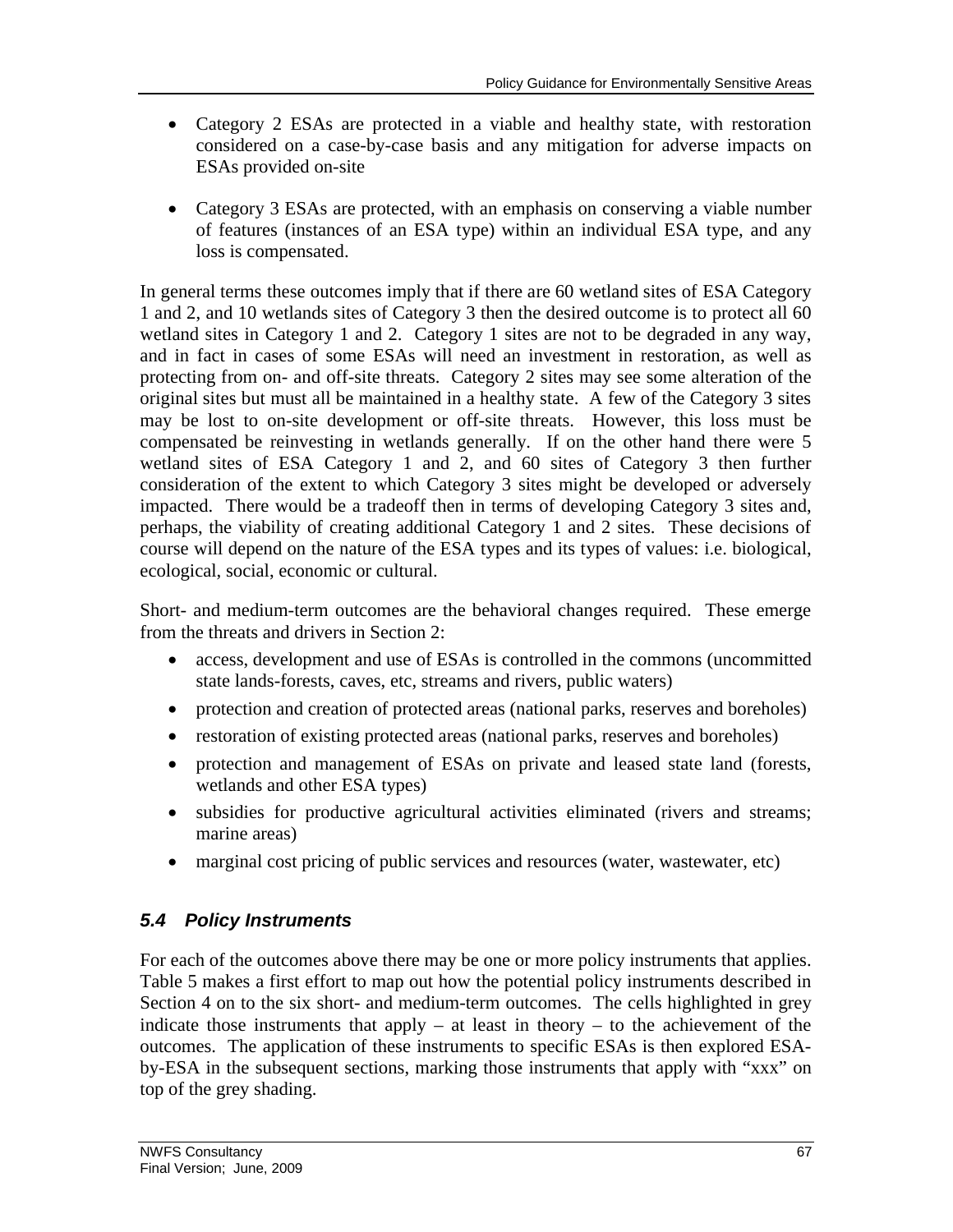|                                                              | <b>Short- and Medium-term Outcomes</b>                            |                             |                       |                                                                         |                                           |                                                          |
|--------------------------------------------------------------|-------------------------------------------------------------------|-----------------------------|-----------------------|-------------------------------------------------------------------------|-------------------------------------------|----------------------------------------------------------|
| <b>Policy Instruments and Financing</b><br><b>Mechansims</b> | Access.<br>development<br>and use<br>controlled in the<br>commons | PAs protected<br>or created | Restoration of<br>PAs | Protection and<br>restoration of<br>ESAs on private<br>and leased lands | Subsidies for<br>production<br>eliminated | Marginal cost<br>pricing of<br>services and<br>resources |
| A. Regulatory                                                |                                                                   |                             |                       |                                                                         |                                           |                                                          |
| <b>Centralized Management</b>                                |                                                                   |                             |                       |                                                                         |                                           |                                                          |
| Public Ownership                                             |                                                                   |                             |                       |                                                                         |                                           |                                                          |
| <b>Public Investment</b>                                     |                                                                   |                             |                       |                                                                         |                                           |                                                          |
| <b>Enhancing Public Assets</b>                               |                                                                   |                             |                       |                                                                         |                                           |                                                          |
| <b>ICDPs</b>                                                 |                                                                   |                             |                       |                                                                         |                                           |                                                          |
| Sensitization*                                               |                                                                   |                             |                       |                                                                         |                                           |                                                          |
| Micro-credit*                                                |                                                                   |                             |                       |                                                                         |                                           |                                                          |
| Command and Control                                          |                                                                   |                             |                       |                                                                         |                                           |                                                          |
| Decentralized and Polycentric Partnerships                   |                                                                   |                             |                       |                                                                         |                                           |                                                          |
| Co-Management                                                |                                                                   |                             |                       |                                                                         |                                           |                                                          |
| Common Property Management *                                 |                                                                   |                             |                       |                                                                         |                                           |                                                          |
| <b>Public-Private Partnerships</b>                           |                                                                   |                             |                       |                                                                         |                                           |                                                          |
| Market-Based Instruments                                     |                                                                   |                             |                       |                                                                         |                                           |                                                          |
| <b>Fiscal Instruments</b>                                    |                                                                   |                             |                       |                                                                         |                                           |                                                          |
| <b>Taxes on Pollution</b>                                    |                                                                   |                             |                       |                                                                         |                                           |                                                          |
| User Fee and Charges                                         |                                                                   |                             |                       |                                                                         |                                           |                                                          |
| Subsidies and Payments                                       |                                                                   |                             |                       |                                                                         |                                           |                                                          |
| <b>Regulated Markets</b>                                     |                                                                   |                             |                       |                                                                         |                                           |                                                          |
| Privatization                                                |                                                                   |                             |                       |                                                                         |                                           |                                                          |
| Cap & Trade                                                  |                                                                   |                             |                       |                                                                         |                                           |                                                          |
| Product Certification*                                       |                                                                   |                             |                       |                                                                         |                                           |                                                          |
| B. Non-Regulatory                                            |                                                                   |                             |                       |                                                                         |                                           |                                                          |
| Self-Regulation                                              |                                                                   |                             |                       |                                                                         |                                           |                                                          |
| Market-Based Approaches                                      |                                                                   |                             |                       |                                                                         |                                           |                                                          |
| <b>Voluntary Contractual Arrangments</b>                     |                                                                   |                             |                       |                                                                         |                                           |                                                          |
| Private and Voluntary Sector Investment                      |                                                                   |                             |                       |                                                                         |                                           |                                                          |

#### **Table 5. Policy Instruments for Achieving Short- and Medium-Term Outcomes**

Notes: \* indicates mechanisms that could also be provided by regulatory program

## *5.5 Policy on Generic Regulation of Development*

It is also worth stating generally, the policy that is proposed (in conjunction with the companion legal paper) with respect to land use development and ESAs. The proposed policy is to restrict development in the following manner so as to meet the outcomes specified above:

- For Category 1 ESAs:
	- o All development *in or on* an ESA is prohibited.
	- o Development *outside* an ESA that will adversely affect the ESA is prohibited; development outside the ESA may proceed provided that mitigation measures will prevent adverse affects on the ESA.
- For Category 2 ESAs—Any development that may adversely affect an ESA must be offset by projects on *the same property* that provides environmental benefits.
- For Category 3 ESAs—Any development that causes *significant* adverse impacts is prohibited. Development is permitted and may degrade the ESA provided that mitigation measures prevent significant impacts and any net impacts are compensated.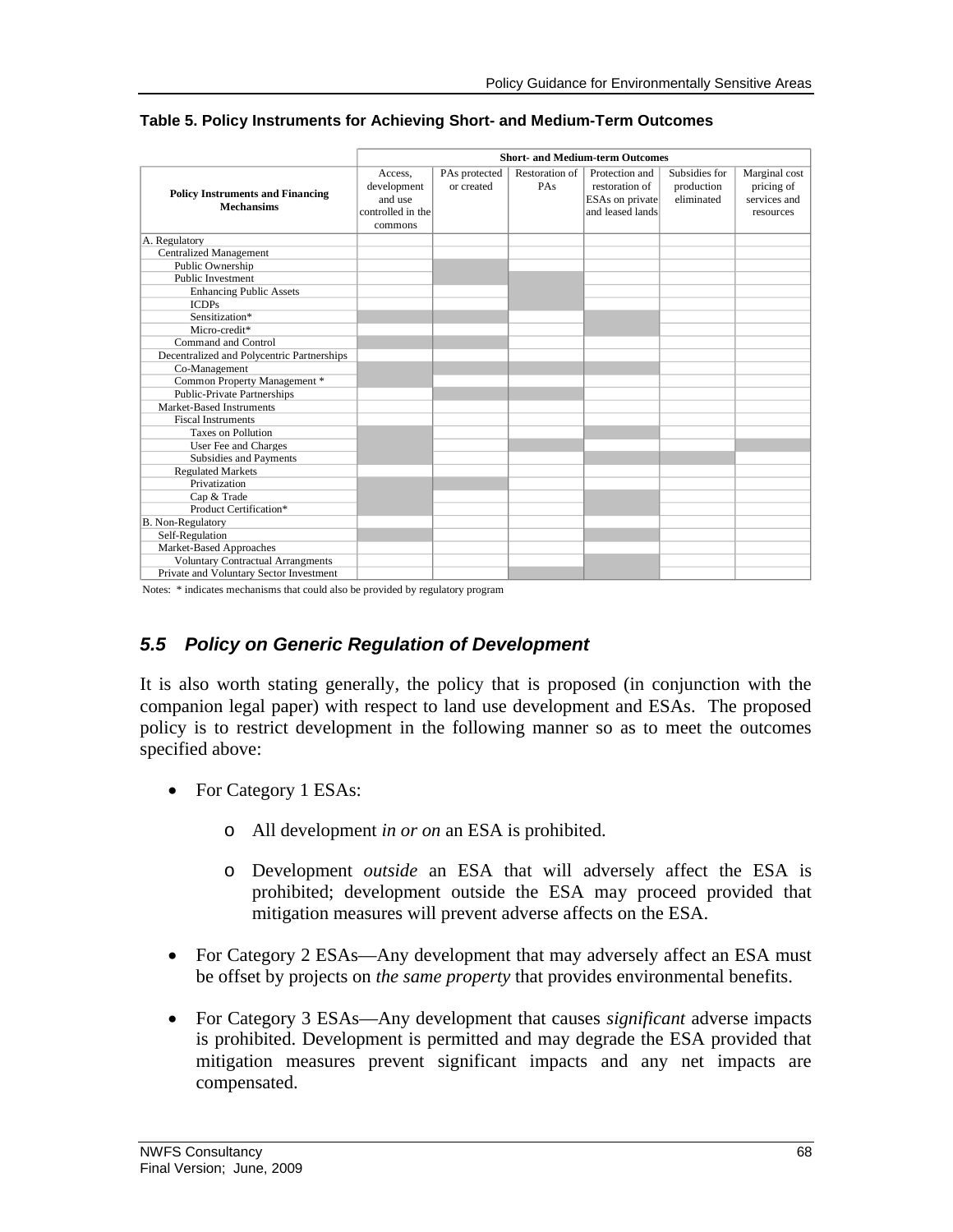These restrictions on development require application in the case of each ESA Type. This raises the following practical questions:

- 1. How is the determination made and who determines which ESAs are allocated to which Category?
- 2. What are the allowable developments under Category 2 and what types of buffer zones might be required with respect to each ESA Type
- 3. What activities are eligible to serve as offsets on the same property under Category 2?
- 4. How are significant adverse impacts determined and who makes those determinations?
- 5. What mitigation measures qualify to prevent significant impacts?
- 6. How is compensation determined for any impacts net of mitigation?

The answer to these questions requires access to the relevant technical and legal expertise. The questions will in practice be answered at the appropriate level, being in legislation, by regulation or by administrative interpretation. It is ideal, therefore, that the ability of these offsets and mitigation activities to protect or enhance ESAs be well understood and predictable in terms of outputs. Where this is not the case a "trading ratio" needs to be applied so that the offset or mitigation provided is scaled up in direct relationship to the uncertainty over the probability of success in replicating or reproducing natural functions. From a policy perspective and employing the principles developed above it is important that the objective of offset and mitigation measures be the adequate protection of the functioning stock of ESAs – so that they may generate the same or increasing levels of ecosystem goods and services into the future.

It is important to emphasize that it is not required that all the instances of a given ESA Type be apportioned across these three categories. If all the instances provide important services and it is not possible to define, at present, effective offset or mitigation measures, then all instances of this ESA Type may be placed in Category 1 and made offlimits for development. Similarly, if off-site mitigation is not effective and compensation for net impacts would not be meaningful then it may be that no instances of the ESA Type should be allocated to Category 3.

In terms of the determination of compensation for impacts that cannot be mitigated it is recommended that economic valuation of these residual impacts be undertaken according to the methods prescribed above in Table 4. The key question is whether certain levels of compensation can be prescribed before the fact. This would be desirable to avoid caseby-case negotiation on these matters. On the other hand the range of different impacts that would need to be foreseen and valued is rather larger, making such an exercise unwieldy. It might be best to instead to develop a committee to oversee individual cases and ensure that the appropriate methods are employed. Perhaps then after some time the more frequent types of impacts could yield themselves to a standardized compensation schedule.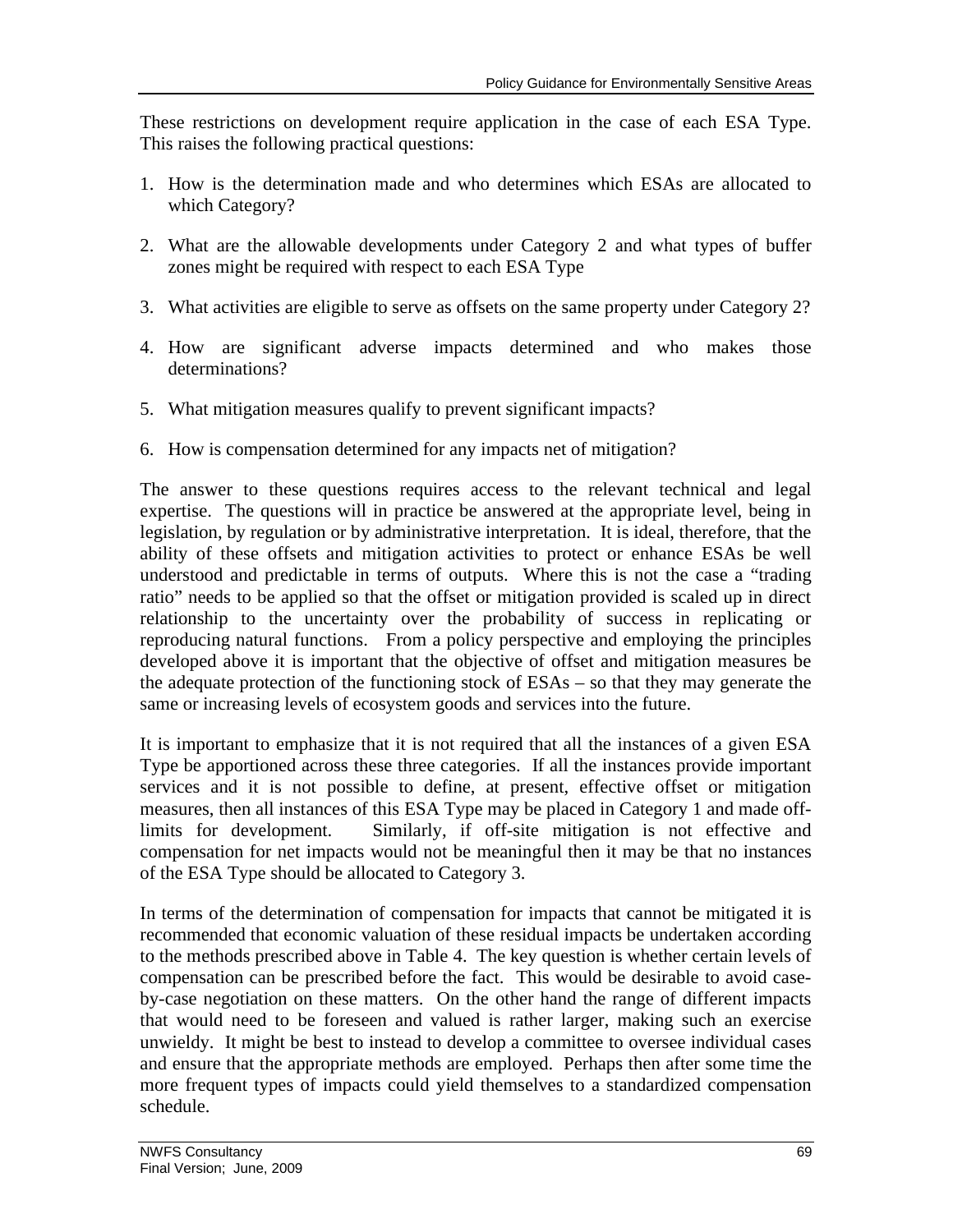fund for reinvestment in ESAs that are close substitutes (i.e. ESAs of the same type but in The intent is that compensation be paid only when it is not possible to fully offset impacts on ESAs or when the ESA in question is not of critical importance. Monetizing the loss of ESA services in this fashion is effective only if these funds are then held in an ESA another location) or if not possible in other ESAs. It is imperative that the compensation developed be reinvested in ESAs and not spent on other budgetary items in order to follow the policy principles arrived at early in this paper.

## *5.6 ESA-by-ESA Policy Proposals*

other words, a matrix distributing the number and area of each ESA type by type of allocated to the different Categories, the actions for specific ESAs will become clear. In In attempting to examine potential policy proposals and instruments for each ESA a number of caveats are in order. First, is that the extent to which these ESAs lie in existing protected areas, are in uncommitted state land or waters, or are on private land is not yet known. As more information on ESAs is collected it will become possible to produce map overlays and statistics for these lands and waters, which in turn will greatly clarify the major types of problems faced for each ESA type. Similarly, as ESAs are ownership status and Category once overlaid with the policy proposals below will greatly focus the effort to understand which outcomes and which policy instruments are relevant to each ESA type. Another caveat is that further consultation with the ESA project and government is needed to identify relevant conditions that may be put into these policies with respect to any use, pollution or development of an ESA.

how such policies might look when fully fleshed out. In each matrix (table) the The intent of this draft of the policy proposal is therefore to provide the relevant format so as to focus contributions on the precise information needed for the policy. Due to time limitations just a few worked draft proposals are provided below so as to at least illustrate policy instruments that may apply are marked with "xxx".

## *Seagrass beds*

Seagrass beds are located in lagoonal areas and therefore the majority are expected to be in what is called here uncommitted public waters, although some may be in marine reserves. As such the protection of seagrass beds in protected areas is likely to be only a minor concern. More important will be controlling access and use of seagrass beds that are in public waters. Principal threats include:

- tourism operators cutting and removing seagrass beds as being unsightly,
- the lease of waters for use in aquaculture would be the principal threats here.
- over harvesting of seagrass, fish or other species inhabiting the beds
- upstream management of rivers and streams that lead to higher pollutant concentrations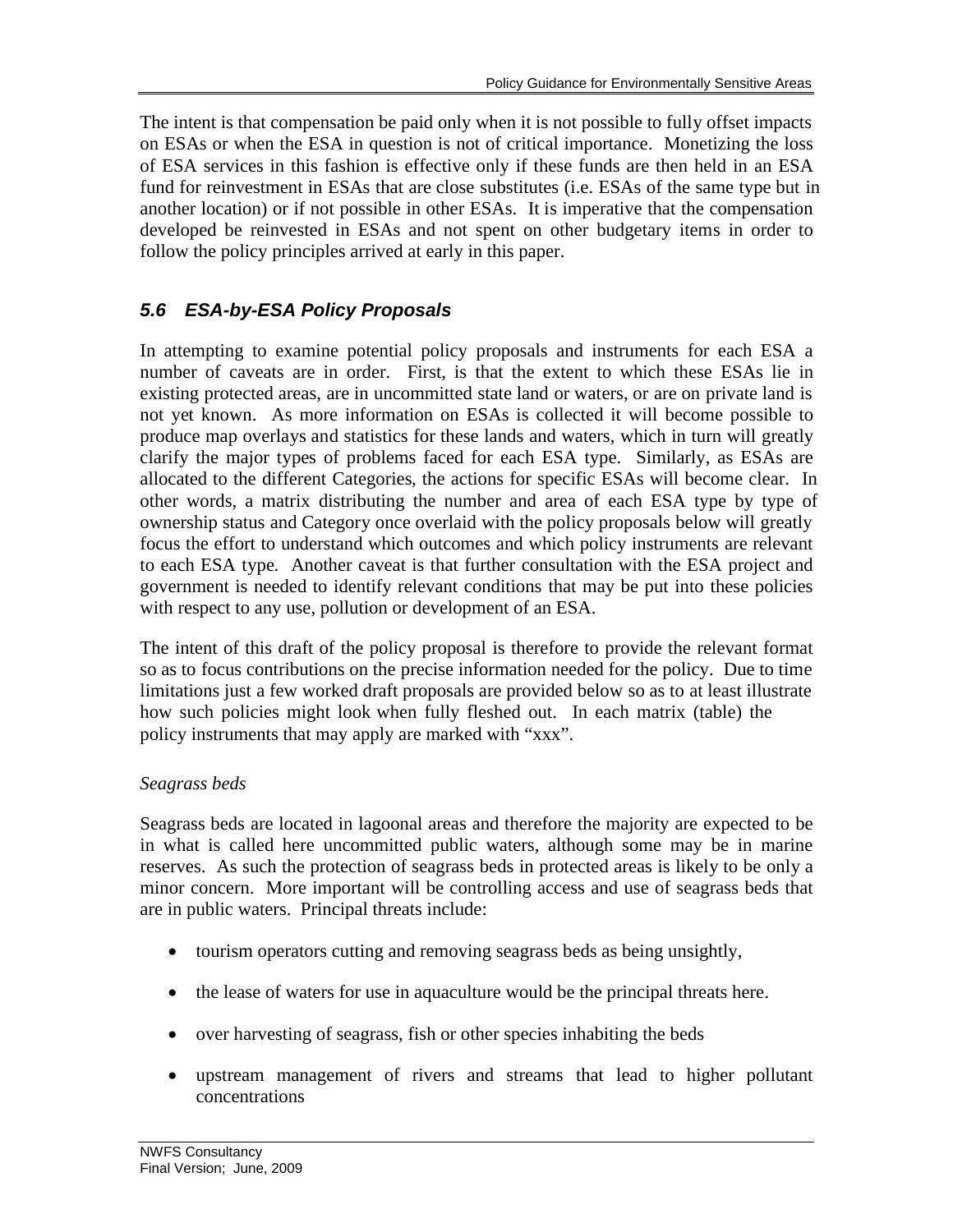• discharge of untreated wastewater into the lagoons

For seagrass beds that are degraded it is not clear what active restoration would consist of and it is assumed here that restoration would proceed from reversing the direct drivers of degradation, which would be cutting, removal and water pollution. Seagrass beds do not require active management either (as long as threats are abated). Therefore the primary long-term outcome needed is protection as follows:

- Category 1 and 2 Seagrass Beds are protected intact and, where needed, are left to return to health and resiliency
- Category 3 Seagrass Beds are protected, with an emphasis on conserving a viable number of Category 3 sites, and any loss is compensated.

Note that Category 1 and 2 are merged, as the concept of providing on-site mitigation is not relevant in the case of seagrass beds.

Quite a number of policy instruments may be applied in achieving these outcomes as shown in Table 6. Given the prevalence of seagrass beds in public waters, probably the most significant short- and medium-term outcome will be the ability to control access, development and use of seagrass beds. This could be achieved purely through command and control regulations. However, given the lack of monitoring and enforcement capability on the part of government co-management with local communities, tour operators or fishermen groups spurred by a subsidy or direct payment program might be the more effective approach.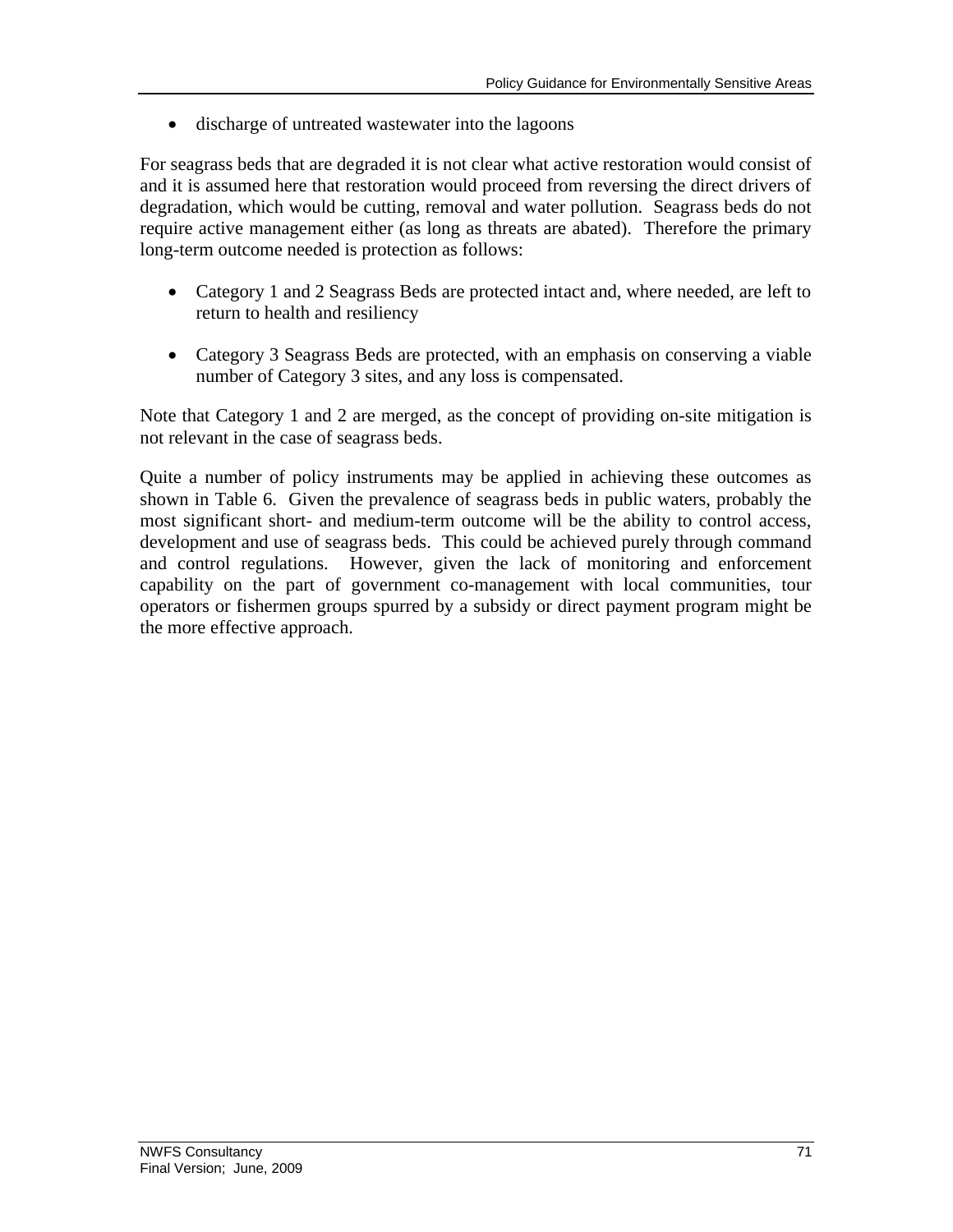|                                                              |                                                                   |                             |                       | <b>Short- and Medium-term Outcomes</b>                       |                                           |                                                          |
|--------------------------------------------------------------|-------------------------------------------------------------------|-----------------------------|-----------------------|--------------------------------------------------------------|-------------------------------------------|----------------------------------------------------------|
| <b>Policy Instruments and Financing</b><br><b>Mechansims</b> | Access,<br>development<br>and use<br>controlled in the<br>commons | PAs protected<br>or created | Restoration of<br>PAs | Protection and<br>restoration of<br>ESAs on private<br>lands | Subsidies for<br>production<br>eliminated | Marginal cost<br>pricing of<br>services and<br>resources |
| A. Regulatory                                                |                                                                   |                             |                       |                                                              |                                           |                                                          |
| <b>Centralized Management</b>                                |                                                                   |                             |                       |                                                              |                                           |                                                          |
| Public Ownership                                             |                                                                   | <b>XXX</b>                  |                       |                                                              |                                           |                                                          |
| <b>Public Investment</b>                                     |                                                                   |                             |                       |                                                              |                                           |                                                          |
| <b>Enhancing Public Assets</b>                               |                                                                   |                             |                       |                                                              |                                           |                                                          |
| <b>ICDPs</b>                                                 |                                                                   |                             |                       |                                                              |                                           |                                                          |
| Sensitization*                                               | <b>XXX</b>                                                        | <b>XXX</b>                  |                       |                                                              |                                           |                                                          |
| Micro-credit*                                                |                                                                   |                             |                       |                                                              |                                           |                                                          |
| Command and Control                                          | <b>XXX</b>                                                        | <b>XXX</b>                  |                       |                                                              |                                           |                                                          |
| Decentralized and Polycentric Partnerships                   |                                                                   |                             |                       |                                                              |                                           |                                                          |
| Co-Management                                                | <b>XXX</b>                                                        | <b>XXX</b>                  |                       |                                                              |                                           |                                                          |
| Common Property Management *                                 | <b>XXX</b>                                                        |                             |                       |                                                              |                                           |                                                          |
| <b>Public-Private Partnerships</b>                           |                                                                   | <b>XXX</b>                  |                       |                                                              |                                           |                                                          |
| Market-Based Instruments                                     |                                                                   |                             |                       |                                                              |                                           |                                                          |
| <b>Fiscal Instruments</b>                                    |                                                                   |                             |                       |                                                              |                                           |                                                          |
| <b>Taxes on Pollution</b>                                    |                                                                   |                             |                       |                                                              |                                           |                                                          |
| User Fee and Charges                                         |                                                                   |                             |                       |                                                              |                                           | <b>XXX</b>                                               |
| Subsidies and Payments                                       | <b>XXX</b>                                                        |                             |                       |                                                              | <b>XXX</b>                                |                                                          |
| <b>Regulated Markets</b>                                     |                                                                   |                             |                       |                                                              |                                           |                                                          |
| Privatization                                                |                                                                   | <b>XXX</b>                  |                       |                                                              |                                           |                                                          |
| Cap & Trade                                                  |                                                                   |                             |                       |                                                              |                                           |                                                          |
| Product Certification*                                       |                                                                   |                             |                       |                                                              |                                           |                                                          |
| B. Non-Regulatory                                            |                                                                   |                             |                       |                                                              |                                           |                                                          |
| Self-Regulation                                              | <b>XXX</b>                                                        |                             |                       |                                                              |                                           |                                                          |
| Market-Based Approaches                                      |                                                                   |                             |                       |                                                              |                                           |                                                          |
| <b>Voluntary Contractual Arrangments</b>                     |                                                                   |                             |                       |                                                              |                                           |                                                          |
| Private and Voluntary Sector Investment                      |                                                                   |                             |                       |                                                              |                                           |                                                          |

#### **Table 6. Seagrass Beds: Short-term Outcomes and Policy Instruments**

Notes: \* indicates mechanisms that could also be provided by regulatory program

Conditions on access, development and use may include:

- a buffer zone between any aquaculture use and the nearest seagrass bed
- full monetary compensation for any adverse impacts to Category 3 seagrass beds

### *Coral Reefs*

Coral reefs are located in lagoonal areas and therefore the majority are expected to be in what is called here uncommitted public waters, although some of the best quality Category 1 reefs might be expected to be located in the two marine reserves. As such the protection of coral reefs in protected areas may be a major concern. Still, controlling access and use of coral reefs that are in public waters will be important. Principal threats include:

- snorkelers and divers trampling coral reefs
- tour operators damaging corals with their anchors
- the lease of waters for use in aquaculture could be a threat if improperly designed
- over harvesting of coral, fish or other species inhabiting the reefs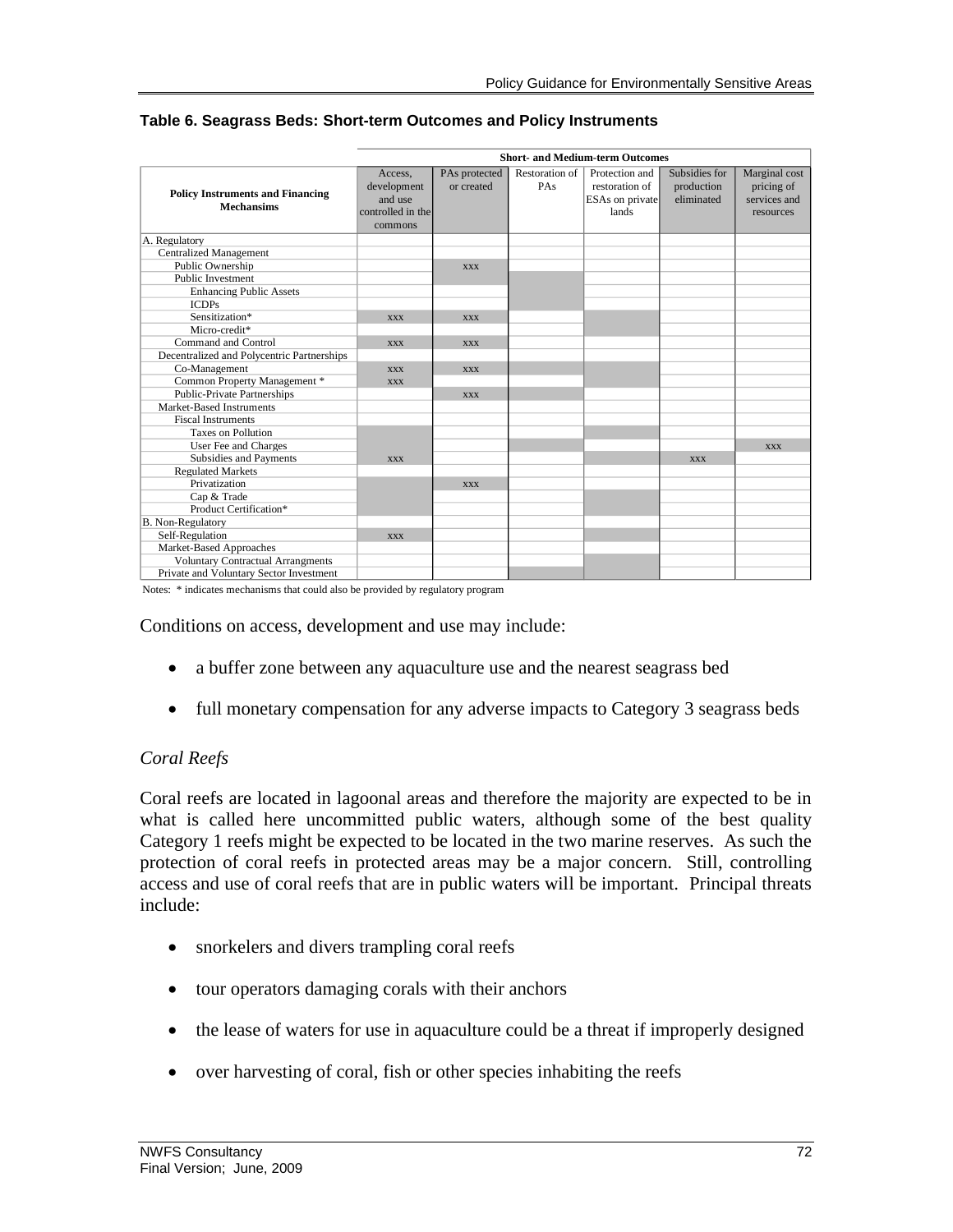- upstream management of rivers and streams that lead to higher pollutant concentrations and sediment delivery to lagoons
- changing water levels and temperature due to climate change

As with seagrass beds, for coral reefs that are degraded it is not clear what active restoration would consist of and it is assumed here that restoration would proceed from reversing the direct drivers of degradation, which would be trampling, anchor damage, removal and water pollution/levels. Coral reefs do not require active management either (as long as threats are abated). Therefore the primary long-term outcome needed is protection as follows:

- Category 1 and 2 Coral reefs are protected intact and, where needed, are left to return to health and resiliency
- Category 3 Coral reefs are protected, with an emphasis on conserving a viable number of Category 3 sites, and any loss is compensated.

Note that Category 1 and 2 are merged, as the concept of providing on-site mitigation is not relevant in the case of coral reefs.

Given the similarity in threats, outcomes and physical context, the same policy instruments applied in the case of seagrass beds may be applied in the case of coral as shown in Table 7. To the extent that any harvesting of corals is allowed from Category 3 reefs these would need to be paid for and, therefore, user fees could be an additional instrument. Also, given the value of corals as a tourism attraction co-management with tour operators or the community is much more likely to be the best option. In this case the arrangement would effectively be a case of common property management on the part of the operators or community. Given that operators (and local communities) derive their livelihood from the corals they may not require a direct payment to participate in such an arrangement. This would not be the case if new marine reserves were created. In such a case efforts to retrain fishermen as tour operators and some form of direct compensation for the loss of fishing may be necessary.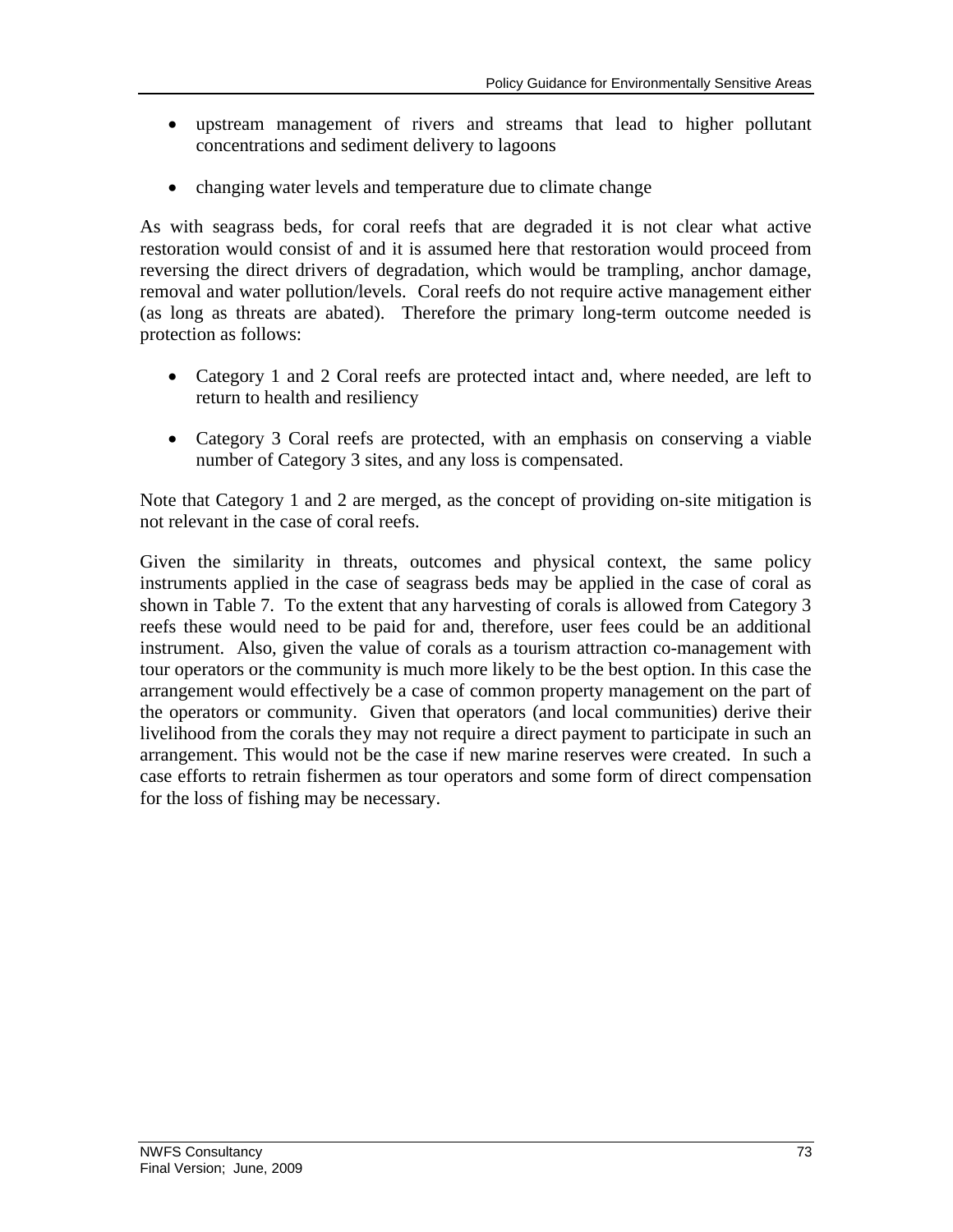|                                         |                   |               |                | <b>Short- and Medium-term Outcomes</b> |               |               |
|-----------------------------------------|-------------------|---------------|----------------|----------------------------------------|---------------|---------------|
| <b>Policy Instruments and Financing</b> | Access,           | PAs protected | Restoration of | Protection and                         | Subsidies for | Marginal cost |
| <b>Mechansims</b>                       | development       | or created    | PAs            | restoration of                         | production    | pricing of    |
|                                         | and use           |               |                | ESAs on private                        | eliminated    | services and  |
|                                         | controlled in the |               |                | lands                                  |               | resources     |
|                                         | commons           |               |                |                                        |               |               |
| A. Regulatory                           |                   |               |                |                                        |               |               |
| Command and Control                     | <b>XXX</b>        | <b>XXX</b>    |                |                                        |               |               |
| Sensitization                           | <b>XXX</b>        | <b>XXX</b>    |                |                                        |               |               |
| <b>Public Investment</b>                |                   |               |                |                                        |               |               |
| <b>Government Taxation</b>              |                   |               |                |                                        |               |               |
| <b>International Aid</b>                |                   |               |                |                                        |               |               |
| Debt for Nature Swaps                   |                   |               |                |                                        |               |               |
| <b>ICDPs</b>                            |                   |               |                |                                        |               |               |
| <b>Fiscal Instruments</b>               |                   |               |                |                                        |               |               |
| <b>Pollution Taxes</b>                  |                   |               |                |                                        |               |               |
| User Fees/Charges                       | <b>XXX</b>        |               |                |                                        |               | <b>XXX</b>    |
| Subsidies (PES Type 2)                  | <b>XXX</b>        |               |                |                                        | <b>XXX</b>    |               |
| Microcredit*                            |                   |               |                |                                        |               |               |
| Market Mechanisms                       |                   |               |                |                                        |               |               |
| Cap & Trade                             |                   |               |                |                                        |               |               |
| Product Certification*                  |                   |               |                |                                        |               |               |
| B. Non-Regulatory                       |                   |               |                |                                        |               |               |
| <b>Self Regulation</b>                  | <b>XXX</b>        |               |                |                                        |               |               |
| Coasian Bargain (PES Type I)            |                   |               |                |                                        |               |               |
| <b>Common Property Management</b>       | <b>XXX</b>        |               |                |                                        |               |               |
| Partnerships                            |                   |               |                |                                        |               |               |
| Co-management                           | <b>XXX</b>        | <b>XXX</b>    |                |                                        |               |               |
| Public/Private Partnerships             |                   | <b>XXX</b>    |                |                                        |               |               |
| Privatization                           |                   | <b>XXX</b>    |                |                                        |               |               |
| Private Investment                      |                   |               |                |                                        |               |               |
| <b>NGO Grant Funding</b>                |                   |               |                |                                        |               |               |
| <b>Biodiversity Enterprise Funds</b>    |                   |               |                |                                        |               |               |

#### **Table 7. Coral Reefs: Short-term Outcomes and Policy Instruments**

Notes: \* indicates mechanisms that could also be provided by regulatory program

Conditions on access, development and use may include:

- a buffer zone between any aquaculture use and the nearest coral reef
- full monetary compensation for any adverse impacts to Category 3 coral reefs, including user fees for any removal of coral

### *Mangroves*

Mangroves are located in lagoons but on the terrestrial edge and therefore the majority are expected to be in what is called here uncommitted public waters. Mangroves may be in marine reserves but most will be outside of these areas. Principal threats include:

• cutting and removal of mangroves due to tourism development or demand for wood

Unlike the other lagoonal resources, degraded mangroves can be actively restored through replanting. Therefore the primary long-term outcomes needed are protection and restoration as follows:

• Category 1 Mangroves are protected intact and, where needed, restored to health and resiliency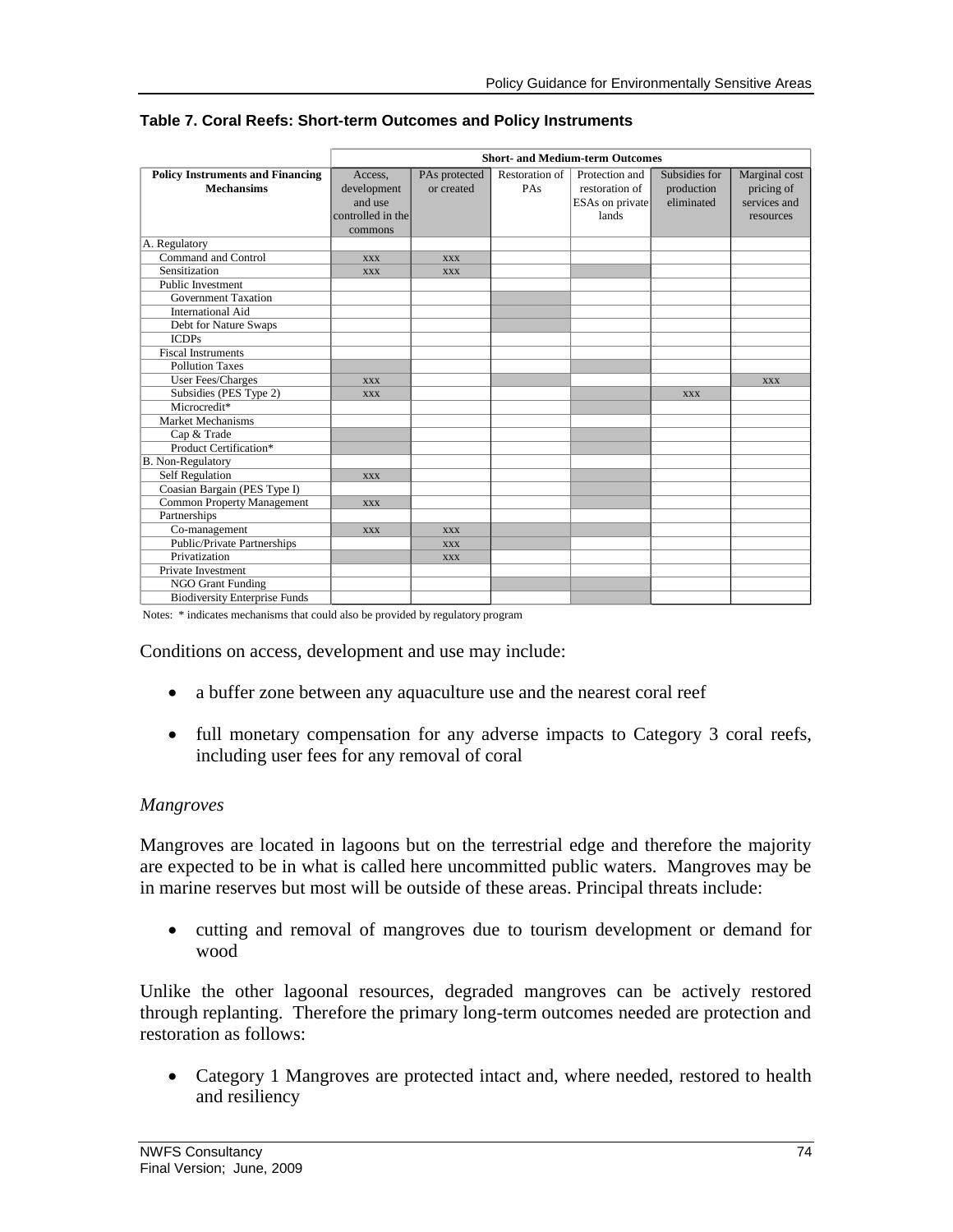- Category 2 Mangroves are protected in a viable and healthy state, with restoration considered on a case-by-case basis and any mitigation for adverse impacts on mangroves provided on-site
- Category 3 Mangroves are protected, with an emphasis on conserving a viable number of Category 3 sites, and any loss is compensated

The outcomes and policy instruments for mangroves are shown in Table 8. They are similar to those of coral reefs except that active restoration using government or donated funds becomes an additional outcome. To the extent that any harvesting of mangroves is allowed from Category 3 mangroves these would need to be paid for and, therefore, user fees could be an additional instrument. On the other hand, if wood extraction is considered a sustainable use than options for co-management and common property management with local communities arise (as in the case of coral reefs).

|                                            |                   |               |                | <b>Short- and Medium-term Outcomes</b> |               |               |
|--------------------------------------------|-------------------|---------------|----------------|----------------------------------------|---------------|---------------|
|                                            | Access.           | PAs protected | Restoration of | Protection and                         | Subsidies for | Marginal cost |
|                                            | development       | or created    | PAs            | restoration of                         | production    | pricing of    |
| <b>Policy Instruments and Financing</b>    | and use           |               |                | ESAs on private                        | eliminated    | services and  |
| <b>Mechansims</b>                          | controlled in the |               |                | lands                                  |               | resources     |
|                                            | commons           |               |                |                                        |               |               |
| A. Regulatory                              |                   |               |                |                                        |               |               |
| <b>Centralized Management</b>              |                   |               |                |                                        |               |               |
| Public Ownership                           |                   |               |                |                                        |               |               |
| <b>Public Investment</b>                   |                   |               | <b>XXX</b>     |                                        |               |               |
| <b>Enhancing Public Assets</b>             |                   |               |                |                                        |               |               |
| <b>ICDPs</b>                               |                   |               |                |                                        |               |               |
| Sensitization*                             | <b>XXX</b>        | <b>XXX</b>    |                |                                        |               |               |
| Micro-credit*                              |                   |               |                |                                        |               |               |
| Command and Control                        | <b>XXX</b>        | <b>XXX</b>    |                |                                        |               |               |
| Decentralized and Polycentric Partnerships |                   |               |                |                                        |               |               |
| Co-Management                              | <b>XXX</b>        | <b>XXX</b>    | <b>XXX</b>     |                                        |               |               |
| Common Property Management *               | <b>XXX</b>        |               |                |                                        |               |               |
| <b>Public-Private Partnerships</b>         |                   | <b>XXX</b>    | <b>XXX</b>     |                                        |               |               |
| Market-Based Instruments                   |                   |               |                |                                        |               |               |
| <b>Fiscal Instruments</b>                  |                   |               |                |                                        |               |               |
| <b>Taxes on Pollution</b>                  |                   |               |                |                                        |               |               |
| User Fee and Charges                       | <b>XXX</b>        |               |                |                                        |               |               |
| Subsidies and Payments                     | <b>XXX</b>        |               |                |                                        |               |               |
| <b>Regulated Markets</b>                   |                   |               |                |                                        |               |               |
| Privatization                              |                   | <b>XXX</b>    |                |                                        |               |               |
| Cap & Trade                                |                   |               |                |                                        |               |               |
| Product Certification*                     |                   |               |                |                                        |               |               |
| B. Non-Regulatory                          |                   |               |                |                                        |               |               |
| Self-Regulation                            |                   |               |                |                                        |               |               |
| Market-Based Approaches                    |                   |               |                |                                        |               |               |
| <b>Voluntary Contractual Arrangments</b>   |                   |               |                |                                        |               |               |
| Private and Voluntary Sector Investment    |                   |               | <b>XXXX</b>    |                                        |               |               |

#### **Table 8. Mangroves: Short-term Outcomes and Policy Instruments**

Notes: \* indicates mechanisms that could also be provided by regulatory program

Conditions on access, development and use may include:

- a buffer zone between any aquaculture use and the nearest mangrove
- full monetary compensation for any adverse impacts to Category 3 mangroves, including user fees for any removal of mangroves for poles, wood or firewood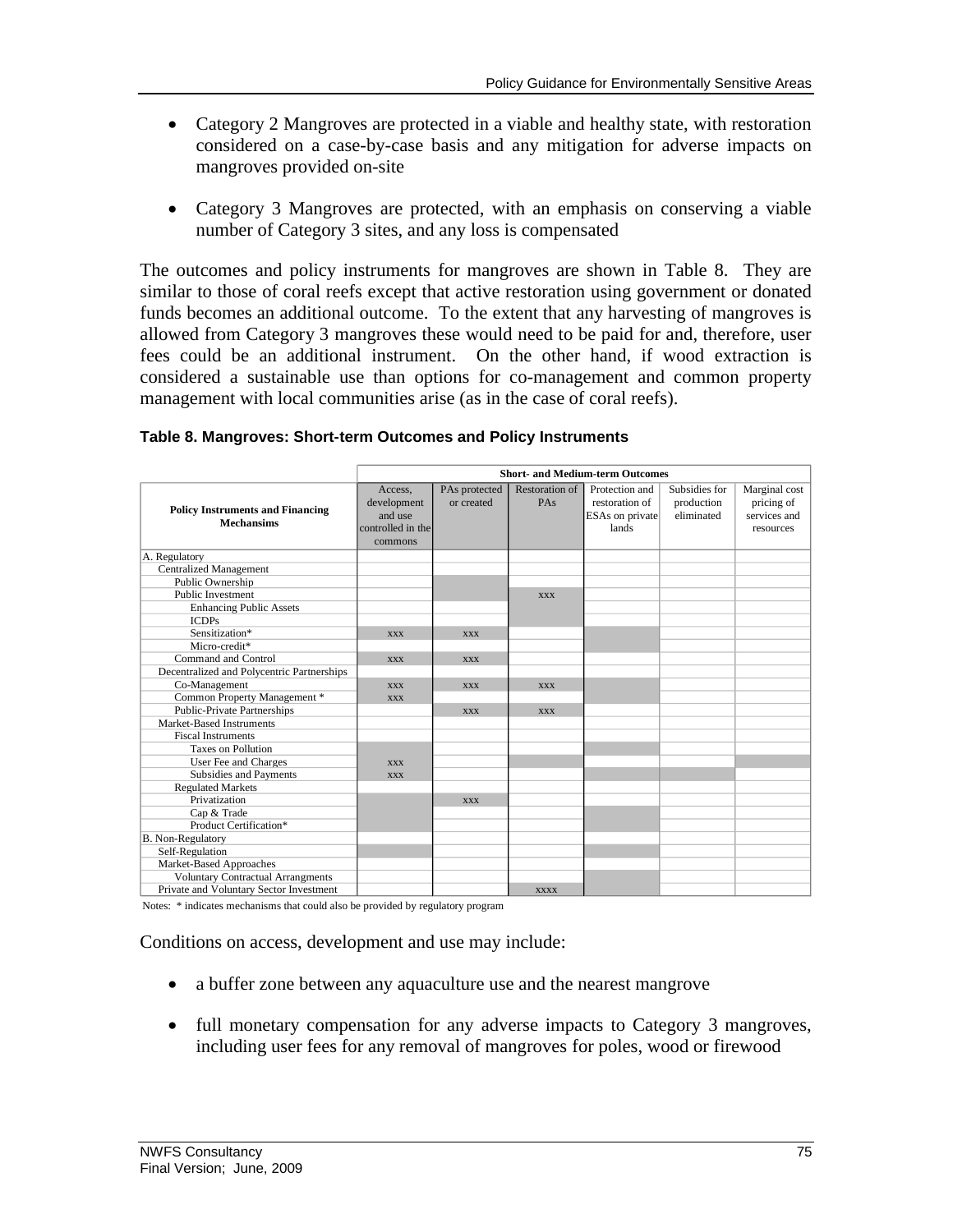## *Mudflats*

Mudflats are located in lagoons where rivers and streams discharge into the lagoon. The vast majority are expected to be in what is called here uncommitted public waters. A small number of mudflats may be in marine reserves (such as Blue Bay) but most will be outside of these areas. Principal threats include:

- water pollution from upstream discharge of pollutants in rivers and streams
- water pollution due to wastewater discharged by coastal developments
- change in water levels due to stream and river inflows and/or climate change

Unlike mangroves, it is not clear how degraded mudflats can be actively restored. Therefore the primary long-term outcome needed is protection:

- Category 1 and 2 Mudflats are protected intact and, where needed, are left to return to health and resiliency
- Category 3 Mudflats are protected, with an emphasis on conserving a viable number of Category 3 sites, and any loss is compensated.

Note that Category 1 and 2 are merged, as the concept of providing on-site mitigation is not relevant in the case of mudflats.

As compared with prior ESAs covered, only a few policy instruments apply, as shown in Table 9. This is in part because mudflats are largely expected to be uncommitted public waters and due to the expectation that mudflats have limited if any direct uses. There are therefore few beneficiaries and local communities and government are the best suited to manage these areas. In the case of communities some positive incentive may be necessary to ensure participation and compliance with management responsibilities.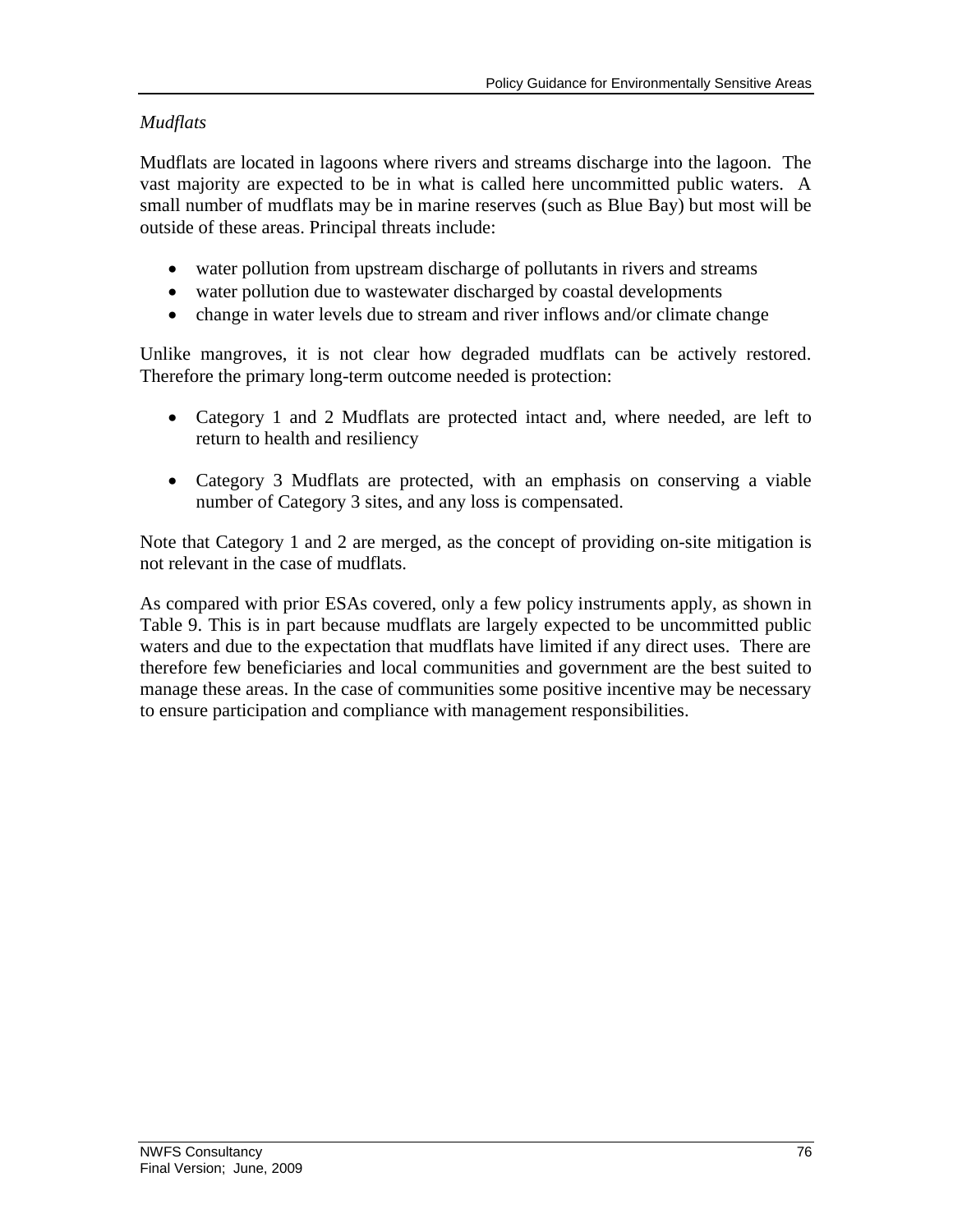|                                                              |                                                                   |                             |                       | <b>Short- and Medium-term Outcomes</b>                       |                                           |                                                          |
|--------------------------------------------------------------|-------------------------------------------------------------------|-----------------------------|-----------------------|--------------------------------------------------------------|-------------------------------------------|----------------------------------------------------------|
| <b>Policy Instruments and Financing</b><br><b>Mechansims</b> | Access.<br>development<br>and use<br>controlled in the<br>commons | PAs protected<br>or created | Restoration of<br>PAs | Protection and<br>restoration of<br>ESAs on private<br>lands | Subsidies for<br>production<br>eliminated | Marginal cost<br>pricing of<br>services and<br>resources |
| A. Regulatory                                                |                                                                   |                             |                       |                                                              |                                           |                                                          |
| <b>Centralized Management</b>                                |                                                                   |                             |                       |                                                              |                                           |                                                          |
| Public Ownership                                             |                                                                   |                             |                       |                                                              |                                           |                                                          |
| <b>Public Investment</b>                                     |                                                                   |                             |                       |                                                              |                                           |                                                          |
| <b>Enhancing Public Assets</b>                               |                                                                   |                             |                       |                                                              |                                           |                                                          |
| <b>ICDPs</b>                                                 |                                                                   |                             |                       |                                                              |                                           |                                                          |
| Sensitization*                                               | <b>XXX</b>                                                        | <b>XXX</b>                  |                       |                                                              |                                           |                                                          |
| Micro-credit*                                                |                                                                   |                             |                       |                                                              |                                           |                                                          |
| Command and Control                                          | <b>XXX</b>                                                        | <b>XXX</b>                  |                       |                                                              |                                           |                                                          |
| Decentralized and Polycentric Partnerships                   |                                                                   |                             |                       |                                                              |                                           |                                                          |
| Co-Management                                                | <b>XXX</b>                                                        | <b>XXX</b>                  |                       |                                                              |                                           |                                                          |
| Common Property Management *                                 |                                                                   |                             |                       |                                                              |                                           |                                                          |
| <b>Public-Private Partnerships</b>                           |                                                                   |                             |                       |                                                              |                                           |                                                          |
| Market-Based Instruments                                     |                                                                   |                             |                       |                                                              |                                           |                                                          |
| <b>Fiscal Instruments</b>                                    |                                                                   |                             |                       |                                                              |                                           |                                                          |
| <b>Taxes on Pollution</b>                                    |                                                                   |                             |                       |                                                              |                                           |                                                          |
| User Fee and Charges                                         |                                                                   |                             |                       |                                                              |                                           | <b>XXX</b>                                               |
| Subsidies and Payments                                       | <b>XXX</b>                                                        |                             |                       |                                                              | <b>XXX</b>                                |                                                          |
| <b>Regulated Markets</b>                                     |                                                                   |                             |                       |                                                              |                                           |                                                          |
| Privatization                                                |                                                                   |                             |                       |                                                              |                                           |                                                          |
| Cap & Trade                                                  |                                                                   |                             |                       |                                                              |                                           |                                                          |
| Product Certification*                                       |                                                                   |                             |                       |                                                              |                                           |                                                          |
| B. Non-Regulatory                                            |                                                                   |                             |                       |                                                              |                                           |                                                          |
| Self-Regulation                                              |                                                                   |                             |                       |                                                              |                                           |                                                          |
| Market-Based Approaches                                      |                                                                   |                             |                       |                                                              |                                           |                                                          |
| <b>Voluntary Contractual Arrangments</b>                     |                                                                   |                             |                       |                                                              |                                           |                                                          |
| Private and Voluntary Sector Investment                      |                                                                   |                             |                       |                                                              |                                           |                                                          |

#### **Table 9. Mudflats: Short-term Outcomes and Policy Instruments**

Notes: \* indicates mechanisms that could also be provided by regulatory program

Conditions on access, development and use may include:

- a buffer zone between any development and the nearest mudflat
- full monetary compensation for any adverse impacts to Category 3 mudflats

### *Offshore Islets*

Offshore islets are located in lagoons or outside the reefs. As terrestrial territory these islets are expected to be state lands, although in some cases they may be leased out for agricultural or tourism uses. In a few cases the islets have been gazetted as national parks. Principal threats include:

- invasion by squatters due to government failure to enforce protected area or state land status
- development leading to habitat and biodiversity loss due to tourism development on state lands
- rubbish dumping due to lack of government monitoring and enforcement
- deforestation due to lack of government monitoring and enforcement
- farming on private or leased state lands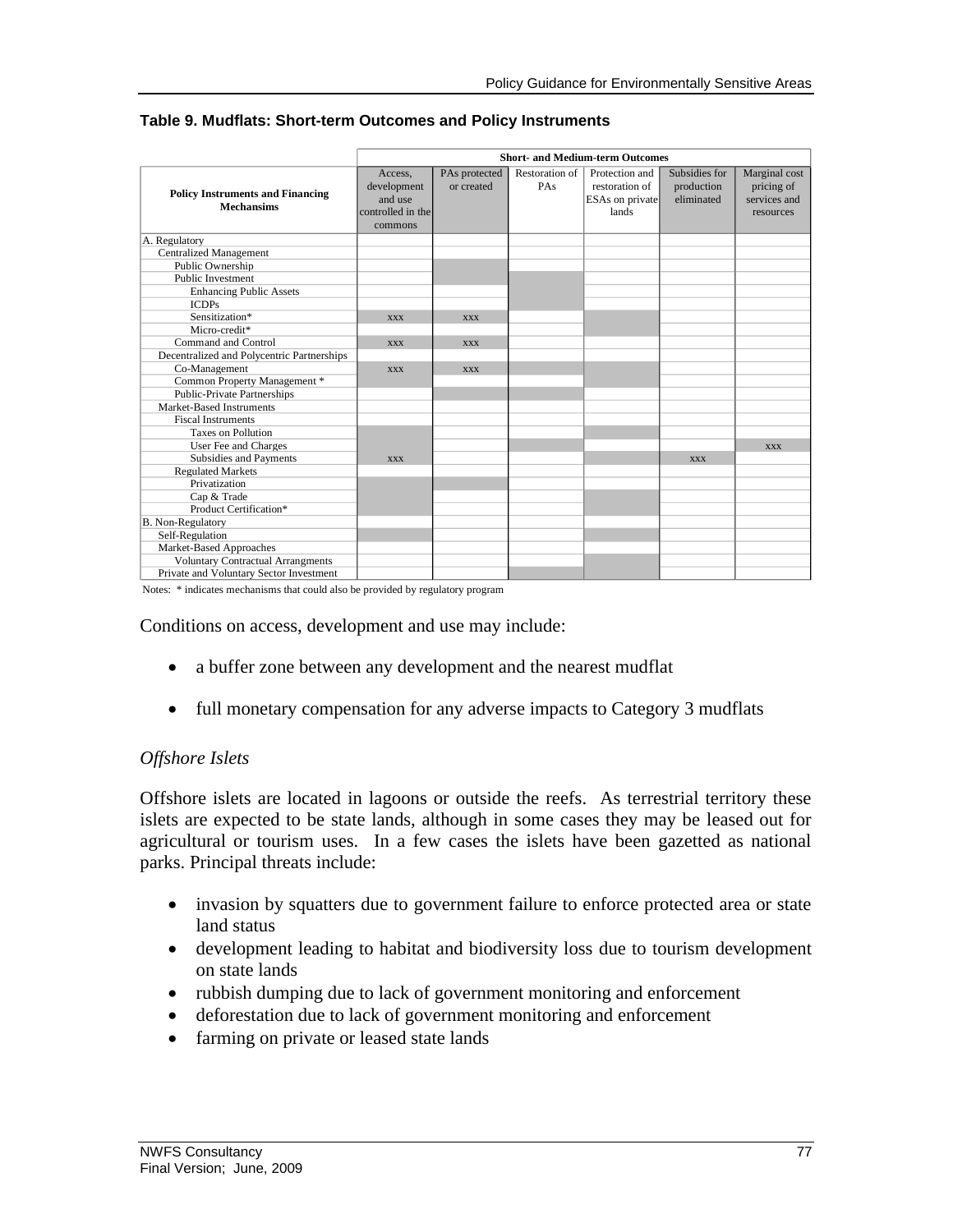Unlike the other lagoonal resources, degraded offshore islets can be actively restored through habitat restoration (mangroves, grasslands, forests). Therefore the primary longterm outcomes needed are protection and restoration as follows:

- Category 1 Offshore islets are protected intact and, where needed, restored to health and resiliency
- Category 2 Offshore islets are protected in a viable and healthy state, with restoration considered on a case-by-case basis and any mitigation for adverse impacts on offshore islets provided on-site
- Category 3 Offshore islets are protected, with an emphasis on conserving a viable number of Category 3 sites, and any loss is compensated

Pending the coverage overlays of ownership types with islets it is suspected that there are few Category 3 islets. Still a number of islets have already been subjected to hotel or tourism development and, thus, are unlikely to be classed as Category 1 and 2 islets. Management of these islets will likely require voluntary participation or positive incentives for the tourism operators.

Suggested policy instruments are shown in Table 10. Islets provide a particular challenge in terms of protection and management due to their remote location or as state lands. For remote islets that are uncommitted state land or national park some form of comanagement may be ideal, but difficult to achieve due to the distance – positive incentives will no doubt be necessary. For any future hoteliers or farmers that will lease islet lands no compensation would be needed for compliance with conditions placed on usage. For those already engaged in business activities that would be required to constrain or reduce their usage, and hence their revenues, some form of compensation or ongoing payment would be useful. Also, note that investment in restoration of islet protected areas should be entertained. This will likely require an allocation of government funds or voluntary NGO funds.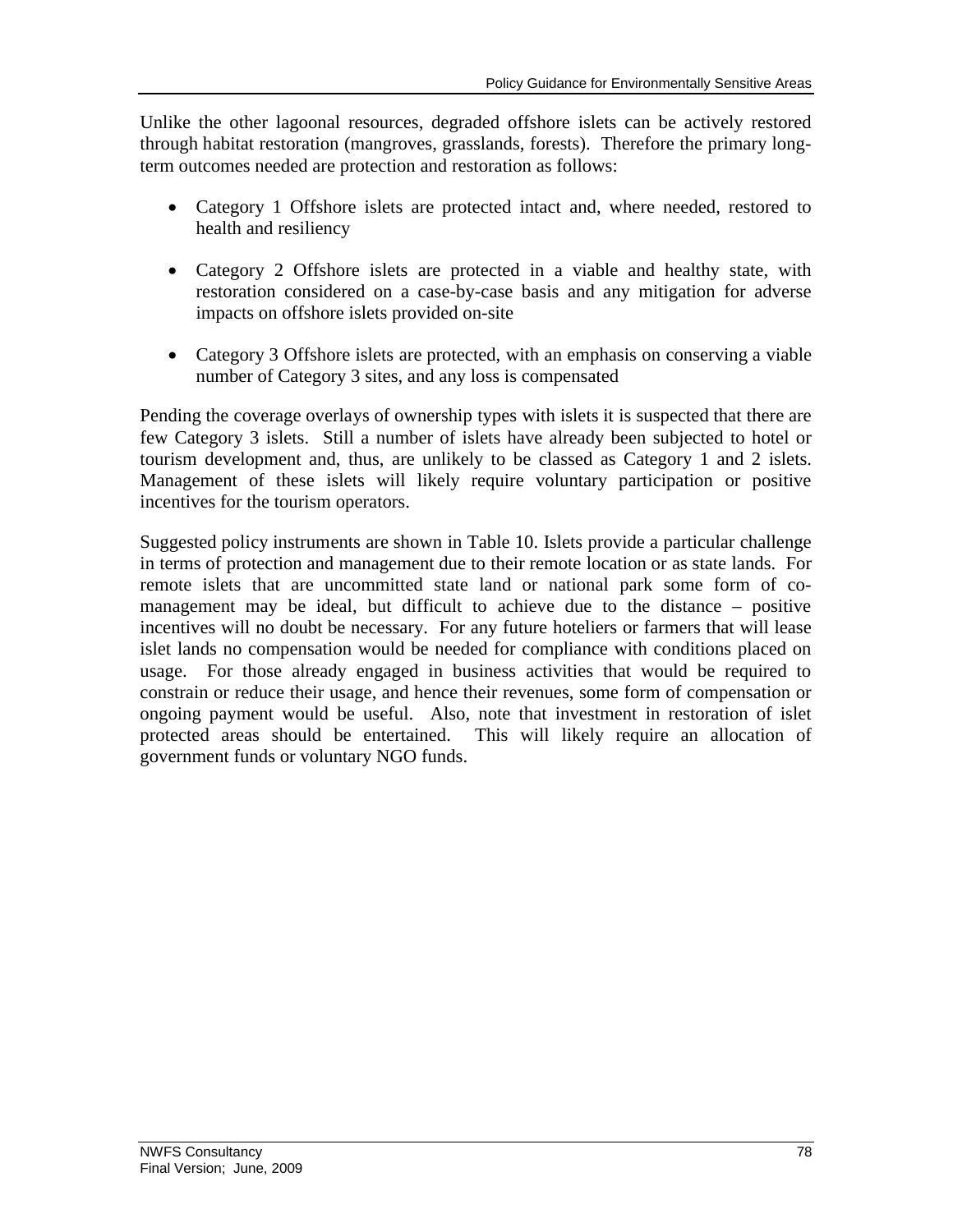|                                                              |                                                                   |                             |                              | <b>Short- and Medium-term Outcomes</b>                      |                                           |                                                          |
|--------------------------------------------------------------|-------------------------------------------------------------------|-----------------------------|------------------------------|-------------------------------------------------------------|-------------------------------------------|----------------------------------------------------------|
| <b>Policy Instruments and Financing</b><br><b>Mechansims</b> | Access.<br>development<br>and use<br>controlled in the<br>commons | PAs protected<br>or created | <b>Restoration of</b><br>PAs | Protection and<br>restoration of<br>ESAs on leased<br>lands | Subsidies for<br>production<br>eliminated | Marginal cost<br>pricing of<br>services and<br>resources |
| A. Regulatory                                                |                                                                   |                             |                              |                                                             |                                           |                                                          |
| <b>Centralized Management</b>                                |                                                                   |                             |                              |                                                             |                                           |                                                          |
| Public Ownership                                             |                                                                   |                             |                              |                                                             |                                           |                                                          |
| <b>Public Investment</b>                                     |                                                                   |                             | <b>XXX</b>                   |                                                             |                                           |                                                          |
| <b>Enhancing Public Assets</b>                               |                                                                   |                             |                              |                                                             |                                           |                                                          |
| <b>ICDPs</b>                                                 |                                                                   |                             |                              |                                                             |                                           |                                                          |
| Sensitization*                                               | <b>XXX</b>                                                        | <b>XXX</b>                  |                              |                                                             |                                           |                                                          |
| Micro-credit*                                                |                                                                   |                             |                              |                                                             |                                           |                                                          |
| Command and Control                                          | <b>XXX</b>                                                        | <b>XXX</b>                  |                              |                                                             |                                           |                                                          |
| Decentralized and Polycentric Partnerships                   |                                                                   |                             |                              |                                                             |                                           |                                                          |
| Co-Management                                                | <b>XXX</b>                                                        | <b>XXX</b>                  | <b>XXX</b>                   | <b>XXX</b>                                                  |                                           |                                                          |
| Common Property Management *                                 |                                                                   |                             |                              |                                                             |                                           |                                                          |
| <b>Public-Private Partnerships</b>                           |                                                                   | <b>XXX</b>                  | <b>XXX</b>                   |                                                             |                                           |                                                          |
| Market-Based Instruments                                     |                                                                   |                             |                              |                                                             |                                           |                                                          |
| <b>Fiscal Instruments</b>                                    |                                                                   |                             |                              |                                                             |                                           |                                                          |
| <b>Taxes on Pollution</b>                                    |                                                                   |                             |                              |                                                             |                                           |                                                          |
| User Fee and Charges                                         | <b>XXX</b>                                                        |                             | <b>XXX</b>                   |                                                             |                                           |                                                          |
| Subsidies and Payments                                       | <b>XXX</b>                                                        |                             |                              |                                                             |                                           |                                                          |
| <b>Regulated Markets</b>                                     |                                                                   |                             |                              |                                                             |                                           |                                                          |
| Privatization                                                |                                                                   | <b>XXX</b>                  |                              |                                                             |                                           |                                                          |
| Cap & Trade                                                  |                                                                   |                             |                              |                                                             |                                           |                                                          |
| Product Certification*                                       |                                                                   |                             |                              |                                                             |                                           |                                                          |
| <b>B.</b> Non-Regulatory                                     |                                                                   |                             |                              |                                                             |                                           |                                                          |
| Self-Regulation                                              |                                                                   |                             |                              | <b>XXX</b>                                                  |                                           |                                                          |
| Market-Based Approaches                                      |                                                                   |                             |                              |                                                             |                                           |                                                          |
| <b>Voluntary Contractual Arrangments</b>                     |                                                                   |                             |                              |                                                             |                                           |                                                          |
| Private and Voluntary Sector Investment                      |                                                                   |                             | <b>XXX</b>                   |                                                             |                                           |                                                          |

#### **Table 10. Offshore islets: Short-term Outcomes and Policy Instruments**

Notes: \* indicates mechanisms that could also be provided by regulatory program

Conditions on access, development and use may include:

- limited densities on any tourism developments in Category 2 or 3 offshore islets
- full monetary compensation for any adverse impacts to Category 3 offshore islets

### *Freshwater Marshlands (Coastal and Upland)*

There are a few freshwater marshlands, or wetlands, located in the uplands with the majority in the coastal areas. As the outcomes and instruments do not vary much between types they are considered together here. Marshlands are likely to occur both on private and state land. As there are no protected areas in the inland coastal areas it is assumed that these marshlands are unlikely to be situated in existing protected areas. Nevertheless, the National Ramsar Committee is actively engaged in promulgating legal and other protections for these areas. Principal threats include:

- backfilling by property owners in advance of development
- rubbish dumping due to government failure to enforce state land status
- upstream management of rivers and streams that lead to higher pollutant concentrations and sediment delivery to lagoons
- damming and conversion for water storage to augment CWA water supply (uplands)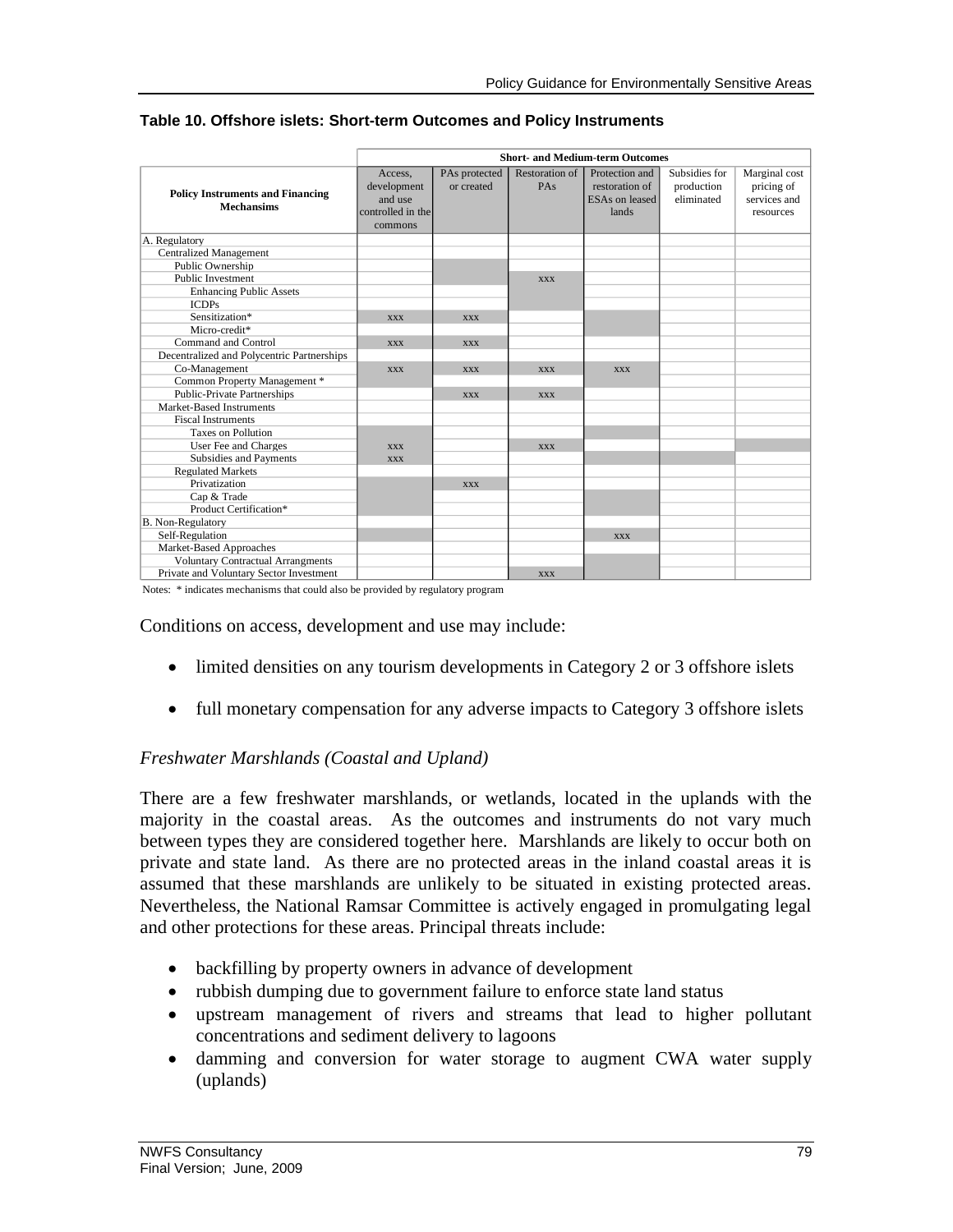• invasion by alien species due to government or private property owner failure to manage marshlands

Degraded marshlands can be actively restored through habitat restoration. It is also possible to create new wetlands, although there is a high rate of failure due to the need to ensure the correct hydrological regime and inflow. The primary long-term outcomes needed are protection and restoration as follows:

- Category 1 Marshlands are protected intact and, where needed, restored to health and resiliency
- Category 2 Marshlands are protected in a viable and healthy state, with restoration considered on a case-by-case basis and any mitigation for adverse impacts on marshlands provided on-site
- Category 3 Marshlands are protected, with an emphasis on conserving a viable number of Category 3 sites, and any loss is compensated

Suggested policy instruments are shown in Table 11. Marshlands provide a particular challenge in terms of protection and management due to their location in and around coastal settlements and their perceived negative attributes (odor and insect breeding grounds). For marshlands that are on state land the principal solution may be to have local communities adopt the marshland and monitor and manage it (including for its scientific and educational value) in return for a direct payment. An alternative would be to create a Wetland Reserve or other protected area designation. If this helps provide financial resources for ESA protection that may be useful. However, the size of most marshlands in Mauritius is quite small and they are spread across the landscape. The practical problem is how to ensure their protection, not providing them a paper designation.

Effective command and control regulations against backfilling and development are critical (as described more in the companion Legislative Report). It is proposed here to marry the regulatory and incentive approach in the case of private lands. A landowner seeking to develop a wetland area of Category 1 status should be refused. Failure to comply needs to result in significant penalties – enough to serve not only as a disincentive but a deterrent in the first place. In addition, upon identification of a site as a marshland, the local authorities and the MoE need to act in a proactive fashion to enroll the landowner in the direct payments program.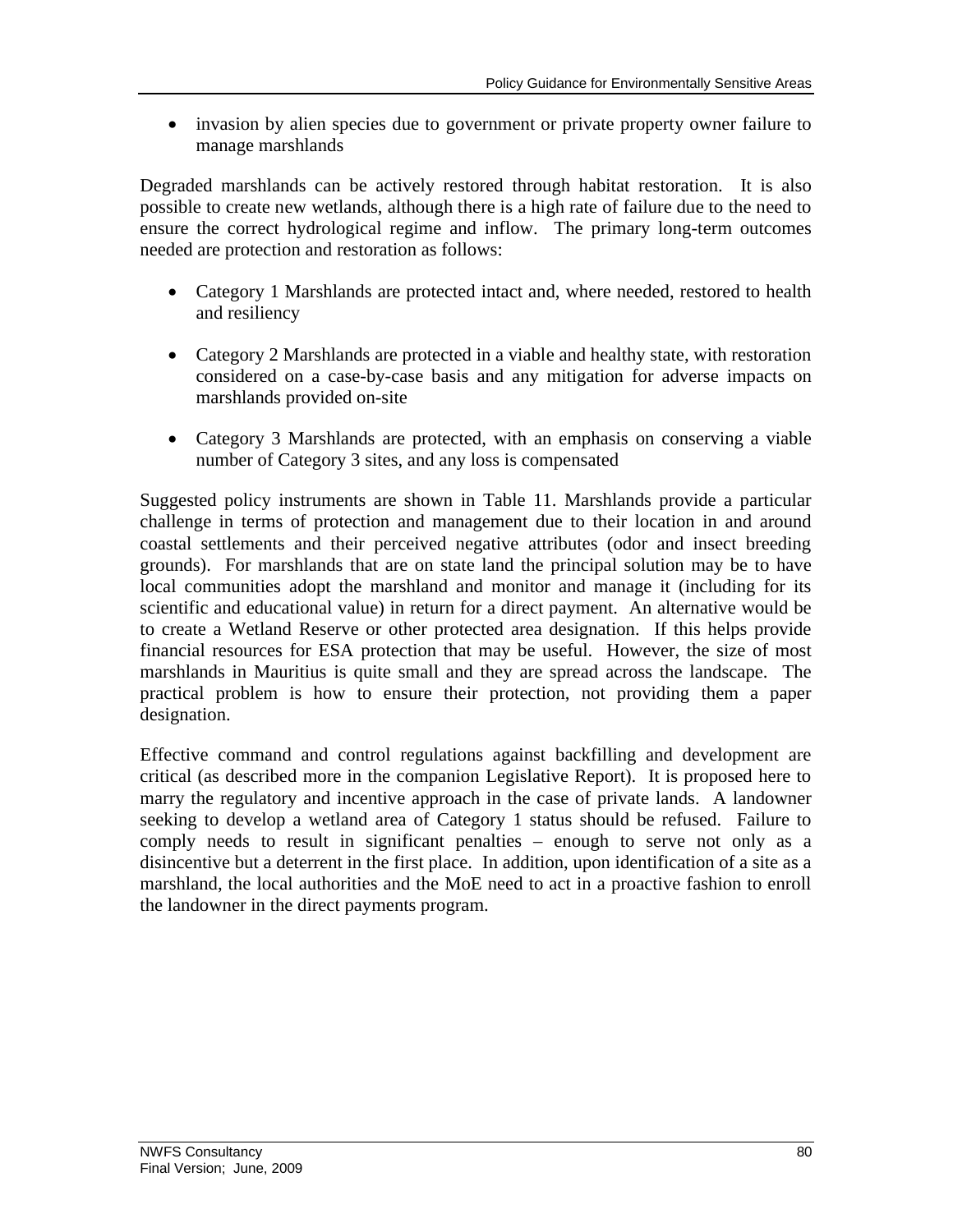|                                                              |                        |                             |                       | <b>Short- and Medium-term Outcomes</b> |                             |                             |
|--------------------------------------------------------------|------------------------|-----------------------------|-----------------------|----------------------------------------|-----------------------------|-----------------------------|
|                                                              | Access.<br>development | PAs protected<br>or created | Restoration of<br>PAs | Protection and<br>restoration of       | Subsidies for<br>production | Marginal cost<br>pricing of |
| <b>Policy Instruments and Financing</b><br><b>Mechansims</b> | and use                |                             |                       | <b>ESAs</b> on private                 | eliminated                  | services and                |
|                                                              | controlled in the      |                             |                       | lands                                  |                             | resources                   |
|                                                              | commons                |                             |                       |                                        |                             |                             |
| A. Regulatory                                                |                        |                             |                       |                                        |                             |                             |
| <b>Centralized Management</b>                                |                        |                             |                       |                                        |                             |                             |
| Public Ownership                                             |                        |                             |                       |                                        |                             |                             |
| <b>Public Investment</b>                                     |                        |                             | <b>XXX</b>            |                                        |                             |                             |
| <b>Enhancing Public Assets</b>                               |                        |                             |                       |                                        |                             |                             |
| <b>ICDPs</b>                                                 |                        |                             |                       |                                        |                             |                             |
| Sensitization*                                               | <b>XXX</b>             | <b>XXX</b>                  |                       | <b>XXX</b>                             |                             |                             |
| Micro-credit*                                                |                        |                             |                       | <b>XXX</b>                             |                             |                             |
| Command and Control                                          | <b>XXX</b>             | <b>XXX</b>                  |                       |                                        |                             |                             |
| Decentralized and Polycentric Partnerships                   |                        |                             |                       |                                        |                             |                             |
| Co-Management                                                | <b>XXX</b>             | <b>XXX</b>                  | <b>XXX</b>            |                                        |                             |                             |
| Common Property Management *                                 |                        |                             |                       |                                        |                             |                             |
| <b>Public-Private Partnerships</b>                           |                        | <b>XXX</b>                  | <b>XXX</b>            |                                        |                             |                             |
| Market-Based Instruments                                     |                        |                             |                       |                                        |                             |                             |
| <b>Fiscal Instruments</b>                                    |                        |                             |                       |                                        |                             |                             |
| <b>Taxes on Pollution</b>                                    |                        |                             |                       |                                        |                             |                             |
| User Fee and Charges                                         |                        |                             | <b>XXX</b>            |                                        |                             |                             |
| Subsidies and Payments                                       | <b>XXX</b>             |                             |                       | <b>XXX</b>                             |                             |                             |
| <b>Regulated Markets</b>                                     |                        |                             |                       |                                        |                             |                             |
| Privatization                                                |                        | <b>XXX</b>                  |                       |                                        |                             |                             |
| Cap & Trade                                                  |                        |                             |                       |                                        |                             |                             |
| Product Certification*                                       |                        |                             |                       |                                        |                             |                             |
| B. Non-Regulatory                                            |                        |                             |                       |                                        |                             |                             |
| Self-Regulation                                              |                        |                             |                       | <b>XXX</b>                             |                             |                             |
| Market-Based Approaches                                      |                        |                             |                       |                                        |                             |                             |
| <b>Voluntary Contractual Arrangments</b>                     |                        |                             |                       | <b>XXX</b>                             |                             |                             |
| Private and Voluntary Sector Investment                      |                        |                             | <b>XXX</b>            |                                        |                             |                             |

#### **Table 11. Marshlands: Short-term Outcomes and Policy Instruments**

Notes: \* indicates mechanisms that could also be provided by regulatory program

Conditions on access, development and use may include:

- a buffer zone between any development and the nearest marshland
- clear guidelines on on-site restoration or replacement that may serve as mitigation for adverse impacts to a portion of a marshland
- full monetary compensation for any net adverse impacts to Category 3 marshlands

### *Forests With Native Content*

Forests with native content are largely located in the uplands, on private and state lands. In many cases these forests are already in protected areas, including Nature Reserves, River Reserves or National Parks. However, protected status does not imply native content, as River Reserves are largely made up of exotic species. Reportedly, some of the better forest areas – Category 3 Forests – are located on private lands. In addition, there is likely to be substantial overlap between steep slope ESAs and forest ESAs.

Principal threats include:

 invasive species due to lack of active management by Forest Service or private owners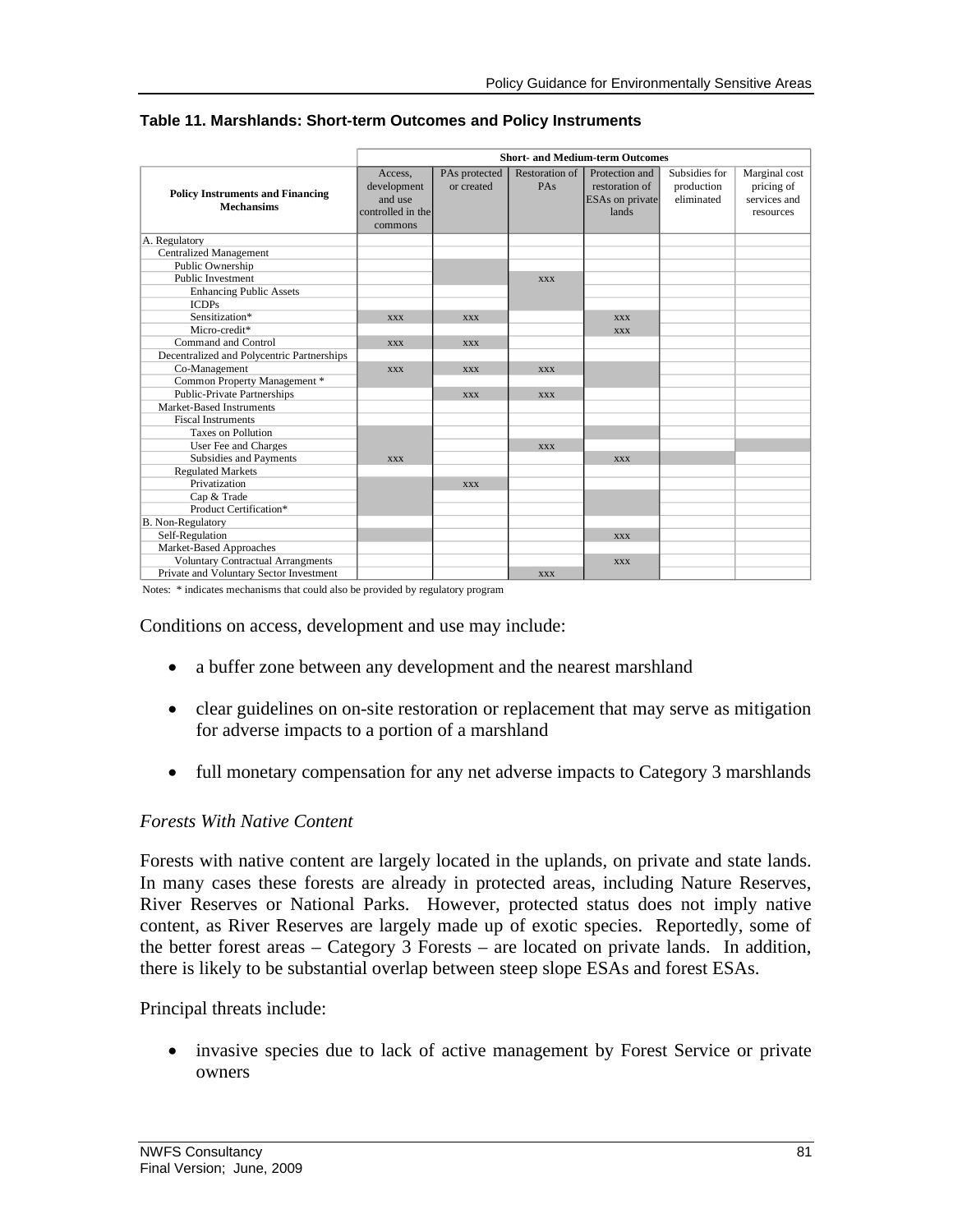- deforestation due to government lack of monitoring and enforcement on state lands or as a result of leasing of state land for deer ranching.
- change in land use due to agricultural, tourism and industrial development and lack of effective protections for forest lands in the development and EIA process

Forests can be actively restored through reforestation and intensive eradication of alien invasive species (as per the Ferney Valley example cited earlier). The primary long-term outcomes needed are protection and restoration as follows:

- Category 1 Forests are protected intact and, where needed, restored to health and resiliency
- Category 2 Forests are protected in a viable and healthy state, with restoration considered on a case-by-case basis and any mitigation for adverse impacts provided on-site
- Category 3 Forests are protected, with an emphasis on conserving a viable number of Category 3 sites, and any loss is compensated

Suggested policy instruments are shown in Table 12. As indicated above if much of the higher quality forests are on private land it will be important to offer positive incentives – including direct payments or certification schemes to support restoration and protection efforts. Much of the forest area is likely to be on uncommitted state lands, but it may be of marginal biodiversity value. Given the expense of forest restoration, for these forests, the protection of forest cover may be sufficient to yield downslope watershed protection benefits. In such cases, there is the possibility of a Coasian bargain where downstream beneficiaries contribute directly to upstream management. This is particularly likely in watersheds where small community water systems or the CWA have off takes. Alternatively co-management or common property management regimes may be worth promoting depending on the exact nature of benefits derived by local communities.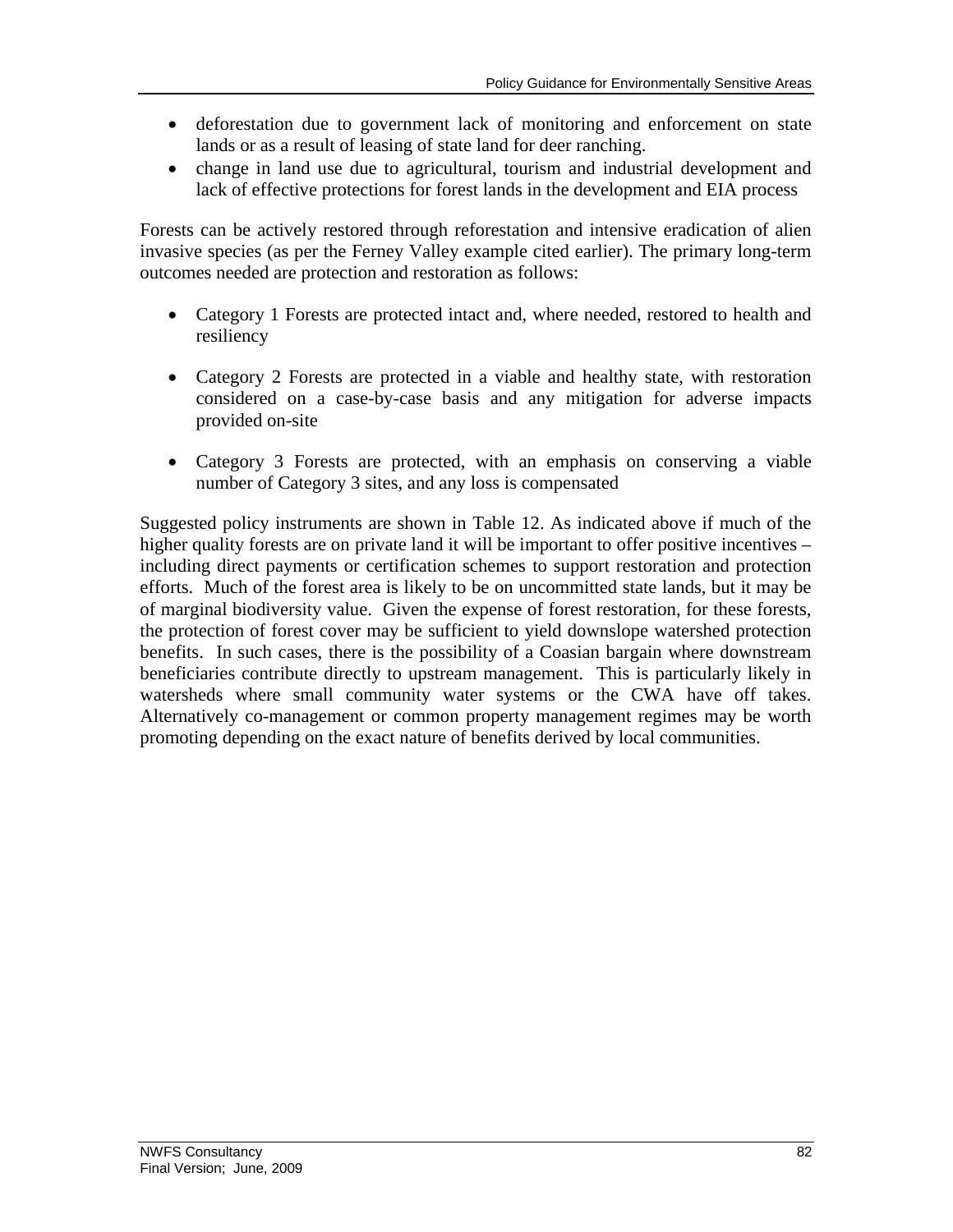|                                                              |                                                                   |                             |                              | <b>Short- and Medium-term Outcomes</b>                              |                                           |                                                          |
|--------------------------------------------------------------|-------------------------------------------------------------------|-----------------------------|------------------------------|---------------------------------------------------------------------|-------------------------------------------|----------------------------------------------------------|
| <b>Policy Instruments and Financing</b><br><b>Mechansims</b> | Access.<br>development<br>and use<br>controlled in the<br>commons | PAs protected<br>or created | <b>Restoration of</b><br>PAs | Protection and<br>restoration of<br><b>ESAs</b> on private<br>lands | Subsidies for<br>production<br>eliminated | Marginal cost<br>pricing of<br>services and<br>resources |
| A. Regulatory                                                |                                                                   |                             |                              |                                                                     |                                           |                                                          |
| <b>Centralized Management</b>                                |                                                                   |                             |                              |                                                                     |                                           |                                                          |
| Public Ownership                                             |                                                                   |                             |                              |                                                                     |                                           |                                                          |
| <b>Public Investment</b>                                     |                                                                   |                             | <b>XXX</b>                   |                                                                     |                                           |                                                          |
| <b>Enhancing Public Assets</b>                               |                                                                   |                             |                              |                                                                     |                                           |                                                          |
| <b>ICDPs</b>                                                 |                                                                   |                             |                              |                                                                     |                                           |                                                          |
| Sensitization*                                               | <b>XXX</b>                                                        | <b>XXX</b>                  |                              | <b>XXX</b>                                                          |                                           |                                                          |
| Micro-credit*                                                |                                                                   |                             |                              | <b>XXX</b>                                                          |                                           |                                                          |
| Command and Control                                          | <b>XXX</b>                                                        | <b>XXX</b>                  |                              |                                                                     |                                           |                                                          |
| Decentralized and Polycentric Partnerships                   |                                                                   |                             |                              |                                                                     |                                           |                                                          |
| Co-Management                                                | <b>XXX</b>                                                        | <b>XXX</b>                  | <b>XXX</b>                   |                                                                     |                                           |                                                          |
| Common Property Management *                                 | <b>XXX</b>                                                        |                             |                              |                                                                     |                                           |                                                          |
| <b>Public-Private Partnerships</b>                           |                                                                   | <b>XXX</b>                  | <b>XXX</b>                   |                                                                     |                                           |                                                          |
| Market-Based Instruments                                     |                                                                   |                             |                              |                                                                     |                                           |                                                          |
| <b>Fiscal Instruments</b>                                    |                                                                   |                             |                              |                                                                     |                                           |                                                          |
| <b>Taxes on Pollution</b>                                    |                                                                   |                             |                              |                                                                     |                                           |                                                          |
| User Fee and Charges                                         |                                                                   |                             | <b>XXX</b>                   |                                                                     |                                           |                                                          |
| Subsidies and Payments                                       | <b>XXX</b>                                                        |                             |                              | <b>XXX</b>                                                          |                                           |                                                          |
| <b>Regulated Markets</b>                                     |                                                                   |                             |                              |                                                                     |                                           |                                                          |
| Privatization                                                | <b>XXX</b>                                                        | <b>XXX</b>                  |                              |                                                                     |                                           |                                                          |
| Cap & Trade                                                  |                                                                   |                             |                              |                                                                     |                                           |                                                          |
| Product Certification*                                       |                                                                   |                             |                              | <b>XXX</b>                                                          |                                           |                                                          |
| B. Non-Regulatory                                            |                                                                   |                             |                              |                                                                     |                                           |                                                          |
| Self-Regulation                                              |                                                                   |                             |                              | <b>XXX</b>                                                          |                                           |                                                          |
| Market-Based Approaches                                      |                                                                   |                             |                              |                                                                     |                                           |                                                          |
| <b>Voluntary Contractual Arrangments</b>                     |                                                                   |                             |                              | <b>XXX</b>                                                          |                                           |                                                          |
| Private and Voluntary Sector Investment                      |                                                                   |                             | <b>XXX</b>                   |                                                                     |                                           |                                                          |

#### **Table 12. Forests: Short-term Outcomes and Policy Instruments**

Notes: \* indicates mechanisms that could also be provided by regulatory program

Conditions on access, development and use may include:

- clear guidelines for what constitutes acceptable management of Category 2 or 3 forests leased for deer ranching
- full monetary compensation for any net adverse impacts to Category 3 forests

### *Steep Slopes*

Steep slopes may occur on private or state lands, though it is assumed here that much of the >20 slopes and hence the Category 1 steep slopes will be on state land. In many cases these steep slopes are already in protected areas, including Nature Reserves, River Reserves or National Parks. In addition, there is likely to be substantial overlap between steep slope ESAs and forest ESAs. For this reason restoration is not considered here as it would largely take place as part of forest restoration or reforestation activities.

Principal threats include:

- housing construction due to population growth and economic development
- hotel development for tourism development
- accompanying infrastructure roads, cell phone towers, etc.

The primary long-term outcomes needed are protection as follows: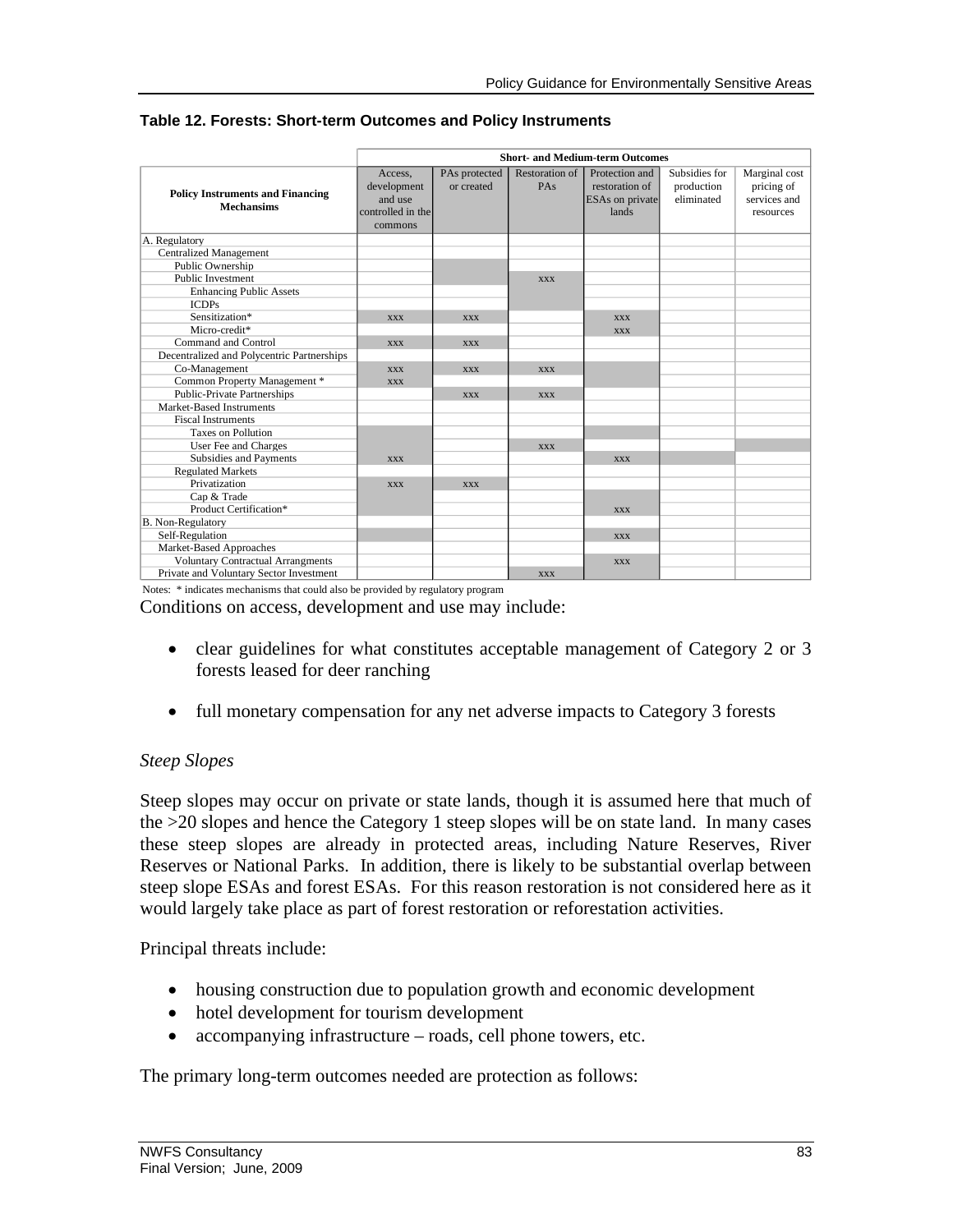- Category 1 Steep slopes are protected intact
- Category 2 Steep slopes are protected in a viable and healthy state, with any mitigation for adverse impacts provided on-site
- Category 3 Steep slopes are protected, with an emphasis on conserving a viable number of Category 3 sites, and any loss is compensated

Suggested policy instruments are shown in Table 13. For steep slopes on state land, command and control regulation must be regarded as the primary policy instrument. Category 1 steep slopes must simply remain untouched by use or development. Category 2 steep slopes may see limited development, but subject to strict design guidelines and most likely not on the >20 percent slopes. These guidelines would need to clearly ensure that any land degradation from development would be addressed on-site so that there would be no negative downslope or downstream consequences. In Category 3 slopes, development will certainly be allowed, perhaps subject to lesser guidelines. As there is no effective on-site mitigation for viewshed issues – besides design guidelines – it is suggested that any development in steep slope ESAs of Category 2 and 3 pay significant compensation. These funds could go towards a fund aimed at retrofitting and reducing the visual impact of existing infrastructure (roads, antennae and cell phone towers) on the tops of mountain areas. Similarly, any off-site or downstream consequences of land degradation from development in Category 3 sites that cannot be mitigated would need to be compensated.

For steep slopes on private lands positive incentives will be necessary if development rights are to be expropriated through denial of permission to build during the EIA process. Creative financing mechanisms such as certification, voluntary contractual arrangements, and self-regulation should be employed wherever feasible.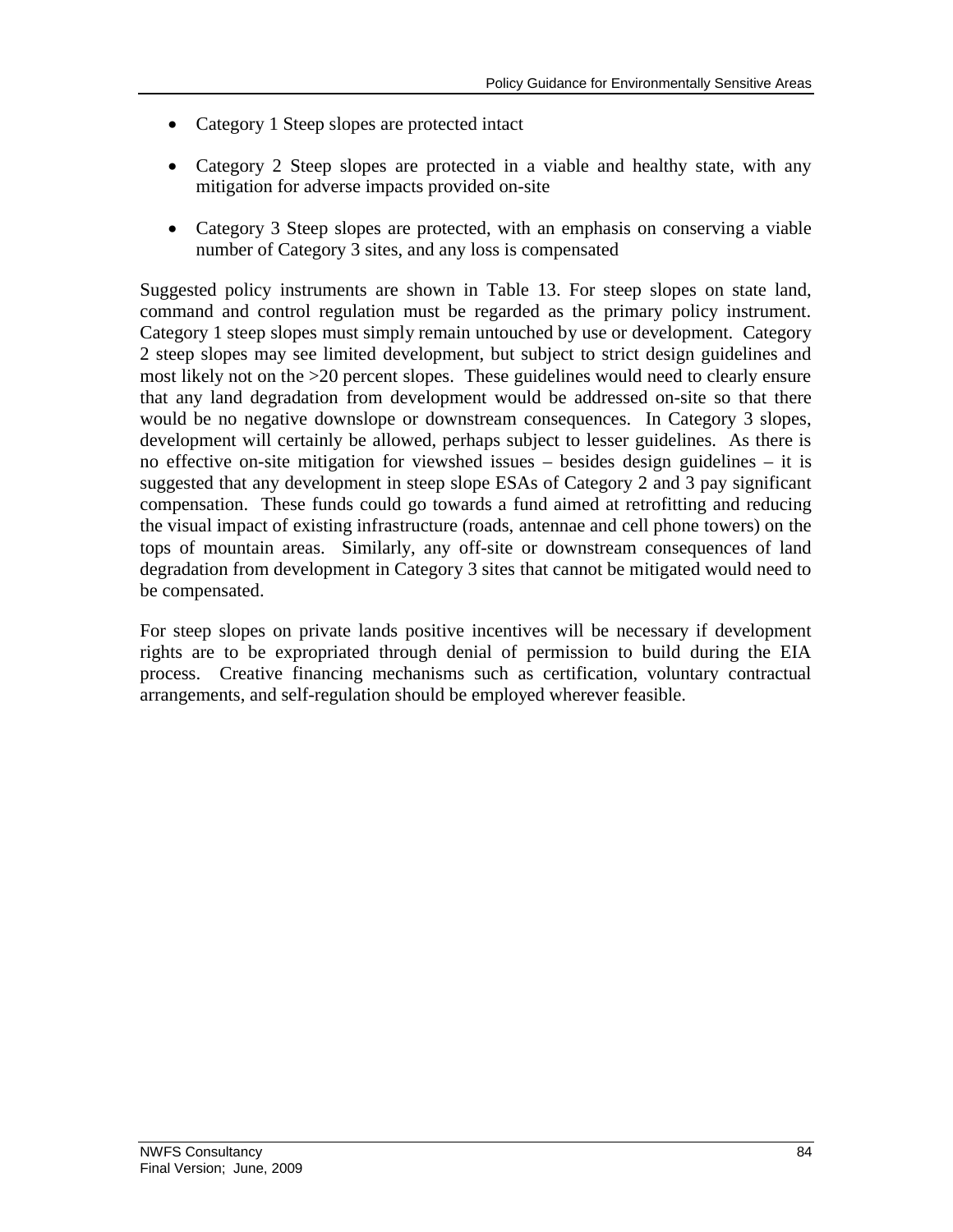|                                                              |                                                                   |                             |                       | <b>Short- and Medium-term Outcomes</b>                              |                                           |                                                          |
|--------------------------------------------------------------|-------------------------------------------------------------------|-----------------------------|-----------------------|---------------------------------------------------------------------|-------------------------------------------|----------------------------------------------------------|
| <b>Policy Instruments and Financing</b><br><b>Mechansims</b> | Access.<br>development<br>and use<br>controlled in the<br>commons | PAs protected<br>or created | Restoration of<br>PAs | Protection and<br>restoration of<br><b>ESAs</b> on private<br>lands | Subsidies for<br>production<br>eliminated | Marginal cost<br>pricing of<br>services and<br>resources |
| A. Regulatory                                                |                                                                   |                             |                       |                                                                     |                                           |                                                          |
| <b>Centralized Management</b>                                |                                                                   |                             |                       |                                                                     |                                           |                                                          |
| Public Ownership                                             |                                                                   |                             |                       |                                                                     |                                           |                                                          |
| <b>Public Investment</b>                                     |                                                                   |                             |                       |                                                                     |                                           |                                                          |
| <b>Enhancing Public Assets</b>                               |                                                                   |                             |                       |                                                                     |                                           |                                                          |
| <b>ICDPs</b>                                                 |                                                                   |                             |                       |                                                                     |                                           |                                                          |
| Sensitization*                                               | <b>XXX</b>                                                        |                             |                       | <b>XXX</b>                                                          |                                           |                                                          |
| Micro-credit*                                                |                                                                   |                             |                       |                                                                     |                                           |                                                          |
| Command and Control                                          | <b>XXX</b>                                                        |                             |                       |                                                                     |                                           |                                                          |
| Decentralized and Polycentric Partnerships                   |                                                                   |                             |                       |                                                                     |                                           |                                                          |
| Co-Management                                                | <b>XXX</b>                                                        |                             |                       |                                                                     |                                           |                                                          |
| Common Property Management *                                 | <b>XXX</b>                                                        |                             |                       |                                                                     |                                           |                                                          |
| <b>Public-Private Partnerships</b>                           |                                                                   |                             |                       |                                                                     |                                           |                                                          |
| Market-Based Instruments                                     |                                                                   |                             |                       |                                                                     |                                           |                                                          |
| <b>Fiscal Instruments</b>                                    |                                                                   |                             |                       |                                                                     |                                           |                                                          |
| <b>Taxes on Pollution</b>                                    |                                                                   |                             |                       |                                                                     |                                           |                                                          |
| User Fee and Charges                                         |                                                                   |                             |                       |                                                                     |                                           | <b>XXX</b>                                               |
| Subsidies and Payments                                       | <b>XXX</b>                                                        |                             |                       |                                                                     | <b>XXXX</b>                               |                                                          |
| <b>Regulated Markets</b>                                     |                                                                   |                             |                       |                                                                     |                                           |                                                          |
| Privatization                                                |                                                                   |                             |                       |                                                                     |                                           |                                                          |
| Cap & Trade                                                  |                                                                   |                             |                       |                                                                     |                                           |                                                          |
| Product Certification*                                       |                                                                   |                             |                       |                                                                     |                                           |                                                          |
| <b>B.</b> Non-Regulatory                                     |                                                                   |                             |                       |                                                                     |                                           |                                                          |
| Self-Regulation                                              |                                                                   |                             |                       | <b>XXX</b>                                                          |                                           |                                                          |
| Market-Based Approaches                                      |                                                                   |                             |                       |                                                                     |                                           |                                                          |
| <b>Voluntary Contractual Arrangments</b>                     |                                                                   |                             |                       |                                                                     |                                           |                                                          |
| Private and Voluntary Sector Investment                      |                                                                   |                             |                       |                                                                     |                                           |                                                          |

#### **Table 13. Steep slopes: Short-term Outcomes and Policy Instruments**

Notes: \* indicates mechanisms that could also be provided by regulatory program

Conditions on access, development and use may include:

- clear guidelines for what constitutes acceptable design standards for Category 2 or 3 steep slopes with the intent that structures fit into the natural landscape
- full monetary compensation for any unmitigated viewshed or land degradation consequences on Category 3 steep slopes

### *Freshwater Wells*

Freshwater wells (or boreholes) may occur on private or state lands. CWA boreholes are assumed to be on state land, while other wells are likely to be on private lands. Principal threats include:

- over-extraction due to population growth, poor water use efficiency and subsidies for agricultural production
- heavy construction and development near well sites
- chemical leaching and spills due to poor government regulation of waste disposal

With wells some site restoration may be necessary to adequately protect the site. The primary long-term outcomes needed are protection as follows: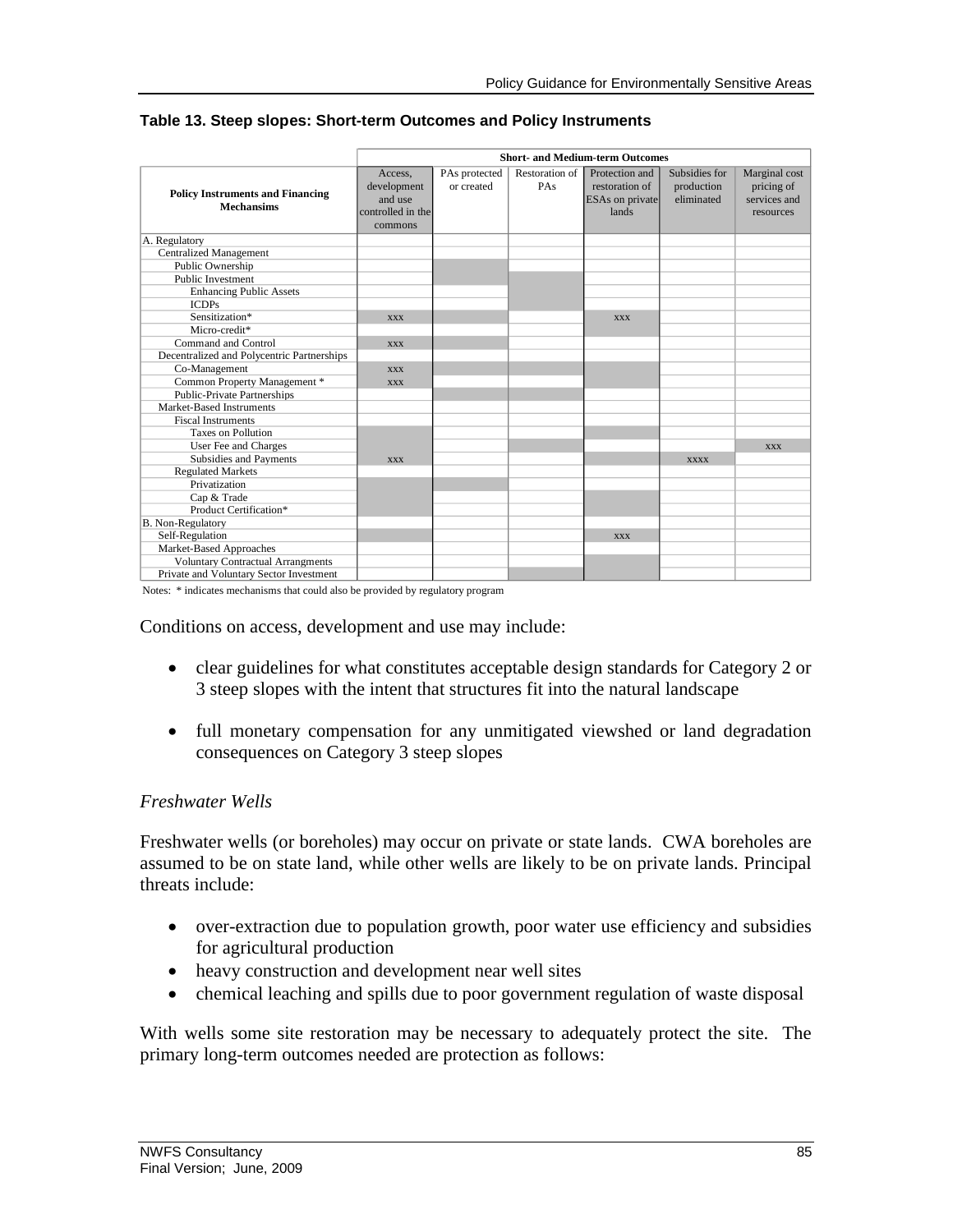- Category 1 Well sites are protected intact and, where needed, protective vegetation or other measures are taken
- Category 2 Well sites are protected intact, with localized adverse impacts mitigated on-site
- Category 3 Well sites are protected as best as possible given existing or planned developments at the site

Suggested policy instruments are shown in Table 14. For wells on state land, command and control regulation must be regarded as the primary policy instrument. An alternative would be common property management where wells generate localized benefits (i.e. community water systems as opposed to CWA system or private systems). Alternatively co-management by the community in return for a direct payment may be the best option. For wells on private lands sensitization is the primary policy instrument as self-regulation would appear to be in the self-interest of the landowner (who is also the water user). In order to limit over-extraction the economic policy instruments of eliminating subsidies and correctly pricing water (on CWA or community systems) will be necessary.

|                                                              |                                                                   |                             |                       | <b>Short- and Medium-term Outcomes</b>                              |                                           |                                                          |
|--------------------------------------------------------------|-------------------------------------------------------------------|-----------------------------|-----------------------|---------------------------------------------------------------------|-------------------------------------------|----------------------------------------------------------|
| <b>Policy Instruments and Financing</b><br><b>Mechansims</b> | Access.<br>development<br>and use<br>controlled in the<br>commons | PAs protected<br>or created | Restoration of<br>PAs | Protection and<br>restoration of<br><b>ESAs</b> on private<br>lands | Subsidies for<br>production<br>eliminated | Marginal cost<br>pricing of<br>services and<br>resources |
| A. Regulatory                                                |                                                                   |                             |                       |                                                                     |                                           |                                                          |
| <b>Centralized Management</b>                                |                                                                   |                             |                       |                                                                     |                                           |                                                          |
| Public Ownership                                             |                                                                   |                             |                       |                                                                     |                                           |                                                          |
| <b>Public Investment</b>                                     |                                                                   |                             |                       |                                                                     |                                           |                                                          |
| <b>Enhancing Public Assets</b>                               |                                                                   |                             |                       |                                                                     |                                           |                                                          |
| <b>ICDPs</b>                                                 |                                                                   |                             |                       |                                                                     |                                           |                                                          |
| Sensitization*                                               | <b>XXX</b>                                                        |                             |                       | <b>XXX</b>                                                          |                                           |                                                          |
| Micro-credit*                                                |                                                                   |                             |                       |                                                                     |                                           |                                                          |
| Command and Control                                          | <b>XXX</b>                                                        |                             |                       |                                                                     |                                           |                                                          |
| Decentralized and Polycentric Partnerships                   |                                                                   |                             |                       |                                                                     |                                           |                                                          |
| Co-Management                                                | <b>XXX</b>                                                        |                             |                       |                                                                     |                                           |                                                          |
| Common Property Management *                                 | <b>XXX</b>                                                        |                             |                       |                                                                     |                                           |                                                          |
| <b>Public-Private Partnerships</b>                           |                                                                   |                             |                       |                                                                     |                                           |                                                          |
| Market-Based Instruments                                     |                                                                   |                             |                       |                                                                     |                                           |                                                          |
| <b>Fiscal Instruments</b>                                    |                                                                   |                             |                       |                                                                     |                                           |                                                          |
| <b>Taxes on Pollution</b>                                    |                                                                   |                             |                       |                                                                     |                                           |                                                          |
| User Fee and Charges                                         |                                                                   |                             |                       |                                                                     |                                           | <b>XXX</b>                                               |
| Subsidies and Payments                                       | <b>XXX</b>                                                        |                             |                       |                                                                     | <b>XXXX</b>                               |                                                          |
| <b>Regulated Markets</b>                                     |                                                                   |                             |                       |                                                                     |                                           |                                                          |
| Privatization                                                |                                                                   |                             |                       |                                                                     |                                           |                                                          |
| Cap & Trade                                                  |                                                                   |                             |                       |                                                                     |                                           |                                                          |
| Product Certification*                                       |                                                                   |                             |                       |                                                                     |                                           |                                                          |
| B. Non-Regulatory                                            |                                                                   |                             |                       |                                                                     |                                           |                                                          |
| Self-Regulation                                              |                                                                   |                             |                       | <b>XXX</b>                                                          |                                           |                                                          |
| Market-Based Approaches                                      |                                                                   |                             |                       |                                                                     |                                           |                                                          |
| <b>Voluntary Contractual Arrangments</b>                     |                                                                   |                             |                       |                                                                     |                                           |                                                          |
| Private and Voluntary Sector Investment                      |                                                                   |                             |                       |                                                                     |                                           |                                                          |

| Table 14. Wells: Short-term Outcomes and Policy Instruments |  |  |
|-------------------------------------------------------------|--|--|
|-------------------------------------------------------------|--|--|

Notes: \* indicates mechanisms that could also be provided by regulatory program

Conditions on access, development and use may include:

 guidelines for site protection measures for all Categories need to be clearly specified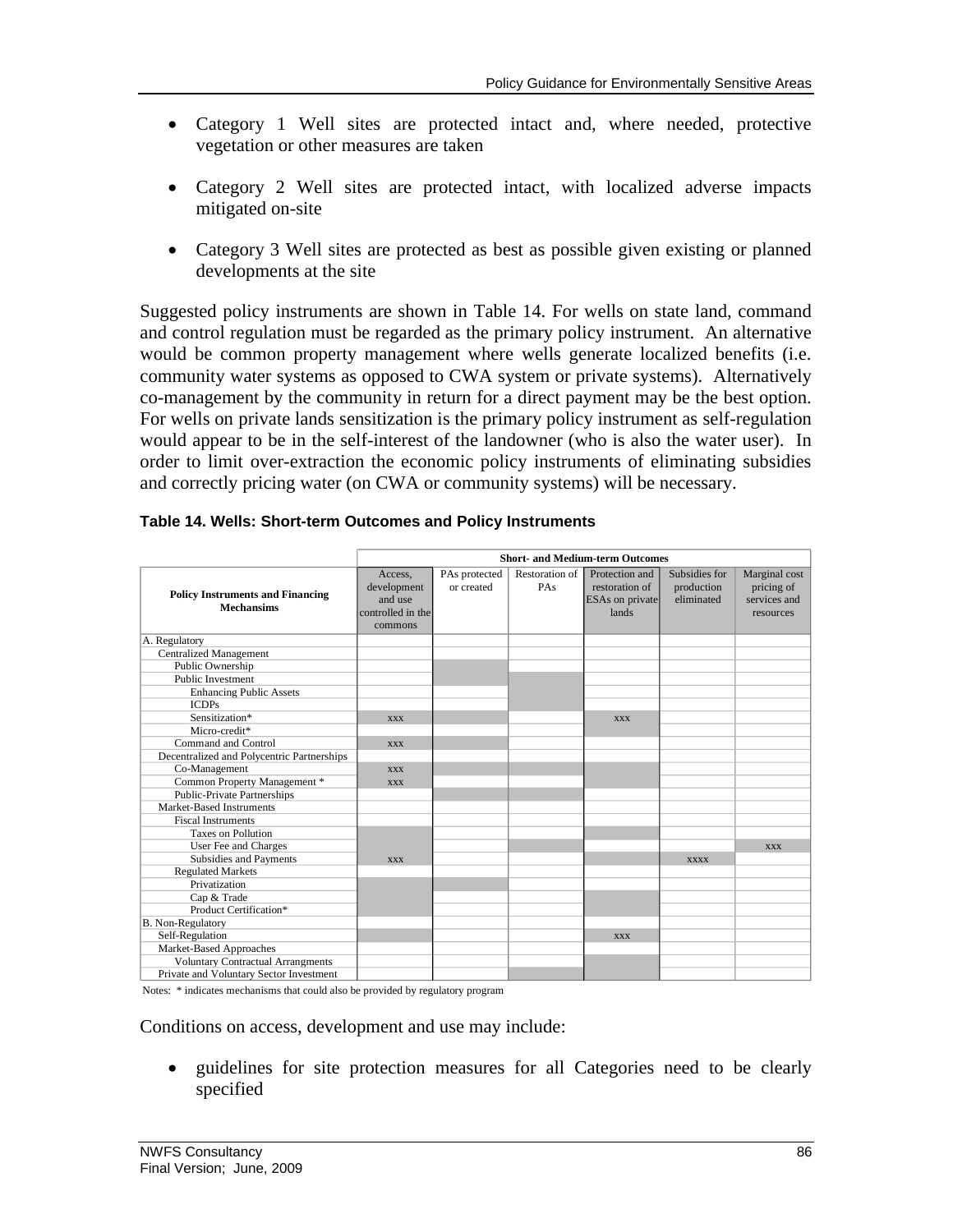no monetary compensation is suggested for actions affecting wells sited on private lands

### *Rivers and Streams*

Rivers and streams were not extensively surveyed as part of the ESA project. As suggested above the priority project listed in the 2007 NES update is probably necessary before making any policy recommendations. At this point it is simply worth noting that the principle threats are from water extraction, water pollution and climate change. As such the economic policy instruments for eliminating subsidies and instituting marginal cost pricing are very relevant to rivers and streams. With regard to waste discharge into rivers the next policy step is for WRU to receive funds and capacity to establish an effluent discharge permit system, along with the necessary monitoring and enforcement capacity. However, without the capability to grade rivers and streams into appropriate Categories these recommendations can have little practical impact at the moment as the capacity of individual stream and loads to accommodate pollutant discharge is not known. It may be impractical to eliminate all discharge in Category 2 and 3 rivers and streams. However, in order to regulate discharge further research and study will be necessary.

## *Lakes And Reservoirs*

Lakes and reservoirs can be divided into those that fall under the authority of the Ministry of Renewable Energy and Public Utilities as water supply sources and those that are simply public waters, unrelated to water supply. The former category is probably best managed in association by the relevant authority. Interviews with WRU revealed the concern that attempting to restrict use and development at what are in effect water infrastructure sites could create major complications. Further site-by-site evaluation would therefore be needed before making any recommendations.

For sites that are not actively managed for public water supply, the policy approach should be similar to that for rivers and streams, as the same issues present themselves. The issue that will arise that needs a higher level discussion is what the policy of the government is towards lakes (or rivers) that may be modified in the future by dams in order to create water supply reservoirs. Here the three-tiered categorization employed here can help to guide desired outcomes. Unfortunately, at present it is not clear that there are potential dam sites that would fall into Category 1 or 2 status, given the potential national importance of additional surface water storage as a response to climate variation under climate change. However, it would be important to stress that a condition for granting any EIA license for a new dam and reservoir would depend on a full examination of the real need for the facility. With poor water use efficiency and a seeming desire to connect all water users to the CWA system – instead of using locally appropriate sources, including groundwater – it is unclear that such dams are necessary or are the least cost alternatives. Many countries, including the Republic of South Africa, have invested considerable effort in adapting the recommendations of the World Commission on Dams to their needs. Undertaking a scoping and review of the WCD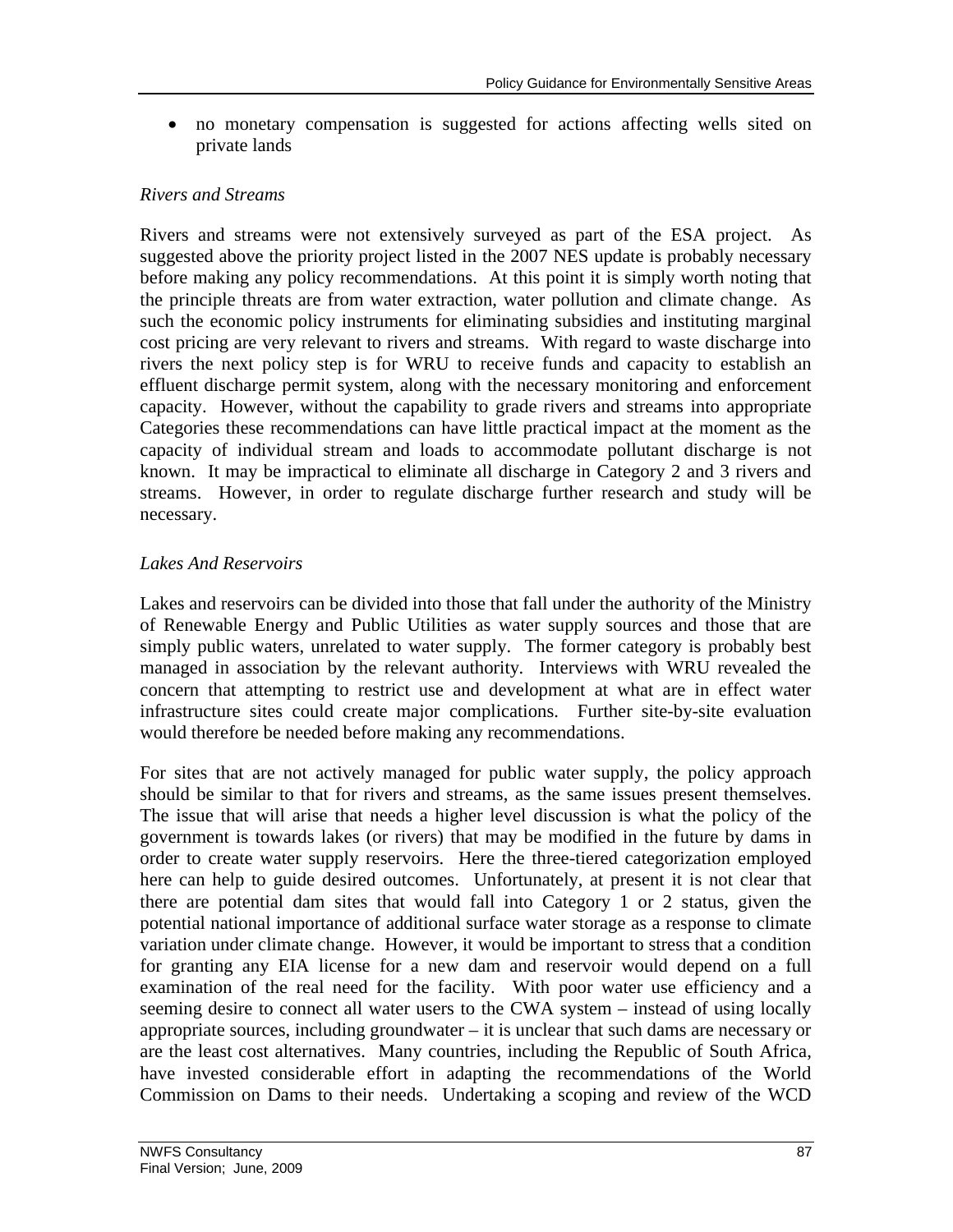report could greatly assist in developing a coherent EIA process for large dams (World Commission on Dams 2000)

### *Sand Beach And Dunes*

Beaches and dunes will consist of state lands, including those leased out to private parties. In many cases these beaches are already in protected areas, such as Public Beaches or the Pas Geometrique.

Principal threats include construction of leisure homes, hotels, golf courses and IRS schemes. Some beaches may need restoration due to years of erosion and mismanagement duet to the use of grunions. The primary long-term outcomes needed are protection and restoration as follows:

- Category 1 Beaches are protected intact and, where needed, restored to health and resiliency
- Category 2 Beaches are protected in a viable and healthy state, with restoration considered on a case-by-case basis and any mitigation for adverse impacts provided on-site
- Category 3 Beaches are protected, with an emphasis on conserving a viable number of Category 3 sites, and any loss is compensated

Suggested policy instruments are shown in Table 15. For beaches, command and control regulation is necessary to enforce regulations in the Pas Geometrique, particularly on leased land. As suggested earlier it would also be advisable to designate additional Public Beaches, to provide for future demand and protect public uses in the face of tourism development pressure. An alternative would be co-management or common property management where beaches generate localized benefits (including community concessions at public beaches). It may also be the case that given the high sensitivity of beaches, the numerous threats to these important national assets, and the scarcity of beaches for recreational purposes that all beaches should be designated as Category 1 ESAs.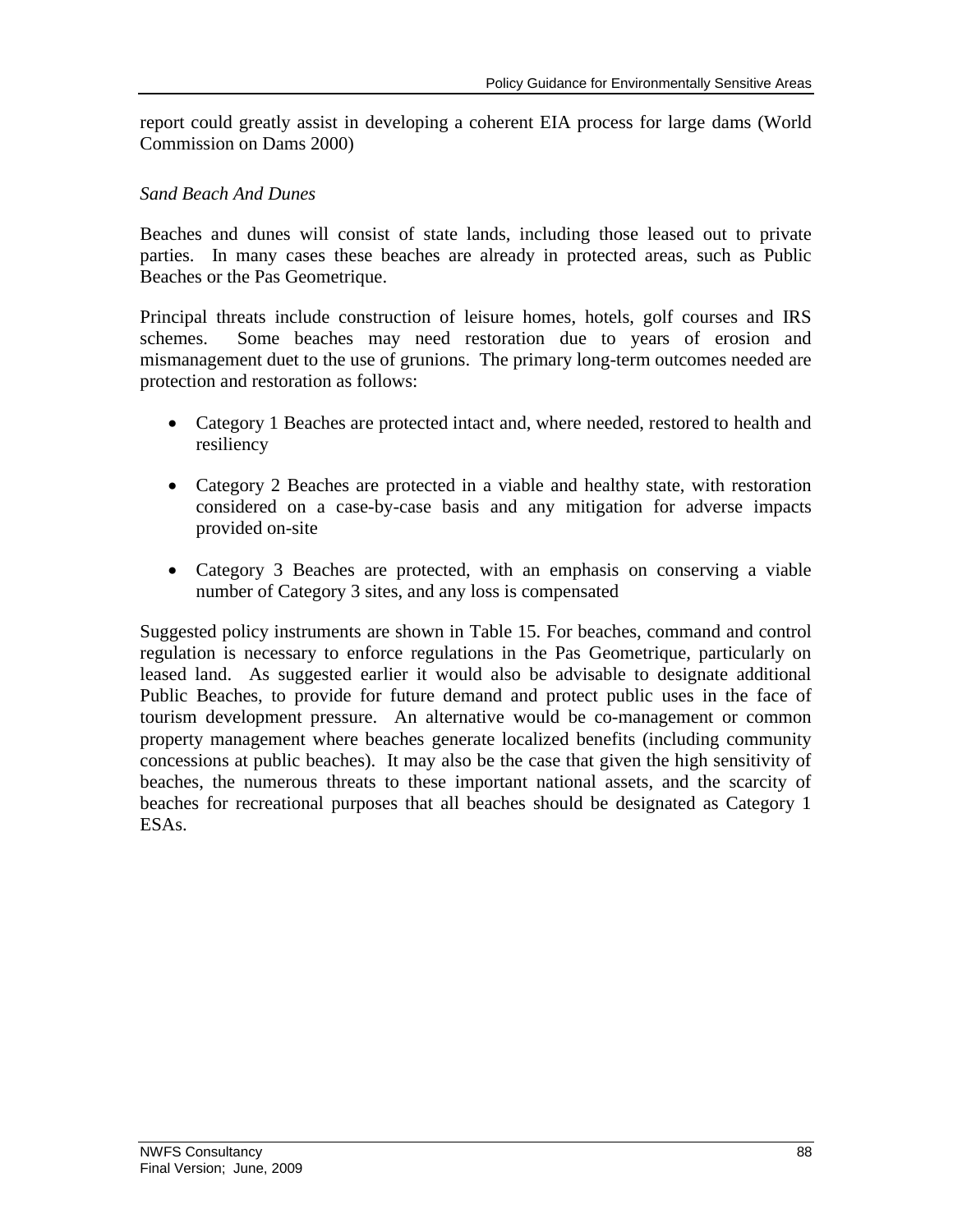|                                                              |                                                                   |                             |                              | <b>Short- and Medium-term Outcomes</b>                              |                                           |                                                          |
|--------------------------------------------------------------|-------------------------------------------------------------------|-----------------------------|------------------------------|---------------------------------------------------------------------|-------------------------------------------|----------------------------------------------------------|
| <b>Policy Instruments and Financing</b><br><b>Mechansims</b> | Access,<br>development<br>and use<br>controlled in the<br>commons | PAs protected<br>or created | <b>Restoration of</b><br>PAs | Protection and<br>restoration of<br><b>ESAs</b> on private<br>lands | Subsidies for<br>production<br>eliminated | Marginal cost<br>pricing of<br>services and<br>resources |
| A. Regulatory                                                |                                                                   |                             |                              |                                                                     |                                           |                                                          |
| <b>Centralized Management</b>                                |                                                                   |                             |                              |                                                                     |                                           |                                                          |
| Public Ownership                                             |                                                                   |                             |                              |                                                                     |                                           |                                                          |
| <b>Public Investment</b>                                     |                                                                   |                             | <b>XXX</b>                   |                                                                     |                                           |                                                          |
| <b>Enhancing Public Assets</b>                               |                                                                   |                             |                              |                                                                     |                                           |                                                          |
| <b>ICDPs</b>                                                 |                                                                   |                             |                              |                                                                     |                                           |                                                          |
| Sensitization*                                               | <b>XXX</b>                                                        | <b>XXX</b>                  |                              | <b>XXX</b>                                                          |                                           |                                                          |
| Micro-credit*                                                |                                                                   |                             |                              |                                                                     |                                           |                                                          |
| Command and Control                                          | <b>XXX</b>                                                        | <b>XXX</b>                  |                              |                                                                     |                                           |                                                          |
| Decentralized and Polycentric Partnerships                   |                                                                   |                             |                              |                                                                     |                                           |                                                          |
| Co-Management                                                | <b>XXX</b>                                                        | <b>XXX</b>                  | <b>XXX</b>                   |                                                                     |                                           |                                                          |
| Common Property Management *                                 |                                                                   |                             |                              |                                                                     |                                           |                                                          |
| Public-Private Partnerships                                  |                                                                   | <b>XXX</b>                  | <b>XXX</b>                   |                                                                     |                                           |                                                          |
| Market-Based Instruments                                     |                                                                   |                             |                              |                                                                     |                                           |                                                          |
| <b>Fiscal Instruments</b>                                    |                                                                   |                             |                              |                                                                     |                                           |                                                          |
| <b>Taxes on Pollution</b>                                    |                                                                   |                             |                              |                                                                     |                                           |                                                          |
| User Fee and Charges                                         |                                                                   |                             | <b>XXX</b>                   |                                                                     |                                           |                                                          |
| Subsidies and Payments                                       |                                                                   |                             |                              |                                                                     |                                           |                                                          |
| <b>Regulated Markets</b>                                     |                                                                   |                             |                              |                                                                     |                                           |                                                          |
| Privatization                                                |                                                                   | <b>XXX</b>                  |                              |                                                                     |                                           |                                                          |
| Cap & Trade                                                  |                                                                   |                             |                              |                                                                     |                                           |                                                          |
| Product Certification*                                       |                                                                   |                             |                              | <b>XXX</b>                                                          |                                           |                                                          |
| B. Non-Regulatory                                            |                                                                   |                             |                              |                                                                     |                                           |                                                          |
| Self-Regulation                                              |                                                                   |                             |                              | <b>XXX</b>                                                          |                                           |                                                          |
| Market-Based Approaches                                      |                                                                   |                             |                              |                                                                     |                                           |                                                          |
| <b>Voluntary Contractual Arrangments</b>                     |                                                                   |                             |                              |                                                                     |                                           |                                                          |
| Private and Voluntary Sector Investment                      |                                                                   |                             | <b>XXX</b>                   |                                                                     |                                           |                                                          |

#### **Table 15. Beaches: Short-term Outcomes and Policy Instruments**

Notes: \* indicates mechanisms that could also be provided by regulatory program

Conditions on access, development and use may include:

- clear guidelines for what constitutes acceptable management of Category 2 or 3 beaches is needed
- full monetary compensation for any net adverse impacts to Category 3 beaches

### *Caves*

Caves and other significant geological features may occur on private or state lands.. Principal threats include rubbish dumping, closure, water pollution (raw sewage), siltation and vandalism all due to the problem of managing a common resource or managing private lands for public benefits

With caves some site restoration may be necessary to adequately protect the site, given the degree of rubbish and waste found at many sites. The primary long-term outcomes needed are protection as follows:

- Category 1 Caves are protected intact and, where needed, restorative measures are taken
- Category 2 Caves are protected intact, with localized adverse impacts reversed or mitigated on-site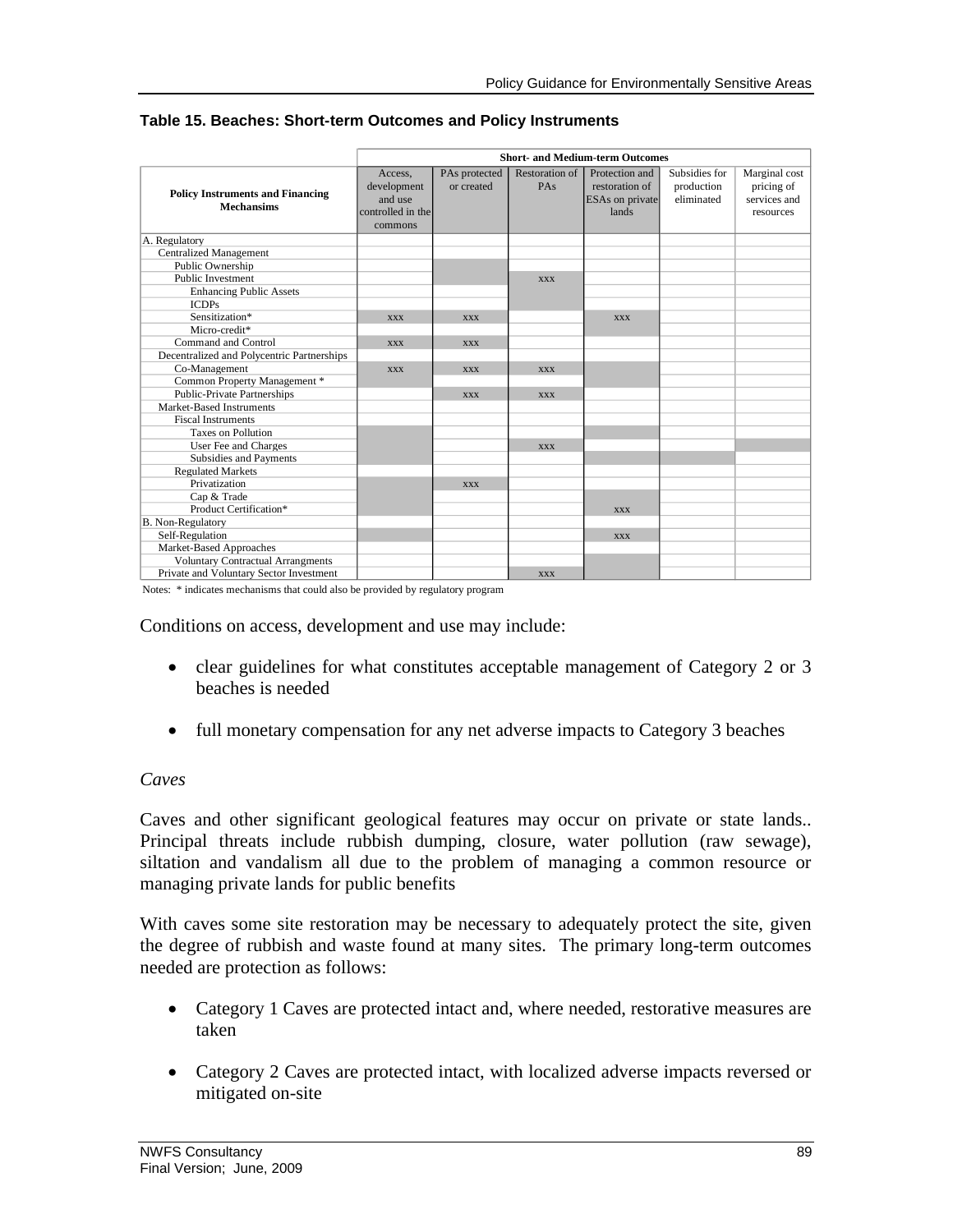Category 3 Caves are protected as best as possible given existing or planned developments at the site

Suggested policy instruments are shown in Table 16. For caves on state land, command and control regulation may be necessary. One alternative would be to designate Category 1 caves as a protected area – particularly where they are of great geological significance or have visitation/ecotourism potential. An alternative would be common property management where caves generate localized benefits (i.e. for visitation or spelunking). Alternatively co-management by the community in return for a direct payment may be the best option. For caves on private lands direct payments in return for monitoring, protection and management will likely be needed – unless there are revenue opportunities.

|                                                              | <b>Short- and Medium-term Outcomes</b> |               |                |                 |               |               |
|--------------------------------------------------------------|----------------------------------------|---------------|----------------|-----------------|---------------|---------------|
| <b>Policy Instruments and Financing</b><br><b>Mechansims</b> | Access.                                | PAs protected | Restoration of | Protection and  | Subsidies for | Marginal cost |
|                                                              | development                            | or created    | PAs            | restoration of  | production    | pricing of    |
|                                                              | and use                                |               |                | ESAs on private | eliminated    | services and  |
|                                                              | controlled in the                      |               |                | lands           |               | resources     |
|                                                              | commons                                |               |                |                 |               |               |
| A. Regulatory                                                |                                        |               |                |                 |               |               |
| <b>Centralized Management</b>                                |                                        |               |                |                 |               |               |
| Public Ownership                                             |                                        |               |                |                 |               |               |
| <b>Public Investment</b>                                     |                                        |               |                |                 |               |               |
| <b>Enhancing Public Assets</b>                               |                                        |               |                |                 |               |               |
| <b>ICDPs</b>                                                 |                                        |               |                |                 |               |               |
| Sensitization*                                               | <b>XXX</b>                             | <b>XXX</b>    |                | <b>XXX</b>      |               |               |
| Micro-credit*                                                |                                        |               |                |                 |               |               |
| Command and Control                                          | <b>XXX</b>                             | <b>XXX</b>    |                |                 |               |               |
| Decentralized and Polycentric Partnerships                   |                                        |               |                |                 |               |               |
| Co-Management                                                | <b>XXX</b>                             | <b>XXX</b>    |                | <b>XXX</b>      |               |               |
| Common Property Management *                                 | <b>XXX</b>                             |               |                |                 |               |               |
| <b>Public-Private Partnerships</b>                           |                                        |               |                |                 |               |               |
| Market-Based Instruments                                     |                                        |               |                |                 |               |               |
| <b>Fiscal Instruments</b>                                    |                                        |               |                |                 |               |               |
| <b>Taxes on Pollution</b>                                    |                                        |               |                |                 |               |               |
| User Fee and Charges                                         | <b>XXX</b>                             |               |                |                 |               |               |
| Subsidies and Payments                                       | <b>XXX</b>                             |               |                | <b>XXX</b>      |               |               |
| <b>Regulated Markets</b>                                     |                                        |               |                |                 |               |               |
| Privatization                                                |                                        |               |                |                 |               |               |
| Cap & Trade                                                  |                                        |               |                |                 |               |               |
| Product Certification*                                       |                                        |               |                |                 |               |               |
| B. Non-Regulatory                                            |                                        |               |                |                 |               |               |
| Self-Regulation                                              |                                        |               |                | <b>XXX</b>      |               |               |
| Market-Based Approaches                                      |                                        |               |                |                 |               |               |
| <b>Voluntary Contractual Arrangments</b>                     |                                        |               |                |                 |               |               |
| Private and Voluntary Sector Investment                      |                                        |               |                |                 |               |               |

#### **Table 16. Caves: Short-term Outcomes and Policy Instruments**

Notes: \* indicates mechanisms that could also be provided by regulatory program

Conditions on access, development and use may include:

- guidelines for site protection measures for all Categories need to be clearly specified
- full monetary compensation for any developments on Category 2 or 3 caves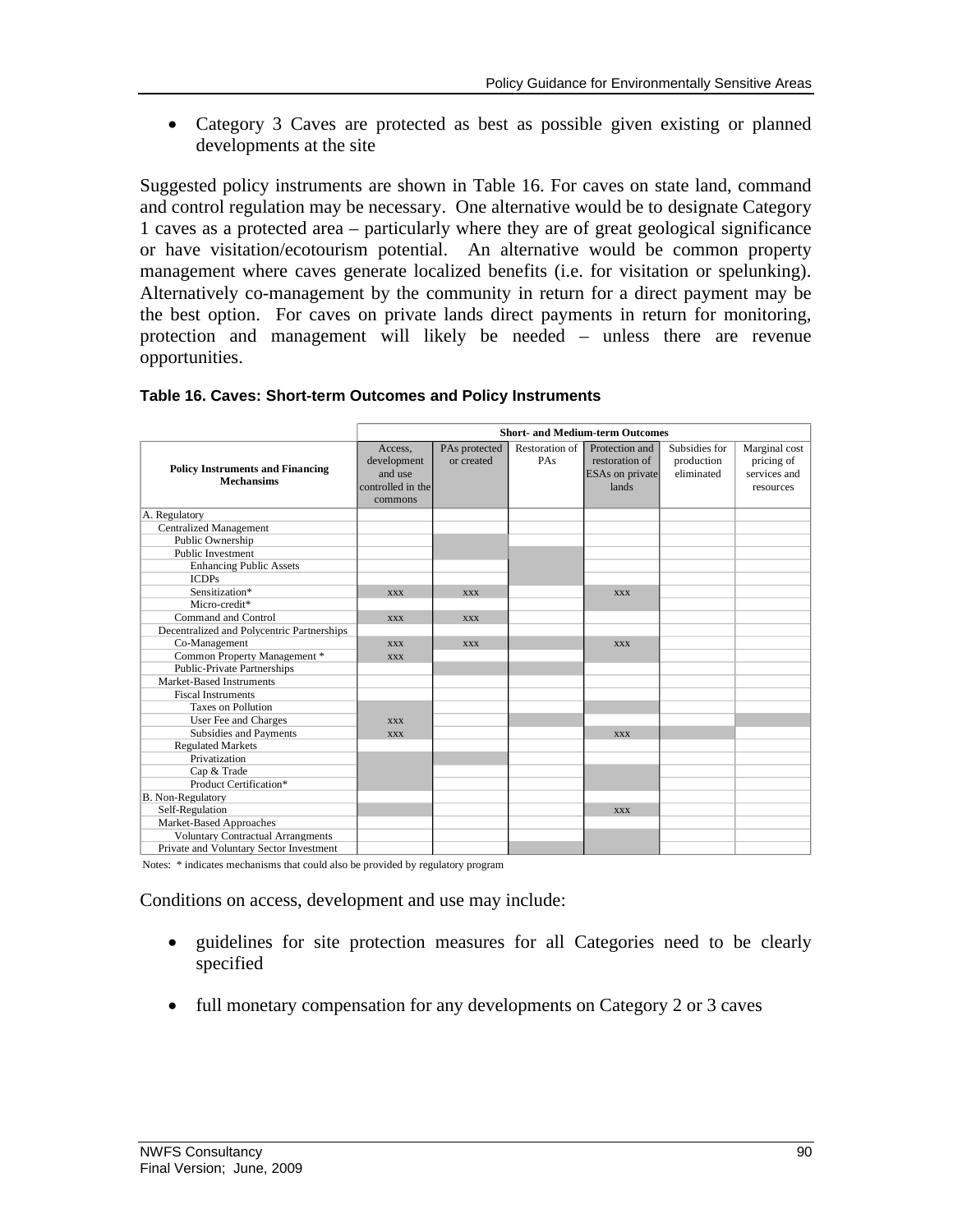## **REFERENCES**

- Adger, W. Neil, Mick Kelly, Nguyen Huu Ninh, and Ngo Cam Thanh. 1997. Property Rights and the Social Incidence of Mangrove Conversion in Vietnam. In *CSERGE Working Paper GEC 97-21*: Centre for Social and Economic Research on the Global Environment.
- Agrawal, Arun, and Elinor Ostrom. 2001. Collective Action, Property Rights, and Decentralization in Resource Use in India and Nepal. *Politics Society* 29 (4):485- 514.
- Anderson, Terry L., and Donald R. Leal. 2001. *Free Market Environmentalism*. New York: Palgrave.
- Arcila, Daniel. 2007. Private Lands Coordinator, N. Trop. Andes Conservation Program, The Nature Conservancy, May 23.
- Aylward, B. 2007. Agricultural Landscapes and Domestic Water Supply: the Scope for Payments for Watershed Services with special reference to sub-Saharan Africa. Payments for Environmental Services in Agricultural Landscapes Series. Rome: FAO.
- Clemett, Alexandra. 2003. Coastal Zone Management in Sri Lanka: A Policy Process Analysis. In *Improving Policy-Livelihood Relationships in South Asia: Briefing Note 7*. York, UK: Stockholm Environmental Institute.
- Coase, R.H. 1960. The Problem of Social Cost. *The Journal of Law and Economics* 3 (October):1-44.
- Echavarria, Marta. 2002. Financing Watershed Conservation: The FONAG Water Fund in Quito, Ecuador. In *Selling Forest Environmental Services: Market-based Mechanisms for Conservation*, edited by S. Pagiola, J. Bishop and N. Landell-Mills. London: Earthscan.
- Farm Service Agency. 2007. Conservation Reserve Program: Summary and Enrollment Statistics FY 2006. Washington DC: Farm Services Agency.
- Freeman, Jody, and Charles A. Kolstad. 2007. *Moving to Markets in Environmental Regulation*. Oxford: Oxford University Press.
- Hardin, Garrett. 1968. The Tragedy of the Commons. *Science* 162:1243-1248.
- Katon, Brenda M., Robert S. Pomeroy, Marshall Ring, and Len R. Garces. 1998. Mangrove Rehabilitation and Coastal Resource Management: A Case Study of Cogtong Bay, Philippines. *Naga, The ICLARM Quarterly* (April-June 1998):46- 52.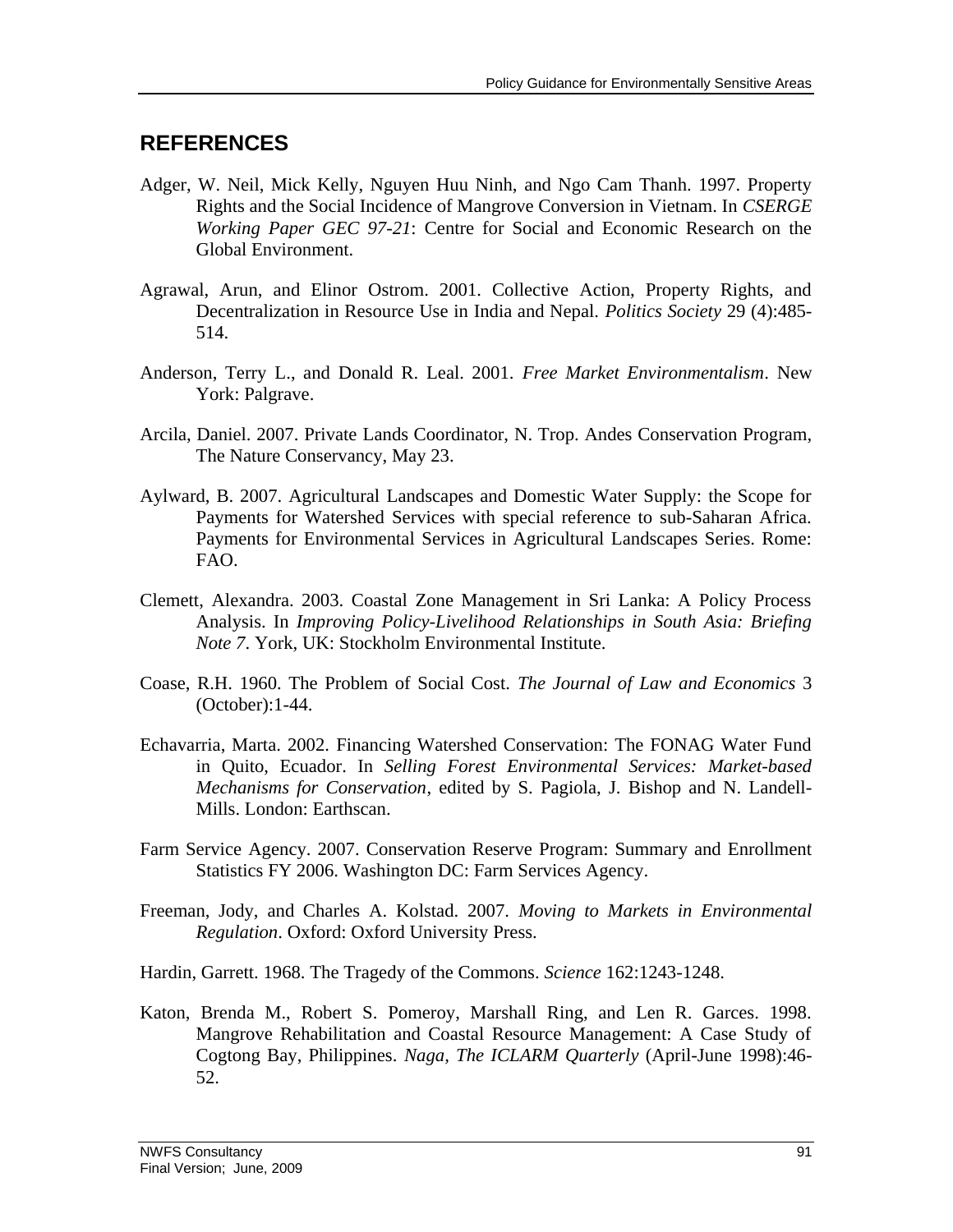- Khanna, Madhu. 2001. Non-mandatory Approaches to Environmental Protection. *Journal of Economic Surveys* 15 (3):291-324.
- Ministy of Environment and NDU. 2008. Survey Report of Grand Baie Wetlands, Grand Baie, Mauritius. Prepared by The Watershed Company & NWFS Consultancy, Port Louis.
- Ministry of Environment and NDU. 2009. ESA Site and Location Maps with ESA Type Profiles. Prepared by NWFS Consultancy and STEM Consulting Ltd. Port Louis.
- Ministry of Environment and NDU. 2009a. Technical Report on Freshwater Wetlands. Prepared by NWSF Consultancy, STEM Consulting Ltd and The Watershed Company. Port Louis.
- Muñoz-Piña, Carlos, Alejandro Guevara, Juan Manuel Torres, and Josefina Braña. In Press. Paying for the Hydrological Services of Mexico's Forests: Analysis, Negotiations and Results. *Ecological Economics*.
- Nurse, Mike, and John Kabamba. 1999. Defining Institutions for Collaborative Mangrove Management: A Case Study from Tanga, Tanzania. IUCN.
- OECD. 2005. Environmental Fiscal Reform for Poverty Reduction. DAC Guidelines and Reference Series: OECD.
- Ostrom, Elinor, Larry Schroeder, and Susan Wynne. 1993. *Institutional Incentives and Sustainable Development. Infrastructure Policies in Perspective*. Edited by P. A. Sabatier, *Theoretical Lenses on Public Policy*. Boulder: Westview Press, Inc.
- Pattengill-Semmens, Christy V., and Brice X. Semmens. 2003. Conservation and Management Applications of the Reef Volunteer Fish Monitoring Program. *Environmental Monitoring and Assessment* 81:43-50.
- Pearce, D., E.B. Barbier, and A. Markandya. 1990. *Sustainable Development: Economics and Environment in the Third World*. London: Earthscan.
- Perera, N., D. Wilhelmsson, and C.L. Herald. 2005. Alternative Livelihoods as a Tool for Sustainable Coral Reef Management in Sri Lanka. In *Coral Reef Degradation in the Indian Ocean: Status Report 2005*.
- Pongthanapanich, Tipparat, and Eva Roth. 2006. Toward Environmental Responsibility of Thai Shrimp Farming through a Voluntary Management Scheme. In *IME Working Paper 70/06*. Esbjerg, Denmark: Department of Environmental and Business Economics, University of Southern Denmark.
- Potoski, Matthew, and Aseem Prakash. 2004. The Regulation Dilemma: Cooperation and Conflict in Environmental Governance. *Public Administration Review* 64 (2):152-163.